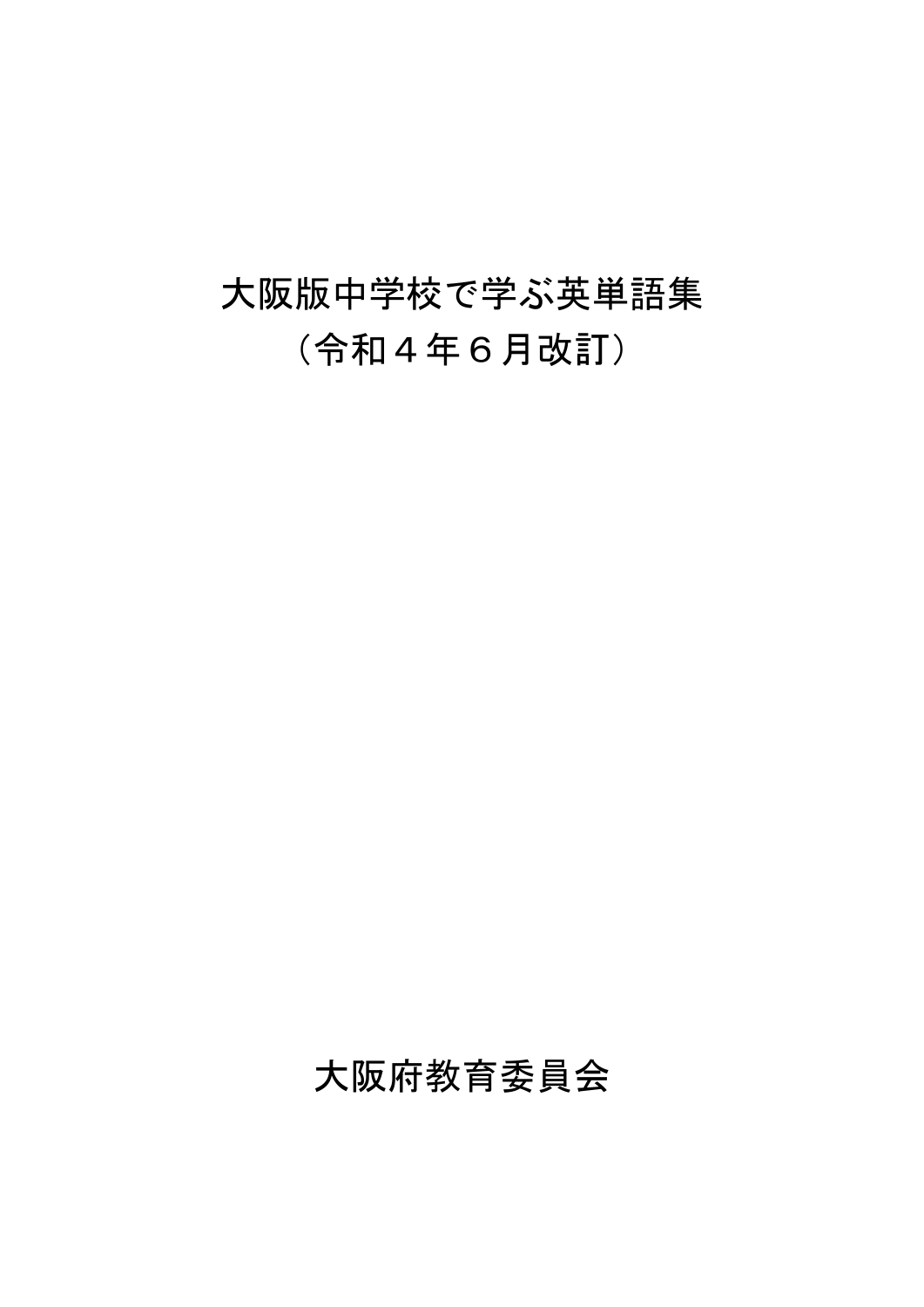| 単語              | 品詞     | 意味                                                                              | 用例                                                                                           | 単語<br>を追加 | 品詞·意味·<br>用例を追加 |
|-----------------|--------|---------------------------------------------------------------------------------|----------------------------------------------------------------------------------------------|-----------|-----------------|
| $\bf(a)$        |        |                                                                                 |                                                                                              |           |                 |
| $\bf{a}$        | 冠      | -つの、一人の                                                                         | a book / a girl                                                                              |           |                 |
| able            | 形      | できる、能力がある<br>be able to ~ ~することができる、~する能力があ<br>る                                | be able to speak English                                                                     |           |                 |
| about           | 副<br>前 | 約、およそ、~ぐらい<br>~について(の)、~に関して                                                    | about 40 students<br>talk about music                                                        |           |                 |
| above           | 前      | ~の上に〔の〕                                                                         | above your head                                                                              |           |                 |
| abroad          | 副      | 外国に〔へ・で〕、海外に〔へ・で〕                                                               | study abroad                                                                                 |           |                 |
| accept          | 動      | ~を受け入れる、~を受け取る、~を承諾する                                                           | accept a present                                                                             |           |                 |
| according to    |        | ~によれば                                                                           | according to his report                                                                      |           |                 |
| across          | 副<br>前 | 横切って<br>①~の向こう側へ ②~のいたるところに                                                     | swim across to the other side of the river<br>Owalk across the street 2all across the nation |           |                 |
| act             | 動      | 1行動する 2(役を)演じる                                                                  | Dact quickly 2act the role                                                                   |           |                 |
| action          | 名      | 行動、行為                                                                           | a plan of action                                                                             |           |                 |
| active          | 形      | 活発な、行動〔活動〕的な                                                                    | an active life                                                                               |           |                 |
| activity        | 名      | 活動                                                                              | a club activity                                                                              |           |                 |
| actor           | 名      | 俳優、男優                                                                           | a kabuki actor                                                                               |           |                 |
| actually        | 副      | 本当に、実際には                                                                        | She didn't actually say that.                                                                |           |                 |
| add             | 動      | ~を加える、~を足す                                                                      | add some water                                                                               |           |                 |
| address         | 名      | 住所                                                                              | my address                                                                                   |           |                 |
| adult           | 名      | 大人、成人                                                                           | become an adult                                                                              |           |                 |
| advice          | 名      | 忠告、アドバイス                                                                        | give advice to her                                                                           |           |                 |
| affect          | 動      | ~に影響する                                                                          | Daily practice affects my grade.                                                             |           |                 |
| afraid          | 形      | 恐れている、こわい<br>be afraid of ~ ~を恐れる<br>I'm afraid (that) ~. 残念ですが~ではないかと思い<br>ます。 | Some people are afraid of dark places.                                                       |           |                 |
| Africa          | 名      | アフリカ                                                                            | go to Africa                                                                                 |           |                 |
| after           | 前<br>接 | (1)~のあとに〔で〕 ②~にならって、ちなんで<br>~したあとで<br>after all 結局、とうとう<br>after school 放課後     | Dafter dinner 2He was named after his uncle.<br>after I eat dinner                           |           |                 |
| afternoon       | 名      | 午後                                                                              | in the afternoon                                                                             |           |                 |
| again           | 副      | もう一度                                                                            | see him again                                                                                |           |                 |
| against         | 前      | ~に反対して、~に反して、~に対して                                                              | against his advice                                                                           |           |                 |
| age             | 名<br>動 | ①年齡 ②時代<br>熟成する                                                                 | <b>Odifferent ages</b> 2in all ages<br>Tea leaves age in room temperature.                   |           |                 |
| ago             | 副      | (今から)~前に                                                                        | five years ago                                                                               |           |                 |
| agree           | 動      | 賛成する、同意する<br>agree with ~ ~に賛成する                                                | agree with you                                                                               |           |                 |
| AI              | 名      | 人工知能 (artificial intelligence の略)                                               | study AI in college                                                                          |           |                 |
| air             | 名      | ①空気、大気 ②空中、空                                                                    | Ofresh air 2in the air                                                                       |           |                 |
| air conditioner | 名      | エアコン、空気調整装置                                                                     | turn off the air conditioner                                                                 |           |                 |
| airport         | 名      | 空港                                                                              | arrive at the airport                                                                        |           |                 |
| album           | 名      | アルバム                                                                            | make a photo album                                                                           |           |                 |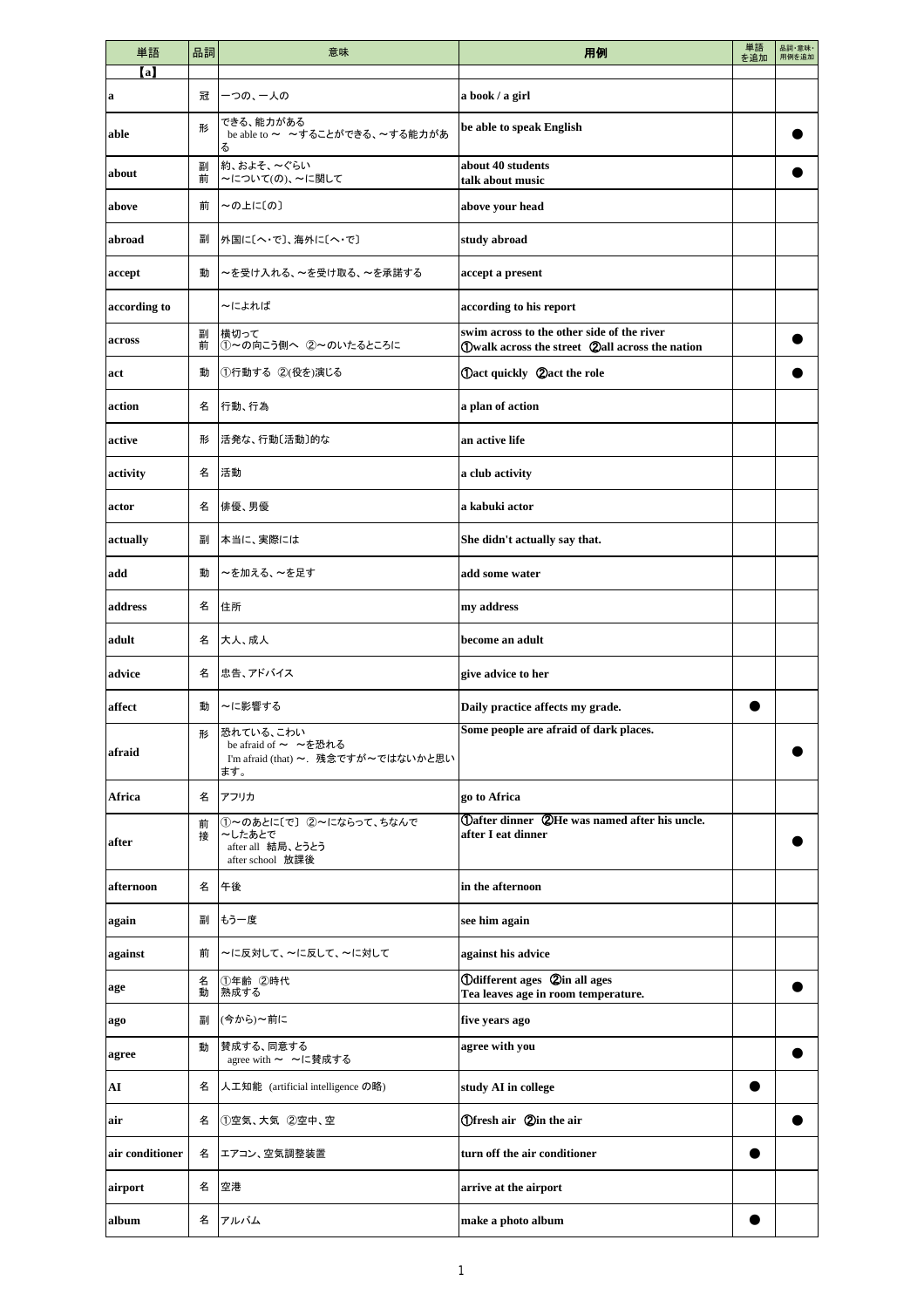| 単語             | 品詞          | 意味                                                   | 用例                                                                                                 | 単語<br>を追加 | 品詞·意味·<br>用例を追加 |
|----------------|-------------|------------------------------------------------------|----------------------------------------------------------------------------------------------------|-----------|-----------------|
| all            | 形<br>副<br>代 | すべての<br>すべて、すっかり<br>すべての人[もの・こと]                     | all my money<br>all through the night<br>all of the students                                       |           |                 |
| almost         | 副           | ほとんど、ほぼ、もう少しで                                        | almost all of them                                                                                 |           |                 |
| alone          | 副           | −人で、単独で                                              | go home alone                                                                                      |           |                 |
| along          | 前           | ~に沿って                                                | walk along the street                                                                              |           |                 |
| aloud          | 副           | 声を出して                                                | read it aloud                                                                                      |           |                 |
| already        | 副           | すでに、もう                                               | have already cleaned the room                                                                      |           |                 |
| also           | 副<br>接      | ~もまた、そのうえ<br>そのうえ、さらに                                | Tom and also Jim<br>Also, there are other things to do.                                            |           |                 |
| always         | 副           | いつも、常に                                               | She always drinks tea in the morning.                                                              |           |                 |
| am             | 動           | (beの一人称・単数・現在形)①~です、~だ ②(~に)<br>いる、ある                | "Are you happy?" "Yes, I am."                                                                      |           |                 |
| a.m.           | 副           | 午前                                                   | at 9 a.m.                                                                                          |           |                 |
| amazing        | 形           | びっくりするような、驚くべき                                       | have an amazing experience                                                                         |           |                 |
| America        | 名           | アメリカ(合衆国)                                            | go to America                                                                                      |           |                 |
| American       | 名<br>形      | アメリカ人<br>アメリカ人の、アメリカ合衆国の                             | She is an American.<br>American people                                                             |           |                 |
| among          | 前           | (3人・三つ以上)の間に〔で〕                                      | among the trees                                                                                    |           |                 |
| amount         | 名           | 量、額<br>amount of ~ の量の~                              | a small amount of food                                                                             |           |                 |
| amusement park | 名           | 遊園地                                                  | I enjoyed myself at the amusement park.                                                            |           |                 |
| an             | 冠           | -つの、一人の (母音で始まる単語の前で用いる)                             | an egg / an active boy                                                                             |           |                 |
| ancient        | 形           | 古代の                                                  | an ancient city                                                                                    |           |                 |
| and            | 接           | ①~と…、および、そして ②そうすれば                                  | <b>1</b> Ostudy Japanese and English 2Study hard, and<br>you'll pass the test.                     |           |                 |
| angry          | 形           | 怒った、腹を立てた                                            | I am angry with him.                                                                               |           |                 |
| animal         | 名           | 動物                                                   | small animals                                                                                      |           |                 |
| anime          | 名           | アニメ                                                  | a big fan of Japanese anime                                                                        |           |                 |
| announcement   | 名           | アナウンス、発表                                             | the announcement of the plan                                                                       |           |                 |
| another        | 形<br>代      | もう一つの、別の<br>もう一つの物、もう一人の人、別の物〔人〕                     | have another chance<br>Show me another.                                                            |           |                 |
| answer         | 名<br>動      | 答え、返事、応答<br>(~に)答える、(~に)返事をする、(~に)応答する               | give him an answer<br>Please answer the question.                                                  |           |                 |
| ant            | 名           | アリ                                                   | a big ant                                                                                          |           |                 |
| any            | 形<br>代      | (疑問文などで)いくらかの、何らかの<br>(否定文などで)少しの~も(~ない)<br>どれも(~ない) | Any ideas?<br>don't have any pens<br>I want to buy some flowers. I don't have any in my<br>garden. |           |                 |
| anymore        | 副           | (疑問文・否定文で)もはや、これ以上                                   | Don't cry anymore.                                                                                 |           |                 |
| anyone         | 代           | (肯定文で)だれでも<br>(疑問文・条件文で)だれか<br>(否定文で)だれも~ない          | Anyone can join the concert.<br>Is anyone going to answer?<br>I didn't see anyone.                 |           |                 |
| anything       | 代           | (疑問文・条件文で)何か<br>(否定文で)何も(~ない)<br>(肯定文で)何でも           | If you have anything to add, tell me later.<br>I didn't say anything.<br>Anything is OK.           |           |                 |
| anyway         | 副           | (通例文末で)それにもかかわらず、それでもやはり                             | I'm going anyway.                                                                                  |           |                 |
| anywhere       | 副           | (疑問文で)どこかへ〔で〕<br>(否定文で)どこにも(~ない)<br>(肯定文で)どこに〔へ〕でも   | Did you go anywhere yesterday?<br>I'm not going anywhere today.<br>You can go anywhere.            |           |                 |
| appear         | 動           | 現れる、姿を現す                                             | appear on the stage                                                                                |           |                 |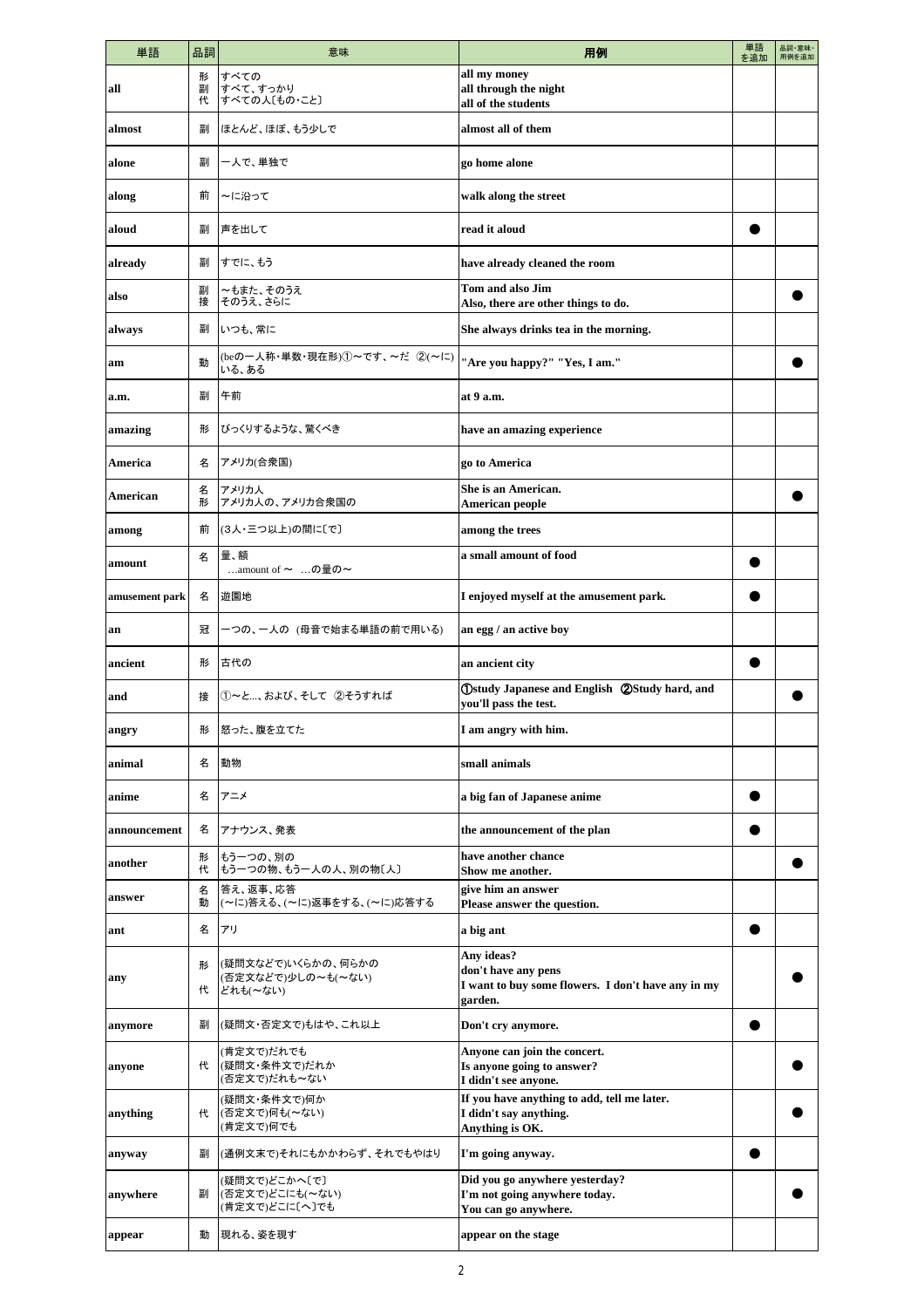| 名<br>リンゴ<br>seven apples<br>apple<br>two music applications<br>アプリケーション<br>名<br>app アプリ<br>動<br>当てはまる<br>The rules apply to everyone.<br>名<br>4月<br>in April<br>名<br>エプロン<br>my new apron<br>名<br>水族館<br>fish in the aquarium<br>(beの二人称·単数(複数)·現在形、及びそれ以外の人<br>We are happy.<br>動<br>称の複数現在形)①~です、~だ ②(~に)いる、ある<br>名<br>地域、区域、面積<br>in this area<br>名<br>腕<br>my left arm<br>show a person around<br>副<br>あちこち、めぐって<br>~のあちこちに[で·を]、~のまわりに、~の周囲に、<br>sit around a table<br>前<br>~の近くに、~のまわりを回って |  |
|--------------------------------------------------------------------------------------------------------------------------------------------------------------------------------------------------------------------------------------------------------------------------------------------------------------------------------------------------------------------------------------------------------------------------------------------------------------------------------------------------|--|
| application<br>arm                                                                                                                                                                                                                                                                                                                                                                                                                                                                               |  |
| apply<br>April                                                                                                                                                                                                                                                                                                                                                                                                                                                                                   |  |
|                                                                                                                                                                                                                                                                                                                                                                                                                                                                                                  |  |
| apron<br>aquarium<br>are<br>area<br>around                                                                                                                                                                                                                                                                                                                                                                                                                                                       |  |
|                                                                                                                                                                                                                                                                                                                                                                                                                                                                                                  |  |
|                                                                                                                                                                                                                                                                                                                                                                                                                                                                                                  |  |
|                                                                                                                                                                                                                                                                                                                                                                                                                                                                                                  |  |
|                                                                                                                                                                                                                                                                                                                                                                                                                                                                                                  |  |
|                                                                                                                                                                                                                                                                                                                                                                                                                                                                                                  |  |
|                                                                                                                                                                                                                                                                                                                                                                                                                                                                                                  |  |
| 動<br> 到着する、着く<br>arrive<br>arrive at the station                                                                                                                                                                                                                                                                                                                                                                                                                                                 |  |
| 名<br>美術、芸術<br>a museum of art<br>art                                                                                                                                                                                                                                                                                                                                                                                                                                                             |  |
| 名<br>芸術家<br>a famous artist<br>artist                                                                                                                                                                                                                                                                                                                                                                                                                                                            |  |
| as heavy as the water bottle<br>同じくらい<br>副<br>as a child<br>~として、~の時に、~のような<br>前<br>~のとき、~するにつれて、~と同じくらい<br>接<br>as he grew older<br>as<br>as ~ as  と同じくらい~<br>such as ~ ~のような                                                                                                                                                                                                                                                                                                                   |  |
| アジア(大陸)<br>名<br>in Asia<br>Asia                                                                                                                                                                                                                                                                                                                                                                                                                                                                  |  |
| 形<br>アジア(人)の<br><b>Asian countries</b><br>Asian                                                                                                                                                                                                                                                                                                                                                                                                                                                  |  |
| 1)(に)~をたずねる 2(に)~するように頼む<br><b>Oask his name 2ask him to help me</b><br>動<br>ask                                                                                                                                                                                                                                                                                                                                                                                                                 |  |
| 宇宙飛行士<br>名<br>astronaut<br>want to be an astronaut                                                                                                                                                                                                                                                                                                                                                                                                                                               |  |
| 前 ①(場所・位置)~に〔で〕、~のところに ②(時刻)~に 10meet them at the station 2at nine o'clock<br>at                                                                                                                                                                                                                                                                                                                                                                                                                 |  |
| 運動選手、アスリート<br>名<br>my favorite athlete<br>athlete                                                                                                                                                                                                                                                                                                                                                                                                                                                |  |
| atomic bomb<br>atomic<br>形<br>原子の、原子力の                                                                                                                                                                                                                                                                                                                                                                                                                                                           |  |
| 名<br>注意、関心<br>attention<br>pay attention to $\sim$                                                                                                                                                                                                                                                                                                                                                                                                                                               |  |
| ~を引き付ける、~を魅了する<br>動<br>His smile attracts people.<br>attract                                                                                                                                                                                                                                                                                                                                                                                                                                     |  |
| His smile is attractive.<br>attractive<br>形<br>魅力的な、人を引き付ける                                                                                                                                                                                                                                                                                                                                                                                                                                      |  |
| 聴衆、観客<br>in front of the audience<br>名<br>audience                                                                                                                                                                                                                                                                                                                                                                                                                                               |  |
| 名<br>8月<br><b>August</b><br>in August                                                                                                                                                                                                                                                                                                                                                                                                                                                            |  |
| 名<br>おば<br>see my aunt<br>aunt                                                                                                                                                                                                                                                                                                                                                                                                                                                                   |  |
| 名<br>オーストラリア(大陸)<br><b>Australia</b><br>go to Australia                                                                                                                                                                                                                                                                                                                                                                                                                                          |  |
| 名<br>秋<br>autumn<br>in autumn                                                                                                                                                                                                                                                                                                                                                                                                                                                                    |  |
| 賞、賞品<br>名<br>win an award<br>award                                                                                                                                                                                                                                                                                                                                                                                                                                                               |  |
| 副<br>あちらへ、離れて<br>go away from here<br>away                                                                                                                                                                                                                                                                                                                                                                                                                                                       |  |
| $\mathbf{[b]}$                                                                                                                                                                                                                                                                                                                                                                                                                                                                                   |  |
| 名<br>赤ちゃん<br>baby<br>a cute baby                                                                                                                                                                                                                                                                                                                                                                                                                                                                 |  |
| my back<br>背中<br>名<br>back<br>副<br>戻って、帰って<br>go back to school                                                                                                                                                                                                                                                                                                                                                                                                                                  |  |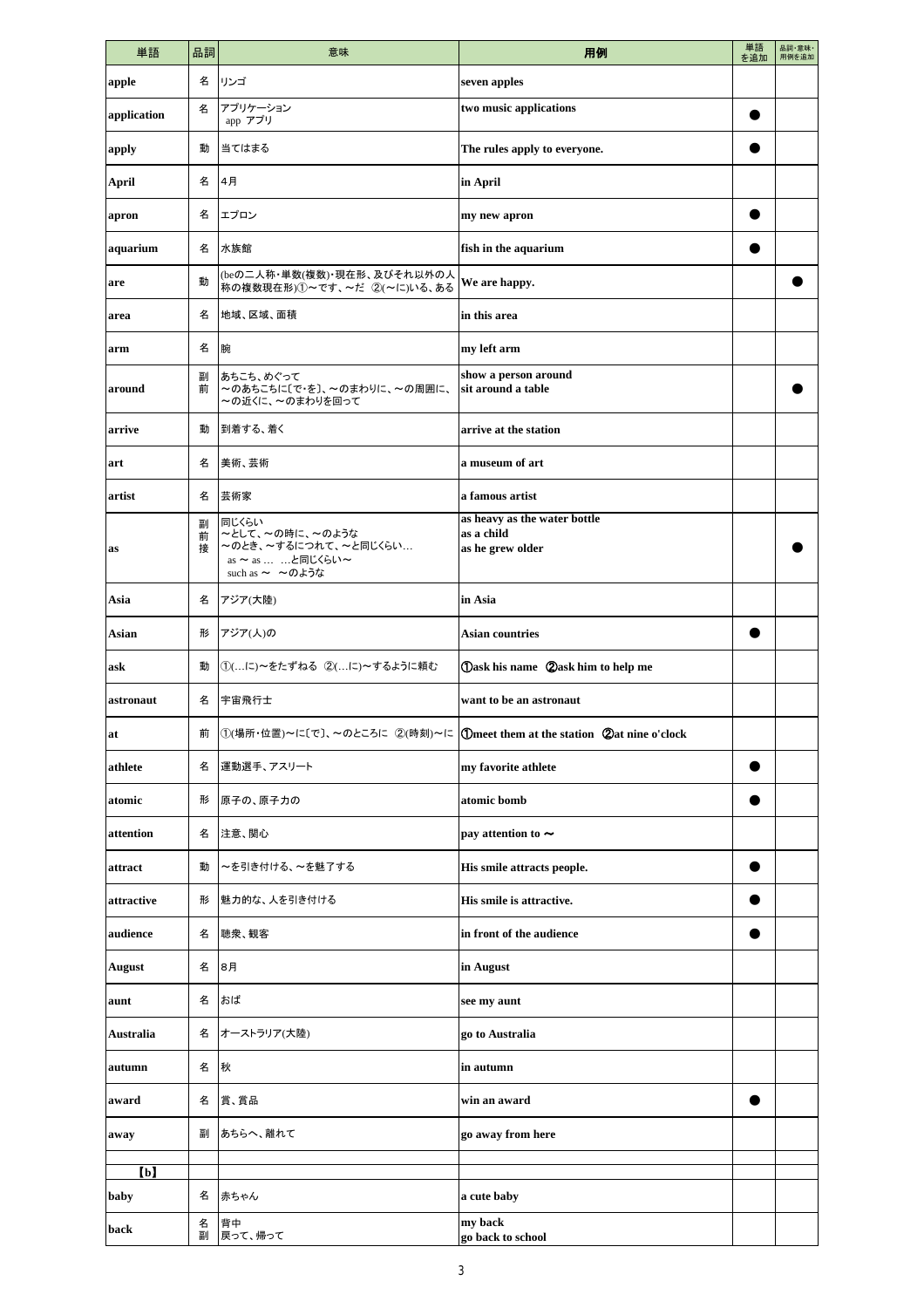| 単語         | 品詞          | 意味                                            | 用例                                                             | 単語<br>を追加 | 品詞·意味·<br>用例を追加 |
|------------|-------------|-----------------------------------------------|----------------------------------------------------------------|-----------|-----------------|
| backpack   | 名           | バックパック、リュックサック                                | the heavy backpack                                             |           |                 |
| bad        | 形           | 悪い《活用》worse-worst                             | a bad idea                                                     |           |                 |
| badminton  | 名           | バドミントン                                        | win a badminton match                                          |           |                 |
| bag        | 名           | かばん                                           | a black bag                                                    |           |                 |
| bake       | 動           | (パン・ケーキなど)を焼く                                 | bake cookies                                                   |           |                 |
| ball       | 名           | ボール                                           | play with a ball                                               |           |                 |
| banana     | 名           | バナナ                                           | eat a banana                                                   |           |                 |
| bank       | 名           | 銀行                                            | work for a bank                                                |           |                 |
| barrier    | 名           | 障壁、障害                                         | a language barrier                                             |           |                 |
| base       | 動           | ~をもとにする、~に基礎〔根拠〕を置く                           | This story is based on my experience.                          |           |                 |
| baseball   | 名           | 野球                                            | play baseball                                                  |           |                 |
| basketball | 名           | バスケットボール                                      | play basketball                                                |           |                 |
| bat        | 名           | (野球などの)バット                                    | a blue bat                                                     |           |                 |
| bath       | 名           | 入浴、浴室、風呂場                                     | take a bath                                                    |           |                 |
| bathroom   | 名           | 浴室、トイレ                                        | in the bathroom                                                |           |                 |
| battery    | 名           | 電池、バッテリー                                      | change the batteries                                           |           |                 |
| be         | 動           | ①~です、~だ ②(~に)いる、ある《活用》<br>was/were-been       | want to be a nurse                                             |           |                 |
| beach      | 名           | 砂浜、浜辺、海岸                                      | go to the beach                                                |           |                 |
| bean       | 名           | 쿄                                             | coffee beans                                                   |           |                 |
| bear       | 名<br>動      | クマ<br>~を産む、~を生む 《活用》bore-born<br>be born 生まれる | a brown bear<br>I was born in 2011.                            |           |                 |
| beat       | 動           | ~を打つ、~をたたく、~を打ち負かす 《活用》beat-<br>beat/beaten   | My heart is beating.                                           |           |                 |
| beautiful  | 形           | 美しい                                           | a beautiful picture                                            |           |                 |
| beauty     | 名           | 美しさ、美                                         | the beauty of the sea                                          |           |                 |
| because    | 接           | ~だから、なぜならば~<br>because of ~ ~の理由で、~が原因で       | because it is sunny                                            |           |                 |
| become     | 動           | ~になる《活用》became-become                         | become a teacher                                               |           |                 |
| bed        | 名           | ベッド                                           | get out of bed                                                 |           |                 |
| bedroom    | 名           | 寝室                                            | sleep in my bedroom                                            |           |                 |
| bee        | 名           | ハチ、ミツバチ                                       | bees around the flowers                                        |           |                 |
| beef       | 名           | 牛肉                                            | They don't eat beef.                                           |           |                 |
| before     | 副<br>前<br>接 | 前に、以前に、今までに<br>~よりも前に〔先に・早く〕<br>~する前に         | have been there before<br>before dinner<br>before I eat dinner |           |                 |
| begin      | 動           | ~を始める、~をし始める、始まる《活用》began-<br>begun           | begin to walk                                                  |           |                 |
| beginner   | 名           | 初心者                                           | rules for beginners                                            |           |                 |
| beginning  | 名           | 初め、最初、始まり                                     | at the beginning of April                                      |           |                 |
| behind     | 前           | ~の後ろに〔で〕                                      | behind the trees                                               |           |                 |
| believe    | 動           | (~を)信じる、(~を) 信じている                            | believe him                                                    |           |                 |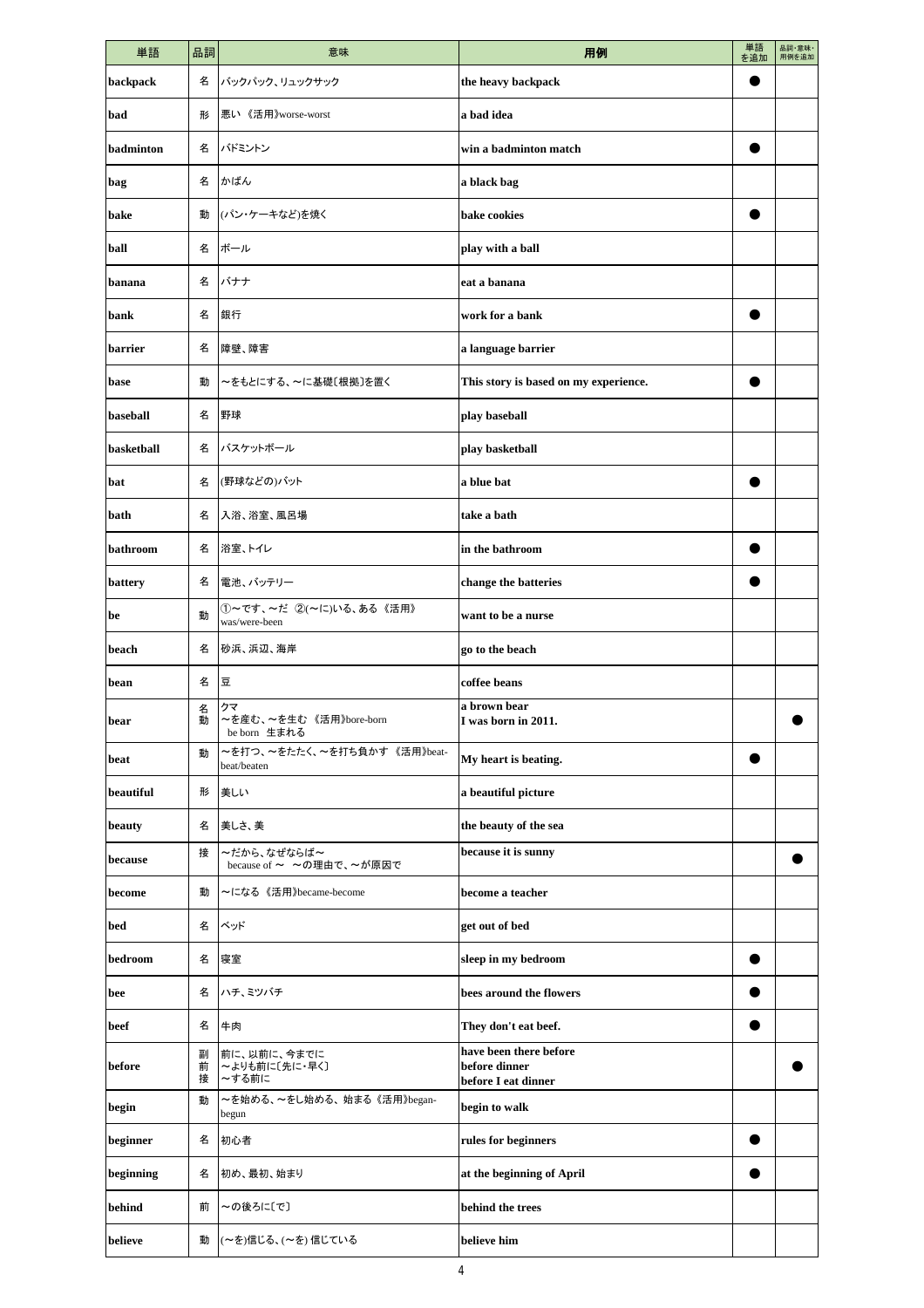| 単語         | 品詞     | 意味                           | 用例                                              | 単語<br>を追加 | 品詞·意味·<br>用例を追加 |
|------------|--------|------------------------------|-------------------------------------------------|-----------|-----------------|
| bell       | 名      | ベルや鈴(の音)                     | The bell is ringing.                            |           |                 |
| belong     | 動      | ~のものである、~に所属している             | belong to the tennis club                       |           |                 |
| below      | 副      | 下に〔へ・を・の〕、下記に〔へ・を・の〕         | See the questions below.                        |           |                 |
| belt       | 名      | ベルト、帯                        | a couple of black belts                         |           |                 |
| bench      | 名      | ベンチ、長いす                      | sit on a bench                                  |           |                 |
| beside     | 前      | ~のそばに〔の〕、~の隣りに〔の〕            | beside the door                                 |           |                 |
| between    | 前      | ~の間に〔で・の・を〕                  | between A and B                                 |           |                 |
| beyond     | 前      | ~の向こうに〔で・の・へ〕                | beyond the bridge                               |           |                 |
| bicycle    | 名      | 自転車                          | ride a bicycle                                  |           |                 |
| big        | 形      | 大きい                          | live in a big city                              |           |                 |
| bike       | 名      | 自転車                          | go by bike                                      |           |                 |
| billion    | 名<br>形 | 10億<br>10億の                  | billions of people<br>a billion dollars         |           |                 |
| bird       | 名      | 鳥                            | find a beautiful bird                           |           |                 |
| birthday   | 名      | 誕生日                          | Today is his birthday.                          |           |                 |
| bit        | 名      | 少し、ちょっと                      | a little bit of salt                            |           |                 |
| bitter     | 形      | 苦い、つらい                       | The coffee tastes bitter.                       |           |                 |
| black      | 名<br>形 | 黒、黒色、黒人<br>黒の、黒色の、黒い         | My favorite color is black.<br>find a black box |           |                 |
| blackboard | 名      | 黒板                           | write on the blackboard                         |           |                 |
| blank      | 名<br>形 | 白紙、空白<br>空白の、からっぽの           | fill in the blanks<br>fill in the blank space   |           |                 |
| block      | 名      | 区画、ブロック                      | walk for one block                              |           |                 |
| blog       | 名      | ブログ                          | check the singer's blog                         |           |                 |
| blossom    | 名      | 花                            | cherry blossoms                                 |           |                 |
| blow       | 動      | 吹く、~を吹き動かす《活用》blew-blown     | The wind is blowing.                            |           |                 |
| blue       | 名<br>形 | 青、青色<br>青の、青色の、青い、青ざめた、ゆううつな | I like blue.<br>the blue sky                    |           |                 |
| board      | 名<br>動 | 板、台<br>~に乗り込む                | cut on the board<br>board a bus                 |           |                 |
| boat       | 名      | ボート、船                        | go by boat                                      |           |                 |
| body       | 名      | 体、肉体                         | a human body                                    |           |                 |
| bomb       | 名      | 爆弾                           | a time bomb                                     |           |                 |
| book       | 名      | 本                            | an English book                                 |           |                 |
| bookstore  | 名      | 書店                           | go to a bookstore                               |           |                 |
| bored      | 形      | 退屈した                         | I am bored.                                     |           |                 |
| boring     | 形      | 退屈な、うんざりさせる                  | a boring story                                  |           |                 |
| born       | 動      | (be born で)生まれる              | A baby was born.                                |           |                 |
| borrow     | 動      | ~を借りる                        | borrow a pencil                                 |           |                 |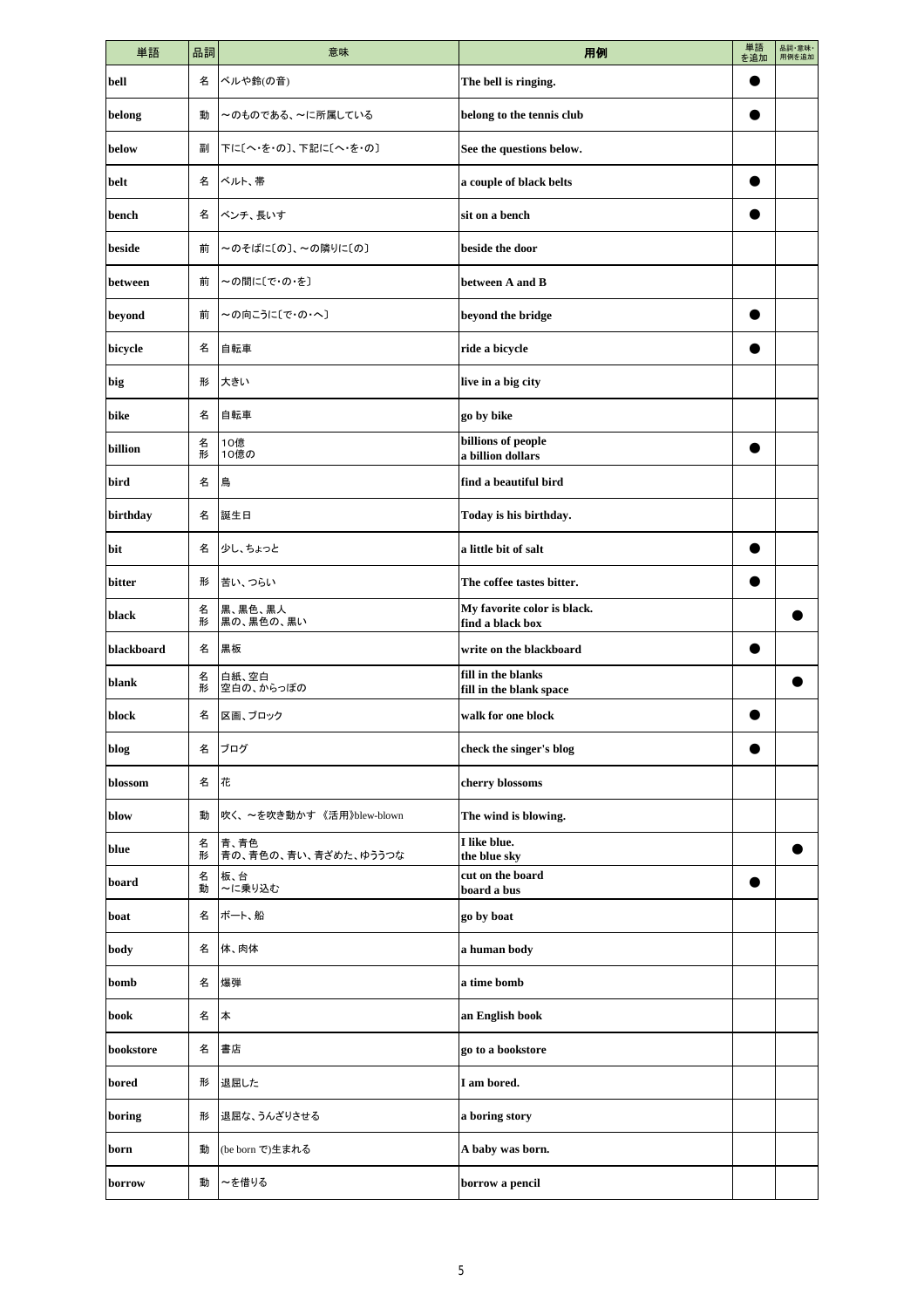| 単語                  | 品詞          | 意味                                                   | 用例                                                              | 単語<br>を追加 | 品詞·意味·<br>用例を追加 |
|---------------------|-------------|------------------------------------------------------|-----------------------------------------------------------------|-----------|-----------------|
|                     | 形           | 両方の                                                  | both ways<br>It is both good and cheap.                         |           |                 |
| both                | 副<br>代<br>接 | どちらも<br>両方<br>…も~も                                   | both of you                                                     |           |                 |
|                     |             | both  and ~ …も~も両方                                   | Both he and his brother are teachers.                           |           |                 |
| bottle              | 名           | びん、ボトル                                               | a red bottle                                                    |           |                 |
| bottom              | 名           | 底、いちばん下の所                                            | from the bottom of my heart                                     |           |                 |
| bowl                | 名           | どんぶり、わん                                              | a bowl of rice                                                  |           |                 |
| box                 | 名           | 箱                                                    | open a box                                                      |           |                 |
| boy                 | 名           | 少年                                                   | a tall boy                                                      |           |                 |
| brain               | 名           | 脳、頭脳                                                 | the left brain                                                  |           |                 |
| brass band          | 名           | 吹奏楽部、ブラスバンド                                          | the brass band club                                             |           |                 |
| brave               | 形           | 勇敢な、勇ましい                                             | a brave dog                                                     |           |                 |
| <b>Brazil</b>       | 名           | ブラジル                                                 | live in Brazil                                                  |           |                 |
| bread               | 名           | パン                                                   | eat bread                                                       |           |                 |
| break               | 名<br>動      | 休憩<br>~を壊す、壊れる《活用》broke-broken                       | have a break<br>break the window                                |           |                 |
| breakfast           | 名           | 朝食                                                   | have breakfast                                                  |           |                 |
| bridge              | 名           | 橋                                                    | a big bridge                                                    |           |                 |
| bright              | 形           | 輝いている、光っている、明るい                                      | the bright sun                                                  |           |                 |
| bring               | 動           | ~を持ってくる、~を連れてくる、~をもたらす、~を提<br>供する《活用》brought-brought | bring some flowers                                              |           |                 |
| brother             | 名           | 兄弟、兄、弟                                               | I have two brothers.                                            |           |                 |
| brown               | 名<br>形      | 茶、茶色<br>茶の、茶色の                                       | I like brown.<br>have a brown bag                               |           |                 |
| brush               | 名<br>動      | ブラシ、絵筆、毛筆<br>~を磨く                                    | buy some brushes<br>brush my teeth                              |           |                 |
| build               | 動           | ~を建てる、~を建築する、~を建造する《活用》<br>built-built               | build a house                                                   |           |                 |
| building            | 名           | 建物、建築物、建造物                                           | a new building                                                  |           |                 |
| burn                | 名<br>動      | やけど<br>燃える、焼ける、~を燃やす、~を焼く                            | a burn on the hand<br>Something is burning.                     |           |                 |
| bus                 | 名           | バス                                                   | take a bus                                                      |           |                 |
| business            | 名           | 職業、仕事、商売、事業                                          | start a business                                                |           |                 |
| busy                | 形           | 忙しい、にぎやかな                                            | I am busy with my homework.                                     |           |                 |
| but                 | 接           | しかし、だが、けれども                                          | He is rich, but he is not happy.                                |           |                 |
| butterfly           | 名           | チョウ                                                  | I found some butterflies.                                       |           |                 |
| buy                 | 動           | ~を買う《活用》bought-bought                                | buy a new dictionary                                            |           |                 |
|                     | 副<br>前      | 通り過ぎて<br>①~のそばに ②~を使って ③~によって ④~ま                    | A car drove by.<br>Oby the window 2by bus 3the books written by |           |                 |
| by                  |             | でに<br>one by one 一人[一つ]ずつ<br>little by little 少しずつ   | the actor @by next Sunday                                       |           |                 |
| bye                 | 間           | さよなら                                                 | Good bye.                                                       |           |                 |
| $\lbrack c \rbrack$ |             |                                                      |                                                                 |           |                 |
| cabbage             | 名           | キャベツ                                                 | I bought two cabbages.                                          |           |                 |
| cafe                | 名           | カフェ、喫茶店                                              | meet me at the cafe                                             |           |                 |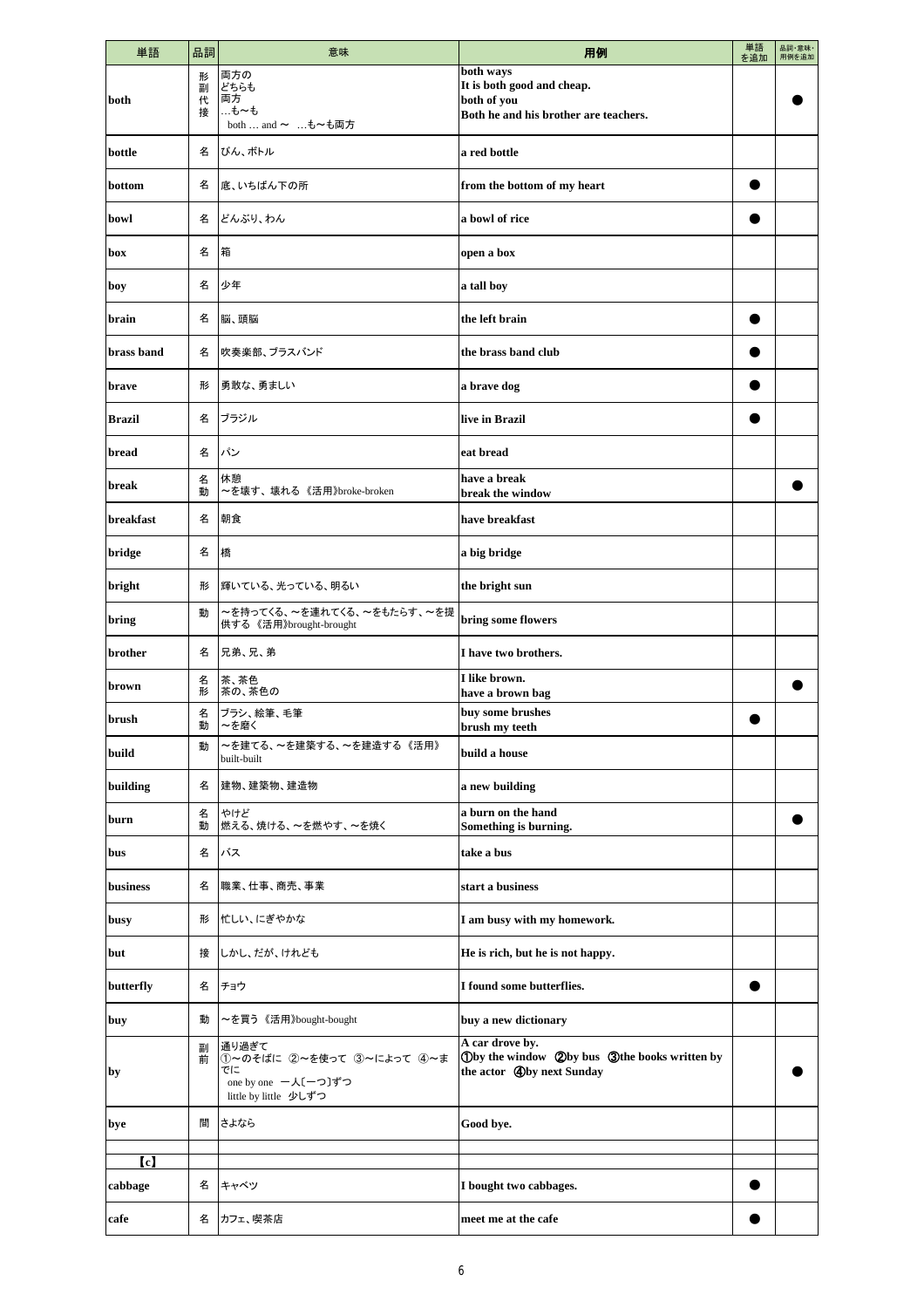| 単語          | 品詞     | 意味                                                                                       | 用例                                                                     | 単語<br>を追加 | 品詞·意味·<br>用例を追加 |
|-------------|--------|------------------------------------------------------------------------------------------|------------------------------------------------------------------------|-----------|-----------------|
| cafeteria   | 名      | カフェテリア、食堂                                                                                | at the school cafeteria                                                |           |                 |
| cage        | 名      | かご、(動物の)おり                                                                               | a bird in the cage                                                     |           |                 |
| cake        | 名      | ケーキ                                                                                      | have tea and cakes                                                     |           |                 |
| calendar    | 名      | カレンダー                                                                                    | an old calendar on the wall                                            |           |                 |
| call        | 名<br>動 | 電話をかけること、通話<br>①~に電話をかける ②~を(…と)呼ぶ、~を(…と)名  ①call my friend ②Please call me Masa.<br>づける | make a phone call                                                      |           |                 |
| calligraphy | 名      | カリグラフィ、書道                                                                                | the calligraphy club                                                   |           |                 |
| camera      | 名      | カメラ                                                                                      | my father's camera                                                     |           |                 |
| camp        | 名<br>動 | キャンプ場、キャンプ生活<br>キャンプする                                                                   | a camp site by a river<br>We camped by the river.                      |           |                 |
| camping     | 名      | キャンプ                                                                                     | a school camping trip                                                  |           |                 |
| can         | 助      | ~することができる、~することがあり得る<br>Can I~? ~しましょうか。~してもよいですか。<br>Can you ~? ~してくれますか。               | I can speak English.<br>Can I use your bike?<br>Can you open the door? |           |                 |
| can         | 名      | 缶、容器                                                                                     | a can of juice                                                         |           |                 |
| Canada      | 名      | カナダ                                                                                      | live in Canada                                                         |           |                 |
| cancel      | 動      | ~を取り消す、~を中止する                                                                            | cancel the flight                                                      |           |                 |
| cancer      | 名      | (病気の)ガン                                                                                  | have cancer                                                            |           |                 |
| candy       | 名      | キャンディー、あめ                                                                                | candies in my pocket                                                   |           |                 |
| cap         | 名      | (縁なしの)帽子、キャップ                                                                            | wear a cap                                                             |           |                 |
| car         | 名      | 自動車、車                                                                                    | get in a car                                                           |           |                 |
| card        | 名      | (1)グリーティングカード、挨拶状 (2)(トランプの)カード                                                          | <b>Oreceive a card C</b> play cards                                    |           |                 |
| care        | 名      | 世話、注意、用心                                                                                 | take care of sick people                                               |           |                 |
| careful     | 形      | 注意深い、用心深い                                                                                | Be careful.                                                            |           |                 |
| carefully   | 副      | 注意深く、用心深く                                                                                | listen to her carefully                                                |           |                 |
| carrot      | 名      | ニンジン                                                                                     | eat carrot soup                                                        |           |                 |
| carry       | 動      | ~を運ぶ、~を持っていく                                                                             | carry a bag                                                            |           |                 |
| case        | 名      | ①箱、容器、~入れ ②場合、状況                                                                         | <b>Oin a large case Qin my case</b>                                    |           |                 |
| castle      | 名      | 城                                                                                        | a castle in the woods                                                  |           |                 |
| cat         | 名      | ネコ                                                                                       | have a cat                                                             |           |                 |
| catch       | 名<br>動 | 捕球<br>~をつかまえる 《活用》caught-caught                                                          | a great catch<br>catch him                                             |           |                 |
| cause       | 動      | ~の原因となる、~を引き起こす                                                                          | cause some problems                                                    |           |                 |
| CD          | 名      | CD                                                                                       | buy a CD                                                               |           |                 |
| celebrate   | 動      | ~を祝う                                                                                     | celebrate her birthday                                                 |           |                 |
| center      | 名      | 中心、真ん中、センター                                                                              | at the center of $\sim$                                                |           |                 |
| century     | 名      | 1世紀、100年                                                                                 | in the 20th century                                                    |           |                 |
| ceremony    | 名      | 式、式典                                                                                     | the entrance ceremony                                                  |           |                 |
| certainly   | 副      | ①確かに、必ず ②(質問・依頼への返答として)もちろ<br>ん、その通り、承知しました                                              | <b>OHe will certainly come. @Certainly.</b>                            |           |                 |
| chair       | 名      | いす                                                                                       | sit on a chair                                                         |           |                 |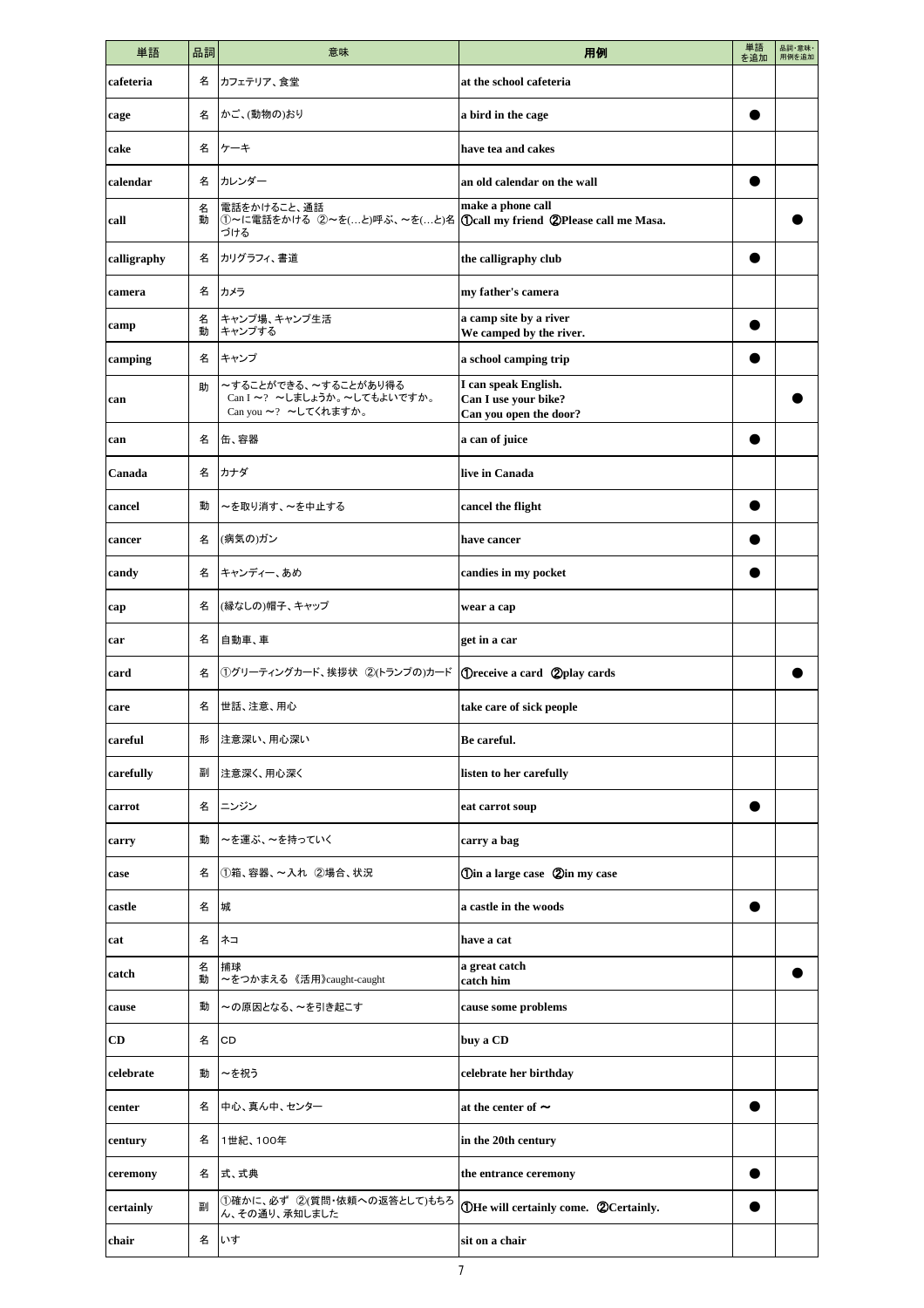| 単語             | 品詞          | 意味                                             | 用例                                                                    | 単語<br>を追加 | 品詞·意味·<br>用例を追加 |
|----------------|-------------|------------------------------------------------|-----------------------------------------------------------------------|-----------|-----------------|
| challenge      | 名<br>動      | 試練、挑戦<br>~に挑む、~に異議を唱える                         | face a difficult challenge<br>I challenged her.                       |           |                 |
| chance         | 名           | 機会、チャンス                                        | have a chance to go to China                                          |           |                 |
| change         | 名<br>動      | 変化<br>~を変える、変わる、変化する<br>change trains 電車を乗りかえる | a change of seasons<br>change the world                               |           |                 |
| character      | 名           | ①登場人物 ②個性、性格                                   | <b>1</b> Oa main character in the movie 2have a cheerful<br>character |           |                 |
| charge         | 名<br>動      | 受け持ち、責任<br>~を充電する                              | take charge of the class<br>charge my mobile phone                    |           |                 |
| cheap          | 形           | 安い                                             | a cheap computer                                                      |           |                 |
| check          | 名<br>動      | 検査<br>~を調べる、~をチェックする<br>check ~ out ~を調査する     | a careful check<br>check the time                                     |           |                 |
| cheer          | 名<br>動      | 歓呼、かっさい、声援<br>~を元気づける、~を励ます、~を慰める              | a cheer goes up<br>cheer her up                                       |           |                 |
| cheerful       | 形           | 明るい、元気のある                                      | a cheerful boy                                                        |           |                 |
| cheese         | 名           | チーズ                                            | many kinds of cheese                                                  |           |                 |
| cherry         | 名           | サクランボ、サクラの木                                    | eat a cherry / cherry blossoms                                        |           |                 |
| chicken        | 名           | 鶏肉                                             | eat chicken                                                           |           |                 |
| child          | 名           | 子ども《複数》children                                | I lived in France when I was a child.                                 |           |                 |
| China          | 名           | 中国                                             | live in China                                                         |           |                 |
| <b>Chinese</b> | 名<br>形      | 中国人、中国語<br>中国人の、中国語の、中国の                       | speak Chinese<br><b>Chinese people</b>                                |           |                 |
| chocolate      | 名           | チョコレート                                         | I like chocolate.                                                     |           |                 |
| choice         | 名           | 選択、選ぶこと                                        | a very difficult choice                                               |           |                 |
| choose         | 動           | ~を選ぶ、~を選択する《活用》chose-chosen                    | choose the correct answer                                             |           |                 |
| chorus         | 名           | 合唱、合唱部                                         | She is in the chorus club.                                            |           |                 |
| Christmas      | 名           | クリスマス                                          | a present for Christmas                                               |           |                 |
| circle         | 動           | ~を丸で囲む、(~を)一周する、(~を)回る                         | circle the answer                                                     |           |                 |
| city           | 名           | 市、都市、都会                                        | I live in a big city.                                                 |           |                 |
| city hall      | 名           | 市役所、市庁舎                                        | go to the city hall                                                   |           |                 |
| class          | 名           | 授業、学級、(クラスの)みなさん                               | a history class                                                       |           |                 |
| classmate      | 名           | 同級生、クラスメート                                     | classmates in high school                                             |           |                 |
| classroom      | 名           | 教室                                             | in a classroom                                                        |           |                 |
| clean          | 動<br>形      | ~を掃除する<br>きれいな、清潔な                             | clean the floor<br>a clean room                                       |           |                 |
| cleaner        | 名           | 掃除機、クリーナー                                      | use a cleaner                                                         |           |                 |
| clear          | 動<br>形      | ~を片づける<br>1はっきりとした、澄んだ 2晴れた、快晴の                | clear the dishes<br><b>This photo is not clear.</b> 2a clear day      |           |                 |
| clearly        | 副           | 明らかに、はっきりと                                     | speak clearly                                                         |           |                 |
| clerk          | 名           | 係員、店員                                          | a convenience store clerk                                             |           |                 |
| climb          | 動           | ~を登る                                           | climb Mt. Fuji                                                        |           |                 |
| clock          | 名           | 時計                                             | a clock on the wall                                                   |           |                 |
| close          | 動<br>形<br>副 | ~を閉じる、~を閉める<br>接近した、ごく近い<br>近くに                | close the door<br>be close to the station<br>stand close behind       |           |                 |
|                |             |                                                |                                                                       |           |                 |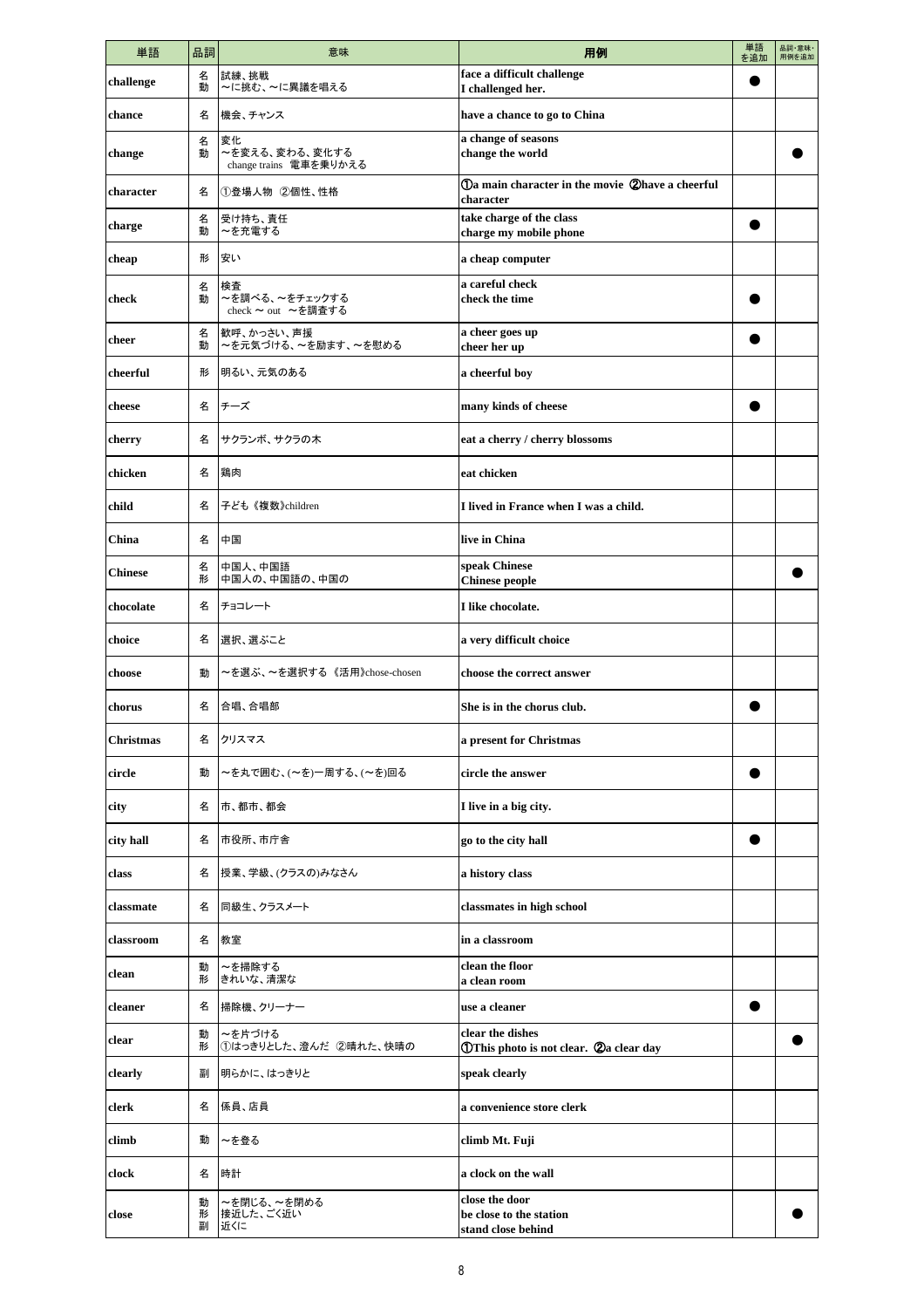| 単語            | 品詞     | 意味                                                                                                                                                        | 用例                                  | 単語<br>を追加 | 品詞·意味·<br>用例を追加 |
|---------------|--------|-----------------------------------------------------------------------------------------------------------------------------------------------------------|-------------------------------------|-----------|-----------------|
| closed        | 形      | 閉じている、閉じた、閉店の                                                                                                                                             | the closed door                     |           |                 |
| cloth         | 名      | 布、布地、布切れ                                                                                                                                                  | wash the cloth                      |           |                 |
| clothes       | 名      | 衣服、服                                                                                                                                                      | put on my clothes                   |           |                 |
| cloud         | 名      | 雲                                                                                                                                                         | white clouds in the sky             |           |                 |
| cloudy        | 形      | くもりの                                                                                                                                                      | It is cloudy today.                 |           |                 |
| club          | 名      | クラブ、部                                                                                                                                                     | a soccer club                       |           |                 |
| coach         | 名      | ①(運動選手・チームなどの)コーチ ②長距離バス、<br>大型馬車、客車                                                                                                                      | <b>Da soccer coach 2go by coach</b> |           |                 |
|               | 動      | ~に指導する、~のコーチをする                                                                                                                                           | coach students for the match        |           |                 |
| coat          | 名      | コート、上着                                                                                                                                                    | take off my coat                    |           |                 |
| coffee        | 名      | コーヒー                                                                                                                                                      | make coffee                         |           |                 |
| coin          | 名      | 硬貨、コイン                                                                                                                                                    | coins on the table                  |           |                 |
| cold          | 名<br>形 | かぜ<br>寒い、冷たい                                                                                                                                              | have a bad cold<br>cold wind        |           |                 |
| collect       | 動      | ~を集める、~を収集する                                                                                                                                              | collect postcards                   |           |                 |
| college       | 名      | 大学                                                                                                                                                        | go to college                       |           |                 |
| color         | 名      | 色                                                                                                                                                         | the color of the sky                |           |                 |
| colorful      | 形      | 色彩に富んだ、カラフルな                                                                                                                                              | find a colorful bird                |           |                 |
| come          | 動      | ①(話し手の方へ)来る、(聞き手の方へ)行く ②(もの・<br>ことが)~になる《活用》came-come<br>come from ~ ~出身である、~から来ている、~か<br>ら生じる<br>come in 入る、入ってくる<br>Come on. さあ。がんばれ。<br>come true 実現する | Ocome home 2My dream came true.     |           |                 |
| comedian      | 名      | お笑い芸人、コメディアン                                                                                                                                              | He became a comedian.               |           |                 |
| comfortable   | 形      | 心地よい、快適な                                                                                                                                                  | buy a comfortable sofa              |           |                 |
| comic         | 名<br>形 | マンガ<br>マンガの                                                                                                                                               | read comics<br>a comic artist       |           |                 |
| common        | 形      | ふつうの、よくある、共通の                                                                                                                                             | the most common way                 |           |                 |
| communicate   | 動      | ~を伝達する、伝え合う                                                                                                                                               | communicate with him                |           |                 |
| communication | 名      | 意思疎通、コミュニケーション                                                                                                                                            | communication between people        |           |                 |
| company       | 名      | 会社                                                                                                                                                        | work for a company                  |           |                 |
| compare       | 動      | ~を比較する、~を比べる                                                                                                                                              | compare the two dictionaries        |           |                 |
| complete      | 動      | ~を完成させる                                                                                                                                                   | complete the difficult job          |           |                 |
| computer      | 名      | コンピュータ                                                                                                                                                    | use a computer                      |           |                 |
| concert       | 名      | コンサート                                                                                                                                                     | go to a piano concert               |           |                 |
| conclusion    | 名      | 結論<br>in conclusion まとめると、結論として                                                                                                                           | in conclusion                       |           |                 |
| condition     | 名      | 条件、状態、健康状態                                                                                                                                                | in bad condition                    |           |                 |
| connect       | 動      | ~を結びつける、~をつなぐ、つながる                                                                                                                                        | This road connects Tokyo and Kyoto. |           |                 |
| content       | 名      | 内容                                                                                                                                                        | the content of her speech           |           |                 |
| contest       | 名      | 試合、競技、コンテスト、競争                                                                                                                                            | a speech contest                    |           |                 |
| continue      | 動      | 続く、~を続ける、~をし続ける                                                                                                                                           | continue to study                   |           |                 |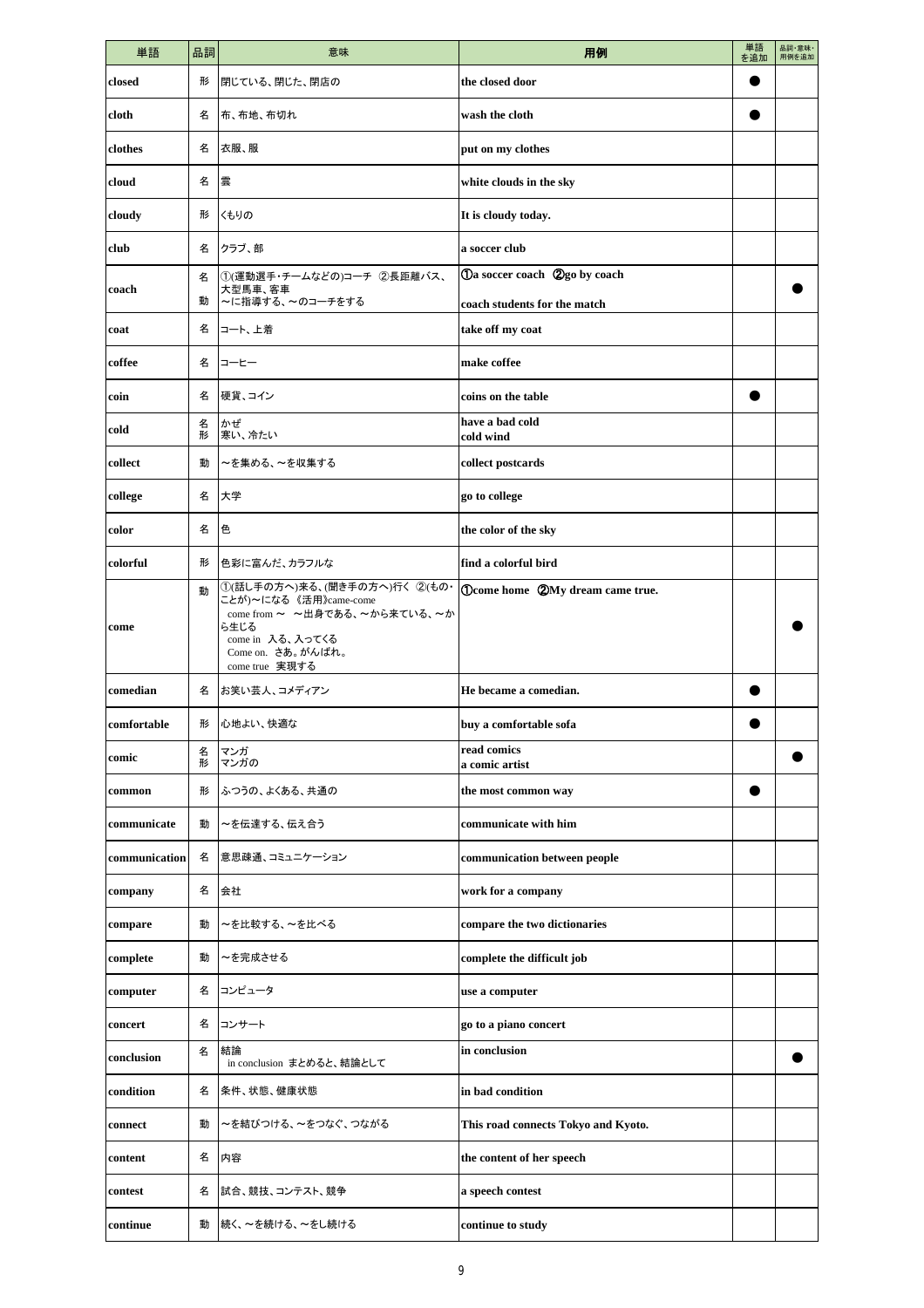| 単語                | 品詞     | 意味                                                                                    | 用例                                                                                              | 単語<br>を追加 | 品詞·意味·<br>用例を追加 |
|-------------------|--------|---------------------------------------------------------------------------------------|-------------------------------------------------------------------------------------------------|-----------|-----------------|
| control           | 名<br>動 | 支配、統制<br>~を思うように操る、~を管理する                                                             | control over nature<br>control the machine                                                      |           |                 |
| convenience       | 名      | 便利                                                                                    | a great convenience                                                                             |           |                 |
| convenience store | 名      | コンビニエンスストア                                                                            | go to a convenience store                                                                       |           |                 |
| convenient        | 形      | 便利な、都合のよい、手ごろな                                                                        | a convenient time to meet                                                                       |           |                 |
| conversation      | 名      | 会話、おしゃべり                                                                              | have a conversation                                                                             |           |                 |
| cook              | 名<br>動 | コック、料理人<br>~を料理する、料理をする                                                               | a good cook<br>cook dinner                                                                      |           |                 |
| cookie            | 名      | クッキー                                                                                  | She ate some cookies.                                                                           |           |                 |
| cooking           | 名      | 料理                                                                                    | <b>Japanese cooking</b>                                                                         |           |                 |
| cool              | 動<br>形 | ~を冷やす、冷える<br>①涼しい、冷えた ②かっこいい、すばらしい、おしゃ<br>れな                                          | cool drinks<br><b>1</b> Oa cool day <b>2</b> He is cool.                                        |           |                 |
| copy              | 名      | ①コピー、複製 ②1冊、1部                                                                        | <b>Omake a copy Qanother copy of the book</b>                                                   |           |                 |
| corn              | 名      | トウモロコシ                                                                                | I like corn soup.                                                                               |           |                 |
| corner            | 名      | 角、コーナー                                                                                | on the corner of a street                                                                       |           |                 |
| correct           | 形      | 正しい、正確な                                                                               | choose the correct answer                                                                       |           |                 |
| correspond        | 動      | 対応する、一致する                                                                             | correspond to $\sim$                                                                            |           |                 |
| cost              | 動      | (費用・金額が)かかる、(費用・金額を)要する《活用》<br>cost-cost                                              | cost 1,000 yen                                                                                  |           |                 |
| could             | 助      | (canの過去形) ①~することができた ②(仮定法過<br>去:if節を伴う場合)(もしすれば)~できるだろうに<br>Could you~? ~していただけませんか。 | 10 OI could not see the movie yesterday. 2If I were a<br>doctor, I could help many sick people. |           |                 |
| count             | 動      | (~を)数える、計算する、重要である                                                                    | count the money                                                                                 |           |                 |
| country           | 名      | 郊外、国、いなか                                                                              | live in this country                                                                            |           |                 |
| couple            | 名      | ①2、3の ②夫婦                                                                             | <b>1</b> Oa couple of days 2They are a good couple.                                             |           |                 |
| courage           | 名      | 勇気                                                                                    | have the courage to $\thicksim$                                                                 |           |                 |
| course            | 名      | 進路、方向<br>of course もちろん                                                               | change the course                                                                               |           |                 |
| cousin            | 名      | いとこ                                                                                   | She is my cousin.                                                                               |           |                 |
| cover             | 動      | ~をおおう                                                                                 | The mountain is covered with snow.                                                              |           |                 |
| cow               | 名      | 牛、乳牛、雌牛                                                                               | Cows eat corn.                                                                                  |           |                 |
| crane             | 名      | ツル                                                                                    | a crane flying in the sky                                                                       |           |                 |
| create            | 動      | ~を創造する、~を生み出す                                                                         | create something new                                                                            |           |                 |
| creative          | 形      | 創造的な、独創的な                                                                             | a creative way to solve the problem                                                             |           |                 |
| cross             | 動      | (~を)渡る、(~を)横断する、~を横切る                                                                 | cross the street                                                                                |           |                 |
| crowded           | 形      | 混み合った、満員の                                                                             | The train is crowded with many people.                                                          |           |                 |
| cry               | 名<br>動 | 叫び声、大声<br>泣く、鳴く                                                                       | have a cry<br>A baby is crying.                                                                 |           |                 |
| cucumber          | 名      | キュウリ                                                                                  | cut a cucumber                                                                                  |           |                 |
| culture           | 名      | 文化                                                                                    | Japanese culture                                                                                |           |                 |
| cup               | 名      | カップ、茶わん、カップ1杯分                                                                        | a cup of coffee                                                                                 |           |                 |
| curry             | 名      | カレー                                                                                   | make chicken curry                                                                              |           |                 |
| curry and rice    | 名      | カレーライス                                                                                | I ate curry and rice for lunch.                                                                 |           |                 |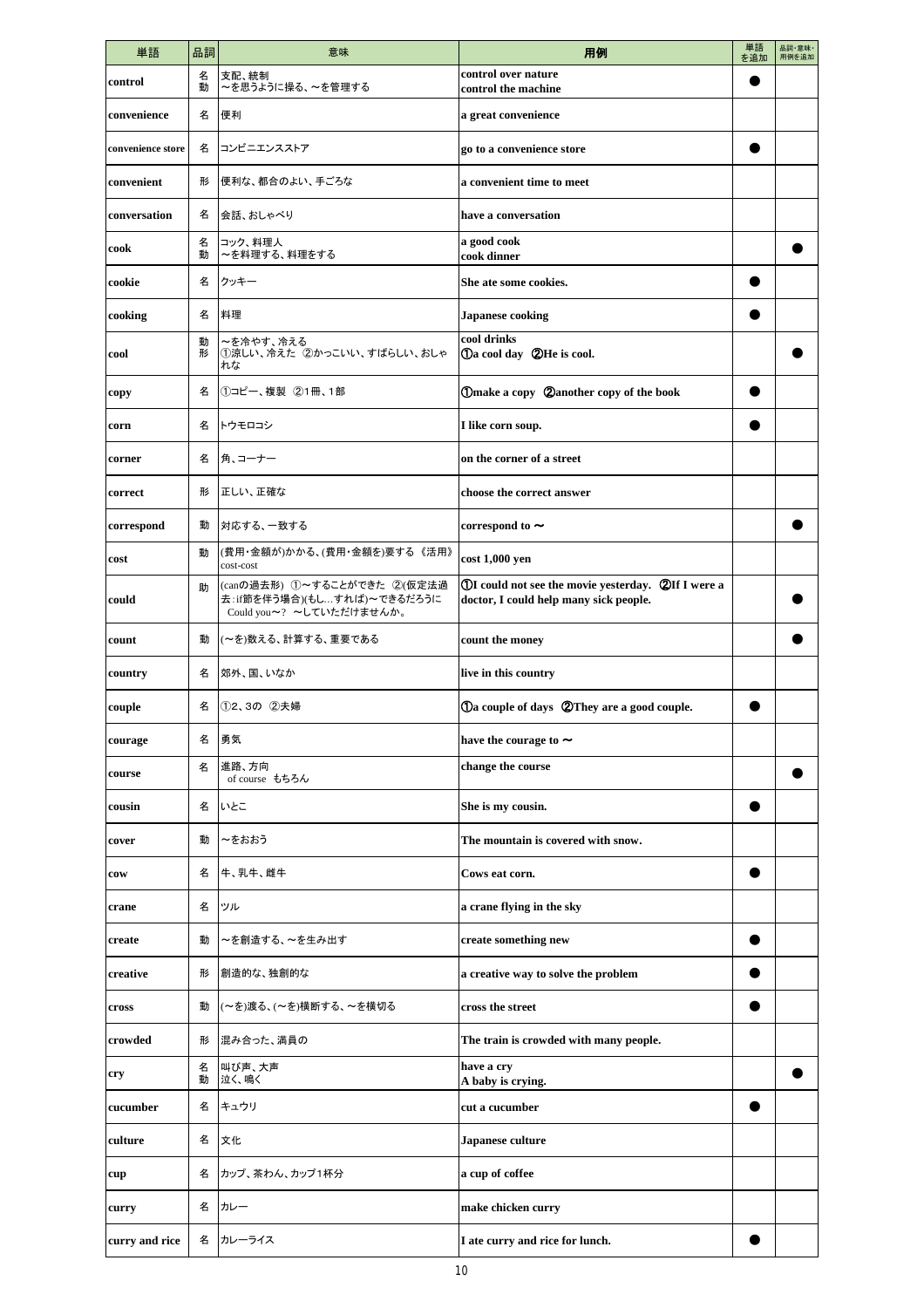| 単語              | 品詞          | 意味                                                                                                | 用例                                                                  | 単語<br>を追加 | 品詞·意味·<br>用例を追加 |
|-----------------|-------------|---------------------------------------------------------------------------------------------------|---------------------------------------------------------------------|-----------|-----------------|
| custom          | 名           | 習慣、風習                                                                                             | an old custom                                                       |           |                 |
| customer        | 名           | 客                                                                                                 | Many customers came to the shop.                                    |           |                 |
| cut             | 動           | ~を切る、~の供給をとめる 《活用》cut-cut                                                                         | cut the cake                                                        |           |                 |
| cute            | 形           | かわいい                                                                                              | a cute doll                                                         |           |                 |
| cycling         | 名           | サイクリング、自転車に乗ること                                                                                   | a cycling trip                                                      |           |                 |
| $\rm ^{(d)}$    |             |                                                                                                   |                                                                     |           |                 |
| dad             | 名           | お父さん、パパ                                                                                           | My dad works for a bank.                                            |           |                 |
| daily           | 形           | 毎日の、日々の、日常の                                                                                       | in our daily lives                                                  |           |                 |
| damage          | 動           | ~に損害を与える、~を傷つける                                                                                   | damage our health                                                   |           |                 |
| dance           | 名<br>動      | ダンス、踊り<br>ダンスをする、踊る                                                                               | We enjoyed the wonderful dance.<br>We enjoyed dancing on the stage. |           |                 |
| dancer          | 名           | ダンサー、踊る人                                                                                          | a famous dancer                                                     |           |                 |
| dancing         | 名           | ダンス、踊り                                                                                            | He is good at dancing.                                              |           |                 |
| danger          | 名           | 危険、危険性、危険な状態                                                                                      | There is a danger of $\sim$ .                                       |           |                 |
| dangerous       | 形           | 危険な                                                                                               | a dangerous place                                                   |           |                 |
| dark            | 形           | 暗い、濃い                                                                                             | in a dark room                                                      |           |                 |
| data            | 名           | データ、資料、情報                                                                                         | show my data                                                        |           |                 |
| date            | 名           | 月日、日付                                                                                             | What date is it today?                                              |           |                 |
| daughter        | 名           | 娘                                                                                                 | our daughter                                                        |           |                 |
| day             | 名           | ①日、1日 ②(ある特定の)日、記念日、祝祭日 ③昼 ①every day ②set a day ③all day long<br>間、日中<br>in those days そのころは、当時は |                                                                     |           |                 |
| dead            | 形           | 死んだ、死んでいる、枯れている                                                                                   | She is not dead.                                                    |           |                 |
| deal            | 名<br>動      | 取引、契約<br>扱う《活用》dealt-dealt<br>deal with ~ ~を取り扱う<br>deal in (商品を)扱う                               | do a deal with $\sim$<br>This shop deals with a lot of goods.       |           |                 |
| dear            | 名<br>形<br>間 | あなた(親しい人への呼びかけ)<br>①親愛なる~(手紙の書きだしに使う) ②かわいい、<br>いとしい<br>おや、まあ                                     | My dear!<br><b>ODear Tom, 2my dear children</b><br>Oh dear!         |           |                 |
| death           | 名           | 死                                                                                                 | after the death of his father                                       |           |                 |
| <b>December</b> | 名           | 12月                                                                                               | in December                                                         |           |                 |
| decide          | 動           | ~することを決める、~しようと決心する                                                                               | decide to do it                                                     |           |                 |
| decorate        | 動           | ~を飾る、~を装飾する                                                                                       | decorate the room                                                   |           |                 |
| decrease        | 動           | ~を減らす、減る、減少する                                                                                     | The number of children decreased.                                   |           |                 |
| deep            | 形           | ①深い ②深さが~で                                                                                        | <b>1</b> This lake is deep. <b>2</b> This lake is 30 meters deep.   |           |                 |
| deer            | 名           | シカ《複数》deer                                                                                        | Look at that deer.                                                  |           |                 |
| degree          | 名           | ①(温度・角などの)度 ②学位                                                                                   | <b>1DThe temperature is 32 degrees.</b> 2get a degree               |           |                 |
| delicious       | 形           | おいしい                                                                                              | the most delicious food in the world                                |           |                 |
| deliver         | 動           | ~を配達する、~を届ける                                                                                      | deliver the newspaper                                               |           |                 |
| delivery        | 名           | 1配達 2話しぶり、(演説の)仕方                                                                                 | <b>Oorder a food delivery 2a good delivery</b>                      |           |                 |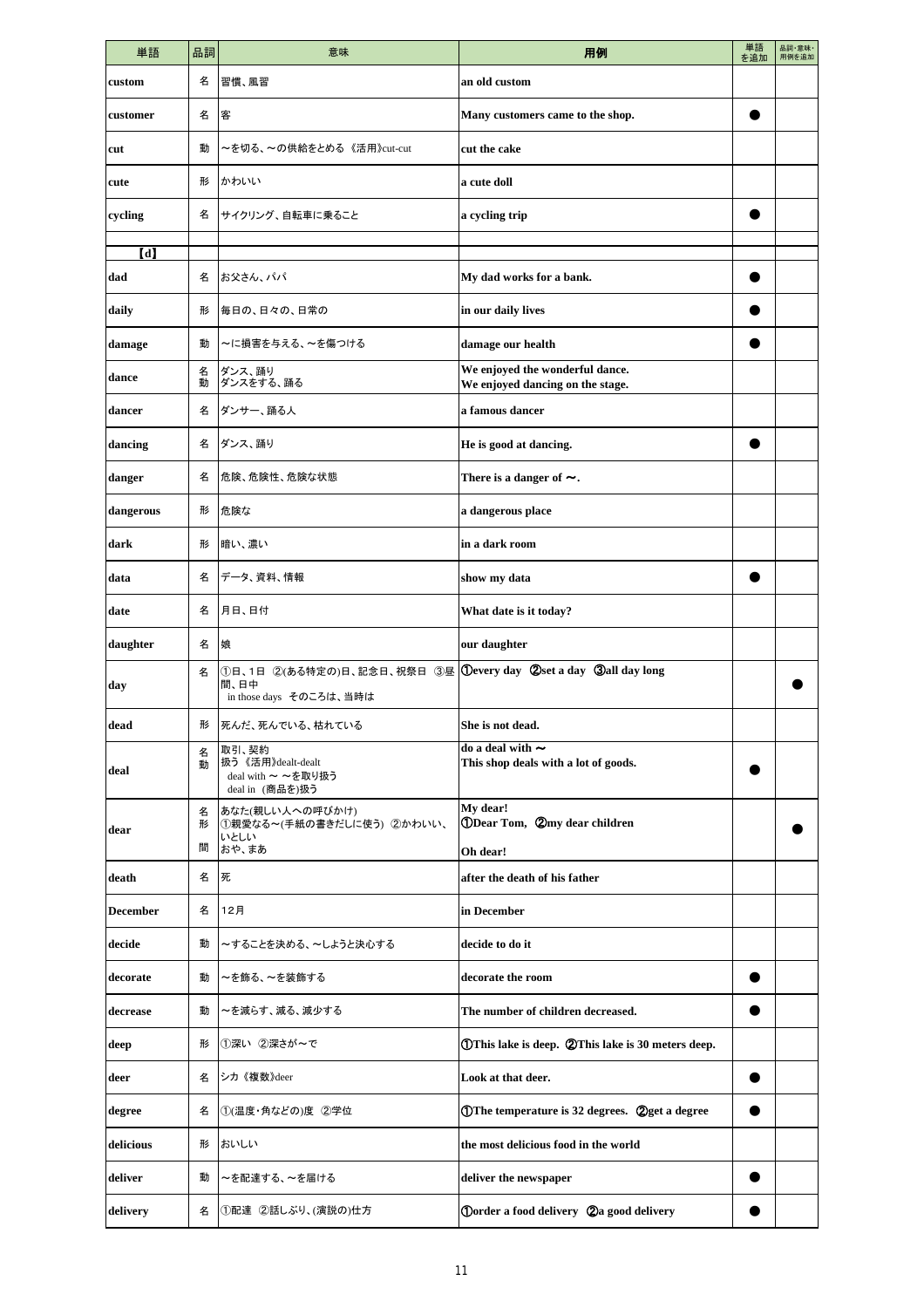| 単語               | 品詞     | 意味                                                          | 用例                                             | 単語<br>を追加 | 品詞·意味·<br>用例を追加 |
|------------------|--------|-------------------------------------------------------------|------------------------------------------------|-----------|-----------------|
| dentist          | 名      | 歯科医、歯医者                                                     | go to the dentist                              |           |                 |
| department store | 名      | デパート、百貨店                                                    | enjoy shopping in the department store         |           |                 |
| depend           | 動      | 頼る、依存する<br>depend on ~ ~次第である                               | depend on you                                  |           |                 |
| design           | 名<br>動 | デザイン、図案、設計、設計図<br>~を設計する、~をデザインする                           | the design of a house<br>design a future house |           |                 |
| desk             | 名      | 机                                                           | on a desk                                      |           |                 |
| destroy          | 動      | ~を破壊する、~を壊す                                                 | destroy the building                           |           |                 |
| detail           | 名      | 細部、詳細<br>in detail 詳しく                                      | explain it in detail                           |           |                 |
| develop          | 動      | ~を発達させる、発達する、~を開発する                                         | develop technology                             |           |                 |
| development      | 名      | 発達、開発                                                       | AI is a development in computers.              |           |                 |
| device           | 名      | 装置                                                          | many musical devices                           |           |                 |
| diary            | 名      | 日記                                                          | write a diary                                  |           |                 |
| dictionary       | 名      | 辞書                                                          | buy a new dictionary                           |           |                 |
| die              | 動      | 死ぬ<br>die out 絶滅する                                          | My bird died.                                  |           |                 |
| difference       | 名      | 違い、相違点                                                      | the difference between A and B                 |           |                 |
| different        | 形      | 違った、異なる、いろいろな、様々な<br>be different from ~ ~と違っている            | a different culture                            |           |                 |
| difficult        | 形      | 難しい、困難な、苦しい、厳しい                                             | a difficult question                           |           |                 |
| dinner           | 名      | ディナー、夕食                                                     | after dinner                                   |           |                 |
| direction        | 名      | 方角、方向                                                       | walk in the same direction                     |           |                 |
| dirty            | 形      | 汚い、汚れた                                                      | My shirt got dirty.                            |           |                 |
| disagree         | 動      | 反対する<br>disagree with ~ ~に反対する                              | disagree with him                              |           |                 |
| disappear        | 動      | 消滅する、なくなる、いなくなる、見えなくなる                                      | disappear into the dark room                   |           |                 |
| disaster         | 名      | 災害、惨事                                                       | a natural disaster                             |           |                 |
| dish             | 名      | 1皿、食器類 2料理、食べ物                                              | <b>Odo the dishes</b> 2a main dish             |           |                 |
| diversity        | 名      | 多様性                                                         | diversity of nature                            |           |                 |
| do               | 動      | ①~をする ②やっていく、うまくいく《活用》did-done<br>do one's best 最善を尽くす、がんばる | Odo my homework 2do well                       |           |                 |
| doctor           | 名      | 医者<br>Dr. ~ ~先生、~医師、~博士                                     | see the doctor                                 |           |                 |
| dog              | 名      | イヌ                                                          | have a dog                                     |           |                 |
| doll             | 名      | 人形                                                          | play with dolls                                |           |                 |
| dollar           | 名      | ドル (米国・カナダ・オーストラリア・シンガポールなど<br>の貨幣単位)                       | five dollars                                   |           |                 |
| dolphin          | 名      | イルカ                                                         | see a dolphin in the sea                       |           |                 |
| door             | 名      | ドア、扉                                                        | open a door                                    |           |                 |
| double           | 副      | 二人で、2倍に                                                     | We must not ride double on the bicycle.        |           |                 |
| down             | 形<br>副 | 落ち込んだ、元気がない<br>下に[へ]                                        | You look down.<br>look down into the box       |           |                 |
| drama            | 名      | ドラマ、劇、演劇                                                    | an exciting drama                              |           |                 |
| draw             | 動      | ~を描く、(線を)引く《活用》drew-drawn                                   | draw a picture                                 |           |                 |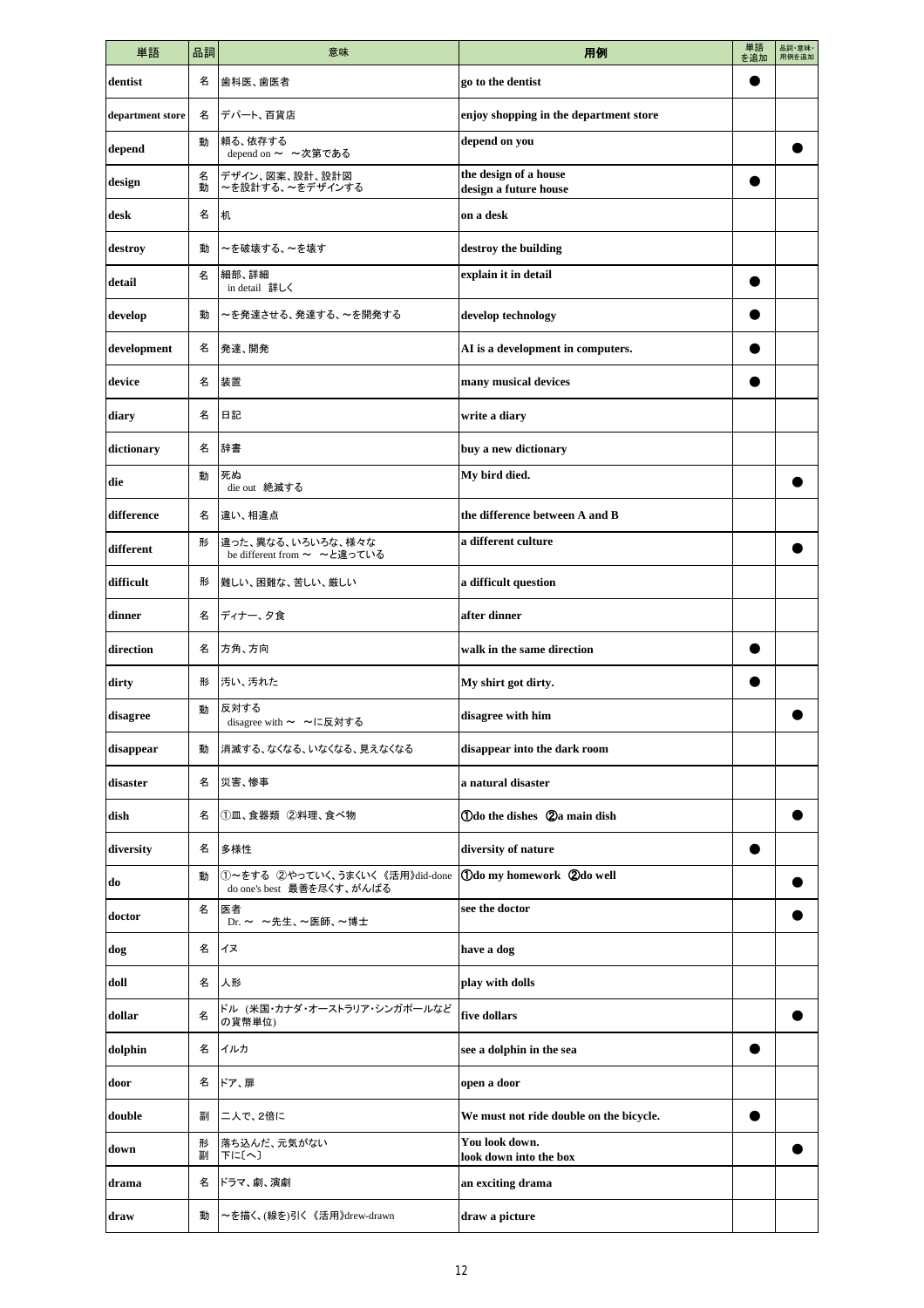| 単語           | 品詞     | 意味                                                      | 用例                                                           | 単語<br>を追加 | 品詞·意味·<br>用例を追加 |
|--------------|--------|---------------------------------------------------------|--------------------------------------------------------------|-----------|-----------------|
| dream        | 名<br>動 | 夢、希望、理想<br>夢を見る                                         | My dream is to $\sim$ .<br>I dreamed of my friend.           |           |                 |
| dress        | 名<br>動 | ドレス、服装<br>服を着る                                          | a nice summer dress<br>dress well                            |           |                 |
| drill        | 名      | 訓練、ドリル                                                  | We had a fire drill yesterday.                               |           |                 |
| drink        | 名<br>動 | 飲み物<br>~を飲む、酒を飲む 《活用》drank-drunk                        | buy cold drinks<br>drink some tea                            |           |                 |
| drive        | 名<br>動 | ドライブ、車による旅行<br>~を運転する、~を車で送る、車を運転する《活用》<br>drove-driven | go for a drive<br>drive a car                                |           |                 |
| driver       | 名      | 運転手、ドライバー                                               | a taxi driver                                                |           |                 |
| drone        | 名      | ドローン (無線操縦の無人機)                                         | A drone was flying in the sky.                               |           |                 |
| drop         | 名<br>動 | しずく、したたり<br>~を落とす、落ちる、体を低くする                            | a drop of rain<br>drop a pencil                              |           |                 |
| drum         | 名      | ドラム、太鼓                                                  | play the drums                                               |           |                 |
| dry          | 形      | 乾いた                                                     | in the dry season                                            |           |                 |
| during       | 前      | ~の間じゅう、~の間をとおして                                         | during the vacation                                          |           |                 |
| <b>DVD</b>   | 名      | <b>DVD</b>                                              | Used DVDs are cheap.                                         |           |                 |
| 【e】          |        |                                                         |                                                              |           |                 |
| each         | 形<br>代 | それぞれの、各自の<br>それぞれ<br>each other お互い(に・を)                | each student<br>each of you                                  |           |                 |
| ear          | 名      | 耳                                                       | My cat has long ears.                                        |           |                 |
| early        | 形<br>副 | (時間や時期が)早い、初期の<br>(時間的・時期的に)早く、早めに                      | early dinner<br>get up early                                 |           |                 |
| earth        | 名      | 地球                                                      | live on the earth                                            |           |                 |
| earthquake   | 名      | 地震                                                      | a big earthquake                                             |           |                 |
| easily       | 副      | 簡単に、容易に                                                 | make friends easily                                          |           |                 |
| east         | 名<br>形 | 東<br>東の                                                 | from the east<br>the east gate                               |           |                 |
| eastern      | 形      | 東の、東にある、東部地方の                                           | on the eastern side                                          |           |                 |
| easy         | 形<br>副 | 簡単な、やさしい、くつろいだ<br>気楽に                                   | an easy question<br>take it easy                             |           |                 |
| eat          | 動      | ~を食べる、食事をする《活用》ate-eaten                                | eat lunch                                                    |           |                 |
| eco-friendly | 形      | 環境に配慮した、環境にやさしい                                         | That car is eco-friendly.                                    |           |                 |
| education    | 名      | 教育                                                      | Education is important for every child.                      |           |                 |
| effective    | 形      | 効果的な、有効な                                                | an effective way to improve my English                       |           |                 |
| effort       | 名      | 努力                                                      | make an effort                                               |           |                 |
| egg          | 名      | 卵                                                       | a big egg                                                    |           |                 |
| Egypt        | 名      | エジプト                                                    | He lived in Egypt for three years.                           |           |                 |
| eight        | 名<br>形 | 8<br>8の                                                 | My favorite number is eight.<br>eight students               |           |                 |
| eighteen     | 名<br>形 | 18<br>18の                                               | I like the number eighteen.<br>eighteen students             |           |                 |
| eighteenth   | 名<br>形 | 18番め、18日<br>18番めの                                       | My birthday is August 18th.<br>in the eighteenth century     |           |                 |
| eighth       | 名<br>形 | 8番め、8日<br>8番めの                                          | My sister's birthday is August 8th.<br>in the eighth century |           |                 |
| eighty       | 名<br>形 | 80<br>80の                                               | The number was eighty.<br>eighty years old                   |           |                 |
| either       | 副      | (否定文のあとで)~もまた(でない)                                      | I didn't have any money and she didn't either.               |           |                 |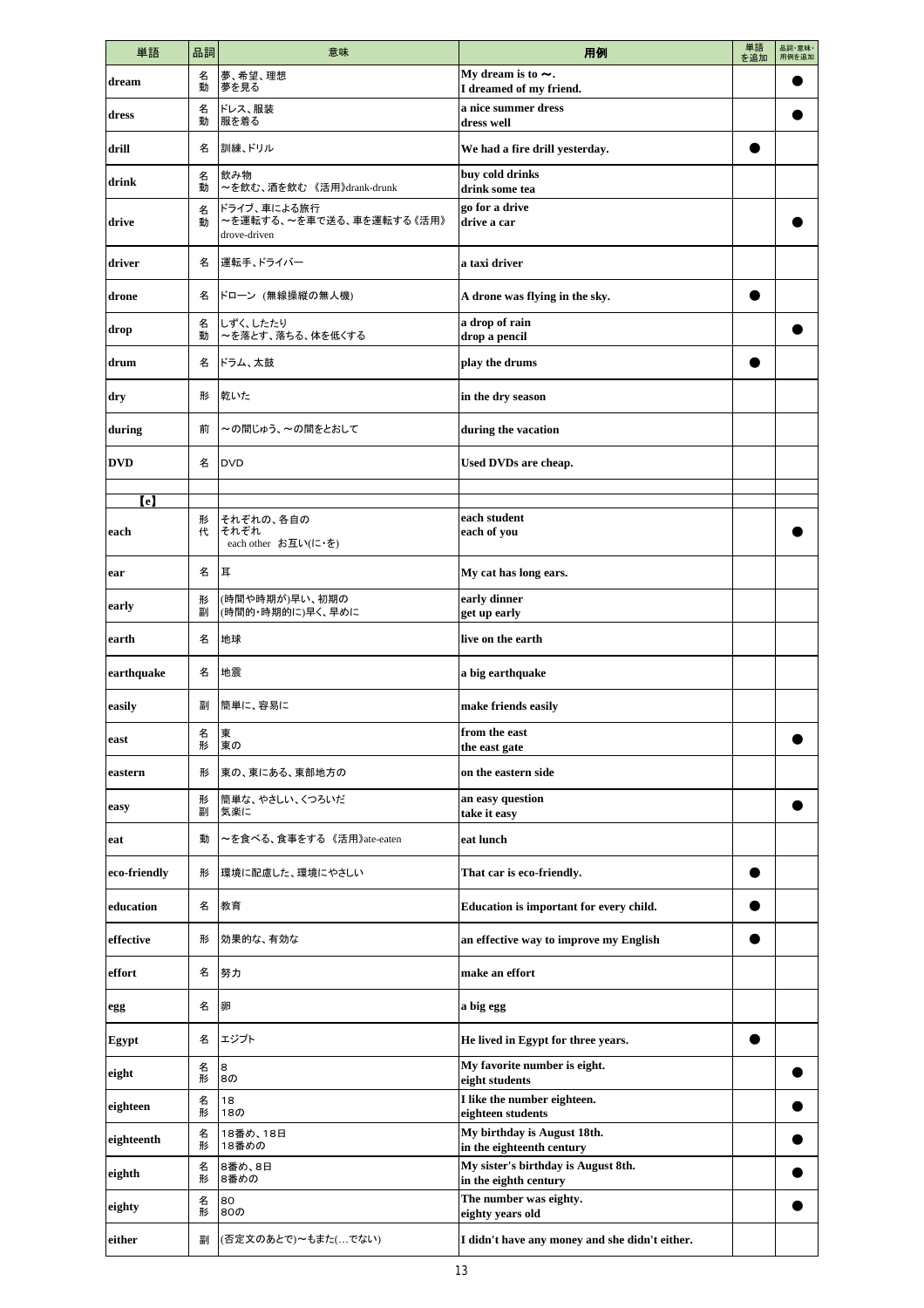| 単語                | 品詞          | 意味                                                           | 用例                                                                | 単語<br>を追加 | 品詞・意味・<br>用例を追加 |
|-------------------|-------------|--------------------------------------------------------------|-------------------------------------------------------------------|-----------|-----------------|
| elderly           | 形           | 年配の                                                          | elderly people                                                    |           |                 |
| electric          | 形           | 電気の                                                          | I have an electric bicycle.                                       |           |                 |
| electricity       | 名           | 電気                                                           | Electricity helps us live.                                        |           |                 |
| elementary school | 名           | 小学校                                                          | My younger sister goes to elementary school.                      |           |                 |
| elephant          | 名           | ゾウ                                                           | see a big elephant                                                |           |                 |
| eleven            | 名<br>形      | 11<br>11の                                                    | My lucky number is eleven.<br>eleven players                      |           |                 |
| eleventh          | 名<br>形      | 11番め、11日<br>11番めの                                            | My brother's birthday is January 11th.<br>in the eleventh century |           |                 |
| else              | 形<br>副      | ほかの<br>ほかに、その他に、さらに                                          | someone else<br>anywhere else                                     |           |                 |
| e-mail            | 名           | Eメール、電子メール                                                   | He sent me an e-mail.                                             |           |                 |
| emergency         | 名           | 非常事態、緊急事態                                                    | The emergency bell rang.                                          |           |                 |
| empty             | 形           | からの、空いている、だれもいない                                             | find an empty box                                                 |           |                 |
| encourage         | 動           | ~を勇気づける、~を励ます                                                | encourage students                                                |           |                 |
| end               | 名<br>動      | 終わり、最後、端、先端<br>終わる、~を終える                                     | the end of the test<br>The test ended.                            |           |                 |
| energy            | 名           | エネルギー、(心身の)力                                                 | the energy of the sun                                             |           |                 |
| engineer          | 名           | 技術者、技師、エンジニア                                                 | become an engineer                                                |           |                 |
| English           | 名<br>形      | 英語、イングランド〔英国・イギリス〕人<br>イングランド〔英国・イギリス〕人の、英語の、英国の、<br>英語で書かれた | speak English<br><b>English language</b>                          |           |                 |
| enjoy             | 動           | ~を楽しむ<br>enjoy ~ing ~して楽しむ<br>enjoy ~self 楽しむ、楽しく過ごす         | enjoy walking                                                     |           |                 |
| enough            | 形<br>副<br>代 | 十分な、必要なだけの<br>十分に<br>十分(な量、数)                                | enough food<br>It is big enough.<br>I've had enough.              |           |                 |
| enter             | 動           | ~に入る、~に入学〔加入・入会〕する                                           | enter the room                                                    |           |                 |
| entrance          | 名           | ①入口、玄関 ②入学、入会                                                | Othe back entrance 2 entrance exam                                |           |                 |
| environment       | 名           | (自然)環境                                                       | the natural environment                                           |           |                 |
| eraser            | 名           | 消しゴム、消すもの                                                    | a black eraser                                                    |           |                 |
| especially        | 副           | 特に、とりわけ                                                      | This question is especially important.                            |           |                 |
| <b>Europe</b>     | 名           | ヨーロッパ                                                        | go to Europe                                                      |           |                 |
| even              | 副           | ①~でさえ ②さらにいっそう<br>even if ~ たとえ~だとしても                        | Deven a child 2even better                                        |           |                 |
| evening           | 名           | 夕方、晩                                                         | in the evening                                                    |           |                 |
| event             | 名           | 出来事、行事、催し物、イベント                                              | sports events                                                     |           |                 |
| ever              | 副           | 今までに、かつて                                                     | Have you ever been to $\sim$ ?                                    |           |                 |
| every             | 形           | ①すべての、あらゆる ②毎~、~ごとに<br>every year 每年<br>every day 每日         | <b>Oin every way Qevery Sunday</b>                                |           |                 |
| everybody         | 代           | (単数扱い)みんな、すべての人                                              | everybody has to say something                                    |           |                 |
| everyday          | 形           | 毎日の、日々の、日常の                                                  | everyday clothes                                                  |           |                 |
| everyone          | 代           | (単数扱い)みんな、すべての人                                              | Everyone likes Mr. Kato.                                          |           |                 |
| everything        | 代           | (単数扱い)すべてのこと〔もの〕、あらゆるもの〔こと〕、<br>何もかも                         | Thank you for everything.                                         |           |                 |
| everywhere        | 副           | いたるところで〔に〕、どこでも                                              | everywhere in Japan                                               |           |                 |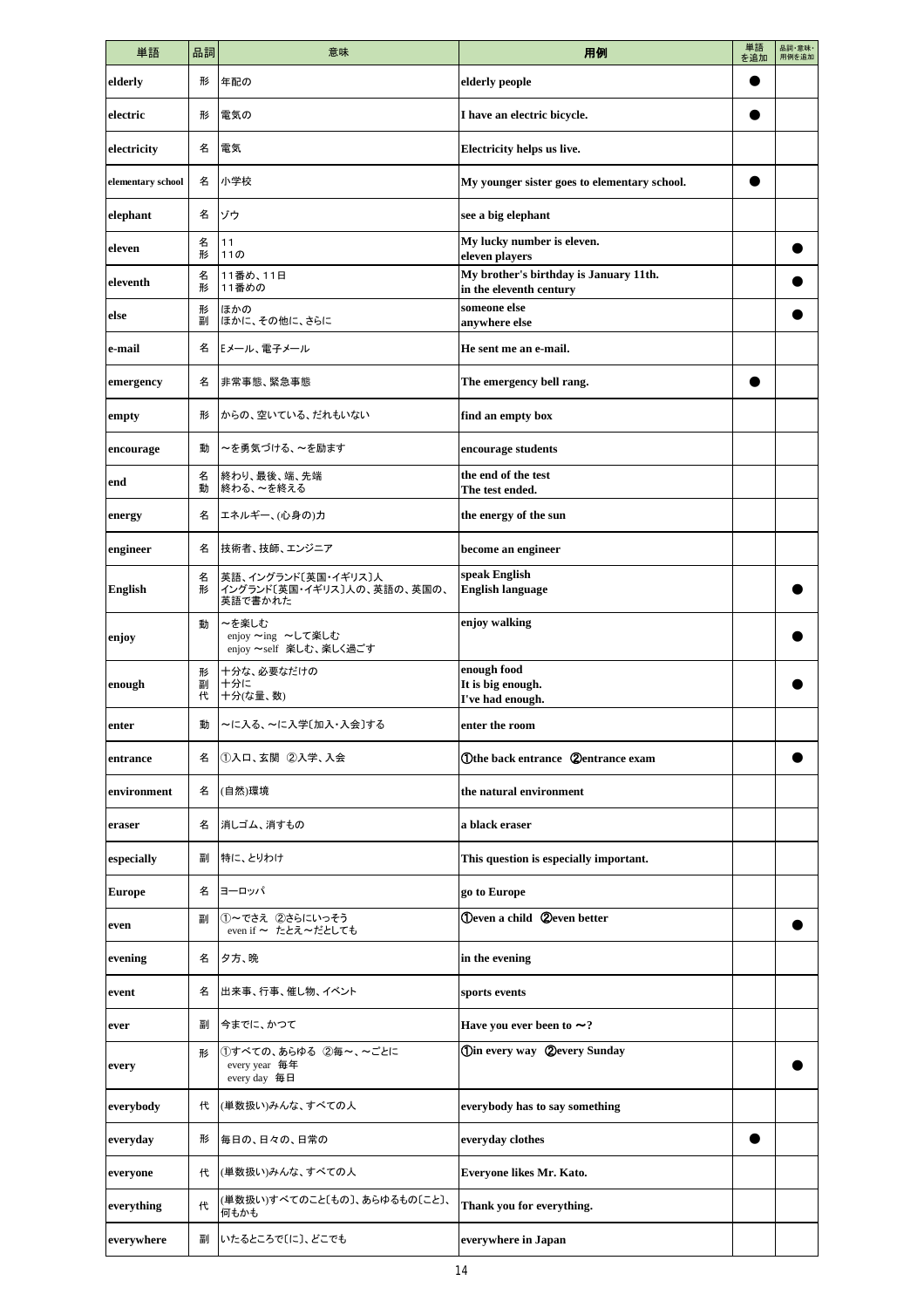| 単語           | 品詞          | 意味                                                                                   | 用例                                                         | 単語<br>を追加 | 品詞·意味·<br>用例を追加 |
|--------------|-------------|--------------------------------------------------------------------------------------|------------------------------------------------------------|-----------|-----------------|
| exactly      | 副           | ちょうど、まさしく、正確に<br>Exactly. 全くそのとおり。                                                   | He arrived exactly at ten.                                 |           |                 |
| exam         | 名           | 試験、テスト                                                                               | passed the exam                                            |           |                 |
| example      | 名           | 例、実例<br>for example 例えば                                                              | Give me an example.                                        |           |                 |
| excellent    | 形           | 優秀な、非常に優れた、(評点が)優の                                                                   | an excellent idea                                          |           |                 |
| exchange     | 名<br>動      | 交流、やりとり、交換<br>~を交換する、~を両替する                                                          | an exchange of students<br>exchange ideas                  |           |                 |
| excited      | 形           | 興奮した、興奮して、わくわくして                                                                     | I was very excited.                                        |           |                 |
| exciting     | 形           | 興奮させる、わくわくさせる、刺激的な                                                                   | an exciting game                                           |           |                 |
| excuse       | 動           | ~を許す<br>Excuse me. すみません。失礼ですが。                                                      | Excuse me, but $\sim$ .                                    |           |                 |
| exercise     | 名<br>動      | 運動、(身体を)動かすこと、練習(問題)<br>運動する                                                         | Everyone needs to get some exercise.<br>He is exercising.  |           |                 |
| expensive    | 形           | 高価な、(値段が)高い、費用のかかる                                                                   | buy an expensive camera                                    |           |                 |
| experience   | 名<br>動      | 経験、体験<br>~を経験する、~を体験する                                                               | have a good experience<br>experienced many things          |           |                 |
| explain      | 動           | ~を説明する                                                                               | explain the meaning of the word                            |           |                 |
| express      | 動           | ~を表現する、~を表す、~を示す、~を述べる                                                               | express an idea                                            |           |                 |
| eye          | 名           | 目、視力                                                                                 | Close your eyes.                                           |           |                 |
| $\mathbf{f}$ |             |                                                                                      |                                                            |           |                 |
| face         | 名<br>動      | 顔、面、表情<br>~に立ち向かう、~に直面する                                                             | Look at his face.<br>face some difficulties                |           |                 |
| fact         | 名           | 事実、現実                                                                                | know the real fact about $\sim$                            |           |                 |
| factory      | 名           | 工場                                                                                   | a car factory                                              |           |                 |
| fail         | 動           | 失敗する、(学科・試験に)落ちる                                                                     | He failed many times.                                      |           |                 |
|              | 名           | ①秋 ②滝                                                                                | (DLeaves become red in fall. (2) visit a famous water      |           |                 |
| fall         | 動           | 落ちる、降る、落下する、転ぶ 《活用》fell-fallen<br>fall down 倒れる                                      | fall<br>The pencil fell from the desk.                     |           |                 |
| family       | 名           | 家族                                                                                   | in my family                                               |           |                 |
| famous       | 形           | 有名な<br>be famous for ~ ~で有名な                                                         | a famous actor                                             |           |                 |
| fan          | 名           | ①扇風機、扇、うちわ ②ファン、熱心な愛好者                                                               | <b>Oan electric fan <i>Qa</i></b> basketball fan           |           |                 |
| fantastic    | 形           | すばらしい、すてきな                                                                           | a fantastic performance                                    |           |                 |
| far          | 形<br>副      | 遠い<br>遠くに、~の及ぶ限りでは<br>《活用》farther/further-farthest/furthest<br>so far 今まで(は)、これまで(は) | from a far place<br>go far                                 |           |                 |
| farm         | 名           | 農場、農園                                                                                | a small farm                                               |           |                 |
| farmer       | 名           | 農民、農業従事者、農場経営者、農業をする人                                                                | a fruit farmer                                             |           |                 |
| fast         | 名<br>形<br>副 | 断食(の期間)<br>速い<br>速く                                                                  | start a fast<br>He is a fast runner.<br>He runs very fast. |           |                 |
| fat          | 形           | 太った                                                                                  | get fat                                                    |           |                 |
| father       | 名           | 父、父親                                                                                 | my father                                                  |           |                 |
| favorite     | 名<br>形      | お気に入り(のもの)<br>お気に入りの、大好きな、いちばん好きな                                                    | This is my favorite.<br>my favorite subject                |           |                 |
| feature      | 名           | 特色、特徴                                                                                | have a lot of great features                               |           |                 |
| February     | 名           | 2月                                                                                   | in February                                                |           |                 |
| fee          | 名           | 料金                                                                                   | pay a fee                                                  |           |                 |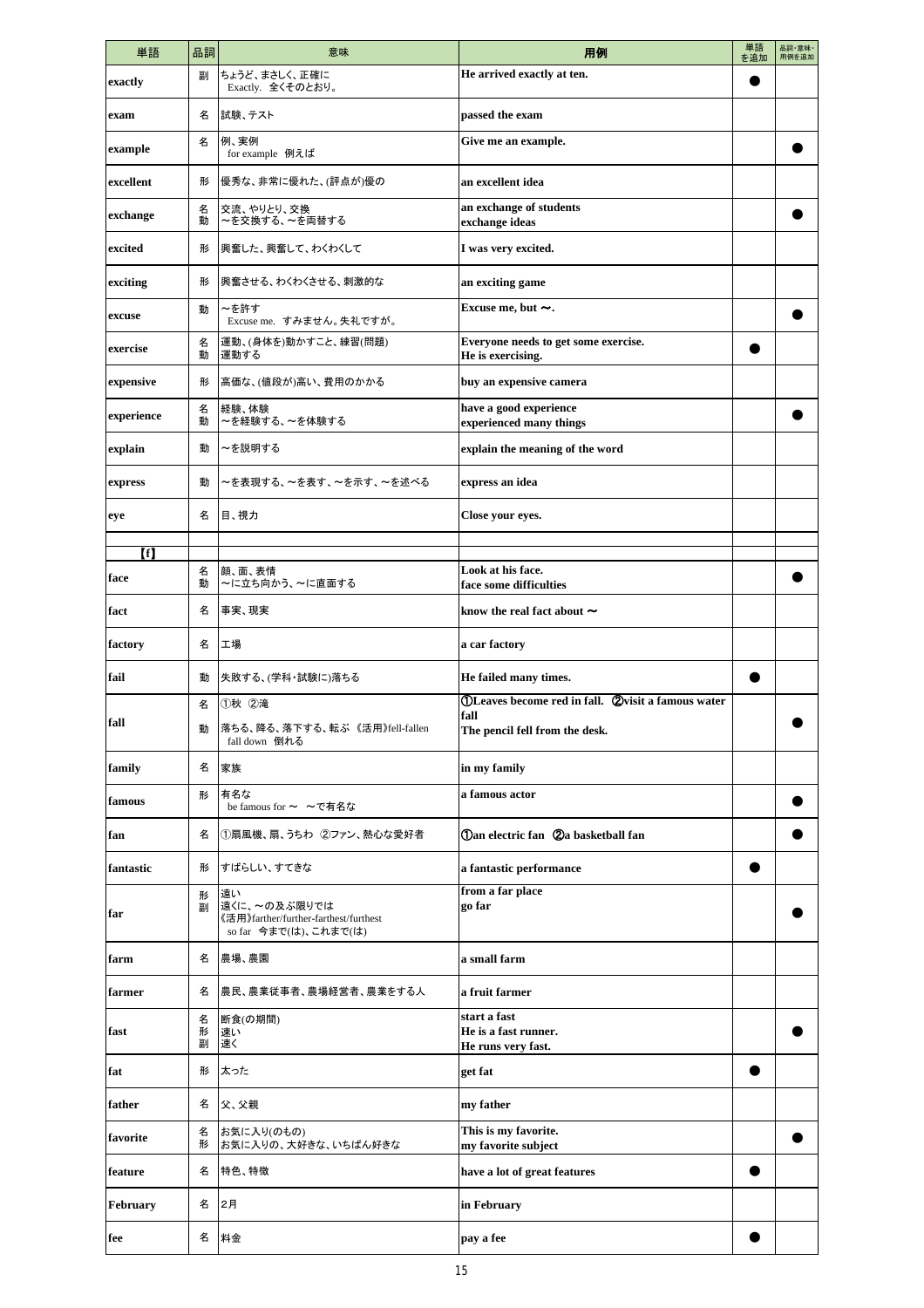| 単語               | 品詞          | 意味                                                                                   | 用例                                                                      | 単語<br>を追加 | 品詞·意味·<br>用例を追加 |
|------------------|-------------|--------------------------------------------------------------------------------------|-------------------------------------------------------------------------|-----------|-----------------|
| feed             | 動           | ~に食べ物を与える、~にえさを与える《活用》fed-<br>fed                                                    | feed my pets                                                            |           |                 |
| feel             | 動           | ~と感じる、~と思う 《活用》felt-felt<br>feel like ~ing ~したい気がする                                  | feel sick                                                               |           |                 |
| feeling          | 名           | 感情、感覚                                                                                | a good feeling                                                          |           |                 |
| feet             | 名           | (長さの単位)フィート                                                                          | fifty feet of water                                                     |           |                 |
| festival         | 名           | 祭り、祭典、催し物<br>school festival 文化祭                                                     | have a music festival                                                   |           |                 |
| fever            | 名           | 熱、発熱                                                                                 | I have a fever.                                                         |           |                 |
| few              | 形           | ほとんど~ない<br>a few 小数の、少しの                                                             | a few days later                                                        |           |                 |
| fiction          | 名           | 小説、フィクション、作り話<br>science fiction SF、空想科学小説                                           | You can enjoy reading this fiction.                                     |           |                 |
| field            | 名           | 分野、野原、(競技場の)フィールド                                                                    | a rice field                                                            |           |                 |
| field trip       | 名           | 遠足、校外学習                                                                              | We went on a field trip a week ago.                                     |           |                 |
| fifteen          | 名<br>形      | 15<br>15の                                                                            | My favorite number is fifteen.<br>She is fifteen years old.             |           |                 |
| fifteenth        | 名<br>形      | 15番め、15日<br>15番めの                                                                    | I was born on October 15th.<br>in the fifteenth century                 |           |                 |
| fifth            | 名<br>形      | 5番め、5日<br>5番めの                                                                       | Her birthday is September 5th.<br>in the fifth century                  |           |                 |
| fifty            | 名<br>形      | 50<br>50の                                                                            | My lucky number is fifty.<br>fifty minutes later                        |           |                 |
| fight            | 名<br>動      | 戦い、奮闘<br>戦う、奮闘する《活用》fought-fought                                                    | had a fight                                                             |           |                 |
| figure           | 名<br>動      | 図、数字<br>~と思う                                                                         | fight against $\sim$<br>the figure eight on the card                    |           |                 |
| fill             | 動           | ~を満たす、いっぱいになる、~をいっぱいにする                                                              | I figured $\sim$ .<br>fill the cup with water                           |           |                 |
| final            | 形           | 最後の、最終の                                                                              | the final day of a year                                                 |           |                 |
| finally          | 副           | とうとう、ついに、やっと、最後に                                                                     | finally arrived at the station                                          |           |                 |
| find             | 動           | ~を見つける、~を発見する、~に気づく、~とわかる<br>《活用》found-found                                         | find a good book                                                        |           |                 |
| fine             | 名<br>形      | 罰金<br>①すばらしい、元気な、健康な、満足できる ②晴れた  ①I'm fine. ②It's fine today.                        | a small fine                                                            |           |                 |
| finger           | 名           | (手の)指                                                                                | the middle finger                                                       |           |                 |
| finish           | 動           | 終わる、~を終える、~し終える                                                                      | finish my homework                                                      |           |                 |
| fire             | 名<br>動      | 火、火事<br>~を解雇する<br>get fired 解雇される                                                    | use fire<br>I was fired from my company.                                |           |                 |
| fire station     | 名           | 消防署                                                                                  | There is a fire station near my house.                                  |           |                 |
| firework         | 名           | 花火                                                                                   | We saw a lot of fireworks in the festival.                              |           |                 |
| first            | 名<br>形<br>副 | 1番め、1日<br>1番めの、最初の<br>はじめて、第1に、最初に<br>at first 最初は、はじめのうちは<br>for the first time 初めて | My birthday is January 1st.<br>the first thing to do<br>First, $\sim$ . |           |                 |
| fish             | 名<br>動      | 魚 《複数》fish<br>魚を取る、釣りをする                                                             | catch five fish<br>I like to fish.                                      |           |                 |
| fishing          | 名           | 釣り                                                                                   | go fishing                                                              |           |                 |
| fit              | 動           | ~に合う、~に合わせる、~に適合させる                                                                  | The pants fit me.                                                       |           |                 |
| five             | 名<br>形      | 5<br>5の                                                                              | My lucky number is five.<br>for five minutes                            |           |                 |
| flight           | 名           | 飛行、(飛行機の)便、フライト、飛行機の旅                                                                | take a flight to London                                                 |           |                 |
| flight attendant | 名           | 客室乗務員                                                                                | I want to work as a flight attendant.                                   |           |                 |
| floor            | 名           | ゆか、階                                                                                 | on the third floor                                                      |           |                 |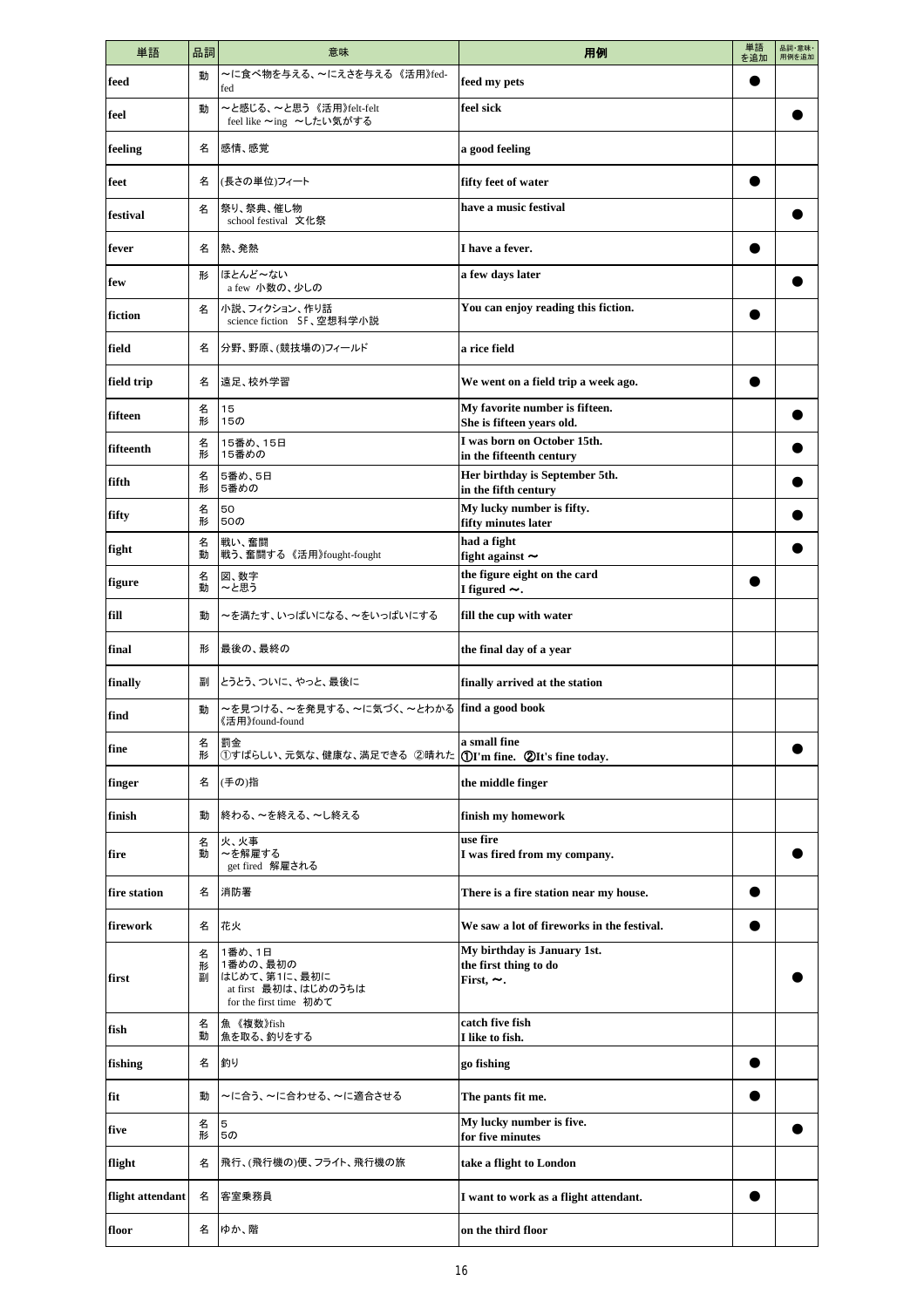| 単語            | 品詞     | 意味                                                               | 用例                                                                                        | 単語<br>を追加 | 品詞·意味·<br>用例を追加 |
|---------------|--------|------------------------------------------------------------------|-------------------------------------------------------------------------------------------|-----------|-----------------|
| florist       | 名      | 花屋、花屋の店主〔店員〕                                                     | He is a florist.                                                                          |           |                 |
| flower        | 名      | 花                                                                | grow flowers in the garden                                                                |           |                 |
| flute         | 名      | フルート、横笛                                                          | She plays the flute.                                                                      |           |                 |
| fly           | 動      | 飛ぶ、飛行する《活用》flew-flown                                            | fly from London to New York                                                               |           |                 |
| focus         | 名<br>動 | 中心<br>注意〔努力〕を集中させる、重点的に取り扱う、(注意な focus your attention<br>どを)集中する | a focus of trouble                                                                        |           |                 |
| fold          | 動      | ~を折る、~を折りたたむ<br>fold ~ up ~を折りたたむ                                | fold a piece of paper                                                                     |           |                 |
| follow        | 動      | ~のあとについて行く、~に従う、~を守る                                             | follow him                                                                                |           |                 |
| following     | 形      | 次の、あとに続く                                                         | Answer the following questions.                                                           |           |                 |
| food          | 名      | 食べ物                                                              | delicious food                                                                            |           |                 |
| foot          | 名      | 単位)フィート、フット(30. 48cm) 《複数》feet<br>on foot 徒歩で                    | ①足(くるぶし以下の部分) 2(山の)ふもと 3(長さの 1He broke his foot. 2the foot of the mountain 3<br>five feet |           |                 |
| football      | 名      | アメリカンフットボール、サッカー                                                 | play football                                                                             |           |                 |
| for           | 前      | ①~のために〔の〕 ②~に向けて ③~にとって ④~<br>の間 5~を求めて                          | Ofor you 2a train for Umeda 3good for your<br>health @for two days 5ask him for help      |           |                 |
| foreign       | 形      | 外国の、外国人の                                                         | a foreign language                                                                        |           |                 |
| forest        | 名      | 森、森林                                                             | in the forest                                                                             |           |                 |
| forever       | 副      | 永遠に、ずっと、いつまでも                                                    | remember her forever                                                                      |           |                 |
| forget        | 動      | ~を忘れる、~を置き忘れる 《活用》forgot-<br>forgot/forgotten                    | forget my umbrella                                                                        |           |                 |
| forty         | 名<br>形 | 40<br>40の                                                        | My favorite number is forty.<br>forty years ago                                           |           |                 |
| forward       | 副      | 先へ、将来に向かって、前に進んで、前方へ<br>look forward to ~ ~を楽しみに待つ               | move the car forward                                                                      |           |                 |
| four          | 名<br>形 | 4<br>4の                                                          | The number was four.<br>four years ago                                                    |           |                 |
| fourteen      | 名<br>形 | 14<br>14の                                                        | I like the number fourteen.<br>My brother is fourteen years old.                          |           |                 |
| fourteenth    | 名<br>形 | 14番め、14日<br>14番めの                                                | His birthday is April 14th.<br>in the fourteenth century                                  |           |                 |
| fourth        | 名<br>形 | 4番め、4日<br>4番めの                                                   | on July 4th<br>in the fourth century                                                      |           |                 |
| fox           | 名      | キツネ                                                              | They saw two foxes in the forest.                                                         |           |                 |
| <b>France</b> | 名      | フランス                                                             | a trip to France                                                                          |           |                 |
| free          | 形      | ただの、自由な、ひまな、無料の<br>feel free to ~ 遠慮なく~する                        | I'll be free tomorrow.                                                                    |           |                 |
| French        | 名<br>形 | フランス人、フランス語<br>フランス人の、フランス語の、フランスの                               | speak French<br>a French lesson                                                           |           |                 |
| fresh         | 形      | 新しい、新鮮な                                                          | fresh vegetables                                                                          |           |                 |
| Friday        | 名      | 金曜日                                                              | on Friday                                                                                 |           |                 |
| fried         | 形      | 揚げ物にした、フライにした                                                    | fried chicken                                                                             |           |                 |
| friend        | 名      | 友だち、友人                                                           | make friends                                                                              |           |                 |
| friendly      | 形      | 友好的な、人なつこい、優しい、親切な                                               | She is friendly to me.                                                                    |           |                 |
| friendship    | 名      | 友情、親交、友人関係                                                       | an old friendship                                                                         |           |                 |
| frog          | 名      | カエル                                                              | A frog jumped into the pond.                                                              |           |                 |
| from          | 前      | ~から(の)、~で                                                        | I'm from Osaka.                                                                           |           |                 |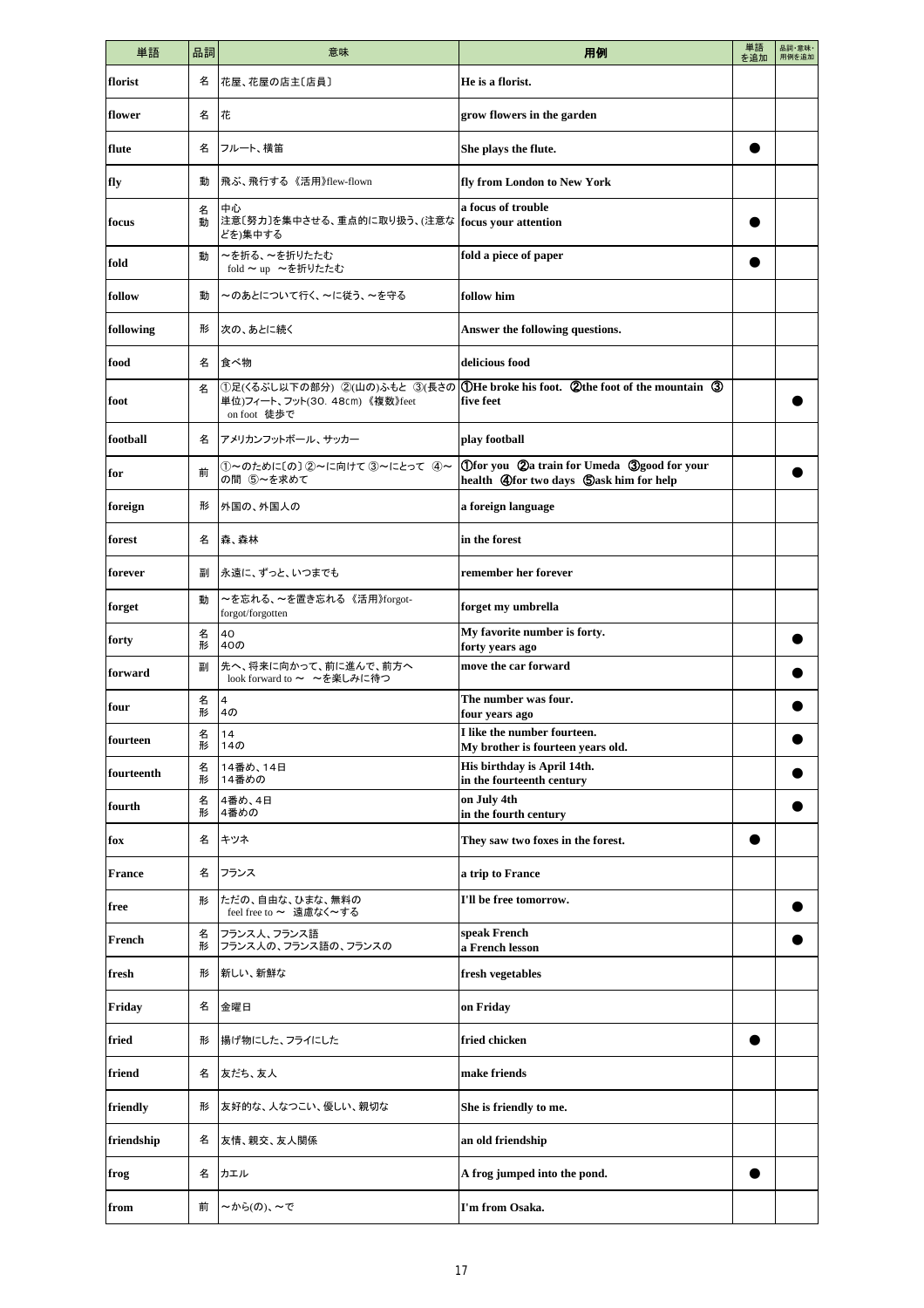| 単語             | 品詞     | 意味                                                                                                                                                                | 用例                                                                                    | 単語<br>を追加 | 品詞·意味·<br>用例を追加 |
|----------------|--------|-------------------------------------------------------------------------------------------------------------------------------------------------------------------|---------------------------------------------------------------------------------------|-----------|-----------------|
| front          | 名<br>形 | 前部、前面、前方<br>前の<br>in front of $\sim \sim$ の前で[に]                                                                                                                  | the front of a car<br>a front hall                                                    |           |                 |
| fruit          | 名      | くだもの                                                                                                                                                              | fresh fruit                                                                           |           |                 |
| full           | 形      | いっぱいの、満ちた、満腹の<br>be full of ~ ~ でいっぱいの<br>in full 全部                                                                                                              | I'm full.                                                                             |           |                 |
| fun            | 名<br>形 | 楽しみ、楽しさ、喜び、おもしろいもの<br>おもしろい、楽しい                                                                                                                                   | have a lot of fun<br>a fun time                                                       |           |                 |
| funny          | 形      | おかしな、おもしろい                                                                                                                                                        | a funny story                                                                         |           |                 |
| furniture      | 名      | 家具                                                                                                                                                                | There is a lot of furniture in this room.                                             |           |                 |
| further        | 形      | それ以上(の)、さらなる                                                                                                                                                      | further information                                                                   |           |                 |
| future         | 名<br>形 | 将来、未来<br>将来の、未来の                                                                                                                                                  | in the future<br>future hopes                                                         |           |                 |
| [g]            |        |                                                                                                                                                                   |                                                                                       |           |                 |
| game           | 名      | 試合、競技、ゲーム                                                                                                                                                         | watch a baseball game                                                                 |           |                 |
| garbage        | 名      | ごみ、生ごみ                                                                                                                                                            | collect garbage                                                                       |           |                 |
| garden         | 名      | 庭、庭園                                                                                                                                                              | flowers in the garden                                                                 |           |                 |
| gas            | 名      | ①ガス ②ガソリン                                                                                                                                                         | <b>Onatural gas</b> 2a gas station                                                    |           |                 |
| gas station    | 名      | ガソリンスタンド                                                                                                                                                          | We found a gas station on the way.                                                    |           |                 |
| gate           | 名      | 門、通用門、扉、搭乗口                                                                                                                                                       | open the gate                                                                         |           |                 |
| gather         | 動      | ~を集める、集まる、~をつむ                                                                                                                                                    | gather a lot of information                                                           |           |                 |
| gender         | 名      | 性                                                                                                                                                                 | Gender is a major topic.                                                              |           |                 |
| German         | 名<br>形 | ドイツ人、ドイツ語、ドイツ<br>ドイツ人の、ドイツ語の、ドイツの                                                                                                                                 | speak German<br>German people                                                         |           |                 |
| <b>Germany</b> | 名      | ドイツ                                                                                                                                                               | go to Germany                                                                         |           |                 |
| get            | 動      | 《活用》got-got/gotten<br>get off ~ ~ から降りる<br>get to ~ ~に着く、到着する<br>get up 起きる<br>get well よくなる                                                                      | ①~を得る ②~になる ③~に着く ④~を理解する ①get a CD ②get sick ③get to the station ④get<br>his meaning |           |                 |
| gift           | 名      | 贈り物、土産物                                                                                                                                                           | a gift from my friend                                                                 |           |                 |
| giraffe        | 名      | キリン                                                                                                                                                               | I saw a giraffe at the zoo.                                                           |           |                 |
| girl           | 名      | 女の子、少女                                                                                                                                                            | a Japanese girl                                                                       |           |                 |
| give           | 動      | (に)~を与える、~をあげる《活用》gave-given                                                                                                                                      | give him a present                                                                    |           |                 |
| glad           | 形      | (~して)うれしい                                                                                                                                                         | I'm glad to see you. / I'm glad that you like it.                                     |           |                 |
| glass          | 名      | コップ、グラス<br>a glass of ~ コップ1杯(の量)の~                                                                                                                               | a glass of water                                                                      |           |                 |
| glasses        | 名      | めがね                                                                                                                                                               | He wears glasses.                                                                     |           |                 |
| global         | 形      | 世界的な、地球全体の                                                                                                                                                        | global education                                                                      |           |                 |
| glove          | 名      | 手袋                                                                                                                                                                | take off my gloves                                                                    |           |                 |
| go             | 動      | ①行く ②(事が)進行する《活用》went-gone<br>be going to ~ ~するつもりだ、~する予定である<br>go ~ing ~しにいく<br>go out 出かける、外出する<br>go to bed 寝る、就寝する<br>go by (時間が)過ぎる、通り過ぎる<br>go on to ~ ~に移る | Ogo to the park 2Everything went well.                                                |           |                 |
| goal           | 名      | 目標、ゴール                                                                                                                                                            | my goal in life                                                                       |           |                 |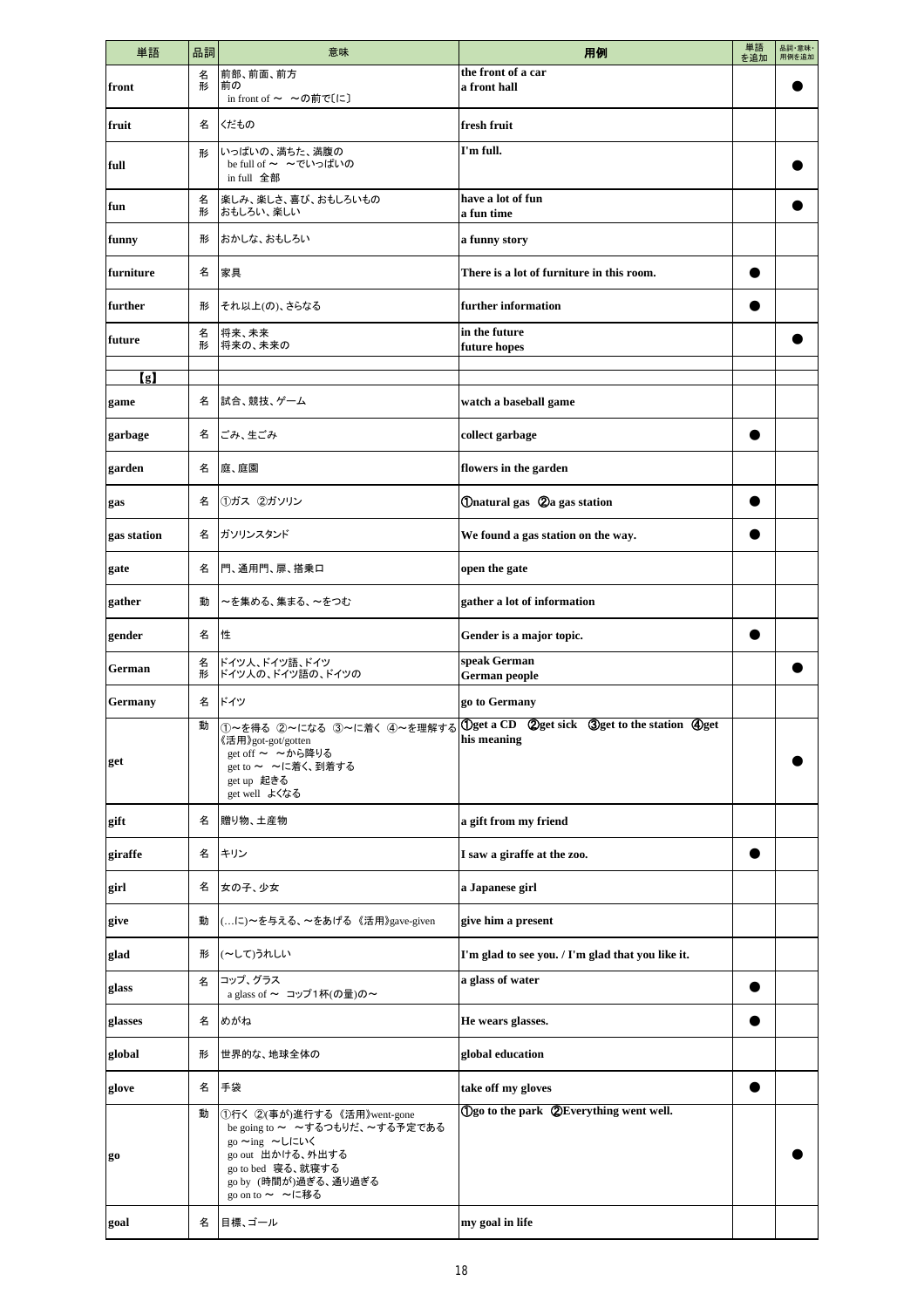| 単語          | 品詞          | 意味                                                                      | 用例                                                        | 単語<br>を追加 | 品詞·意味·<br>用例を追加 |
|-------------|-------------|-------------------------------------------------------------------------|-----------------------------------------------------------|-----------|-----------------|
| gold        | 名<br>形      | 金、金色<br>金の、金色の                                                          | This ring is gold.<br>She has a gold watch.               |           |                 |
| good        | 形           | 良い、すぐれた、おいしい、上手な、適している《活<br>用》better-best<br>be good at ~ ~が得意である、~が上手だ | a good restaurant                                         |           |                 |
| goodbye     | 間           | さようなら                                                                   | say goodbye to $\sim$                                     |           |                 |
| goods       | 名           | 商品、品物                                                                   | foreign goods                                             |           |                 |
| government  | 名           | 政府、自治体                                                                  | the Japanese government                                   |           |                 |
| grade       | 名           | 学年、成績、等級                                                                | in the second grade                                       |           |                 |
| graduate    | 動           | 卒業する                                                                    | graduate from junior high school                          |           |                 |
| graduation  | 名           | 卒業                                                                      | a graduation ceremony                                     |           |                 |
| gram        | 名           | グラム                                                                     | 100 grams is not heavy.                                   |           |                 |
| grandfather | 名           | 祖父、おじいさん                                                                | his grandfather                                           |           |                 |
| grandma     | 名           | おばあちゃん、祖母                                                               | my grandma                                                |           |                 |
| grandmother | 名           | 祖母、おばあさん                                                                | my grandmother                                            |           |                 |
| grandpa     | 名           | おじいちゃん、祖父                                                               | his grandpa                                               |           |                 |
| grandparent | 名           | 祖父母                                                                     | visit my grandparents                                     |           |                 |
| grape       | 名           | ブドウ                                                                     | These grapes are delicious.                               |           |                 |
| great       | 形           | 偉大な、すぐれた、大きな、すばらしい                                                      | a great doctor                                            |           |                 |
| greatly     | 副           | 大いに、非常に                                                                 | It greatly changed.                                       |           |                 |
| Greece      | 名           | ギリシャ                                                                    | My father went to Greece last year.                       |           |                 |
| green       | 名<br>形      | 緑、緑色<br>緑の、緑色の、環境にやさしい                                                  | I like green.<br>green vegetables                         |           |                 |
| ground      | 名           | 地面、土地                                                                   | sit on the ground                                         |           |                 |
| group       | 名           | 集団、グループ                                                                 | a group of four people                                    |           |                 |
| grow        | 動           | 成長する、育つ、〜を栽培する、〜を育てる、〜になる<br>《活用》grew-grown                             | grow up / grow fruit                                      |           |                 |
| guess       | 動           | ~を推測する、~だと思う<br>Guess what! あのね、何だと思う?                                  | guess the answer                                          |           |                 |
| guest       | 名           | 客                                                                       | A lot of guests came to the hotel.                        |           |                 |
| guide       | 名<br>動      | ガイド、案内人<br>~を案内する、~を導く、~を誘導する                                           | a tour guide<br>guide him into the building               |           |                 |
| guitar      | 名           | ギター                                                                     | play the guitar                                           |           |                 |
| gym         | 名           | 体育館、ジム                                                                  | a school gym                                              |           |                 |
| [h]         |             |                                                                         |                                                           |           |                 |
| hair        | 名           | 毛、髪の毛                                                                   | have long hair                                            |           |                 |
| half        | 名<br>形<br>副 | 半分、2分の1<br>半分の<br>半分だけ                                                  | half of them<br>half an hour<br>The door was half closed. |           |                 |
| hall        | 名           | ホール、玄関、集会所、大広間                                                          | in the hall                                               |           |                 |
| hamburger   | 名           | ハンバーガー                                                                  | I ate a hamburger at the restaurant.                      |           |                 |
| hand        | 名<br>動      | 手<br>~を手渡す<br>hand out ~ ~を配る<br>on the other hand 一方、それに対して            | the right hand<br>Hand it to me.                          |           |                 |
| handle      | 動           | ~を扱う、~を処理する                                                             | handle a problem                                          |           |                 |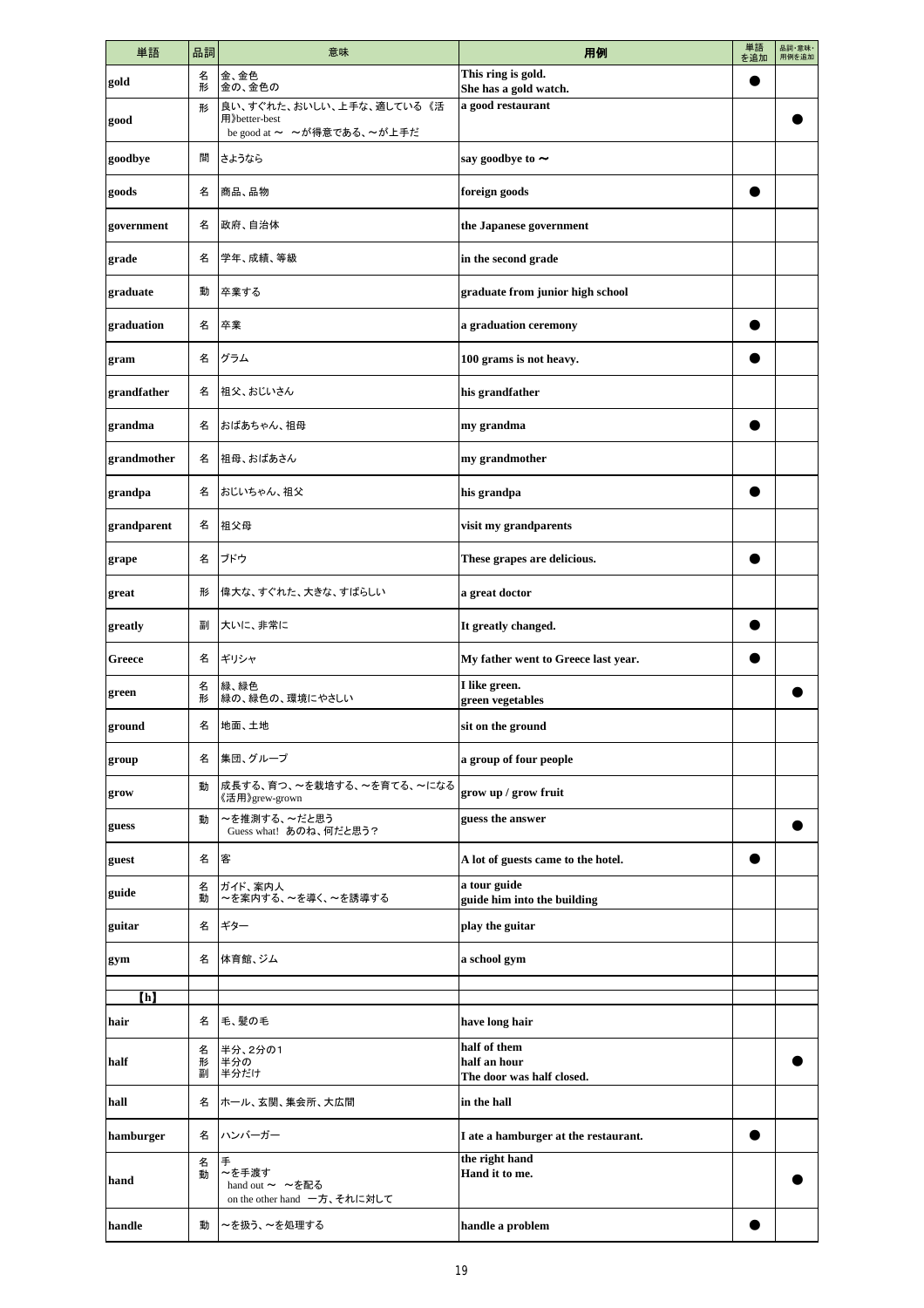| 単語          | 品詞          | 意味                                                                                                           | 用例                                                                               | 単語<br>を追加 | 品詞・意味・<br>用例を追加 |
|-------------|-------------|--------------------------------------------------------------------------------------------------------------|----------------------------------------------------------------------------------|-----------|-----------------|
| hang        | 動           | ~をつるす、~を掛ける、ぶらぶらする《活用》hung-<br>hung<br>hang up ~ ~を掛ける                                                       | hang up a coat                                                                   |           |                 |
| happen      | 動           | 起こる、生じる                                                                                                      | <b>What happened?</b>                                                            |           |                 |
| happy       | 形           | 幸せな、楽しい、(~して)うれしい                                                                                            | a happy family / I'm happy that today is sunny.                                  |           |                 |
| hard        | 形<br>副      | ①かたい ②難しい、困難な、苦しい<br>いっしょうけんめいに、熱心に                                                                          | <b>1</b> Oa hard apple 2hard to see<br>study hard                                |           |                 |
| hat         | 名           | (縁のある)帽子                                                                                                     | wear a black hat                                                                 |           |                 |
| have        | 動           | ~を持っている、~を食べる、~を飼っている《活用》<br>had-had                                                                         | have a dog                                                                       |           |                 |
| have to     |             | ~しなければならない<br>don't have to ~ ~する必要はない                                                                       | You have to brush your teeth before going to bed.                                |           |                 |
| he          | 代           | 彼は、彼が                                                                                                        | He is playing soccer.                                                            |           |                 |
| head        | 名           | 頭                                                                                                            | her head                                                                         |           |                 |
| headache    | 名           | 頭痛                                                                                                           | have a headache                                                                  |           |                 |
| health      | 名           | 健康                                                                                                           | vour health                                                                      |           |                 |
| healthy     | 形           | 健康な、健康によい                                                                                                    | He looks healthy.                                                                |           |                 |
| hear        | 動           | ~を聞く、~が聞こえる《活用》heard-heard<br>hear about ~ ~について聞く<br>hear of ~ ~のことを聞く                                      | hear a noise                                                                     |           |                 |
| heart       | 名           | 心臓、心                                                                                                         | my heart                                                                         |           |                 |
| heavy       | 形           | ①重い ②ひどい                                                                                                     | <b>OThat bag is very heavy. 2the heavy rain</b>                                  |           |                 |
| hello       | 間           | やぁ、こんにちは                                                                                                     | Hello, everyone.                                                                 |           |                 |
| help        | 名<br>動      | 援助、助け<br>~を助ける、~を手伝う<br>help yourself 自由にとって食べる<br>Can [May] I help you? いらっしゃいませ。<br>help ~ with  ~がするのを手伝う | Do you need any help?<br>help my sister do her homework                          |           |                 |
| helpful     | 形           | 助けになる、役立つ、有用な                                                                                                | helpful ideas                                                                    |           |                 |
| her         | 代           | 彼女の、彼女を[に]                                                                                                   | her bag / I saw her.                                                             |           |                 |
| here        | 副           | ここに[へ・で]<br>Here you are. はい、どうぞ。<br>Here's ~. これが~です。ここに~があります。                                             | wait for you here                                                                |           |                 |
| hero        | 名           | 英雄、ヒーロー                                                                                                      | He is my hero.                                                                   |           |                 |
| hers        | 代           | 彼女のもの                                                                                                        | It is hers.                                                                      |           |                 |
| herself     | 代           | 彼女自身(で)                                                                                                      | She went there herself.                                                          |           |                 |
| hey         | 間           | やぁ、おい、ちょっと                                                                                                   | Hey, what's wrong?                                                               |           |                 |
| hi          | 間           | やぁ、こんにちは                                                                                                     | Hi! How are you?                                                                 |           |                 |
| hide        | 動           | ~を隠す、隠れる《活用》hid-hid/hidden                                                                                   | She hid something in the box.                                                    |           |                 |
| high        | 名<br>形<br>副 | 最高気温、最高水準<br>①高い、高等の ②高さが~の<br>高く                                                                            | reach a new high<br>Da high mountain 2The wall is three meters high.<br>fly high |           |                 |
| high school | 名           | 高校                                                                                                           | My brother goes to high school.                                                  |           |                 |
| hiking      | 名           | ハイキング                                                                                                        | go hiking                                                                        |           |                 |
| hill        | 名           | 丘、小山                                                                                                         | go up a hill                                                                     |           |                 |
| him         | 代           | 彼を、彼に                                                                                                        | I met him.                                                                       |           |                 |
| himself     | 代           | 彼自身(で)                                                                                                       | He often talks to himself.                                                       |           |                 |
| hint        | 名           | ヒント、手がかり                                                                                                     | Give me a hint.                                                                  |           |                 |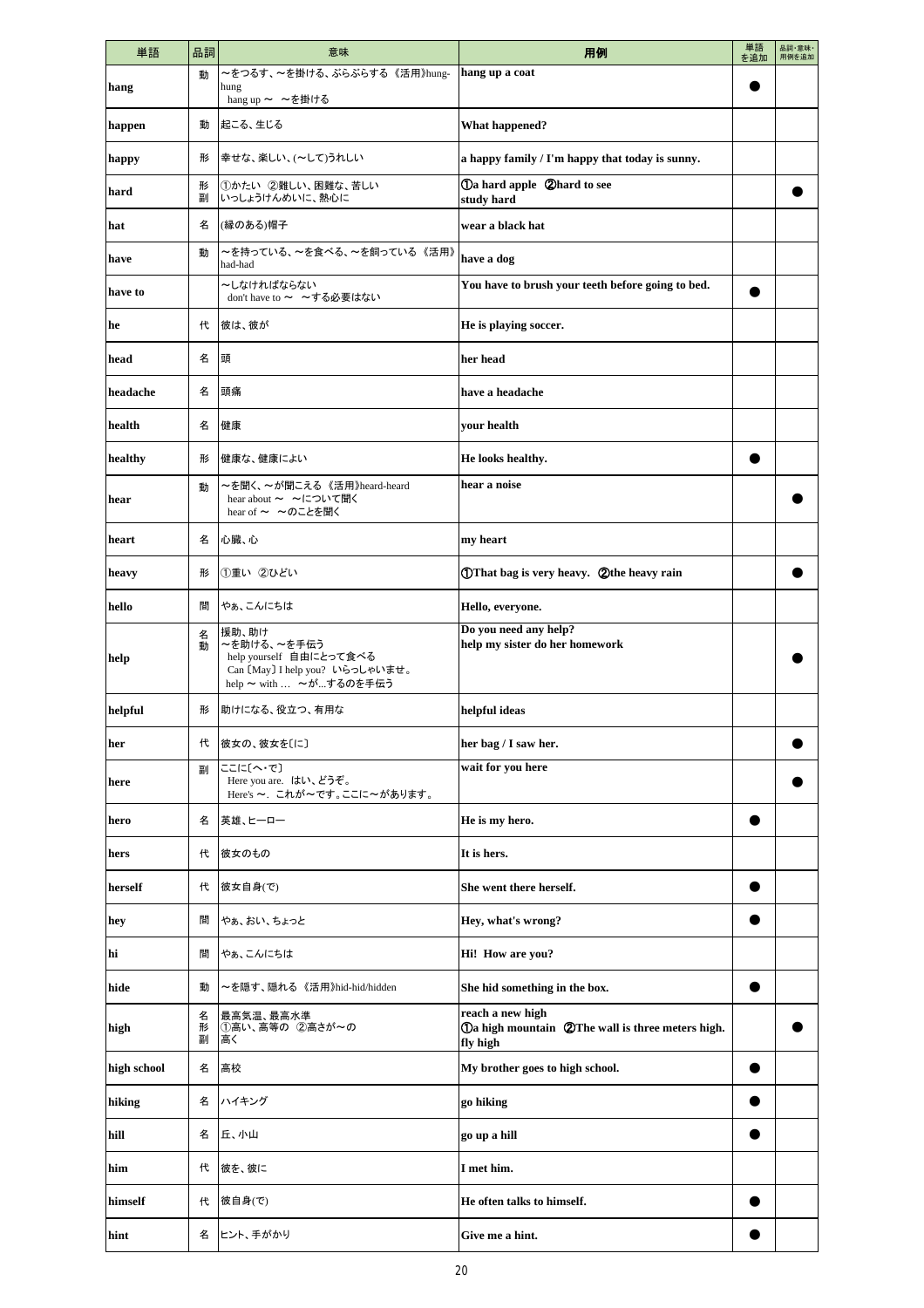| 単語             | 品詞          | 意味                                                                                                                                                  | 用例                                                                                                      | 単語<br>を追加 | 品詞·意味·<br>用例を追加 |
|----------------|-------------|-----------------------------------------------------------------------------------------------------------------------------------------------------|---------------------------------------------------------------------------------------------------------|-----------|-----------------|
| his            | 代           | 彼の、彼のもの                                                                                                                                             | his jacket / It is his.                                                                                 |           |                 |
| history        | 名           | 歴史                                                                                                                                                  | <b>Japanese history</b>                                                                                 |           |                 |
| hit            | 名<br>動      | 当たり、成功、ヒット曲<br>~を打つ、~にぶつかる、~を襲う、~に打撃を与え<br>る《活用》hit-hit                                                                                             | a great hit<br>hit a ball                                                                               |           |                 |
| hobby          | 名           | 趣味                                                                                                                                                  | my hobby                                                                                                |           |                 |
| hold           | 動           | ~を持っている、~をつかむ、~を開催する、~を開く<br>《活用》held-held                                                                                                          | hold a party                                                                                            |           |                 |
| hole           | 名           | 穴                                                                                                                                                   | a hole in the ground                                                                                    |           |                 |
| holiday        | 名           | 休日、休暇、祝日                                                                                                                                            | a national holiday                                                                                      |           |                 |
| home           | 名<br>形<br>副 | ①家、家庭 ②故郷<br>在宅の<br>家に、家へ                                                                                                                           | Oleave home at seven 2Her home is London.<br>will be home soon<br>go home / on my way home              |           |                 |
| home economics | 名           | 家庭科                                                                                                                                                 | Home economics is my favorite subject.                                                                  |           |                 |
| hometown       | 名           | ふるさと、故郷                                                                                                                                             | Where is your hometown?                                                                                 |           |                 |
| homework       | 名           | 宿題                                                                                                                                                  | have a lot of homework                                                                                  |           |                 |
| hope           | 名<br>動      | 希望、望み<br>~だと望む、~だと願う、~だとよいと思う<br>hope to ~ ~したいと思う                                                                                                  | hopes and dreams<br>I hope that $\sim$ .                                                                |           |                 |
| horror         | 名           | 恐怖、恐ろしさ                                                                                                                                             | Snakes are a horror to me.                                                                              |           |                 |
| horse          | 名           | ウマ                                                                                                                                                  | ride a horse                                                                                            |           |                 |
| hospital       | 名           | 病院                                                                                                                                                  | in the hospital                                                                                         |           |                 |
| host           | 名<br>動      | (パーティー・食事会・自宅で客を接待する)主人(役)、<br>ホスト(役)<br>(会などを)主催する                                                                                                 | my host family<br>host a party                                                                          |           |                 |
| hot            | 形           | ①暑い、熱い ②辛い                                                                                                                                          | OIt's hot. / a cup of hot tea QThis soup tastes hot.                                                    |           |                 |
| hot spring     | 名           | 温泉                                                                                                                                                  | I visited a hot spring.                                                                                 |           |                 |
| hotel          | 名           | ホテル                                                                                                                                                 | arrive at a hotel                                                                                       |           |                 |
| hour           | 名           | 時間、時刻、1時間、60分                                                                                                                                       | for two hours                                                                                           |           |                 |
| house          | 名           | 家                                                                                                                                                   | live in a big house                                                                                     |           |                 |
| how            | 副           | ①(程度)どれくらい ②(方法・手段)どのようにして、ど<br>んなふうに ③(状態)どんなようす〔ぐあい〕で 4(感<br>嘆文で)なんと、なんて、どんなに<br>How about ~? ~についてはどうですか。~(して)は<br>どうですか。<br>how to ~ ~のし方、~する方法 | ①How many $\sim$ ? / How much $\sim$ ? ②How do you<br>know the news? 3How are you? 4How<br>interesting! |           |                 |
| however        | 副<br>接      | しかしながら、けれども<br>しかしながら、だが                                                                                                                            | They told me it was cold, however $\sim$ .<br>However, $\sim$ .                                         |           |                 |
| hug            | 名<br>動      | 抱擁、ハグ<br>~を抱きしめる                                                                                                                                    | give him a big hug<br>hug my cat                                                                        |           |                 |
| huge           | 形           | 巨大な                                                                                                                                                 | a huge mountain                                                                                         |           |                 |
| human          | 名<br>形      | 人間<br>人間の、人間的な                                                                                                                                      | humans and nature<br>a human body                                                                       |           |                 |
| hundred        | 名<br>形      | 100<br>100の                                                                                                                                         | two hundred<br>three hundred pages                                                                      |           |                 |
| hungry         | 形           | お腹の空いた、空腹の、飢えた                                                                                                                                      | I'm really hungry.                                                                                      |           |                 |
| hunt           | 動           | ~を狩る、狩りをする、~を捜す                                                                                                                                     | hunt a big bear                                                                                         |           |                 |
| hurry          | 名<br>動      | 急ぐこと<br>急ぐ<br>Hurry up! 急いでください。                                                                                                                    | in a hurry<br>hurry to $\sim$                                                                           |           |                 |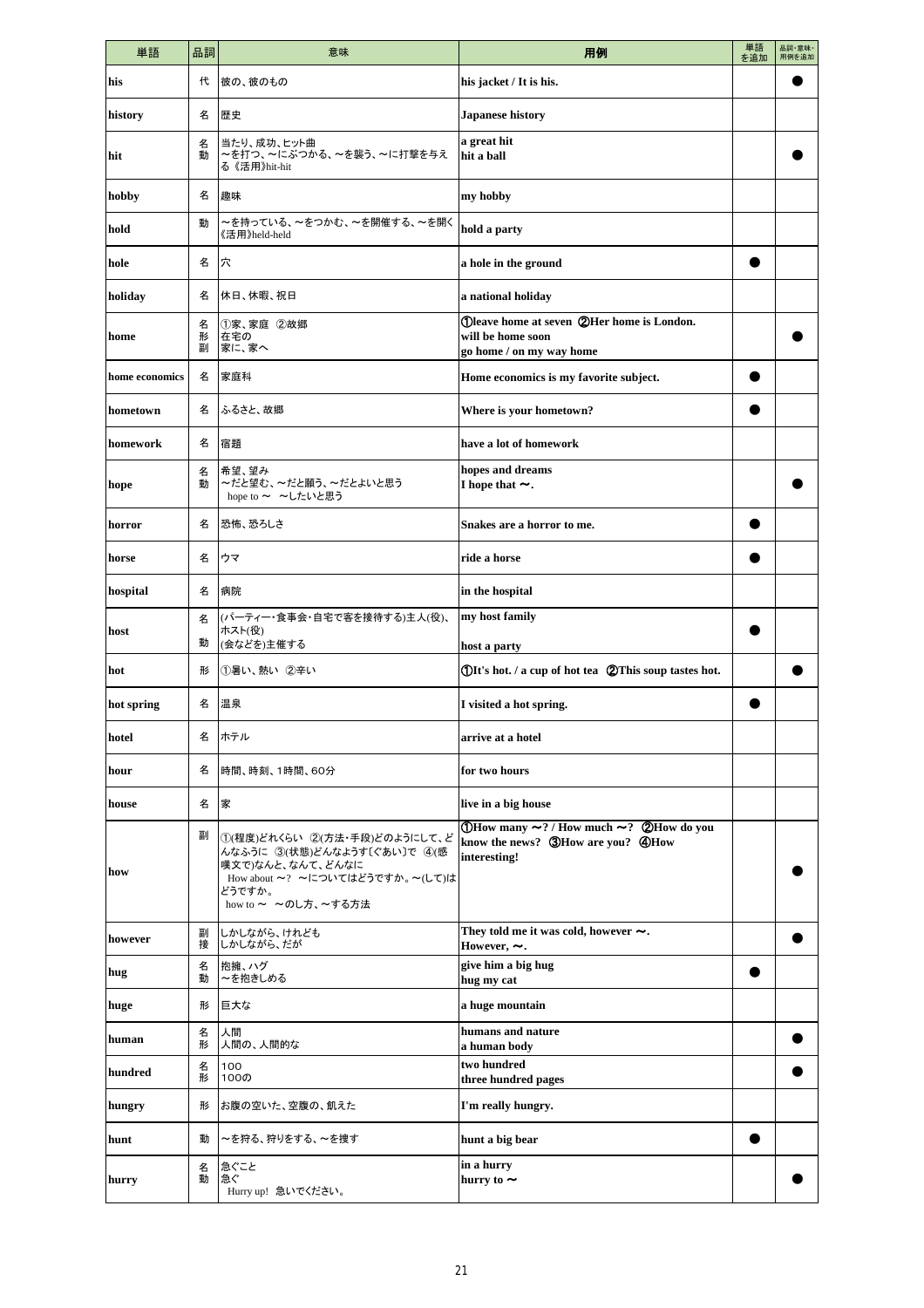| 単語               | 品詞     | 意味                                                                                   | 用例                                                                                            | 単語<br>を追加 | 品詞·意味·<br>用例を追加 |
|------------------|--------|--------------------------------------------------------------------------------------|-----------------------------------------------------------------------------------------------|-----------|-----------------|
|                  | 動      | 痛む、~を傷つける、~にけがをさせる《活用》hurt-                                                          | hurt my arm                                                                                   |           |                 |
| hurt             | 形      | hurt<br>けがをした<br>get hurt けがをする                                                      | Some people were hurt.                                                                        |           |                 |
| husband          | 名      | 夫                                                                                    | my husband                                                                                    |           |                 |
| $\overline{[i]}$ |        |                                                                                      |                                                                                               |           |                 |
| I                | 代      | 私は、私が                                                                                | I have a good idea.                                                                           |           |                 |
| ice              | 名      | 氷                                                                                    | a piece of ice                                                                                |           |                 |
| ice cream        | 名      | アイスクリーム                                                                              | I like ice cream.                                                                             |           |                 |
| idea             | 名      | 考え、アイディア                                                                             | I didn't have any idea about his problem.                                                     |           |                 |
| if               | 接      | もし~ならば                                                                               | if he is sick                                                                                 |           |                 |
| imagine          | 動      | ~を想像する                                                                               | Can you imagine that?                                                                         |           |                 |
| important        | 形      | 大切な、重要な                                                                              | an important book                                                                             |           |                 |
| impossible       | 形      | 不可能な                                                                                 | It is impossible to $\sim$ .                                                                  |           |                 |
| improve          | 動      | ~を改善する、~を上達させる、~を向上させる、進歩<br>する、よくなる                                                 | want to improve my English                                                                    |           |                 |
| in               | 副<br>前 | 中へ〔に〕<br>①(場所・位置)~(の中)に〔で・の〕 ②(範囲)~におい<br>て ③(時間)~に、~の間に、~後に ④(方法・道具・<br>材料)~で、~を使って | come in<br><b>Oin the street Qin my opinion Gin five minutes</b><br><b>4</b> Speak in English |           |                 |
| include          | 動      | ~を含む、~を含める                                                                           | The meal includes coffee.                                                                     |           |                 |
| increase         | 動      | ~を増やす、増える、増加する                                                                       | The population is increasing.                                                                 |           |                 |
| India            | 名      | インド                                                                                  | in India                                                                                      |           |                 |
| influence        | 名<br>動 | 影響、影響力<br>~に影響を及ぼす、~を感化する                                                            | have an influence on children<br>influence a person                                           |           |                 |
| information      | 名      | 情報                                                                                   | collect information                                                                           |           |                 |
| injured          | 形      | 傷ついた                                                                                 | I was injured.                                                                                |           |                 |
| ink              | 名      | インク                                                                                  | write in ink                                                                                  |           |                 |
| inside           | 副<br>前 | 内側に、中で<br>~の中に〔で〕                                                                    | look inside<br>inside the house                                                               |           |                 |
| instead          | 副      | その代わりに<br>instead of ~ ~の代わりに                                                        | He couldn't go, so I went instead.                                                            |           |                 |
| instruction      | 名      | 指示、指図                                                                                | follow the instruction                                                                        |           |                 |
| instrument       | 名      | 道具、楽器                                                                                | a musical instrument                                                                          |           |                 |
| interested       | 形      | 興味がある、興味をもっている、関心がある<br>be interested in ~ ~に興味[関心]をもっている                            | I'm interested in science.                                                                    |           |                 |
| interesting      | 形      | おもしろい、興味深い                                                                           | an interesting story                                                                          |           |                 |
| international    | 形      | 国際的な                                                                                 | an international flight                                                                       |           |                 |
| Internet         | 名      | インターネット                                                                              | on the Internet                                                                               |           |                 |
| interview        | 名<br>動 | インタビュー、面接<br>(~に)インタビューする、~を面接する                                                     | have a job interview<br>I interviewed him.                                                    |           |                 |
| interviewer      | 名      | インタビューする人、インタビュアー                                                                    | many interviewers                                                                             |           |                 |
| into             | 前      | ①~の中へ、中に向かって ②~(の状態)に(なって)                                                           | Othrow a stone into the river 2change something<br>into something else                        |           |                 |
| introduce        | 動      | ~を紹介する                                                                               | introduce a friend to my father                                                               |           |                 |
| invent           | 動      | ~を発明する                                                                               | invent the radio                                                                              |           |                 |
| inventor         | 名      | 発明家、発明者                                                                              | Who was the inventor of the radio?                                                            |           |                 |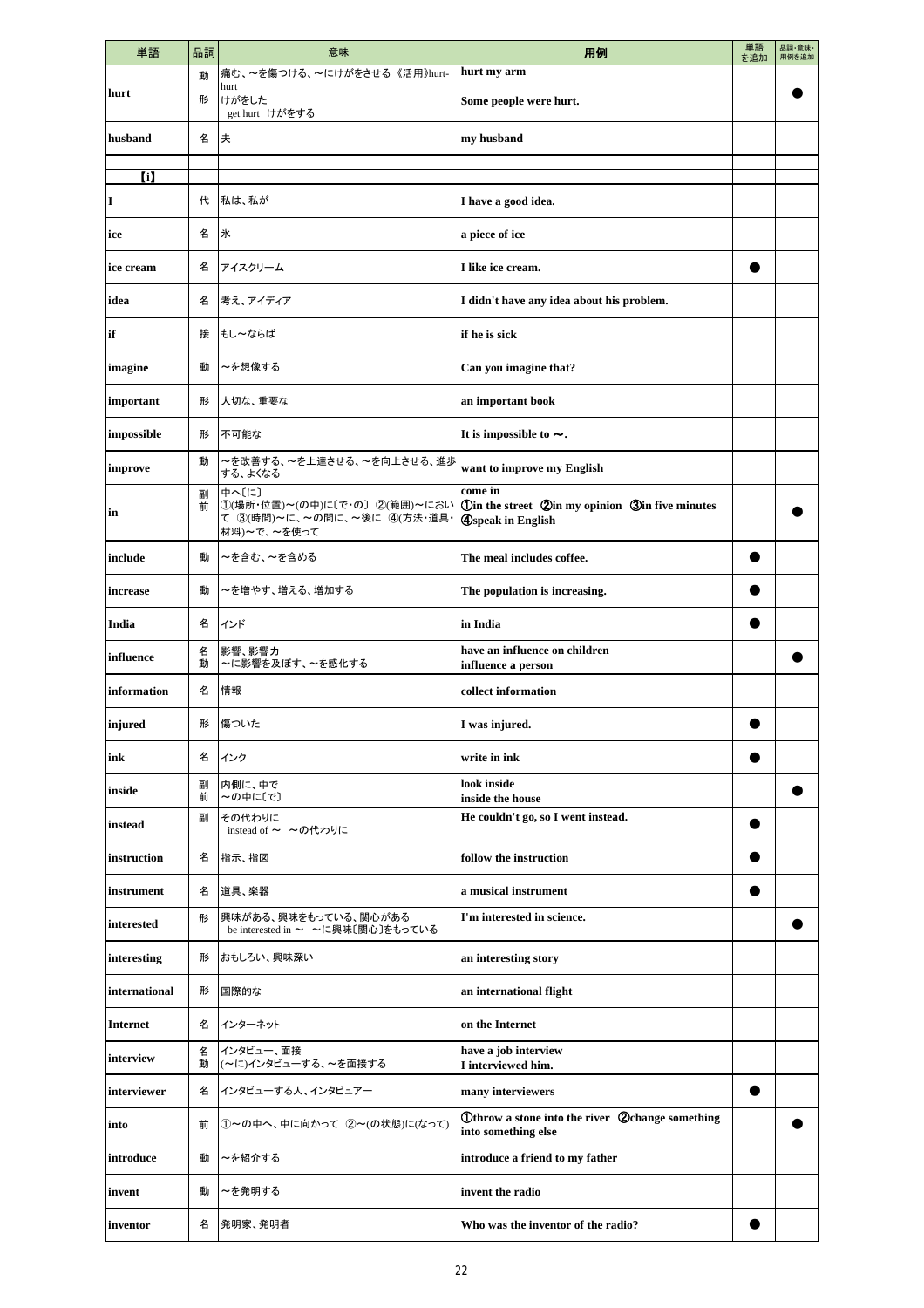| 単語                      | 品詞     | 意味                                                                                         | 用例                                                                                     | 単語<br>を追加 | 品詞·意味·<br>用例を追加 |
|-------------------------|--------|--------------------------------------------------------------------------------------------|----------------------------------------------------------------------------------------|-----------|-----------------|
| invite                  | 動      | ~を招待する、~を招く                                                                                | invite my friends to the party                                                         |           |                 |
| is                      | 動      | (beの三人称·単数·現在形)①~です、~だ ②(~に)<br>いる、ある                                                      | He is in the house.                                                                    |           |                 |
| island                  | 名      | 島                                                                                          | live on an island                                                                      |           |                 |
| it                      | 代      | ①(前に出てきたものをさして)それは、それが、それ<br>を、それに 2時間、曜日、天候などを表す                                          | ①Give it to me. ②It is fine today.                                                     |           |                 |
| <b>Italian</b>          | 名<br>形 | イタリア人、イタリア語<br>イタリア人の、イタリア語、イタリアの                                                          | speak Italian<br>an Italian restaurant                                                 |           |                 |
| <b>Italy</b>            | 名      | イタリア                                                                                       | in Italy                                                                               |           |                 |
| its                     | 代      | それの、その                                                                                     | The dog hurt its leg.                                                                  |           |                 |
| itself                  | 代      | それ自身                                                                                       | History repeats itself.                                                                |           |                 |
| (i)                     |        |                                                                                            |                                                                                        |           |                 |
| jacket                  | 名      | 上着、ジャケット                                                                                   | a man wearing a jacket                                                                 |           |                 |
| jam                     | 名      | ジャム                                                                                        | strawberry jam                                                                         |           |                 |
| <b>January</b>          | 名      | 1月                                                                                         | in January                                                                             |           |                 |
| Japan                   | 名      | 日本                                                                                         | in Japan                                                                               |           |                 |
| <b>Japanese</b>         | 名<br>形 | 日本人、日本語、国語<br>日本人の、日本語の、日本の                                                                | My favorite subject is Japanese.<br>study Japanese art                                 |           |                 |
| job                     | 名      | 仕事、作業、務め                                                                                   | get a job as a teacher                                                                 |           |                 |
| jog                     | 動      | ゆっくり走る、ジョギングする                                                                             | I like jogging.                                                                        |           |                 |
| join                    | 動      | ~に参加する、~に加わる、~をつなぐ、つながる                                                                    | join a soccer club / join hands with $\sim$                                            |           |                 |
| joke                    | 名<br>動 | 冗談<br>冗談を言う                                                                                | many funny jokes<br>joke with my friends                                               |           |                 |
| joy                     | 名      | 喜び、うれしさ、歓喜                                                                                 | feel great joy                                                                         |           |                 |
| judge                   | 名<br>動 | 審判、審査員<br>~を判断する                                                                           | a judge of a contest<br>judge people by $\sim$                                         |           |                 |
| juice                   | 名      | ジュース                                                                                       | apple juice                                                                            |           |                 |
| July                    | 名      | 7月                                                                                         | in July                                                                                |           |                 |
| jump                    | 動      | 跳ぶ、はねる、ジャンプする                                                                              | jump into the river                                                                    |           |                 |
| June                    | 名      | 6月                                                                                         | in June                                                                                |           |                 |
| junior                  | 形      | 年下の、下級の                                                                                    | a junior class                                                                         |           |                 |
| junior high school      | 名      | 中学校                                                                                        | How can I get to your junior high school?                                              |           |                 |
| just                    | 形<br>副 | ちょうど、ぴったりの<br>①ちょうど、まさに ②ただ~だけ、ちょっと                                                        | just the same<br><b>O</b> just now <b>Q</b> just once                                  |           |                 |
| $\overline{\textbf{k}}$ |        |                                                                                            |                                                                                        |           |                 |
| keep                    | 動      | ①~のままである、 ~にしておく、(~を)(に)保つ、<br>~を続ける ②(日記や記録を)つける 3~を飼う<br>《活用》kept-kept<br>keep~ing ~し続ける | <b>OKeep quiet.</b> / keep the room clean <b>Q</b> keep a diary<br><b>3</b> keep a cat |           |                 |
| Kenya                   | 名      | ケニア                                                                                        | in Kenya                                                                               |           |                 |
| key                     | 名      | ①かぎ ②手がかり、秘けつ<br>the key to ~ ~の秘けつ                                                        | Olose a key 2the key to success                                                        |           |                 |
| kick                    | 名<br>動 | 蹴ること、キック<br>~を蹴る                                                                           | give a kick<br>kick a ball                                                             |           |                 |
| kid                     | 名<br>動 | 子ども<br>からかう、冗談を言う                                                                          | many kids on the street<br>I am just kidding.                                          |           |                 |
| kill                    | 動      | ~を殺す                                                                                       | Many people were killed in the war.                                                    |           |                 |
| kilogram                | 名      | キログラム                                                                                      | two kilograms                                                                          |           |                 |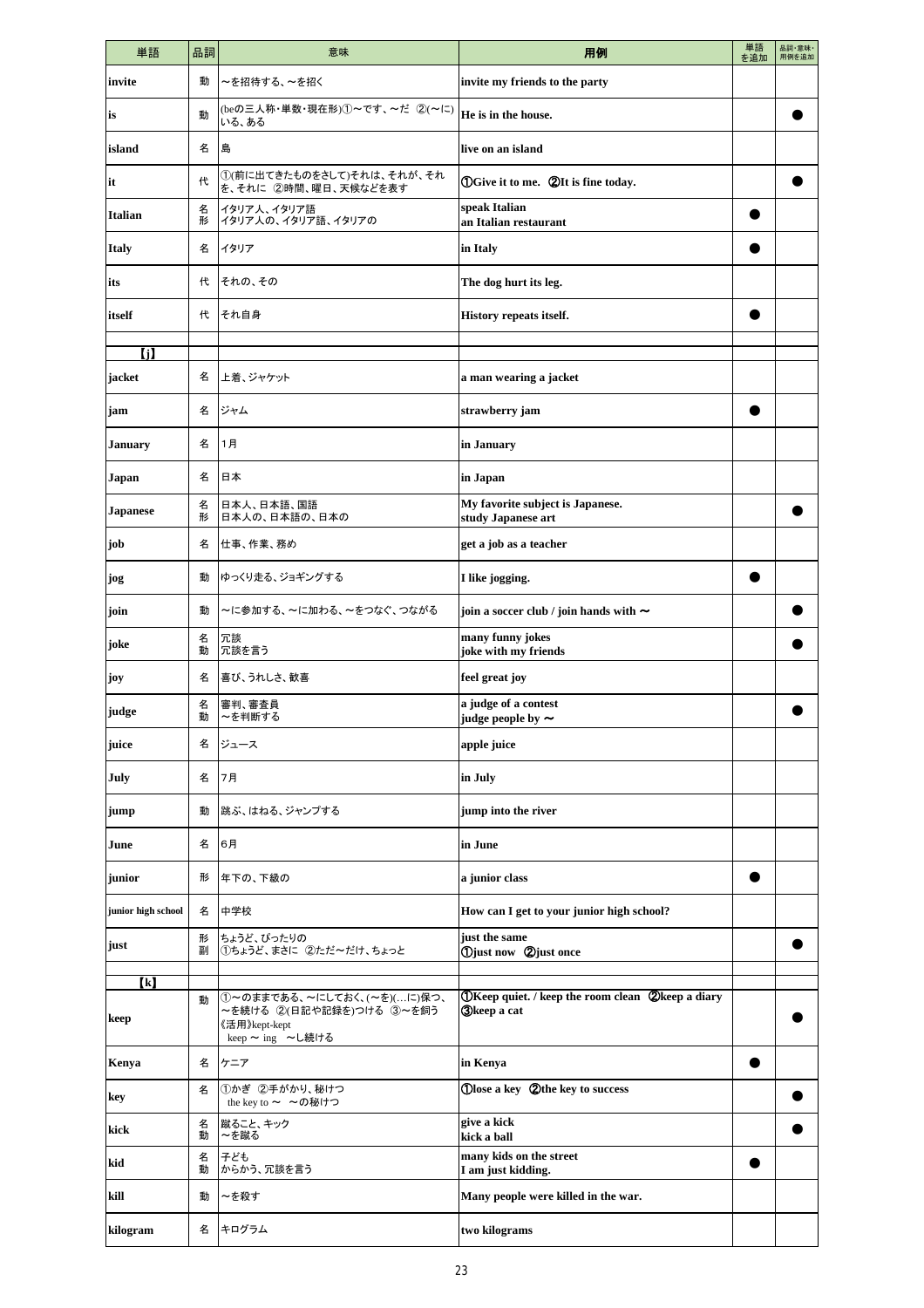| 単語        | 品詞          | 意味                                                                                                                            | 用例                                                                            | 単語<br>を追加 | 品詞·意味·<br>用例を追加 |
|-----------|-------------|-------------------------------------------------------------------------------------------------------------------------------|-------------------------------------------------------------------------------|-----------|-----------------|
| kilometer | 名           | キロメートル                                                                                                                        | two kilometers                                                                |           |                 |
| kind      | 名<br>形      | 種類<br>親切な、やさしい<br>a kind of $\sim$ 一種の~<br>kind(s) of ~ 種類の~<br>That's very kind of you. どうもご親切にありがとうご<br>ざいます。               | a different kind of job<br>a kind person                                      |           |                 |
| kindness  | 名           | 親切、親切な行為、思いやり、やさしさ                                                                                                            | Thank you for your kindness.                                                  |           |                 |
| king      | 名           | Ξ                                                                                                                             | the king of birds                                                             |           |                 |
| kitchen   | 名           | 台所、キッチン                                                                                                                       | in the kitchen                                                                |           |                 |
| knee      | 名           | ひざ                                                                                                                            | on your knees                                                                 |           |                 |
| knife     | 名           | 包丁、ナイフ《複数》knives                                                                                                              | cut an apple with a knife                                                     |           |                 |
| knock     | 動           | ノックする、たたく                                                                                                                     | knock on the door                                                             |           |                 |
| know      | 動           | ~を知る、~を知っている、~がわかる<br>《活用》knew-known<br>I know. (同意を表して)わかる。<br>you know ねえ、~でしょう                                             | know the boy well / know that $\sim$                                          |           |                 |
| koala     | 名           | コアラ                                                                                                                           | koalas in Australia                                                           |           |                 |
| Korea     | 名           | 韓国・朝鮮                                                                                                                         | visit Korea                                                                   |           |                 |
| Korean    | 名<br>形      | ①韓国・朝鮮人 ②韓国・朝鮮語<br>①韓国・朝鮮人の ②韓国・朝鮮語の ③韓国・朝鮮<br>の                                                                              | speak Korean<br>I like Korean food.                                           |           |                 |
| $\bf{u}$  |             |                                                                                                                               |                                                                               |           |                 |
| lady      | 名           | 女性、婦人、淑女                                                                                                                      | Hello, ladies!                                                                |           |                 |
| lake      | 名           | 湖、湖水                                                                                                                          | go fishing in the lake                                                        |           |                 |
| lamp      | 名           | ランプ、明かり、電気スタンド                                                                                                                | a street lamp                                                                 |           |                 |
| land      | 名<br>動      | 土地、陸、陸地<br> 着陸する、上陸する、〜を上陸させる                                                                                                 | dry land<br>The pilot landed the plane.                                       |           |                 |
| landscape | 名           | 風景、景色                                                                                                                         | a beautiful landscape                                                         |           |                 |
| language  | 名           | 言語、言葉、(ある国の)国語                                                                                                                | language and culture                                                          |           |                 |
| large     | 形           | 大きい、広い、多い、多数の、大規模な                                                                                                            | a large park                                                                  |           |                 |
| last      | 名<br>動<br>形 | 結末、終わり、最後<br>続く<br>最後の、最終の、この前の、先~、昨~                                                                                         | the last in the race<br>The weather lasted for two days.<br>last night        |           |                 |
| late      | 形<br>副      | 1遅い、遅れた 2後期の 3最近の、(最上級latest<br>で)最新の<br>遅く                                                                                   | Obe late for school 2in the late 1970's 3the latest<br>news<br>back home late |           |                 |
| later     | 副           | あとで、のちに、もっと遅く、~後                                                                                                              | a few days later                                                              |           |                 |
| laugh     | 動           | (声を出して)笑う                                                                                                                     | laugh at a joke                                                               |           |                 |
| laundry   | 名           | 洗濯、洗濯物                                                                                                                        | do the laundry                                                                |           |                 |
| law       | 名           | 法律、法則                                                                                                                         | against the law                                                               |           |                 |
| lawyer    | 名           | 弁護士、法律家                                                                                                                       | work as a lawyer                                                              |           |                 |
| lazy      | 形           | なまけている、怠惰な、だらしない                                                                                                              | Don't be lazy.                                                                |           |                 |
| lead      | 名<br>動<br>形 | (レース、競技などでの)先頭、首位<br>①~を案内する、~を導く、先頭に立つ ②~にいたら ①lead her to the station ②be led to believe<br>せる、仕向ける《活用》led-led<br>最も重要な、主要な | have the lead in the race<br>a lead story                                     |           |                 |
| leader    | 名           | リーダー、指導者                                                                                                                      | choose Mary as our leader                                                     |           |                 |
| leaf      | 名           | 葉、葉っぱ《複数》leaves                                                                                                               | a green leaf                                                                  |           |                 |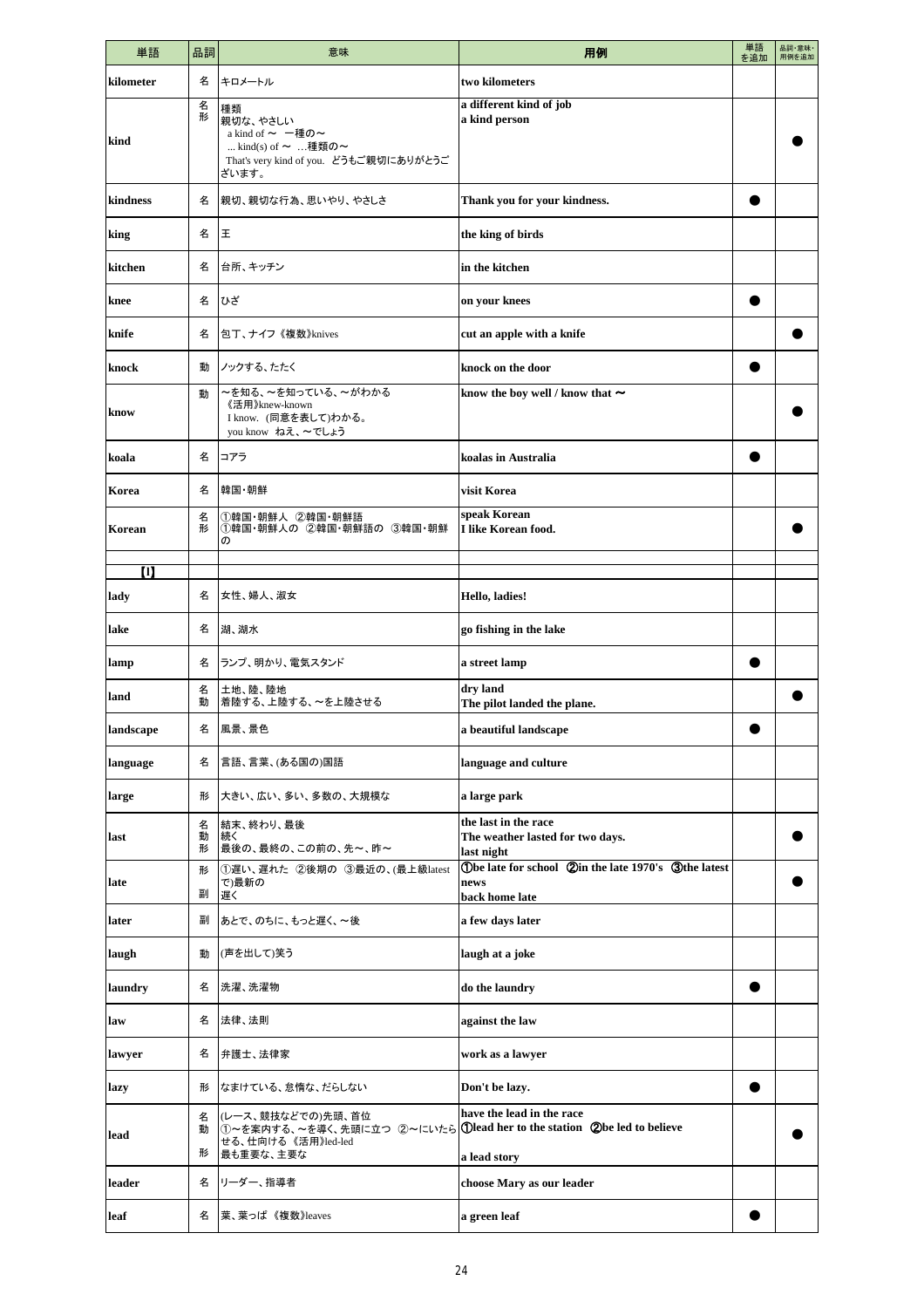| 単語      | 品詞          | 意味                                                                                                                                                                 | 用例                                                                                                                         | 単語<br>を追加 | 品詞·意味·<br>用例を追加 |
|---------|-------------|--------------------------------------------------------------------------------------------------------------------------------------------------------------------|----------------------------------------------------------------------------------------------------------------------------|-----------|-----------------|
| learn   | 動           | ①~を学ぶ、~を習う、~を覚える ②知る、聞く                                                                                                                                            | <b>Olearn English Qlearn about the country</b>                                                                             |           |                 |
|         | 動           | ①(~を)去る、(~を)出発する ②~を置いて〔残して〕                                                                                                                                       | Oleave home for the station 2Don't leave me alone.                                                                         |           |                 |
| leave   |             | いく<br>③~を置き忘れる 《活用》left-left                                                                                                                                       | <b>3</b> I left my umbrella in the bus.                                                                                    |           |                 |
| left    | 名<br>形<br>副 | 左、左側<br>左の、左側の<br>左へ、左の方へ                                                                                                                                          | on your left<br>on the left side<br>Turn left.                                                                             |           |                 |
| leg     | 名           | (家具、体の)脚、足                                                                                                                                                         | the legs of a chair                                                                                                        |           |                 |
| lemon   | 名           | レモン                                                                                                                                                                | tea with lemon                                                                                                             |           |                 |
| lend    | 動           | (に)~を貸す、(に)~を貸し出す 《活用》lent-lent                                                                                                                                    | lend him my bike                                                                                                           |           |                 |
| lesson  | 名           | 授業、レッスン、課、習い事                                                                                                                                                      | have no lessons this afternoon                                                                                             |           |                 |
| let     | 動           | ~にさせる 《活用》let-let<br>Let me see. ええっと。                                                                                                                             | Let me show you my town.                                                                                                   |           |                 |
| let's   |             | (let us の短縮形)~しよう、 ~しましょう                                                                                                                                          | Let's play soccer.                                                                                                         |           |                 |
| letter  | 名           | ①文字 ②手紙                                                                                                                                                            | <b>Oin small letters Qwrite a letter to her</b>                                                                            |           |                 |
| lettuce | 名           | レタス                                                                                                                                                                | grow lettuce                                                                                                               |           |                 |
| level   | 名           | ①水準、段階 ②水平面の高さ、水平、水位                                                                                                                                               | <b>Omy English level 2above the sea level</b>                                                                              |           |                 |
| library | 名           | 図書館、図書室                                                                                                                                                            | study in a library                                                                                                         |           |                 |
| life    | 名           | 1生活、暮らし ②人生、一生<br>③生命、命、寿命《複数》lives                                                                                                                                | <b>Oschool life</b> 2the greatest experience in my life<br><b>3</b> How did life first begin?                              |           |                 |
| light   | 名<br>動<br>形 | 光、明るさ、明かり、照明、電灯<br>~に明かりをつける、~を明るくする<br>明るい、軽い                                                                                                                     | a bright light<br>light the lamp<br>a light chair                                                                          |           |                 |
| like    | 動<br>前      | ~が好きである、~を好む<br>①~のように、~のような<br>②~に似た                                                                                                                              | I like swimming.<br><b>The cloud looks like an animal.</b><br>2She looks like her mother.                                  |           |                 |
| line    | 名           | ①線、路線 ②列、行列、並び ③せりふ<br>in line 1列に並んで                                                                                                                              | Odraw a line Qwait in line 3forget my lines                                                                                |           |                 |
| lion    | 名           | ライオン                                                                                                                                                               | a group of lions                                                                                                           |           |                 |
| list    | 名<br>動      | リスト、表、一覧表<br>~を(リストに)載せる                                                                                                                                           | a list of books<br>listed all the names                                                                                    |           |                 |
| listen  | 動           | 聞く<br>listen to ~ ~を聞く                                                                                                                                             | Now, listen to the conversation.                                                                                           |           |                 |
| little  | 形<br>副<br>代 | ①小さい、年少の ②ほとんど(ない)《活用》(2)の場<br>合)less-least<br>少し<br>少し<br>a little 少し、少しの<br>little by little 少しずつ                                                                | <b>Oa little cat QThere was little water in the bottle.</b><br>speak Chinese a little<br>We know little about that animal. |           |                 |
| live    | 動<br>形      | 住む、生きる、暮らす<br>生放送の、生き生きとしている                                                                                                                                       | live in Osaka<br>a live program                                                                                            |           |                 |
| living  | 形<br>名      | 生きている<br>生活                                                                                                                                                        | living things<br>way of living                                                                                             |           |                 |
| local   | 形           | 地元の、その土地の、現地の、地域の                                                                                                                                                  | local people                                                                                                               |           |                 |
| London  | 名           | ロンドン                                                                                                                                                               | live in London                                                                                                             |           |                 |
| lonely  | 形           | 孤独な、さびしい、ひとりぼっちの                                                                                                                                                   | a lonely boy                                                                                                               |           |                 |
|         | 形           | ①長い ②長さが~で                                                                                                                                                         | $\bigcirc$ This river is long. $\bigcirc$ This river is 75 kilometers<br>long.                                             |           |                 |
| long    | 副           | 長く、長い間、ずっと<br>long ago ずっと前に<br>for a long time 長い間、久しく                                                                                                            | This bird can live long.                                                                                                   |           |                 |
| look    | 動<br>名      | ①見る ②~に見える<br>③ごらん、ほら(相手の注意を促す)<br>見ること、ひと目<br>look at ~ ~を見る<br>look for ~ ~をさがす<br>look forward to ~ ~を楽しみに待つ<br>look like ~ ~のように見える<br>take a look ちらりと見る、見てみる | <b>OLook at the blackboard. 2She looks happy.</b><br><b>3</b> Look, that's his new car.<br>Just take a look.               |           |                 |
| lose    | 動           | ①~を失う、~をなくす ②~に負ける《活用》lost-                                                                                                                                        | 10 I lose my key. 2We lost a match to them.                                                                                |           |                 |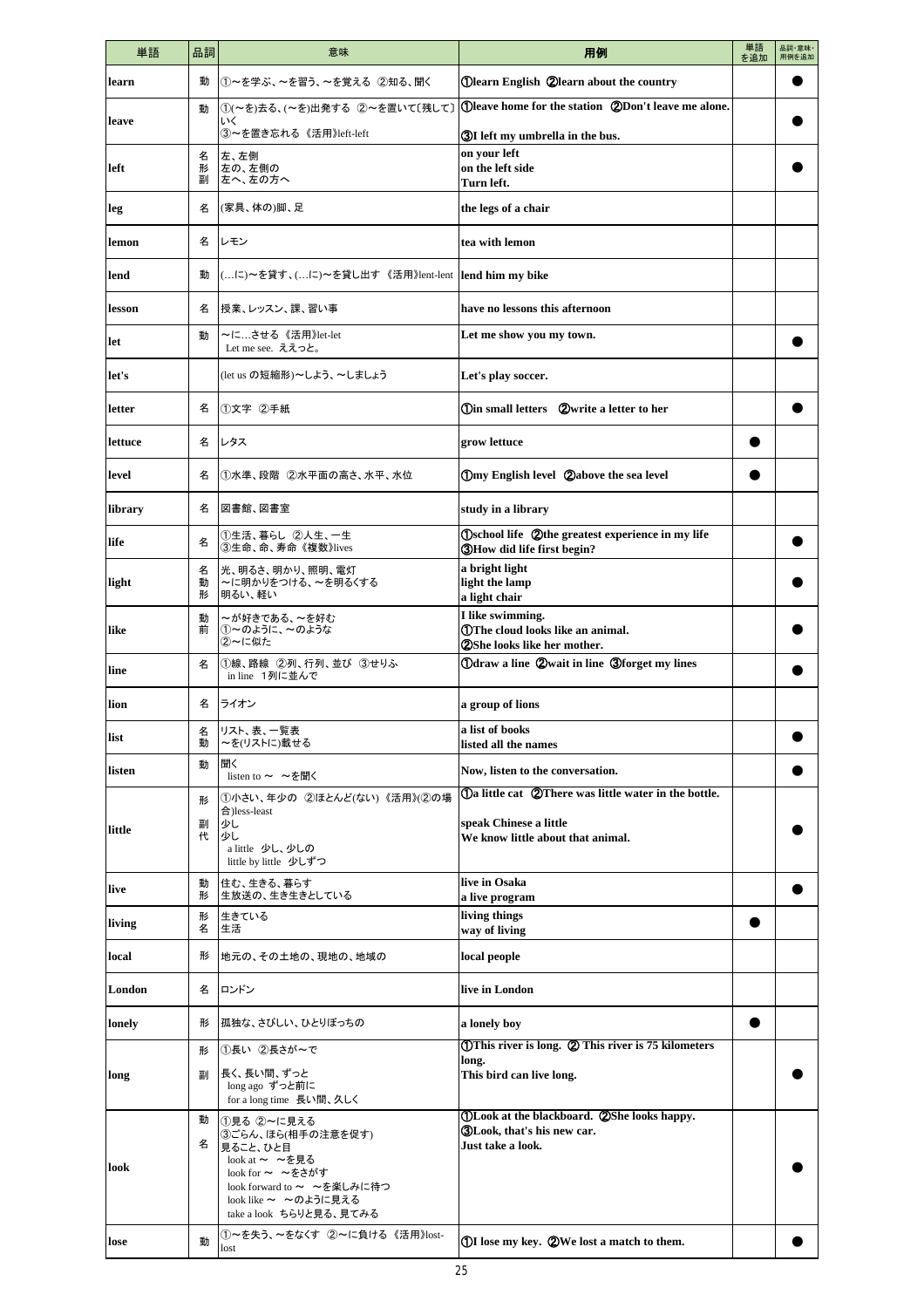| 単語             | 品詞     | 意味                                              | 用例                                                                   | 単語<br>を追加 | 品詞·意味·<br>用例を追加 |
|----------------|--------|-------------------------------------------------|----------------------------------------------------------------------|-----------|-----------------|
| lot            | 名      | ①たくさん、たくさんのこと ②(一区画の)土地、敷地<br>a lot of ~ たくさんの~ | <b>Ta</b> lot of books 2an empty lot                                 |           |                 |
| loud           | 形<br>副 | (音・声が)大きい、うるさい<br>大きな音で、大きな声で                   | a loud voice<br>speak louder                                         |           |                 |
|                | 名      | ①愛、恋愛 ②(親しい人への手紙などの結びで)愛を<br>込めて                | <b>10 mother's love for her children 2Love, Mary</b>                 |           |                 |
| love           | 動      | ~を愛する、~のことが大好きである、~をとても気に<br>入る                 | I love reading books.                                                |           |                 |
| lovely         | 形      | すてきな、すばらしい、美しい、かわいい                             | a lovely dog                                                         |           |                 |
| low            | 形<br>名 | 低い、少ない<br>低い水準(数値)                              | a low table<br>reach a new low                                       |           |                 |
| luck           | 名      | 運、つき                                            | Good luck!                                                           |           |                 |
| lucky          | 形      | 幸運な、運のよい                                        | She is a lucky woman.                                                |           |                 |
| lunch          | 名      | 昼食、ランチ                                          | eat lunch at that restaurant                                         |           |                 |
| $\mathbf{[m]}$ |        |                                                 |                                                                      |           |                 |
| machine        | 名      | 機械、装置、機具                                        | use the machine                                                      |           |                 |
| magazine       | 名      | 雑誌                                              | read a magazine                                                      |           |                 |
| magic          | 名<br>形 | 魔法、奇術<br>魔法の、奇術の                                | produce a bird by magic<br>That's a magic hat.                       |           |                 |
| main           | 形      | 主な、主要な                                          | a main problem                                                       |           |                 |
| major          | 形      | 主要な、大きな                                         | This city is one of the major cities in Japan.                       |           |                 |
| make           | 動      | ①~を作る ②~を…にする ③~に…させる《活用》<br>made-made          | Omake a sandwich 2make her happy 3Hot milk<br>makes you sleep well.  |           |                 |
| male           | 名<br>形 | 雄、男性<br>雄の、男性の                                  | an adult male<br>a male driver                                       | a         |                 |
| man            | 名      | 男の人、男性 《複数》men                                  | a tall man                                                           |           |                 |
| manage         | 動      | 何とかうまく~する、どうにかやっていく                             | manage to solve the problem                                          |           |                 |
| manager        | 名      | 管理する人、園長、監督                                     | He is the manager of the team.                                       |           |                 |
| many           | 形      | (数えられる名詞の前で)たくさんの、多くの 《活用》<br>more-most         | many chairs                                                          |           |                 |
|                | 代      | 多くの人(もの)                                        | many of them                                                         |           |                 |
| map            | 名      | 地図                                              | see a map                                                            |           |                 |
| marathon       | 名      | マラソン                                            | join a marathon                                                      | O         |                 |
| March          | 名      | 3月                                              | in March                                                             |           |                 |
| mark           | 名<br>動 | 印、記号、点数<br>~に印をつける、~を採点する                       | get full marks<br>mark a box                                         |           |                 |
| market         | 名      | 市場                                              | The market opens at nine.                                            |           |                 |
| marry          | 動      | (~と)結婚する                                        | He married my sister.                                                |           |                 |
| match          | 名      | 試合、競技                                           | a tennis match                                                       |           |                 |
| material       | 名      | 材料、素材、原料                                        | use eco-friendly materials                                           |           |                 |
| math           | 名      | 数学                                              | I like math.                                                         |           |                 |
| matter         | 名      | 事柄、問題、困ったこと、事件、故障、具合の悪いとこ<br>ろ                  | What's the matter?                                                   |           |                 |
| May            | 名      | 5月                                              | end of May                                                           |           |                 |
| may            | 助      | ①~してもよい ②~かもしれない                                | <b>OMay I use your bike?</b> 2Some people may think<br>that $\sim$ . |           |                 |
| maybe          | 副      | もしかすると、たぶん                                      | Maybe we will meet tomorrow.                                         |           |                 |
| me             | 代      | 私を〔に〕                                           | He knows me well.                                                    |           |                 |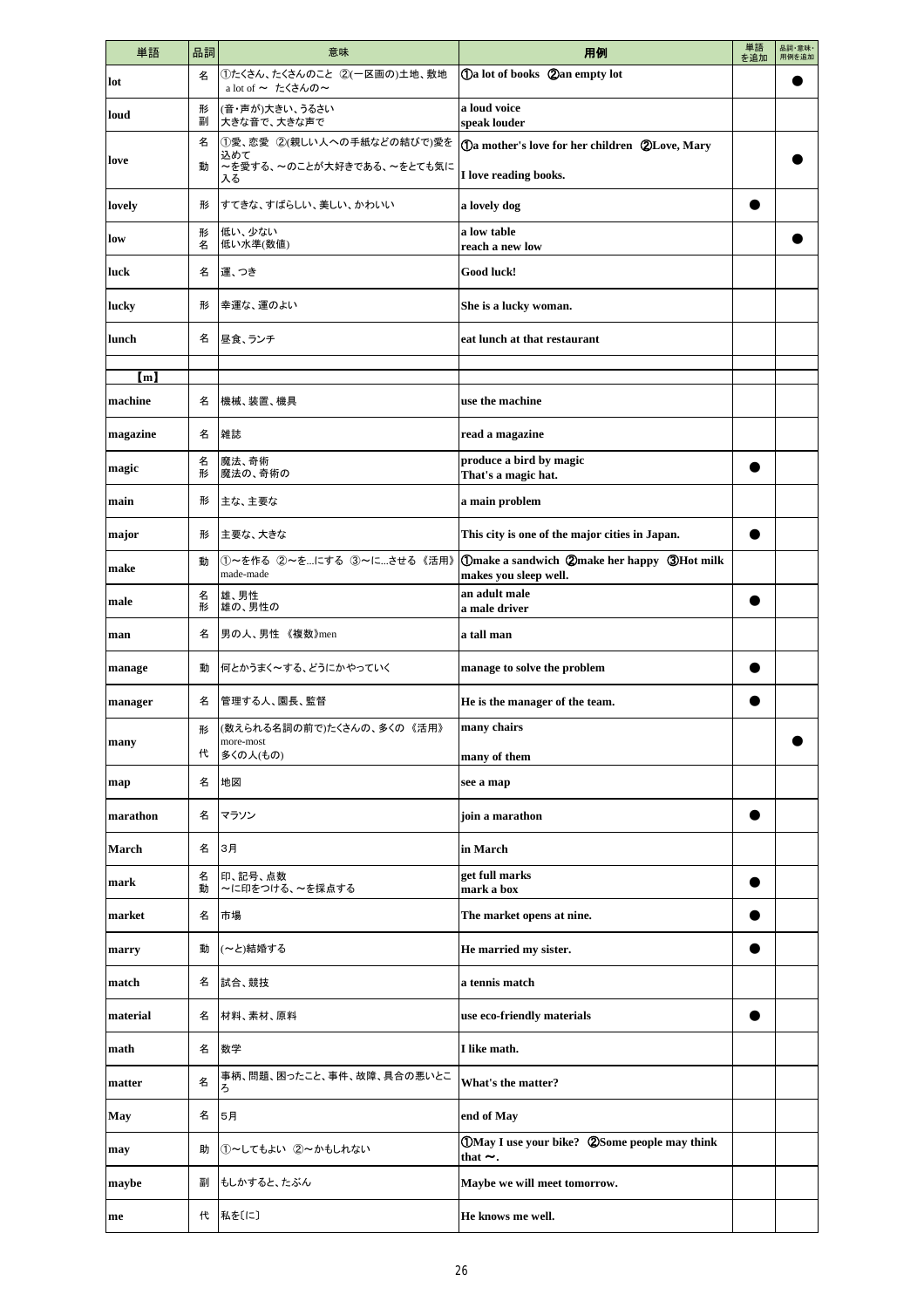| 単語       | 品詞     | 意味                                                                            | 用例                                                      | 単語<br>を追加 | 品詞·意味·<br>用例を追加 |
|----------|--------|-------------------------------------------------------------------------------|---------------------------------------------------------|-----------|-----------------|
| meal     | 名      | 食事、料理                                                                         | cook a meal                                             |           |                 |
| mean     | 動      | ~を意味する、~のことを言う《活用》meant-meant                                                 | What does the word mean?                                |           |                 |
| meaning  | 名      | (言葉・身振りなどの)意味                                                                 | What is the meaning of the word?                        |           |                 |
| meat     | 名      | 肉                                                                             | eat meat                                                |           |                 |
| medical  | 形      | 医療の、医学の                                                                       | medical care                                            |           |                 |
| medicine | 名      | 薬                                                                             | a new medicine                                          |           |                 |
| meet     | 動      | ~に〔と〕会う、(~と)出会う、~と知り合いになる 《活<br>用》met-met                                     | meet her at a park                                      |           |                 |
| meeting  | 名      | 会議、集まり                                                                        | have a meeting                                          |           |                 |
| melon    | 名      | メロン                                                                           | I ate some pieces of melon after dinner.                |           |                 |
| member   | 名      | -員、メンバー                                                                       | a new member                                            |           |                 |
| memorial | 名<br>形 | 記念するもの<br>記念の、追悼の                                                             | as a memorial to $\sim$<br>a memorial park              |           |                 |
| memory   | 名      | 思い出、記憶                                                                        | a good memory                                           |           |                 |
| menu     | 名      | メニュー                                                                          | a lunch menu                                            |           |                 |
| message  | 名      | 伝言、メッセージ、伝えたいこと                                                               | a message from him                                      |           |                 |
| meter    | 名      | メートル                                                                          | three meters                                            |           |                 |
| method   | 名      | (体系的•科学的)方法、方式                                                                | a new method of teaching foreign languages              |           |                 |
| middle   | 名<br>形 | 真ん中、中間、中央<br>真ん中の、中間の<br>in the middle of $\sim \sim \mathcal{O}(\mathbb{R})$ | in the middle of May<br>the middle house on this street |           |                 |
| midnight | 名      | 真夜中                                                                           | quiet at midnight                                       |           |                 |
| might    | 助      | (mayの過去形)(ひょっとして)~かもしれない                                                      | might not be true                                       |           |                 |
| milk     | 名      | 牛乳、ミルク                                                                        | warm milk                                               |           |                 |
| million  | 名<br>形 | 100万<br>100万の                                                                 | one million<br>three million people                     |           |                 |
| mind     | 名<br>動 | 心、気持ち、精神、考え<br>(~を)気にする、(~を)いやがる                                              | in people's minds<br>mind sitting here                  |           |                 |
| mine     | 代      | 私のもの                                                                          | It's mine.                                              |           |                 |
| minute   | 名      | (時間の単位)分<br>a minute ちょっとの間                                                   | for five minutes                                        |           |                 |
| mirror   | 名      | 鏡                                                                             | look in the mirror                                      |           |                 |
| miss     | 動      | ①~を聞き逃す、~を見逃す、~をとりのがす、~に<br>乗りそこなう ②~がいなくてさみしく思う                              | 10 Omiss the train 20 miss him.                         |           |                 |
| mission  | 名      | 使命、任務、目的、施設                                                                   | a special mission                                       |           |                 |
| mistake  | 名      | 誤り、間違い                                                                        | a big mistake                                           |           |                 |
| mobile   | 形      | 移動可能な<br>mobile phone 携帯電話                                                    | a mobile battery                                        |           |                 |
| modern   | 形      | 現代の、近代の、最新式の                                                                  | modern technology                                       |           |                 |
| mom      | 名      | お母さん、ママ                                                                       | Where are you going, Mom?                               |           |                 |
| moment   | 名      | 瞬間、一瞬、少しの間、ちょっと<br>Just a moment. ちょっと待って。                                    | Just a moment, please.                                  |           |                 |
| Monday   | 名      | 月曜日                                                                           | on Monday                                               |           |                 |
| money    | 名      | お金、通貨、金銭                                                                      | have some money                                         |           |                 |
| monkey   | 名      | サル                                                                            | see a monkey                                            |           |                 |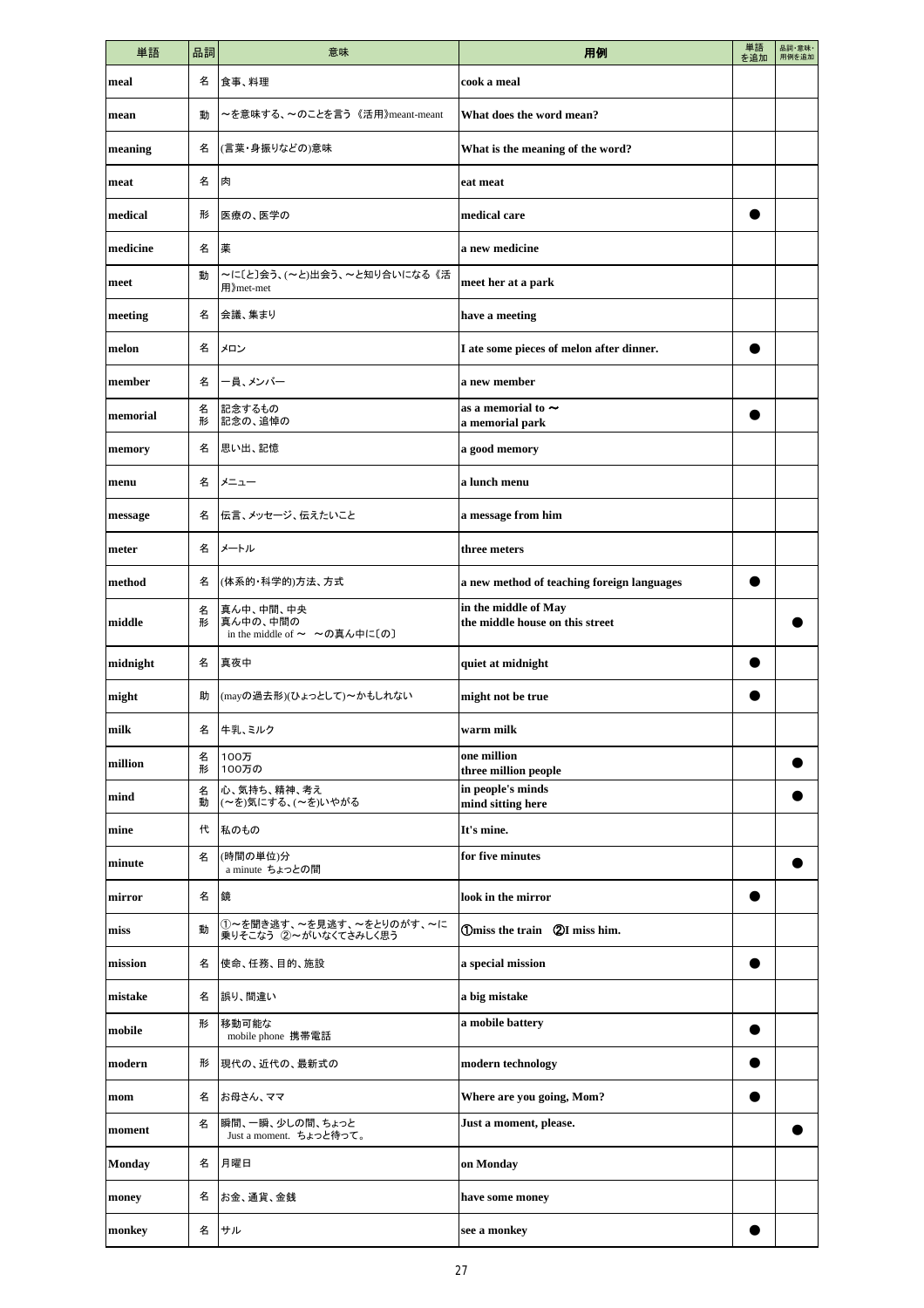| 単語                | 品詞          | 意味                                                                                              | 用例                                                                                              | 単語<br>を追加 | 品詞·意味·<br>用例を追加 |
|-------------------|-------------|-------------------------------------------------------------------------------------------------|-------------------------------------------------------------------------------------------------|-----------|-----------------|
| month             | 名           | (暦)月、1か月                                                                                        | last month                                                                                      |           |                 |
| moral education   | 名           | 道徳(教科)                                                                                          | the need for moral education                                                                    |           |                 |
| more              | 形<br>副<br>代 | (数・量などが)もっと多くの、もっと多い<br>もっと<br>それ以上のこと〔もの・人〕、もっと多くのこと〔もの・人〕<br>more than ~ ~より多い、~以上、~以上の       | more people<br>love paintings more than music<br>I want some more, please.                      |           |                 |
| morning           | 名           | 朝、午前                                                                                            | in the morning                                                                                  |           |                 |
| most              | 形<br>副      | 大部分の、たいていの、最も多くの<br> ①(最上級をつくる)最も、いちばん ②最も多く、いち<br>ばん                                           | most people<br>Othe most beautiful QThis animal eats the most.                                  |           |                 |
|                   | 代           | 大部分、たいてい、ほとんど                                                                                   | most of them                                                                                    |           |                 |
| mother            | 名           | 母、母親、お母さん                                                                                       | become a mother                                                                                 |           |                 |
| mountain          | 名           | Щ<br>$Mt \sim ~ 1$                                                                              | at the top of the mountain                                                                      |           |                 |
| mouse             | 名           | ネズミ《複数》mice                                                                                     | catch a mouse                                                                                   |           |                 |
| mouth             | 名           | $\Box$                                                                                          | open my mouth                                                                                   |           |                 |
| move              | 動           | ①動く、移動する、~を動かす、移る、進む ②引っ越<br>す ③感動させる<br>move to ~ ~に引っ越す<br>be moved 感動する<br>move on (次へ)移る、進む | (Dmove the chair (2) I will move to the city next<br>month. <b>3</b> I was moved by her speech. |           |                 |
| movement          | 名           | 運動、動き                                                                                           | social movement                                                                                 |           |                 |
| movie             | 名           | 映画                                                                                              | go to see a movie                                                                               |           |                 |
| Mr.               | 名           | ~さん、~先生(男性に対する敬称)                                                                               | Mr. Green / Mr. Kato                                                                            |           |                 |
| Ms.               | 名           | ~さん、~先生(女性に対する敬称)<br>Mrs.~ (結婚している女性をさして)~さん、先生                                                 | Ms. White / Ms. Hara<br>Mrs. Oda                                                                |           |                 |
|                   | 形           | (数えられない名詞の前で)たくさんの、多量の、多くの<br>《活用》more-most                                                     | much money                                                                                      |           |                 |
| much              | 副<br>代      | とても、たいへん、非常に《活用》more-most<br>多量、たくさん                                                            | I like this movie very much.<br>I don't eat much for lunch.                                     |           |                 |
| museum            | 名           | 博物館、美術館                                                                                         | visit the museum                                                                                |           |                 |
| music             | 名           | 音楽                                                                                              | I like music.                                                                                   |           |                 |
| musical           | 名<br>形      | ミュージカル<br>音楽の、音楽用の                                                                              | I like musicals.<br>a musical instrument                                                        |           |                 |
| musician          | 名           | ミュージシャン、音楽家、演奏家                                                                                 | a famous musician                                                                               |           |                 |
| must              | 助           | ①~しなければならない ②~にちがいない<br>must not ~ ~してはいけない                                                     | (1) You must do the work. (2) He must be a police<br>officer.<br>You must not run around here.  |           |                 |
| my                | 代           | 私の                                                                                              | my school                                                                                       |           |                 |
| myself            | 代           | 私自身を〔に〕                                                                                         | by myself                                                                                       |           |                 |
| $\lceil n \rceil$ |             |                                                                                                 |                                                                                                 |           |                 |
| name              | 名<br>動      | 名前<br>~に(と)名前をつける、~を(と)名づける、~を(<br>と)命名する<br>name A after B BにちなんでAと名づける                        | my name<br>He named his dog Hachi after a famous dog.                                           |           |                 |
| nap               | 名           | 昼寝、うたた寝、仮眠                                                                                      | have a nap                                                                                      |           |                 |
| narrow            | 動<br>形      | (~を)狭くする、狭くなる<br>狭い                                                                             | The river narrows.<br>a narrow bridge                                                           |           |                 |
| nation            | 名           | 国、国家                                                                                            | small nations                                                                                   |           |                 |
| national          | 形           | 国の、国立の、国内の、国家の                                                                                  | the national flower                                                                             |           |                 |
| natural           | 形           | 自然の、天然の                                                                                         | the natural world                                                                               |           |                 |
| nature            | 名           | 自然、自然界                                                                                          | the beauty of nature                                                                            |           |                 |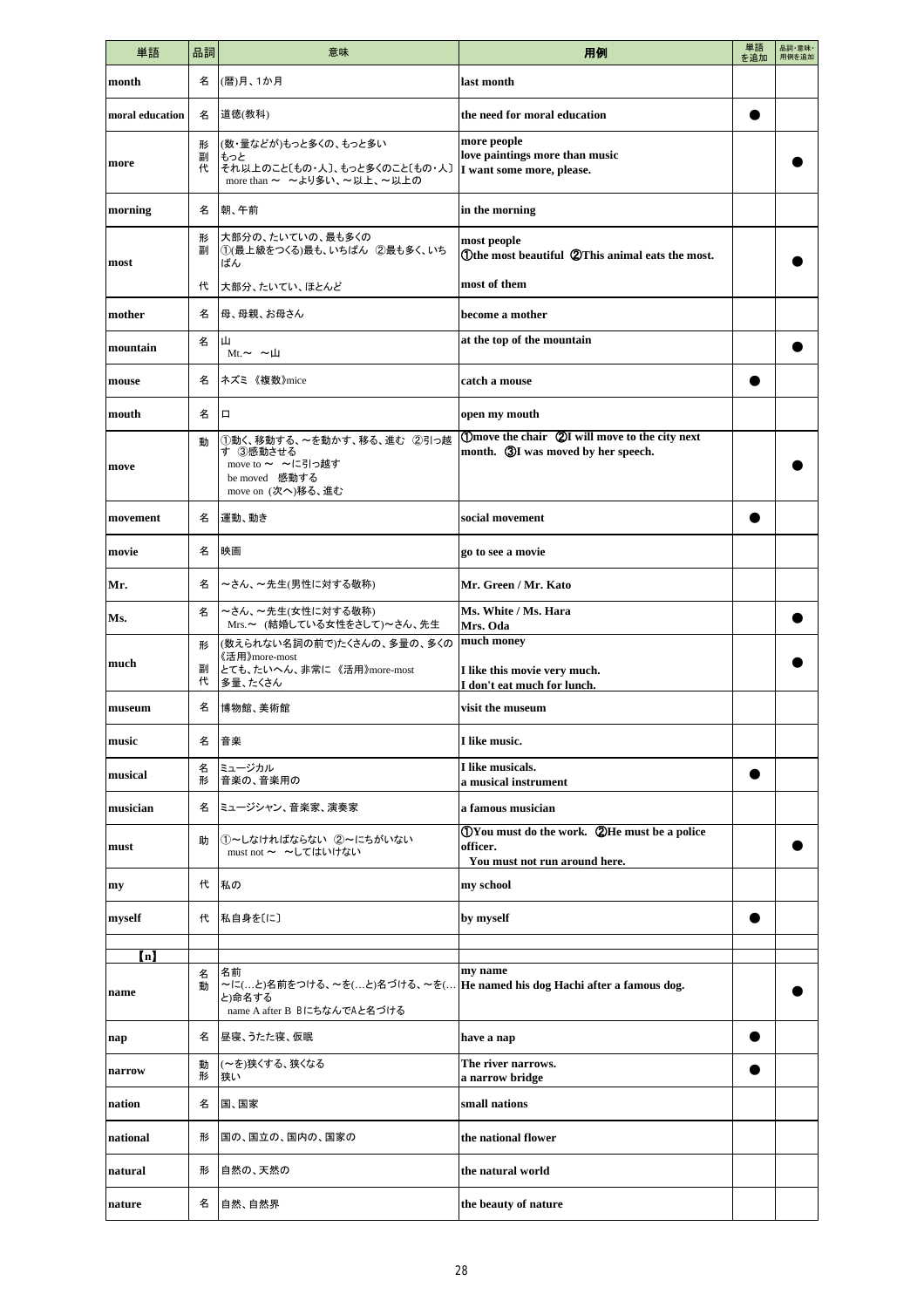| 単語                 | 品詞          | 意味                                                                     | 用例                                                                         | 単語<br>を追加 | 品詞·意味·<br>用例を追加 |
|--------------------|-------------|------------------------------------------------------------------------|----------------------------------------------------------------------------|-----------|-----------------|
| near               | 形<br>副<br>前 | 近い、近くの<br>近く、近くに<br>~の近くに〔で・の〕                                         | in the near future<br>It is getting near to Christmas.<br>near the station |           |                 |
| nearby             | 形<br>副      | 近くの<br>近くに[で]                                                          | the nearby station<br>I just came nearby.                                  |           |                 |
| necessary          | 形           | 必要な、なくてはならない                                                           | necessary things                                                           |           |                 |
| neck               | 名           | 首                                                                      | wear a red scarf around her neck                                           |           |                 |
| need               | 名<br>動      | 必要、必要なもの、必要性、困っている状態<br>~を必要とする<br>in need 困っている<br>need to ~ ~する必要がある | people in need<br>I need your help.                                        |           |                 |
| neighbor           | 名           | 隣人、近所の人                                                                | a neighbor's house                                                         |           |                 |
| neither            | 副           | ~もまた…ない                                                                | You can't swim, and neither can I.                                         |           |                 |
| nervous            | 形           | 不安な、緊張して                                                               | get nervous                                                                |           |                 |
| never              | 副           | ①これまで一度も~ない ②決して~ない                                                    | (1) I have never been to Okinawa. (2) I will never<br>forget this moment.  |           |                 |
| new                | 形           | 新しい                                                                    | a new teacher                                                              |           |                 |
| <b>New Year</b>    | 名           | 新年、正月<br>New Year's Day 元日、1月1日<br>New Year's Eve 大みそか                 | I go to a local shrine on New Year's Day.                                  |           |                 |
| <b>New York</b>    | 名           | ニューヨーク                                                                 | live in New York                                                           |           |                 |
| <b>New Zealand</b> | 名           | ニュージーランド                                                               | stay in New Zealand                                                        |           |                 |
| news               | 名           | ニュース、知らせ、報道                                                            | watch the news                                                             |           |                 |
| newspaper          | 名           | 新聞                                                                     | a morning newspaper                                                        |           |                 |
| next               | 形<br>副      | ①次の、来~、今度の ②隣の<br>次に、今度<br>next to ~ ~の隣に                              | <b>Onext week</b> 2the next house<br>What did you see next?                |           |                 |
| nice               | 形           | すてきな、すばらしい、よい、親切な<br>Nice to meet you. はじめまして。                         | a nice boy                                                                 |           |                 |
| night              | 名           | 夜、晩                                                                    | last night                                                                 |           |                 |
| nine               | 名形          | 9<br>9の                                                                | My favorite number is nine.<br>nine players                                |           |                 |
| nineteen           | 名<br>形      | 19<br>19の                                                              | My favorite number is nineteen.<br>I'm nineteen years old.                 |           |                 |
| nineteenth         | 名<br>形      | 19番め、19日<br>19番めの                                                      | My birthday is September 19th.<br>in the nineteenth century                |           |                 |
| ninety             | 名<br>形      | 90<br>90の                                                              | My favorite number is ninety.<br>ninety books                              |           |                 |
| ninth              | 名<br>形      | 9番め、9日<br>9番めの                                                         | My birthday is September 9th.<br>on the ninth floor                        |           |                 |
| $\bf{no}$          | 形<br>副      | 無の、少しの[一つの・一人の]…も~ない<br>①いいえ、いや、だめだ ②まさか、うそだろう?                        | I have no pen.<br>DNo, I don't. 20h, no!                                   |           |                 |
| <b>Nobel Prize</b> | 名           | ノーベル賞                                                                  | win the Nobel Prize                                                        |           |                 |
| nobody             | 代           | だれも~ない                                                                 | Nobody knows.                                                              |           |                 |
| noise              | 名           | 音、騒音、雑音、物音                                                             | hear a noise                                                               |           |                 |
| noodle             | 名           | ヌードル、麺類                                                                | delicious noodles                                                          |           |                 |
| noon               | 名           | 正午、真昼                                                                  | at noon                                                                    |           |                 |
| north              | 名<br>形      | 北、北方<br>北の、北からの                                                        | A cold wind blows from the north.<br>the north wall                        |           |                 |
| northern           | 形           | 北の、北にある、北部地方の                                                          | on the northern side                                                       |           |                 |
| nose               | 名           | 鼻                                                                      | my nose                                                                    |           |                 |
| not                | 副           | ~でない<br>not ~ at all まったく~ない、少しも~ない<br>not only A but also B AだけでなくBも  | don't have a car / not free                                                |           |                 |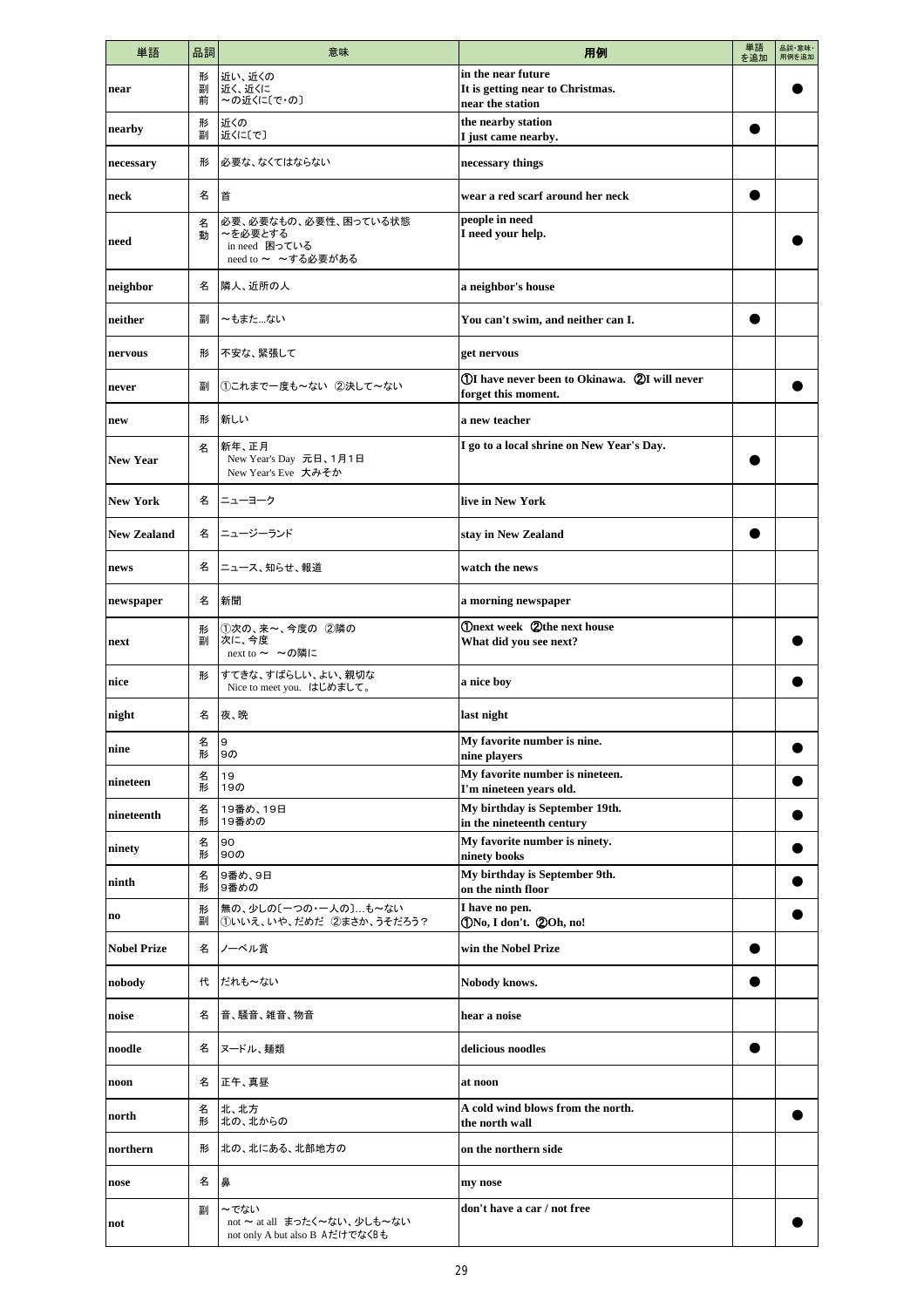| 単語                      | 品詞          | 意味                                                                                                                                                     | 用例                                                                                                                                                                                                                                    | 単語<br>を追加 | 品詞·意味·<br>用例を追加 |
|-------------------------|-------------|--------------------------------------------------------------------------------------------------------------------------------------------------------|---------------------------------------------------------------------------------------------------------------------------------------------------------------------------------------------------------------------------------------|-----------|-----------------|
| note                    | 名           | ①メモ ②紙幣 ③注(釈)                                                                                                                                          | Otake notes 2a bank note 3notes on a passage                                                                                                                                                                                          |           |                 |
| notebook                | 名           | ノート                                                                                                                                                    | buy a new notebook                                                                                                                                                                                                                    |           |                 |
| nothing                 | 代           | (単数扱い)何も~ない、少しも~ない                                                                                                                                     | There is nothing to do.                                                                                                                                                                                                               |           |                 |
| notice                  | 動           | ~に気付く、~に注目する、~とわかる                                                                                                                                     | notice a mistake                                                                                                                                                                                                                      |           |                 |
| novel                   | 名           | 小説                                                                                                                                                     | a popular novel                                                                                                                                                                                                                       |           |                 |
| <b>November</b>         | 名           | 11月                                                                                                                                                    | in November                                                                                                                                                                                                                           |           |                 |
| now                     | 副           | ①今、現在は、今では、今すぐ ②さて、ところで、さあ<br>for now 今のところは                                                                                                           | Odo it now 2Now, please imagine.                                                                                                                                                                                                      |           |                 |
| number                  | 名           | ①数、数字、総数 ②番号                                                                                                                                           | Ocount the number of people 2a phone number                                                                                                                                                                                           |           |                 |
| nurse                   | 名           | 看護師                                                                                                                                                    | become a nurse                                                                                                                                                                                                                        |           |                 |
| $\mathbf{(\mathbf{o})}$ |             |                                                                                                                                                        |                                                                                                                                                                                                                                       |           |                 |
| ocean                   | 名           | 海、海洋、大洋                                                                                                                                                | swim in the ocean                                                                                                                                                                                                                     |           |                 |
| o'clock                 | 名           | ~時                                                                                                                                                     | at five o'clock                                                                                                                                                                                                                       |           |                 |
| October                 | 名           | 10月                                                                                                                                                    | I was born in October.                                                                                                                                                                                                                |           |                 |
| octopus                 | 名           | タコ                                                                                                                                                     | big octopuses                                                                                                                                                                                                                         |           |                 |
| of                      | 前           | ①(所有・所属・範囲)~の ②(同格)~という ③(内<br>容)~のことを ④(原材料・構成要素)~で ⑤(起源・<br>原因)~から(出た)、~の理由で<br>That's very kind of you. どうもご親切にありがとうご<br>ざいます。                      | Othe name of the singer 2the town of Shibuya 3I<br>was thinking of you. <b>4</b> This desk is made of wood.<br>(5) because of $\sim$                                                                                                  |           |                 |
| off                     | 副<br>前      | ①~から離れて、離されて、降りて ②止めて、消し<br>て、切れて、休んで ③脱いで、はずして<br>~から離れて                                                                                              | <b>1</b> Take the book off the shelf. <b>2</b> Please turn off the<br>light. <b>3</b> Take off your jacket.<br>get off the main road                                                                                                  |           |                 |
| offer                   | 動           | ~を提供する、(~を)申し出る                                                                                                                                        | offer a good plan                                                                                                                                                                                                                     |           |                 |
| office                  | 名           | 会社、事務所、役所、オフィス                                                                                                                                         | work in an office                                                                                                                                                                                                                     |           |                 |
| officer                 | 名           | 事務員、係員、警察官、公務員                                                                                                                                         | a police officer                                                                                                                                                                                                                      |           |                 |
| official                | 形           | 公式の、正式の                                                                                                                                                | an official event                                                                                                                                                                                                                     |           |                 |
| often                   | 副           | しばしば、よく、たびたび                                                                                                                                           | often go there                                                                                                                                                                                                                        |           |                 |
| oh                      | 間           | おや、あぁ、まぁ                                                                                                                                               | Oh, dear!                                                                                                                                                                                                                             |           |                 |
| OК                      | 形<br>副<br>間 | 1問題ない、大丈夫な ②よろしい、正しい、結構な<br>順調に<br>よろしい、はい、わかった                                                                                                        | <b>OAre you OK? QThat's OK.</b><br>I'm doing OK.<br>OK, Dad.                                                                                                                                                                          |           |                 |
| old                     | 形           | ①古い、昔からの ②年をとった ③~歳の、~年<br>[月]の                                                                                                                        | <b>The Oxymup On Service COShe looks old. 3I'm 14 years</b><br>old.                                                                                                                                                                   |           |                 |
| on                      | 副<br>前      | ①身に着けて ②続けて、先へ ③(テレビ・水道など<br>が通じて、ついて、出て<br>①(時・日)~に ②(場所)~の上に、~に(接触) ③(状<br>態)~中で、身に着けて 4~について 5(対象)~に<br>⑥(方法)~で<br>work on ~ ~に取り組む<br>and so on など | Oput on the glasses 2The show must go on. 3<br>turn on the TV<br><b>Oon Sunday 200 the table / on the wall 300 the</b><br>way to school @some information on the animals<br>$\bigcirc$ depend on $\sim$ $\bigcirc$ watch a game on TV |           |                 |
| once                    | 副           | ①かつて、以前、昔 ②一度、一回                                                                                                                                       | 10 OI once met your mother. 2I have tried that game<br>once.                                                                                                                                                                          |           |                 |
| one                     | 名<br>形<br>代 | $1, -2$<br>①1の ②ある~ ③一方の<br>①一つ ②もの(名詞の言いかえ) ③人、だれでも<br>one by one 一人[一つ]ずつ<br>for one thing 一つには(理由)<br>one day ある日                                   | My favorite number is one.<br>Oone book QYou will see it one day. 3one way or<br>another<br><b>This river is one of the famous rivers in Japan.</b> ②<br>There were two bananas, and I ate the bigger one.<br>3 No one knows.         |           |                 |
| onion                   | 名           | タマネギ                                                                                                                                                   | a small onion                                                                                                                                                                                                                         |           |                 |
| online                  | 形<br>副      | オンラインの<br>オンラインで                                                                                                                                       | online shopping<br>buy a bicycle online                                                                                                                                                                                               |           |                 |
| only                    | 形<br>副      | 唯一の、ただ一つ〔一人〕の、ただ~だけ<br>たった、ほんの、ただ~だけ、ほんの~だけ                                                                                                            | an only child<br>There were only three people who knew the truth.                                                                                                                                                                     |           |                 |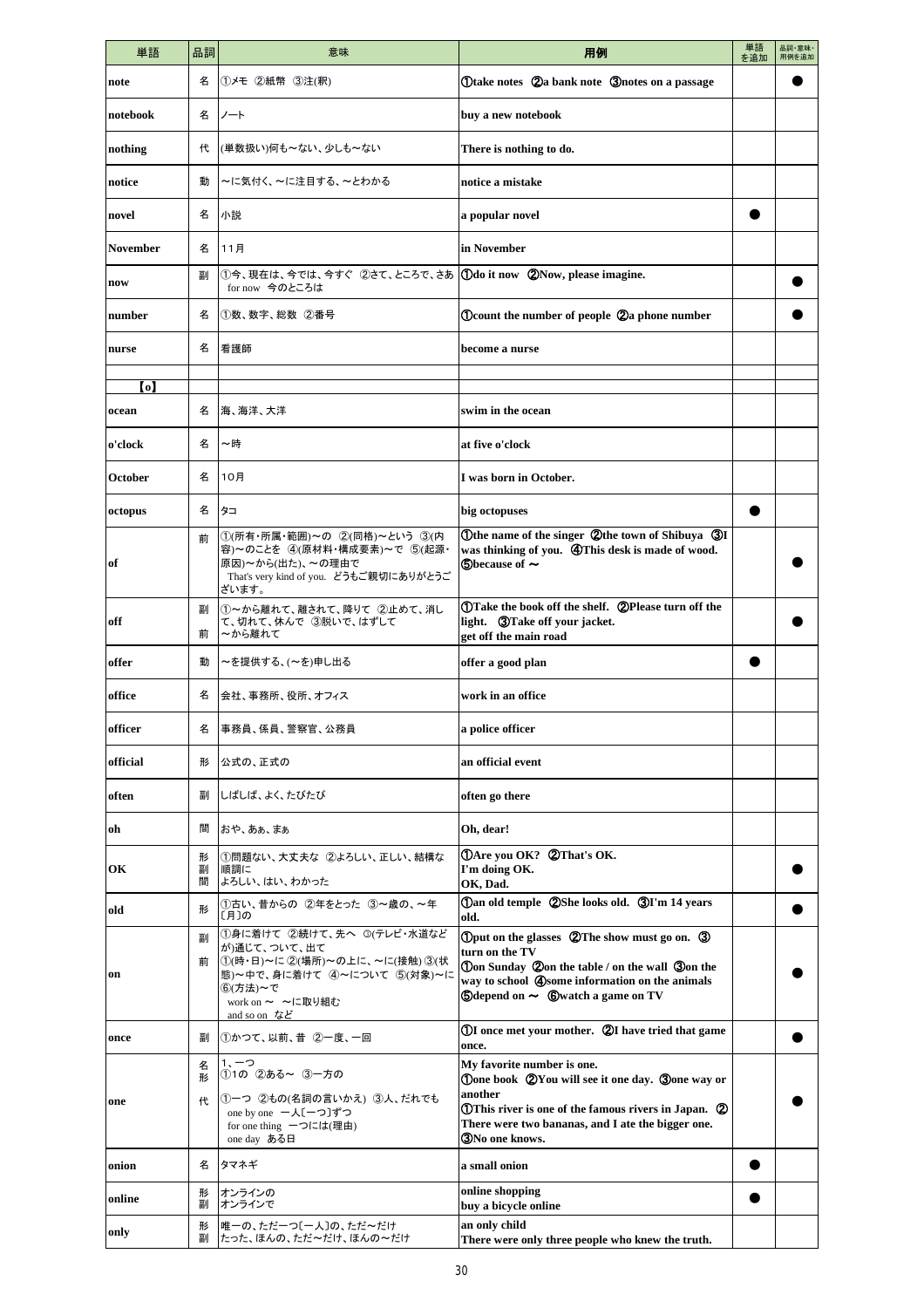| 単語          | 品詞          | 意味                                                                                                        | 用例                                                                                                                                          | 単語<br>を追加 | 品詞·意味·<br>用例を追加 |
|-------------|-------------|-----------------------------------------------------------------------------------------------------------|---------------------------------------------------------------------------------------------------------------------------------------------|-----------|-----------------|
| open        | 動<br>形      | ①~を開ける、(店などを)始める ②(店などが)開く<br>①開いた ②公開の ③広々とした、さえぎるもののな<br>い                                              | Oopen the window QThat restaurant opens at<br>eleven.<br><b>OThe window is open. QThis website is open to</b><br>everyone. 3open fields     |           |                 |
| opening     | 名           | 始まり、開くこと                                                                                                  | the opening of the meeting                                                                                                                  |           |                 |
| opinion     | 名           | 意見、考え                                                                                                     | talk about my opinion                                                                                                                       |           |                 |
| opportunity | 名           | 機会、好機、チャンス                                                                                                | find an opportunity                                                                                                                         |           |                 |
| or          | 接           | ①または、もしくは、~か、~や ②そうしなければ、さ<br>もないと 3すなわち、言いかえれば                                                           | $\mathbb Q$ you or I $\mathbb Q$ Hurry up, or you'll miss the train. $\mathbb Q$<br>eco-friendly, or nice to the environment                |           |                 |
| orange      | 名<br>形      | ①オレンジ ②オレンジ色<br>オレンジ色の                                                                                    | 10 (1) OI ate an orange after lunch. 2My favorite color is<br>orange.                                                                       |           |                 |
|             | 名           | ①順番、整頓 ②命令 ③注文                                                                                            | orange flowers                                                                                                                              |           |                 |
| order       | 動           | ①(~に)(…を)命令する、(~に)(…を)言いつける ②<br>~を注文する                                                                   | (Din order of size Qunder the order of the queen<br><b>3</b> May I take your order?<br>Oorder the person to do it 2 Oorder breakfast online |           |                 |
| organize    | 動           | (~を)組織する、~をまとめる、~を整理する                                                                                    | organize the meeting                                                                                                                        |           |                 |
| original    | 名<br>形      | 原物、オリジナル<br>1)独創的な、独自の 2最初の、もとの                                                                           | read the story in the original<br>Othe original idea 2an original work                                                                      |           |                 |
| originally  | 副           | もとは、はじめは、もともと                                                                                             | The company was originally a small store.                                                                                                   |           |                 |
|             | 形           | ①ほかの、別の ②もう一方の                                                                                            | Dother questions 2In the pair, one agreed, but the<br>other one disagreed.                                                                  |           |                 |
| other       | 代           | ①ほかの人(もの) ②もう一方の人(もの)                                                                                     | OYou have to listen to others carefully. 2bigger<br>than the other of the two                                                               |           |                 |
| our         | 代           | 私たちの                                                                                                      | our English teacher                                                                                                                         |           |                 |
| ours        | 代           | 私たちのもの                                                                                                    | bigger than ours                                                                                                                            |           |                 |
| ourselves   | 代           | 私たち自身(で)                                                                                                  | for ourselves                                                                                                                               |           |                 |
| out         | 副<br>前      | 1外へ〔に〕 ②なくなって、消えて、離れて<br>~から外へ<br>check ~ out ~を調査する<br>out of ~ ~ から(外へ)<br>work out 運動をする、体を鍛える         | Oget out of a car QThe battery is out.<br>He walked out the door.                                                                           |           |                 |
| outdoor     | 形           | 戸外の、野外の、屋外の                                                                                               | outdoor sports                                                                                                                              |           |                 |
| outside     | 名<br>副<br>前 | 外側、外部<br>外は[で・に]<br>~の外へ〔で・に〕                                                                             | on the outside of the building<br>Let's go outside.<br>outside the house                                                                    |           |                 |
|             | 副           | ①越えて、向こうへ ②くり返して、もう一度                                                                                     | Oswim over to the other side of the river 2many                                                                                             |           |                 |
| over        | 前           | ①~の上に ②~じゅう、~のいたるところに ③~を<br>越えて ④~より多く、~以上に<br>over there 向こうに<br>over here こちらに<br>all over ~ ~のいたるところに | times over<br><b>Da bridge over the river 2fly over Japan 3over</b><br>the mountain 4 over 100 countries                                    |           |                 |
| overseas    | 名<br>形<br>副 | 外国、国外<br>外国(へ)の、海外(へ)の、海外からの<br>外国へ[で]、海外へ[で]                                                             | information from overseas<br>overseas students<br>go overseas                                                                               |           |                 |
| own         | 動<br>形      | ~を所有する<br>①自身の、独自の ②(代名詞的に)自分自身のもの                                                                        | Who owns this house?<br>Ohis own bike 2This bike is my own.                                                                                 |           |                 |
| owner       | 名           | 持ち主、オーナー、所有者                                                                                              | the owner of the dog                                                                                                                        |           |                 |
| [p]         |             |                                                                                                           |                                                                                                                                             |           |                 |
| pack        | 名<br>動      | 包み、パック、箱<br>(~を)詰める、荷造りをする                                                                                | with a pack on his back<br>finish packing                                                                                                   |           |                 |
| page        | 名           | ページ                                                                                                       | Open your book to page 21.                                                                                                                  |           |                 |
| paint       | 動           | ①(絵や文字など)を描く ②~を塗る                                                                                        | Opaint a picture 2 paint the wall                                                                                                           |           |                 |
| painting    | 名           | 絵、絵を描くこと、絵画                                                                                               | a beautiful painting                                                                                                                        |           |                 |
| pair        | 名           | (二つ1組になっているもの)の1対、1組                                                                                      | a pair of shoes                                                                                                                             |           |                 |
| panda       | 名           | パンダ                                                                                                       | a cute panda                                                                                                                                |           |                 |
| pants       | 名           | ズボン                                                                                                       | my pants                                                                                                                                    |           |                 |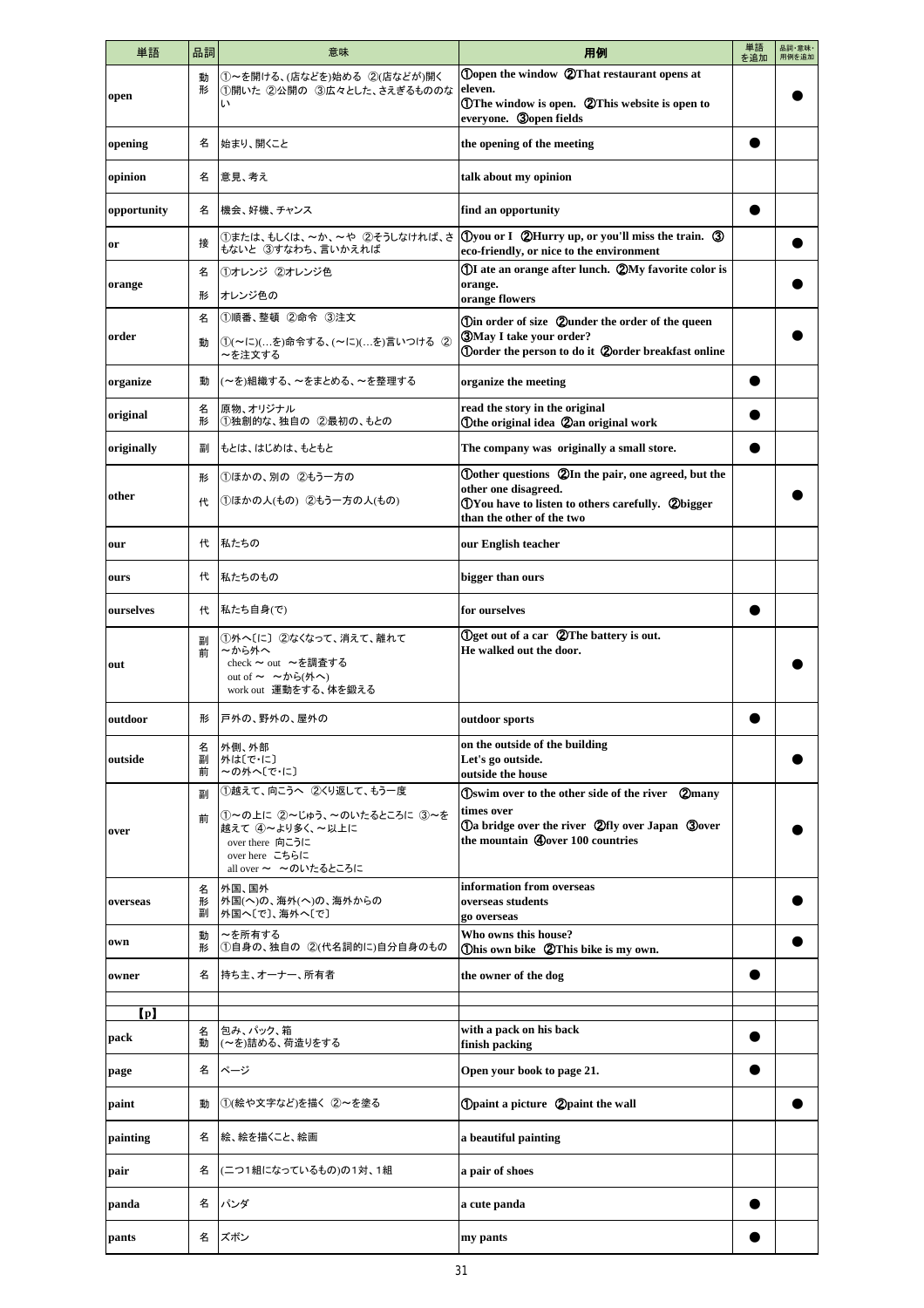| 単語          | 品詞          | 意味                                                                                                       | 用例                                                                                                 | 単語<br>を追加 | 品詞·意味·<br>用例を追加 |
|-------------|-------------|----------------------------------------------------------------------------------------------------------|----------------------------------------------------------------------------------------------------|-----------|-----------------|
| paper       | 名<br>形      | 紙、用紙、レポート、論文<br>紙の、紙製の                                                                                   | a piece of paper<br>a paper bag                                                                    |           |                 |
| parade      | 名           | パレード、行列                                                                                                  | join a parade                                                                                      |           |                 |
| pardon      | 動           | (人・失礼な行為など)を許す<br>Pardon? もう一度おっしゃってください。                                                                | Pardon me.                                                                                         |           |                 |
| parent      | 名           | 親<br>parents 両親                                                                                          | my parents                                                                                         |           |                 |
| park        | 名           | 公園、遊園地                                                                                                   | play in a park                                                                                     |           |                 |
| part        | 名           | ①役割 ②部分 ③地域、地方                                                                                           | Oplay a part 2a part of the story 3in a local part<br>of the country                               |           |                 |
| partner     | 名           | パートナー                                                                                                    | my partner                                                                                         |           |                 |
| party       | 名           | パーティー、(社交の)会                                                                                             | enjoy a party                                                                                      |           |                 |
| pass        | 動           | ①(に)~を渡す、パスする ②(試験など)に合格す<br>る 3(~を)通る、(~を)通り過ぎる 4亡くなる、他界<br>する<br>pass by 通り過ぎる<br>pass on  to ~ を~に伝える | <b>OPlease pass me the salt. 2 pass the exam 3 pass</b><br>through a room @My grandpa passed away. |           |                 |
| passage     | 名           | (文章などの)一節                                                                                                | according to the passage                                                                           |           |                 |
| passenger   | 名           | 乗客、旅客                                                                                                    | passengers on a train                                                                              |           |                 |
| passport    | 名           | パスポート                                                                                                    | get a passport                                                                                     |           |                 |
| past        | 名<br>形<br>副 | 過去、昔<br>過去の、ここ~<br>通り過ぎて                                                                                 | experiences of the past<br>remember past events<br>The years flew past.                            |           |                 |
| patient     | 名<br>形      | 患者、病人<br>忍耐強い、我慢強い                                                                                       | take care of the patients<br>My brother is very patient.                                           |           |                 |
| pay         | 動           | (~を)払う 《活用》paid-paid                                                                                     | pay a lot of money                                                                                 |           |                 |
| P.E.        | 名           | 体育                                                                                                       | I like P.E.                                                                                        |           |                 |
| peace       | 名           | 平和                                                                                                       | bring peace to the world                                                                           |           |                 |
| peaceful    | 形           | 平和な、おだやかな                                                                                                | peaceful places                                                                                    |           |                 |
| peach       | 名           | l€€                                                                                                      | a small peach                                                                                      |           |                 |
| pen         | 名           | ペン                                                                                                       | write with a pen                                                                                   |           |                 |
| pencil      | 名           | えんぴつ                                                                                                     | use my pencil                                                                                      |           |                 |
| penguin     | 名           | ペンギン                                                                                                     | a cute penguin                                                                                     |           |                 |
| people      | 名           | 人々、国民                                                                                                    | Japanese people                                                                                    |           |                 |
| percent     | 名           | パーセント                                                                                                    | 50 percent                                                                                         |           |                 |
| percentage  | 名           | パーセンテージ、割合                                                                                               | a high percentage                                                                                  |           |                 |
| perfect     | 形           | 完全な、完璧な、申し分ない                                                                                            | Your answer is perfect.                                                                            |           |                 |
| perform     | 動           | (~を)行う、(~を)演じる、(~を)上演する、(~を)演奏<br>する                                                                     | perform a show                                                                                     |           |                 |
| performance | 名           | 演技、演奏、公演、パフォーマンス                                                                                         | a good performance                                                                                 |           |                 |
| perhaps     | 副           | たぶん、おそらく                                                                                                 | Perhaps he will come.                                                                              |           |                 |
| period      | 名           | ①時代 2(授業の)時間、時限                                                                                          | Othe <i>Edo</i> period 2We have history class in the<br>third period.                              |           |                 |
| person      | 名           | 人、個人                                                                                                     | a kind person                                                                                      |           |                 |
| personal    | 形           | 個人的な                                                                                                     | a personal computer                                                                                |           |                 |
| Peru        | 名           | ペルー                                                                                                      | go to Peru                                                                                         | $\bullet$ |                 |
| pet         | 名           | ペット                                                                                                      | have a pet                                                                                         |           |                 |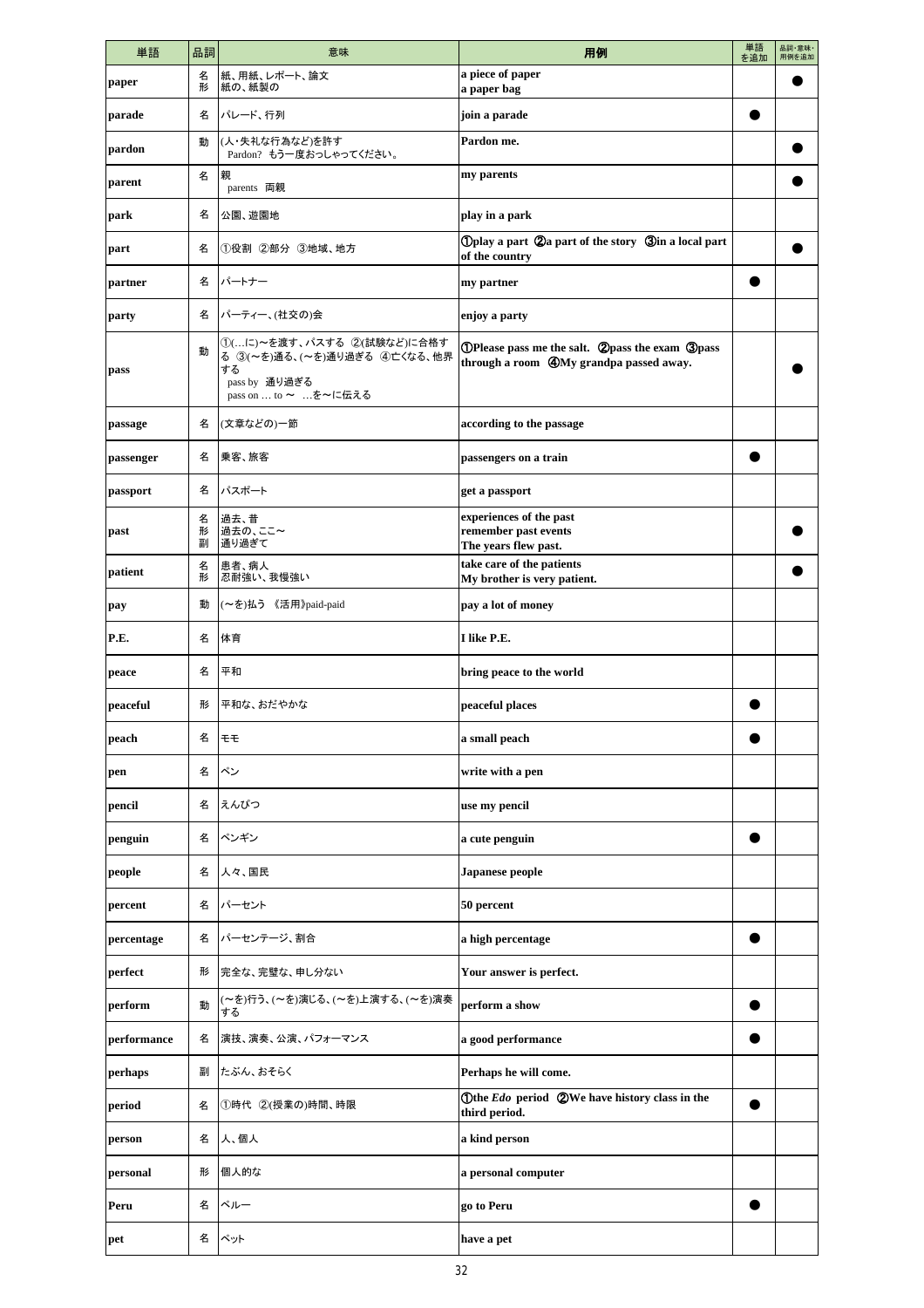| 単語             | 品詞     | 意味                                                                             | 用例                                                                                         | 単語<br>を追加 | 品詞·意味·<br>用例を追加 |
|----------------|--------|--------------------------------------------------------------------------------|--------------------------------------------------------------------------------------------|-----------|-----------------|
| phone          | 名      | 電話                                                                             | Can I use this phone?                                                                      |           |                 |
| photo          | 名      | 写真(photographの短縮形)                                                             | take a photo                                                                               |           |                 |
| photographer   | 名      | 写真家、カメラマン                                                                      | want to be a photographer                                                                  |           |                 |
| phrase         | 名      | 表現、言い回し、フレーズ                                                                   | use the phrase                                                                             |           |                 |
| pianist        | 名      | ピアニスト、ピアノを弾く人                                                                  | a good pianist                                                                             |           |                 |
| piano          | 名      | ピアノ                                                                            | play the piano                                                                             |           |                 |
| pick           | 動      | (~を)取る、(~を)摘む、~を拾う、~をもぐ<br>pick up ~ ~を迎えに行く、拾い上げる、(速力を)増<br>す                 | I'll pick you up at the station.                                                           |           |                 |
| picnic         | 名      | ピクニック、遠足                                                                       | go on a picnic                                                                             |           |                 |
| picture        | 名      | ①絵 ②写真                                                                         | 1 (1) U like drawing pictures. (2) want to take a picture.                                 |           |                 |
| pie            | 名      | パイ                                                                             | make a pie                                                                                 |           |                 |
| piece          | 名      | ①1個、一つ、一枚、一片、部分 ②作品<br>piece(s) of ~  個[本・枚]の~<br>a piece of $\sim -$ つ[個・枚]の~ | <b>The Danmin of paper / a piece of cake 2a few pieces by</b><br>a famous artist           |           |                 |
| pig            | 名      | ブタ                                                                             | a big pig                                                                                  |           |                 |
| pilot          | 名      | パイロット、操縦士                                                                      | a famous pilot                                                                             |           |                 |
| pineapple      | 名      | パイナップル                                                                         | a delicious pineapple                                                                      |           |                 |
| pink           | 名<br>形 | 桃色、ピンク色<br>桃色の、ピンク色の                                                           | My favorite color is pink.<br>pink cards                                                   |           |                 |
| pizza          | 名      | ピザ                                                                             | a piece of pizza                                                                           |           |                 |
| place          | 名      | ①場所、ところ ②順位、立場                                                                 | (Din this place 2She took the second place in the<br>contest.                              |           |                 |
| plan           | 名<br>動 | 計画、予定、案、プラン<br>~の計画(予定)を立てる、計画する                                               | your plan for the summer<br>We are planning a picnic in the park.                          |           |                 |
| plane          | 名      | 飛行機                                                                            | on a plane                                                                                 |           |                 |
| planet         | 名      | 惑星                                                                             | the biggest planet                                                                         |           |                 |
| plant          | 名<br>動 | 植物、草花<br>(植物)を植える、(種)をまく                                                       | animals and plants<br>We planted cabbages in the garden.                                   |           |                 |
| plastic        | 形      | プラスチック製の、ビニール製の<br>plastic bag ビニールぶくろ<br>plastic bottle ペットボトル                | a plastic bag                                                                              |           |                 |
| plate          | 名      | 皿、取り皿                                                                          | a paper plate                                                                              |           |                 |
| play           | 名<br>動 | 劇、芝居<br>①(運動)をする ②(~を)演奏する、(~を)ひく ③遊<br>ぶ 4(~を)演じる                             | go to a play<br>Oplay tennis 2 play the piano 3 play with<br>children <b>4</b> play a role |           |                 |
| player         | 名      | ①選手、競技者 ②演奏者                                                                   | <b>Ta basketball player 2a violin player</b>                                               |           |                 |
| please         | 副      | どうぞ、どうか、お願いします                                                                 | Please come in.                                                                            |           |                 |
| pleasure       | 名      | 喜び、楽しさ、楽しみ<br>My pleasure. 喜んで。どういたしまして。                                       | the pleasure of listening to good music                                                    |           |                 |
| plus           | 前      | ~を加えた                                                                          | Two plus six is eight.                                                                     |           |                 |
| p.m.           | 副      | 午後                                                                             | at 6:30 p.m.                                                                               |           |                 |
| pocket         | 名      | ポケット                                                                           | in your pocket                                                                             |           |                 |
| point          | 名<br>動 | 点、ポイント、要点、考え、点数<br>指さす                                                         | a good point<br>point at the building                                                      |           |                 |
| police         | 名      | 警察                                                                             | the New York police                                                                        |           |                 |
| police officer | 名      | 警察官                                                                            | She wants to be a police officer.                                                          |           |                 |
| police station | 名      | 警察署<br>police office 警察署                                                       | the local police station                                                                   |           |                 |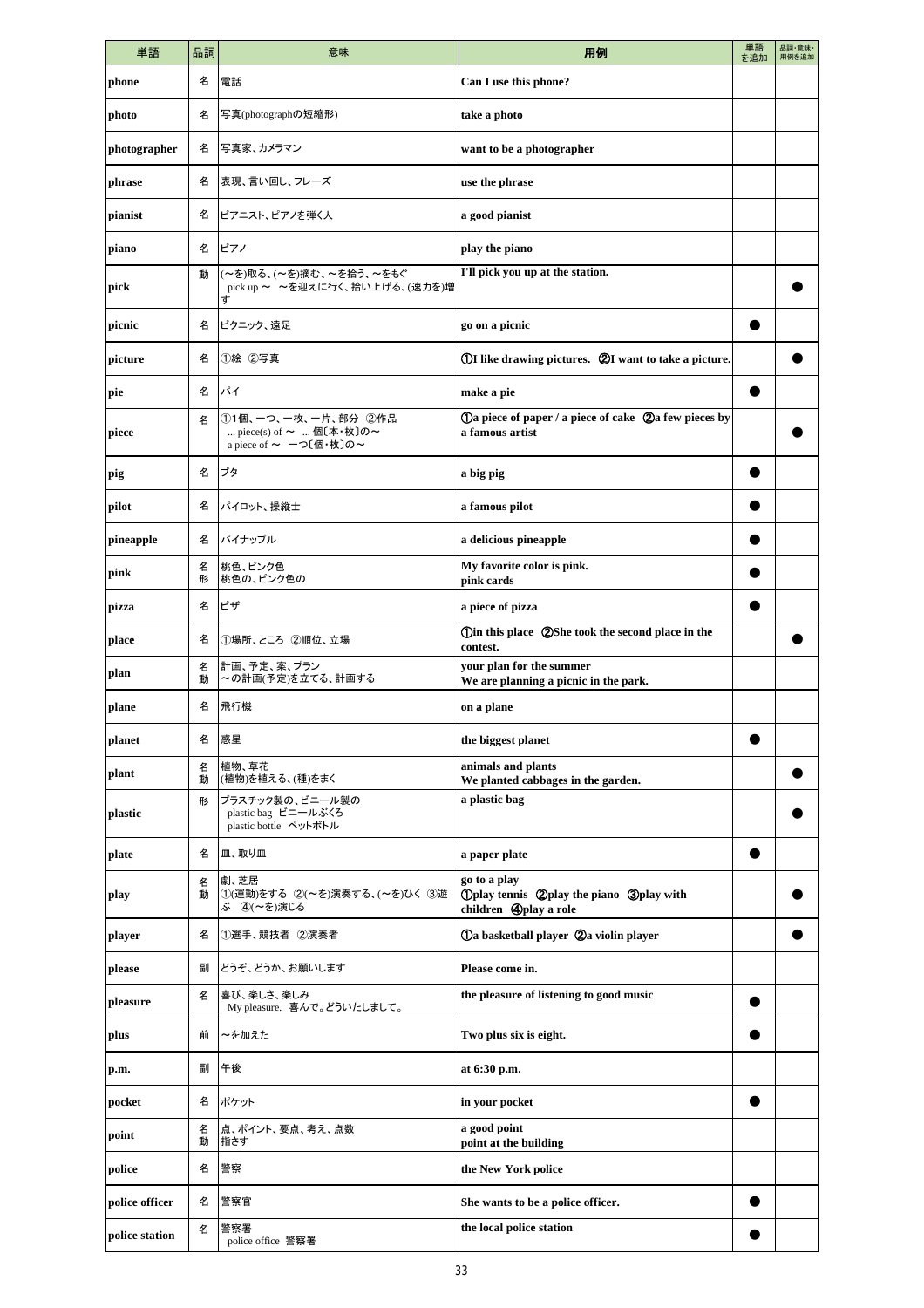| 単語           | 品詞     | 意味                                              | 用例                                                                         | 単語<br>を追加 | 品詞·意味·<br>用例を追加 |
|--------------|--------|-------------------------------------------------|----------------------------------------------------------------------------|-----------|-----------------|
| pond         | 名      | 池                                               | in this pond                                                               |           |                 |
| pool         | 名      | プール                                             | in the pool                                                                |           |                 |
| poor         | 形      | 貧しい、かわいそうな                                      | a poor little boy                                                          |           |                 |
| pop          | 名<br>形 | ポップス<br>大衆的な、ポップスの<br>pop culture 大衆文化、ポップカルチャー | I like pop.<br>pop music                                                   |           |                 |
| popular      | 形      | ①人気のある、流行の ②大衆的な、一般的な                           | <b>1</b> Oa popular musician <b>2</b> popular food                         |           |                 |
| population   | 名      | 人口                                              | the population of Japan                                                    |           |                 |
| pork         | 名      | 豚肉                                              | eat pork                                                                   |           |                 |
| position     | 名      | 位置、姿勢                                           | in a comfortable position                                                  |           |                 |
| positive     | 形      | 前向きな、肯定的な、積極的な                                  | a positive way of thinking                                                 |           |                 |
| possible     | 形      | 可能な、できる限りの、実行できる                                | It will be possible to run faster if I practice hard.                      |           |                 |
| post office  | 名      | 郵便局                                             | go to the post office                                                      |           |                 |
| postcard     | 名      | はがき                                             | send a postcard                                                            |           |                 |
| poster       | 名      | ポスター                                            | a poster for this event                                                    |           |                 |
| potato       | 名      | ジャガイモ、ポテト                                       | fried potato                                                               |           |                 |
| power        | 名<br>動 | ①力、エネルギー、動力、電力 ②能力、才能<br>~に動力を供給する、~を動力で動かす     | Owind power 2 Animals have amazing powers.<br>the ship powered by the wind |           |                 |
| powerful     | 形      | 力強い、強力な、有力な                                     | become powerful in the world                                               |           |                 |
| practice     | 名<br>動 | 練習、けいこ<br>(~を)練習する                              | I'm in practice for the match.<br>I practice tennis after school.          |           |                 |
| pray         | 動      | 祈る                                              | I prayed for rain.                                                         |           |                 |
| prefecture   | 名      | 県、府                                             | Osaka prefecture                                                           |           |                 |
| prepare      | 動      | (~を)準備する、(~を)用意する                               | prepare breakfast                                                          |           |                 |
| present      | 名      | 贈り物、プレゼント                                       | a birthday present from her                                                |           |                 |
| presentation | 名      | プレゼンテーション、発表                                    | make a presentation                                                        |           |                 |
| president    | 名      | 大統領、会長                                          | the President of the United States                                         |           |                 |
| pressure     | 名      | 圧力                                              | the pressure of the job                                                    |           |                 |
| pretty       | 形      | かわいい、きれいな                                       | a pretty doll                                                              |           |                 |
| price        | 名      | 価格、値段                                           | The price of the camera is low.                                            |           |                 |
| print        | 名<br>動 | 版画<br>(~を)印刷する                                  | We need three more prints.<br>This picture is printed on paper.            |           |                 |
| prize        | 名      | 賞、賞品                                            | She won the first prize.                                                   |           |                 |
| probably     | 副      | おそらく、たぶん                                        | It will probably rain soon.                                                |           |                 |
| problem      | 名      | 問題、課題                                           | a big problem                                                              |           |                 |
| produce      | 動      | (~を)生み出す、(~を)産出する                               | The factory produces hundreds of cars every week.                          |           |                 |
| product      | 名      | 製品、生産物                                          | a new product                                                              |           |                 |
| professional | 形      | プロの、専門職の、職業上の                                   | professional baseball                                                      |           |                 |
| program      | 名<br>動 | 計画、(テレビやラジオの)番組(表)<br>~をプログラムする                 | a TV program<br>program the computer                                       |           |                 |
| project      | 名      | 計画、企画、事業、プロジェクト                                 | a project to build a new city                                              |           |                 |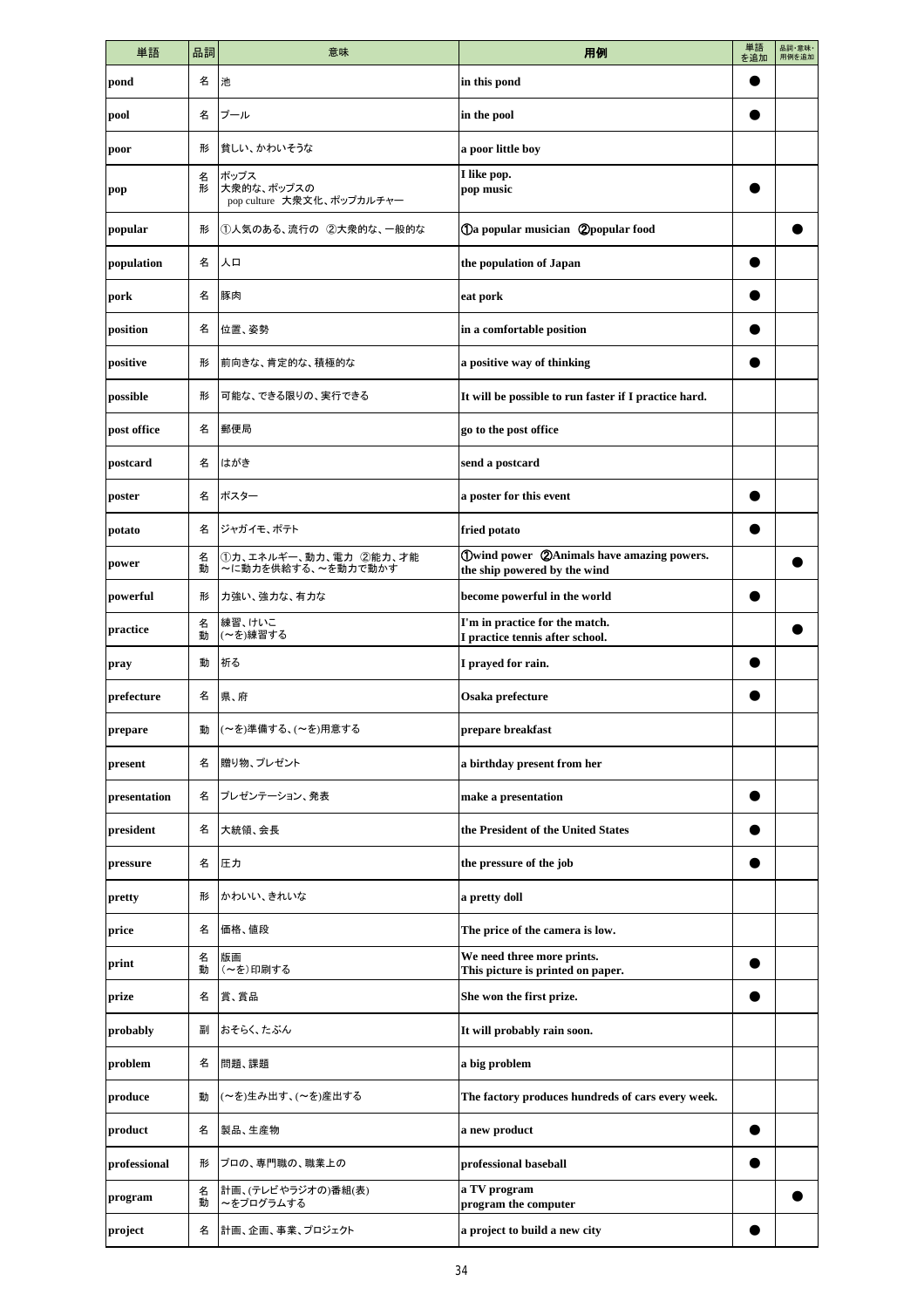| 単語                           | 品詞     | 意味                                         | 用例                                                    | 単語<br>を追加 | 品詞·意味·<br>用例を追加 |
|------------------------------|--------|--------------------------------------------|-------------------------------------------------------|-----------|-----------------|
| promise                      | 名<br>動 | 約束<br>(~に)約束する                             | break our promise<br>Please promise me.               |           |                 |
| protect                      | 動      | ~を保護する、~を守る                                | protect the environment                               |           |                 |
| proud                        | 形      | 誇りをもっている、光栄に思う<br>be proud of ~ ~を誇りに思う    | He is proud of his son.                               |           |                 |
| provide                      | 動      | ~を提供する、~を供給する、~を与える                        | provide food                                          |           |                 |
| public                       | 形      | 公の、公共の                                     | a public library                                      |           |                 |
| pudding                      | 名      | プディング、プリン                                  | a delicious pudding                                   |           |                 |
| pull                         | 動      | ~を引く、~を引っ張る                                | pull the door                                         |           |                 |
| pumpkin                      | 名      | カボチャ                                       | a big pumpkin                                         |           |                 |
| purple                       | 名<br>形 | 紫、紫色<br>紫の、紫色の                             | My favorite color is purple.<br>purple clothes        |           |                 |
| push                         | 動      | ~を押す                                       | push the door                                         |           |                 |
| put                          | 動      | 1)~を置く、~を載せる、~をつける 2~の状態にす<br>る《活用》put-put | Oput the coin on the desk 2put myself into my<br>work |           |                 |
| $\left( \alpha \right)$      |        |                                            |                                                       |           |                 |
| quality                      | 名      | 質、品質、特質                                    | good quality                                          |           |                 |
| quarter                      | 名      | 4分の1                                       | three quarters                                        |           |                 |
| queen                        | 名      | 女王、王妃                                      | the queen of Egypt                                    |           |                 |
| question                     | 名      | 質問、疑問、問題                                   | answer the question                                   |           |                 |
| quick                        | 形<br>副 | 速い、すばやい<br>すばやく、ただちに                       | a quick answer<br>Come quick!                         |           |                 |
| quickly                      | 副      | 速く、急いで、すばやく、すぐに                            | move quickly                                          |           |                 |
| quiet                        | 形      | 静かな、無口な、おとなしい                              | a quiet place                                         |           |                 |
| quietly                      | 副      | 静かに、そっと、落ち着いて                              | open the door quietly                                 |           |                 |
| quite                        | 副      | まったく、かなり、相当、すっかり、本当に、非常に、と<br>ても           | It was quite dark.                                    |           |                 |
| quiz                         | 名      | クイズ、小テスト                                   | give the students a quiz in math class                |           |                 |
| $\lbrack \mathbf{r} \rbrack$ |        |                                            |                                                       |           |                 |
| rabbit                       | 名      | ウサギ                                        | a big rabbit                                          |           |                 |
| race                         | 名      | 競争、レース                                     | Our race starts at 10 a.m.                            |           |                 |
| racket                       | 名      | (テニスや卓球の)ラケット                              | buy a new racket                                      |           |                 |
| radio                        | 名      | ラジオ                                        | listen to the radio                                   |           |                 |
| rain                         | 名<br>動 | 雨<br>雨が降る                                  | walk in the rain<br>It is raining.                    |           |                 |
| rainbow                      | 名      | 虹                                          | The rainbow has seven colors.                         |           |                 |
| rainy                        | 形      | 雨の、雨の多い、雨降りの                               | a rainy day                                           |           |                 |
| raise                        | 動      | ①~を上げる、~を持ち上げる ②~を挙げる、~を<br>出す、〜を提起する      | Oraise my hand Qraise a question                      |           | D               |
| reach                        | 動      | ~に着く、(~に)到着する、(~に)とどく、(~に)達する              | reach the station                                     |           |                 |
| read                         | 動      | ~を読む、読書する《活用》read-read                     | read a book                                           |           |                 |
| ready                        | 形      | 用意のできた<br>be ready for ~ ~の用意ができている        | Are you ready?                                        |           |                 |
| real                         | 形      | 本当の、本物の                                    | the real reason                                       |           |                 |
| realize                      | 動      | ~と理解する、~と悟る、~に気づく                          | realize the mistake                                   |           |                 |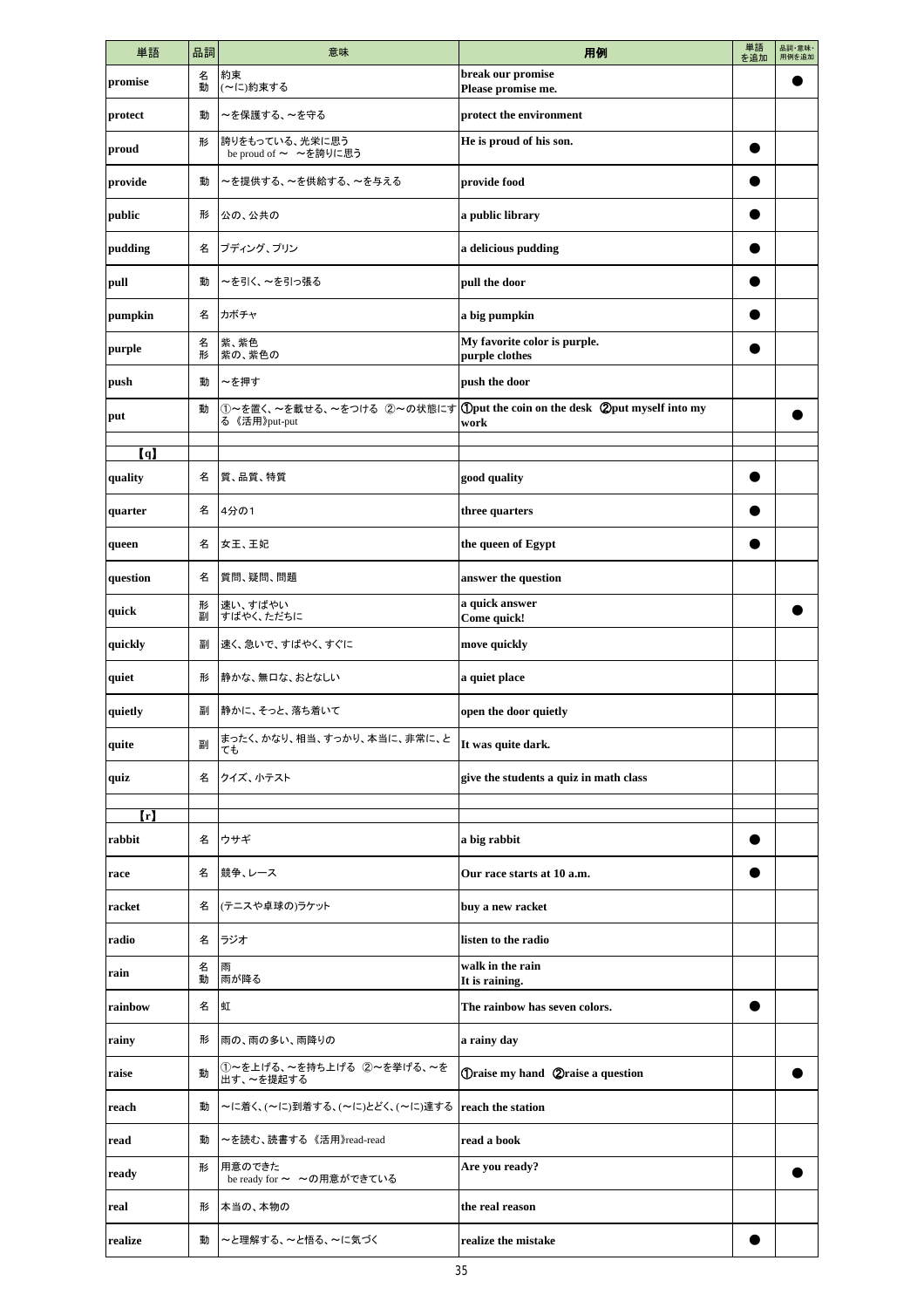| 単語         | 品詞     | 意味                                                                                       | 用例                                                              | 単語<br>を追加 | 品詞·意味·<br>用例を追加 |
|------------|--------|------------------------------------------------------------------------------------------|-----------------------------------------------------------------|-----------|-----------------|
| really     | 副      | ①とても ②本当に、実際に                                                                            | <b>Oreally interesting 200h, really?</b>                        |           |                 |
| reason     | 名      | 理由、わけ、根拠                                                                                 | the real reason for $\sim$                                      |           |                 |
| receive    | 動      | (~を)受ける、(~を)受け取る、(~を)もらう                                                                 | receive a letter                                                |           |                 |
| recently   | 副      | 最近、近ごろ                                                                                   | I got a letter from her recently.                               |           |                 |
| recipe     | 名      | レシピ、調理法、(料理などの)作り方                                                                       | follow the recipe                                               |           |                 |
| recommend  | 動      | (に)(~を)勧める、(に)(~を)推薦する                                                                   | recommend a good camera                                         |           |                 |
| record     | 名<br>動 | 記録<br>~を記録する、~を録画〔録音〕する                                                                  | make a record of everything<br>record a TV program              |           |                 |
| recycle    | 動      | ~を再利用する、~をリサイクルする、~を再生する                                                                 | recycle newspapers                                              |           |                 |
| red        | 名<br>形 | 赤、赤色<br>赤の、赤色の、赤い                                                                        | My favorite color is red.<br>buy a red bag                      |           |                 |
| reduce     | 動      | ~を減らす、~を減少させる、減る                                                                         | reduce waste of food                                            |           |                 |
| refer      | 動      | 参照する、調べる<br>refer to ~ ~を示す、表す                                                           | refer to this book                                              |           |                 |
| relax      | 動      | くつろぐ、リラックスする                                                                             | relax and enjoy the movie                                       |           |                 |
| relay      | 名      | リレー(競技)、競走                                                                               | run in the relay                                                |           |                 |
| remain     | 名<br>動 | 遺跡<br>残る、とどまる                                                                            | the remains of an old city<br>They remained in the room.        |           |                 |
| remember   | 動      | ~を思い出す、~を覚えている                                                                           | remember her name                                               |           |                 |
| remind     | 動      | (に)(~を)思い出させる、(~を)気づかせる<br>remind A of B AにBを思い出させる                                      | remind me of the old days                                       |           |                 |
| remove     | 動      | ~を取り除く、~を取り外す                                                                            | remove the books from the desk                                  |           |                 |
| repair     | 動      | ~を修理する、~を修繕する                                                                            | repair the shoes                                                |           |                 |
| repeat     | 動      | ~を繰り返して言う、~を復唱する                                                                         | repeat the words                                                |           |                 |
| report     | 名<br>動 | 報告、報道、報告書、レポート<br>~を報告する                                                                 | a report from the city<br>report the result                     |           |                 |
| reporter   | 名      | 新聞記者、ニュースレポーター                                                                           | a famous reporter                                               |           |                 |
| research   | 名<br>動 | 研究、調査<br>(~を)研究する、(~を)調査する                                                               | interesting research<br>The scientist researched on the effect. |           |                 |
| researcher | 名      | 研究者、調査員                                                                                  | researcher of the company                                       |           |                 |
| respect    | 名<br>動 | 尊敬、敬意<br>~を尊敬する、~を尊重する、~を重んじる                                                            | great respect for him<br>She is respected by everyone.          |           |                 |
| response   | 名      | 反応、返答、答え                                                                                 | She made no response to my question.                            |           |                 |
| rest       | 名<br>動 | 休息、休憩、休養<br>休む、休息する<br>take a rest ひと休みする                                                | take a rest for half an hour<br>Let's rest and relax.           |           |                 |
| restaurant | 名      | レストラン、料理店                                                                                | a French restaurant                                             |           |                 |
| restroom   | 名      | トイレ、お手洗い、洗面所                                                                             | a public restroom                                               |           |                 |
| result     | 名<br>動 | 結果、結末、成果<br>~になる、~という結果になる<br>as a result (of ~) (~の)結果として<br>result in ~ ~になる、~という結果になる | get the result<br>His performance resulted in a great success.  |           |                 |
| return     | 動      | 戻る、帰る、~を返す                                                                               | return home from school                                         |           |                 |
| rice       | 名      | 米、稲、ごはん                                                                                  | eat rice every day                                              |           |                 |
| rice ball  | 名      | おにぎり                                                                                     | make a rice ball                                                |           |                 |
| rich       | 形      | ①金持ちの、裕福な ②豊かな、豊富な                                                                       | Da rich person 2a rich field                                    |           |                 |
| ride       | 動      | (~に)乗る、(~に)乗っていく《活用》rode-ridden                                                          | ride a horse                                                    |           |                 |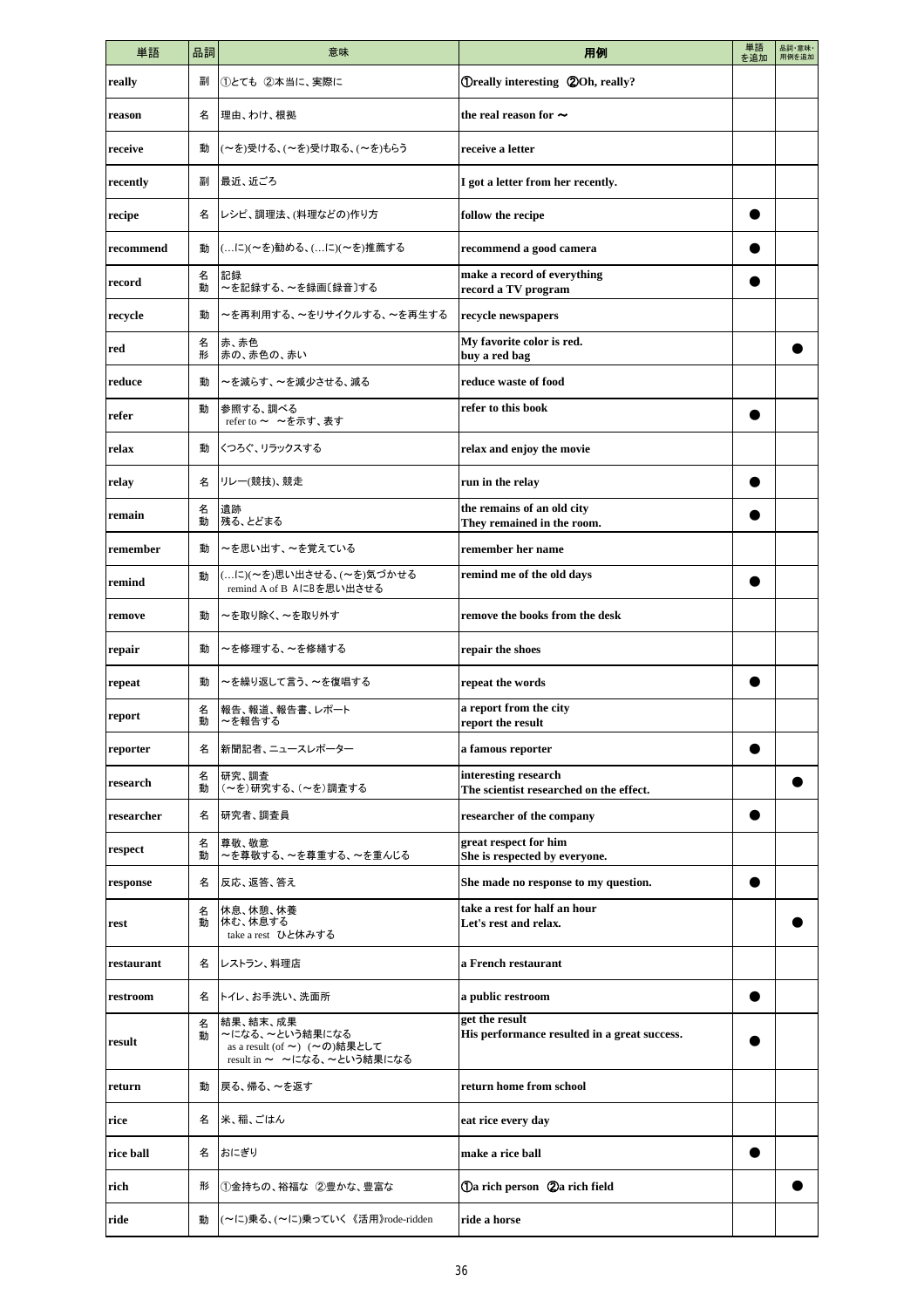| 単語            | 品詞          | 意味                                                                                                                                      | 用例                                                                                                                                       | 単語<br>を追加 | 品詞·意味·<br>用例を追加 |
|---------------|-------------|-----------------------------------------------------------------------------------------------------------------------------------------|------------------------------------------------------------------------------------------------------------------------------------------|-----------|-----------------|
| right         | 名<br>形<br>副 | ①右 ②権利<br>①正しい 2調子がいい 3右の<br>①ちょうど、すぐに ②右へ<br>That's right. そのとおり。<br>all right だいじょうぶな<br>All right. よろしい。わかった。了解した。<br>right away すぐに | Ofrom the right 2human rights<br>OYou are right. @Are you all right? ③on the right<br>side<br>10 DI noticed him right away. 2Turn right. |           |                 |
| ring          | 名           | 指輪                                                                                                                                      | She got a ring for her birthday.                                                                                                         |           |                 |
|               | 動<br>名      | 鳴る、~を鳴らす 《活用》rang-rung<br>上昇、増加                                                                                                         | ring the bell<br>a rise in prices                                                                                                        |           |                 |
| rise          | 動           | のぼる、上がる《活用》rose-risen                                                                                                                   | The sun rises in the east.                                                                                                               |           |                 |
| river         | 名           | 川、河川                                                                                                                                    | along the river                                                                                                                          |           |                 |
| road          | 名           | 道路、道                                                                                                                                    | the road to Kyoto                                                                                                                        |           |                 |
| robot         | 名           | ロボット                                                                                                                                    | make a robot                                                                                                                             |           |                 |
| rock          | 名           | ①岩、岩石 ②ロック(音楽)                                                                                                                          | <b>1</b> Oa large rock 2I like rock music.                                                                                               |           |                 |
| role          | 名           | 役、役割                                                                                                                                    | play different roles                                                                                                                     |           |                 |
| roof          | 名           | 屋根、屋上                                                                                                                                   | on the roof                                                                                                                              |           |                 |
| room          | 名           | 部屋、室                                                                                                                                    | a small room                                                                                                                             |           |                 |
| rope          | 名           | ロープ、縄、綱                                                                                                                                 | a rope bridge                                                                                                                            |           |                 |
| round         | 名<br>形<br>副 | ラウンド、~回戦<br>丸い、円形の、球形の<br>初めから終わりまで                                                                                                     | the first round<br>a round table<br>all year round                                                                                       |           |                 |
| rugby         | 名           | ラグビー                                                                                                                                    | a rugby fan                                                                                                                              |           |                 |
| rule          | 名           | ①規則、ルール ②支配、統治                                                                                                                          | <b>Obreak a rule @That country is now under foreign</b><br>rule.                                                                         |           |                 |
|               | 動           | ~を支配する                                                                                                                                  | The king ruled his country for 20 years.                                                                                                 |           |                 |
| ruler         | 名           | ①定規 ②統治者、支配者                                                                                                                            | OWhose ruler is that? 2The ruler was happy.                                                                                              |           |                 |
| run           | 動           | ①走る、運行する ②~を経営する、~を運営する<br>《活用》ran-run<br>run out of ~ ~を使い果たす<br>run away 逃げる、走り去る                                                     | <b>Orun in a park Qrun a company</b>                                                                                                     |           |                 |
| runner        | 名           | 走者、ランナー、走る人                                                                                                                             | a great runner                                                                                                                           |           |                 |
| <b>Russia</b> | 名           | ロシア                                                                                                                                     | a student from Russia                                                                                                                    |           |                 |
| [s]           |             |                                                                                                                                         |                                                                                                                                          |           |                 |
| sad           | 形           | 悲しい                                                                                                                                     | look sad                                                                                                                                 |           |                 |
| safe          | 形           | ①無事な、無傷な ②安全な                                                                                                                           | <b>The baby was safe.</b> 2a safe place                                                                                                  |           |                 |
| salad         | 名           | サラダ                                                                                                                                     | Which do you want, salad or soup?                                                                                                        |           |                 |
| sale          | 名           | 安売り、特売、販売<br>sales 販売部門<br>for sale 売り物の                                                                                                | We have a big sale now.                                                                                                                  |           |                 |
| salt          | 名           | 塩、食塩                                                                                                                                    | Please pass me the salt.                                                                                                                 |           |                 |
| salty         | 形           | 塩からい、塩気のある、しょっぱい                                                                                                                        | This sandwich is salty.                                                                                                                  |           |                 |
| same          | 形<br>代      | 同じ、同一の<br>同じもの(こと)                                                                                                                      | We were born in the same hospital.<br>She ordered coffee, and I ordered the same.                                                        |           |                 |
| sandwich      | 名           | サンドイッチ                                                                                                                                  | make sandwiches                                                                                                                          |           |                 |
| Saturday      | 名           | 土曜日                                                                                                                                     | on Saturday                                                                                                                              |           |                 |
| save          | 動           | 1~を救う、~を守る、~を助ける 2~を節約する、<br>~をためる、~を省く                                                                                                 | <b>1</b> Save his life 2save energy                                                                                                      |           |                 |
| say           | 動           | ①(~と)言う ②~と書いてある 《活用》said-said                                                                                                          | ①The boy said, "Hello." ②This book says that<br>learning every day is important.                                                         |           |                 |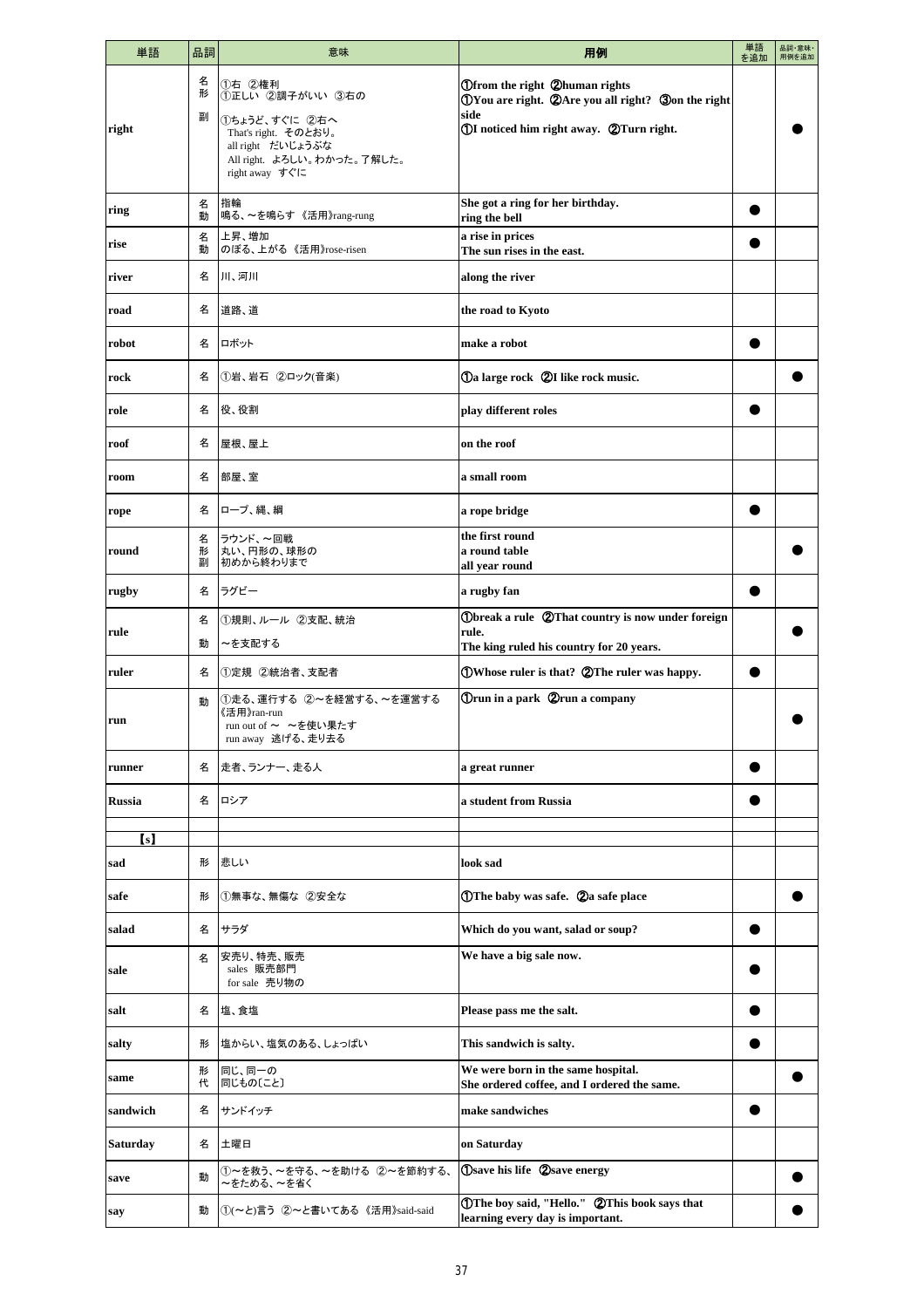| 単語          | 品詞     | 意味                                                                                                                              | 用例                                                                                                                             | 単語<br>を追加 | 品詞·意味·<br>用例を追加 |
|-------------|--------|---------------------------------------------------------------------------------------------------------------------------------|--------------------------------------------------------------------------------------------------------------------------------|-----------|-----------------|
| scared      | 形      | おびえた、恐れる、こわがって                                                                                                                  | We were too scared to get out. / I felt scared.                                                                                |           |                 |
| scarf       | 名      | スカーフ、マフラー、えり巻き《複数》scarfs/scarves                                                                                                | Which do you want, a hat or a scarf?                                                                                           |           |                 |
| school      | 名      | 学校                                                                                                                              | go to school                                                                                                                   |           |                 |
| school trip | 名      | 修学旅行                                                                                                                            | We have a school trip in summer.                                                                                               |           |                 |
| science     | 名      | 科学、理科                                                                                                                           | I study science.                                                                                                               |           |                 |
| scientist   | 名      | 科学者                                                                                                                             | a great scientist                                                                                                              |           |                 |
| scissors    | 名      | はさみ                                                                                                                             | use scissors                                                                                                                   |           |                 |
| sea         | 名<br>形 | 海<br>海の                                                                                                                         | go to the sea<br>I'm interested in sea animals.                                                                                |           |                 |
| seafood     | 名      | シーフード、海産物、魚介                                                                                                                    | enjoy eating seafood                                                                                                           |           |                 |
| search      | 名<br>動 | 探索、検索、サーチ<br>(場所などを)さがす、(場所などを)調べる                                                                                              | a quick search<br>I'm searching for my key.                                                                                    |           |                 |
| season      | 名      | 季節<br>in season (食べ物などが)旬で                                                                                                      | the four seasons                                                                                                               |           |                 |
| seat        | 名      | 座席、座るところ、シート                                                                                                                    | take a seat                                                                                                                    |           |                 |
|             | 名      | ①2番め、2日 ②秒                                                                                                                      | $\Omega_M$ birthday is February 2nd. $\Omega$ The top runners<br>run 100 meters in 10 seconds.                                 |           |                 |
| second      | 形<br>副 | 2番めの、第2の<br>2番めに、第2に                                                                                                            | on the second floor<br>First, you have to do this. Second, you have to try<br>that one.                                        |           |                 |
| secret      | 名      | 秘密、秘けつ                                                                                                                          | It's a secret. / learn the secret of $\sim$                                                                                    |           |                 |
| section     | 名      | 部分、区域                                                                                                                           | this section of the book                                                                                                       |           |                 |
| see         | 動      | ①わかる、理解する ②~を見る、~が見える ③~<br>に会う ④(医者など)にみてもらう《活用》saw-seen<br>Let's see. (考えながら)ええと。そうですね。<br>See you. またね。<br>I see. なるほど。わかった。 | <b>11</b> see. <b>2</b> You can see beautiful stars here. <b>3</b> see<br>my teacher 4 See a doctor                            |           |                 |
| seed        | 名<br>動 | 種<br>(大会などで)シードする                                                                                                               | a lot of seeds<br>a top seeded player                                                                                          |           |                 |
| seem        | 動      | ~のように見える、思われる                                                                                                                   | seem to notice us                                                                                                              |           |                 |
| select      | 動      | (~を)選ぶ、(~を)選択する                                                                                                                 | select a present                                                                                                               |           |                 |
| sell        | 動      | ~を売る《活用》sold-sold                                                                                                               | sell our house                                                                                                                 |           |                 |
| send        | 動      | ~を送る《活用》sent-sent                                                                                                               | send a letter to her                                                                                                           |           |                 |
| sense       | 名<br>動 | ①感覚、センス、わかる心 ②意味<br>~を感じる<br>make sense (話·文などが)意味をなす、意味が通る                                                                     | <b>1</b> Oa sixth sense / I have no sense of direction. 2<br>Which makes the most sense?<br>I sensed that something was wrong. |           |                 |
| sentence    | 名      | 文                                                                                                                               | a long sentence                                                                                                                |           |                 |
| September   | 名      | 9月                                                                                                                              | in September                                                                                                                   |           |                 |
| serious     | 形      | ①重大な、重い ②本気の、真剣な、まじめな                                                                                                           | <b>Da serious problem 2a serious student</b>                                                                                   |           |                 |
| serve       | 動      | (食事)を出す、(~を)給仕する                                                                                                                | Breakfast is served here.                                                                                                      |           |                 |
| service     | 名      | ①サービス、接客、対応 ②公共事業                                                                                                               | <b>Oprovide good service Qwater service</b>                                                                                    |           |                 |
| set         | 名<br>動 | セット、組、そろい<br>~を置く、~をセットする、~を整える、~を設定する、<br>~を準備する《活用》set-set<br>set up ~ ~を設立する、~をたてる                                           | a set of dishes<br>set the table for dinner                                                                                    |           |                 |
| seven       | 名<br>形 | 7<br>7の                                                                                                                         | Seven is a lucky number.<br>at seven o'clock                                                                                   |           |                 |
| seventeen   | 名<br>形 | 17<br>17の                                                                                                                       | My favorite number is seventeen.<br>I'm seventeen years old.                                                                   |           |                 |
| seventeenth | 名<br>形 | 17番め、17日<br>17番めの                                                                                                               | My birthday is July 17th.<br>in the seventeenth century                                                                        |           |                 |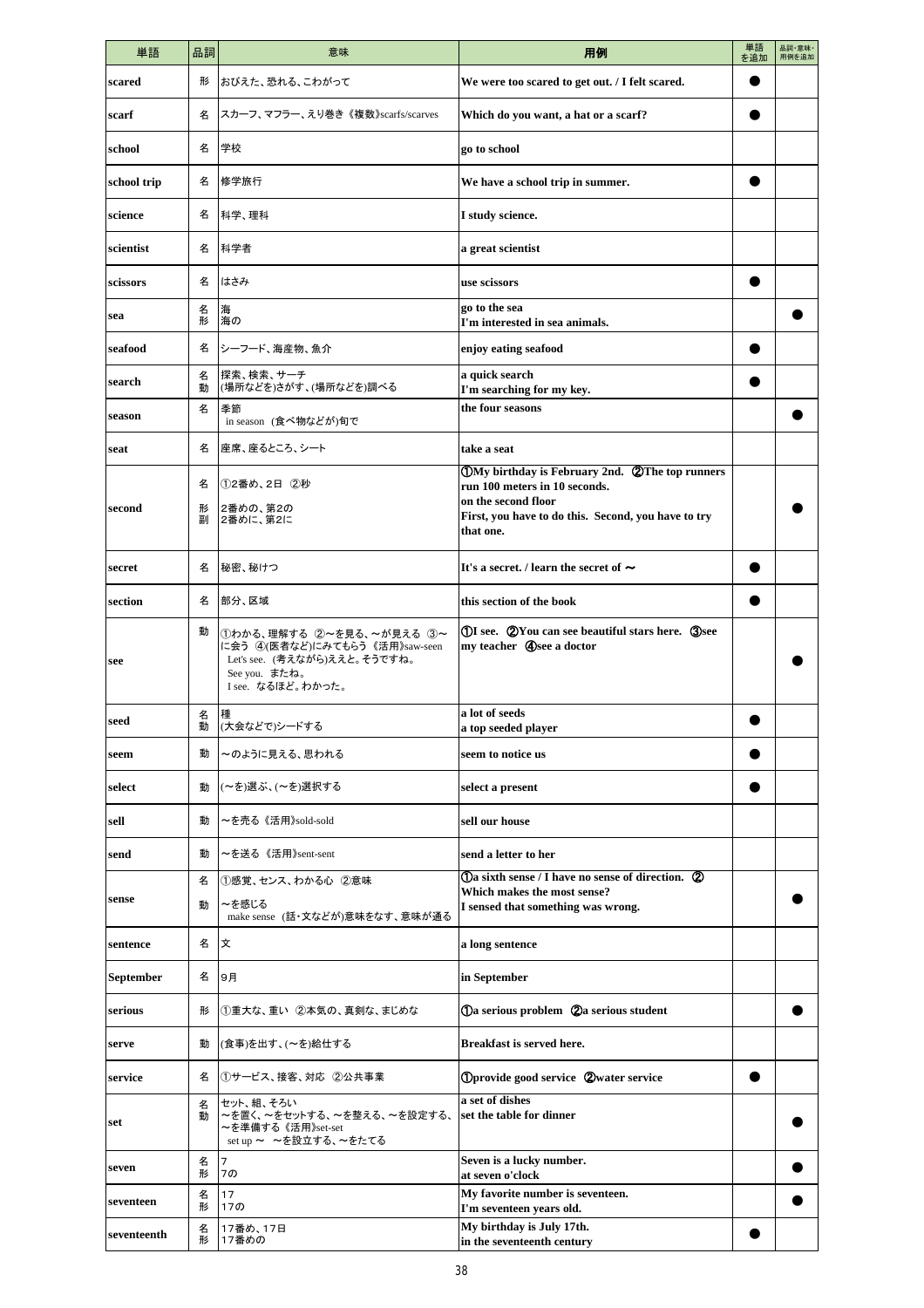| 単語          | 品詞     | 意味                                                              | 用例                                                                               | 単語<br>を追加 | 品詞·意味·<br>用例を追加 |
|-------------|--------|-----------------------------------------------------------------|----------------------------------------------------------------------------------|-----------|-----------------|
| seventh     | 名<br>形 | 7番め、7日<br>7番めの                                                  | My birthday is July 7th.<br>on the seventh floor                                 |           |                 |
| seventy     | 名<br>形 | 70<br>70の                                                       | at the age of seventy<br>There were 70 members in this club.                     |           |                 |
| several     | 形      | いくつかの、いくらかの、数人[個]の                                              | stay here for several days                                                       |           |                 |
| shake       | 動      | 揺れる、~をゆさぶる、振動する<br>《活用》shook-<br>shaken<br>shake hands 握手する     | Shake the bottle well before you use it.                                         |           |                 |
| shall       | 助      | (提案・勧誘)(Shall I〔we〕~?で)~しましょうか。                                 | Shall we dance?                                                                  |           |                 |
| shape       | 名      | 形、形状、姿                                                          | a different shape                                                                |           |                 |
| share       | 動      | ~を共有する、~を分かち合う                                                  | I share this room with my sister.                                                |           |                 |
| she         | 代      | 彼女は、彼女が                                                         | She is a junior high school student.                                             |           |                 |
| sheep       | 名      | ヒツジ《複数》sheep                                                    | a big sheep                                                                      |           |                 |
| shelf       | 名      | 棚《複数》shelves                                                    | build a shelf                                                                    |           |                 |
| shelter     | 名      | 避難所、保護、避難                                                       | a shelter for the animal                                                         |           |                 |
| shine       | 名<br>動 | 輝くこと、晴れ<br>光る、輝く                                                | You can see a good shine on his shoes.<br>The sun shines.                        |           |                 |
| ship        | 名      | 船                                                               | get off a ship                                                                   |           |                 |
| shirt       | 名      | シャツ                                                             | wear a shirt                                                                     |           |                 |
| shoe        | 名      | (通例 ~s)靴                                                        | wear shoes                                                                       |           |                 |
| shoot       | 動      | ①シュートする[を決める] ②(弾丸・矢など)を(~に向<br>かって)撃つ、射る《活用》shot-shot          | <b>OShoot at the goal now! 2shoot at the animal</b>                              |           |                 |
| shop        | 名<br>動 | 店<br>買い物をする                                                     | a famous shop<br>I was shopping at the supermarket.                              |           |                 |
| shopping    | 名      | 買い物、ショッピング                                                      | go shopping                                                                      |           |                 |
| short       | 形      | ①短い ②背の低い<br>in short 要約すると                                     | Ofor a short time 2My brother is shorter than that<br>boy.                       |           |                 |
| should      | 助      | ~すべきである、~した方がよい                                                 | You should go now.                                                               |           |                 |
| shoulder    | 名      | 肩                                                               | my shoulder                                                                      |           |                 |
| show        | 名<br>動 | 見せ物、番組、ショー<br>①(に)~を見せる、~を示す ②~を案内する《活<br>用》showed-shown/showed | an amazing show<br>Oshow her my picture 2I'll show you my town.                  |           |                 |
| shower      | 名      | シャワー                                                            | take a shower                                                                    |           |                 |
| shrine      | 名      | 神社                                                              | visit the shrine                                                                 |           |                 |
| shut        | 動      | ~をしめる、(~を)閉じる 《活用》shut-shut                                     | shut the door                                                                    |           |                 |
| shy         | 形      | 恥ずかしがりの、内気な、人見知りをする                                             | He is very shy.                                                                  |           |                 |
| sick        | 形      | 病気の、具合が悪い                                                       | She is sick.                                                                     |           |                 |
| side        | 名      | ①側、面、派 ②側面、わき、横                                                 | ①a dark side of the history ②the side of a box                                   |           |                 |
| sightseeing | 名      | 観光、見物                                                           | go sightseeing in Kyoto                                                          |           |                 |
| sign        | 名      | ①しるし、前兆 ②標識、掲示、看板 ③手まね、身ぶ<br>LJ                                 | (Das a sign of thanks QWhat does this sign say? 3)<br>give her a sign to hold up |           |                 |
| silent      | 形      | 黙った、沈黙の、無言の、無音の                                                 | keep silent                                                                      |           |                 |
| silently    | 副      | 黙って、無言で                                                         | read the passage silently                                                        |           |                 |
| similar     | 形      | よく似た                                                            | That picture is similar to this picture.                                         |           |                 |
| simple      | 形      | 簡単な、単純な、わかりやすい                                                  | a simple question                                                                |           |                 |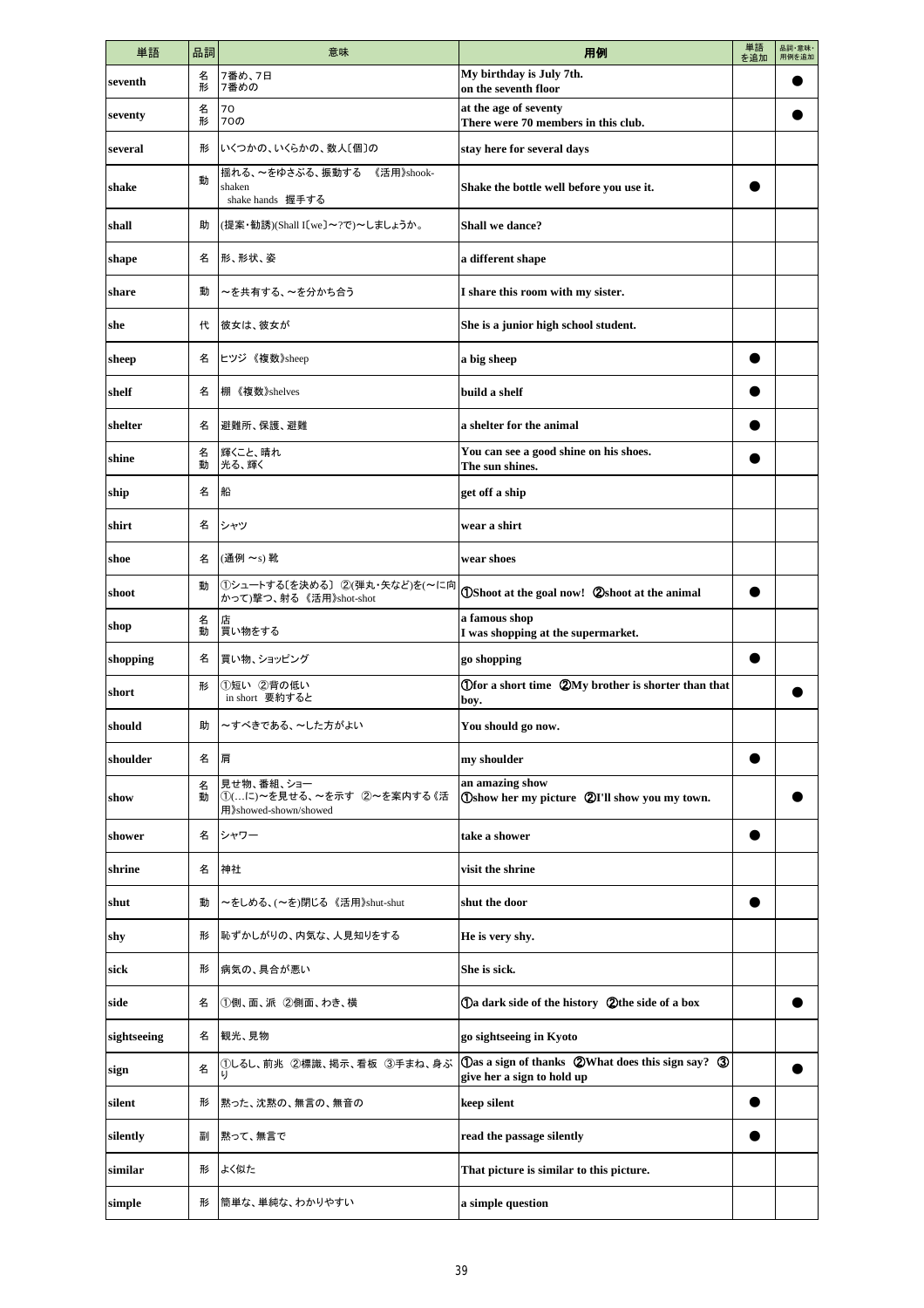| 単語               | 品詞     | 意味                                                | 用例                                                                                                    | 単語<br>を追加 | 品詞·意味·<br>用例を追加 |
|------------------|--------|---------------------------------------------------|-------------------------------------------------------------------------------------------------------|-----------|-----------------|
| since            | 前<br>接 | ~以来、~から<br>①~以来、~から ②~なので                         | since last summer<br><b>Osince I was a child  2Since I know the truth, I</b><br>can't keep it secret. |           |                 |
| sing             | 動      | 歌う、~を歌う《活用》sang-sung                              | sing a song                                                                                           |           |                 |
| <b>Singapore</b> | 名      | シンガポール                                            | <b>Welcome to Singapore!</b>                                                                          |           |                 |
| singer           | 名      | 歌手、歌う人                                            | a famous singer                                                                                       |           |                 |
| single           | 形      | たったーつ〔人〕の                                         | a single word                                                                                         |           |                 |
| sink             | 名<br>動 | 洗面台、流し<br>沈む《活用》sank/sunk-sunk/sunken             | put the plate in the sink<br>The ship has sunk.                                                       |           |                 |
| sister           | 名      | 姉妹、姉、妹                                            | brothers and sisters                                                                                  |           |                 |
| sit              | 動      | すわる《活用》sat-sat                                    | sit on a chair                                                                                        |           |                 |
| site             | 名      | ①場所、敷地 ②遺跡 ③サイト                                   | Odo research at the site 2the World Heritage Sites<br><b>3</b> Everyone knows that site.              |           |                 |
| situation        | 名      | ①立場、状態、状況 ②事態、情勢                                  | <b>Oin a dangerous situation QIt depends on the</b><br>weather situation.                             |           |                 |
| six              | 名<br>形 | 6<br>6の                                           | My favorite number is six.<br>at six o'clock                                                          |           |                 |
| sixteen          | 名<br>形 | 16<br>16の                                         | My favorite number is sixteen.<br>He is sixteen years old.                                            |           |                 |
| sixteenth        | 名<br>形 | 16番め、16日<br>16番めの                                 | My birthday is June 16th.<br>in the sixteenth century                                                 |           |                 |
| sixth            | 名<br>形 | 6番め、6日<br>6番めの                                    | My birthday is June 6th.<br>on the sixth floor                                                        |           |                 |
| sixty            | 名<br>形 | 60<br>60の                                         | at the age of sixty<br>He is sixty years old.                                                         |           |                 |
| size             | 名      | 大きさ、サイズ、寸法                                        | the size of a desk                                                                                    |           |                 |
| skate            | 動      | スケートをする                                           | Do you skate often?                                                                                   |           |                 |
| ski              | 名<br>動 | スキー<br>スキーをする                                     | a ski trip<br>I often ski in winter.                                                                  |           |                 |
| skiing           | 名      | スキー                                               | go skiing                                                                                             |           |                 |
| skill            | 名      | 技術、技能、腕前                                          | an important skill                                                                                    |           |                 |
| skin             | 名      | 皮ふ、肌、皮                                            | protect the skin                                                                                      |           |                 |
| sky              | 名      | 空                                                 | the blue sky                                                                                          |           |                 |
| sleep            | 名<br>動 | 睡眠、眠り<br>眠る、寝ている《活用》slept-slept                   | I had a good sleep last night.<br>sleep well                                                          |           |                 |
| sleepy           | 形      | 眠い、眠そうな                                           | feel sleepy                                                                                           |           |                 |
| slow             | 形<br>動 | ゆっくりな、遅い<br>速度を落とす                                | slow speed<br>slow down the speed                                                                     |           |                 |
| slowly           | 副      | ゆっくりと、遅く                                          | drive slowly                                                                                          |           |                 |
| small            | 形      | 小さい、狭い、わずかな、ささいな                                  | a small desk                                                                                          |           |                 |
| smart            | 形      | かしこい、頭のよい                                         | The student is very smart.                                                                            |           |                 |
| smartphone       | 名      | スマートフォン                                           | turn off the smartphone                                                                               |           |                 |
| smell            | 名<br>動 | におい<br>においがする、においをかぐ                              | What a nice smell!<br>The dog smelled my hands.                                                       |           |                 |
| smile            | 名<br>動 | ほほえみ、笑顔<br>ほほえむ、にっこりする、笑う<br>with a smile にっこり笑って | with a smile<br>smile at the baby                                                                     |           |                 |
| smoke            | 名      | 煙                                                 | see smoke                                                                                             |           |                 |
| snack            | 名      | 軽食、間食、おやつ                                         | have a snack                                                                                          |           |                 |
| snake            | 名      | ヘビ                                                | a long snake                                                                                          |           |                 |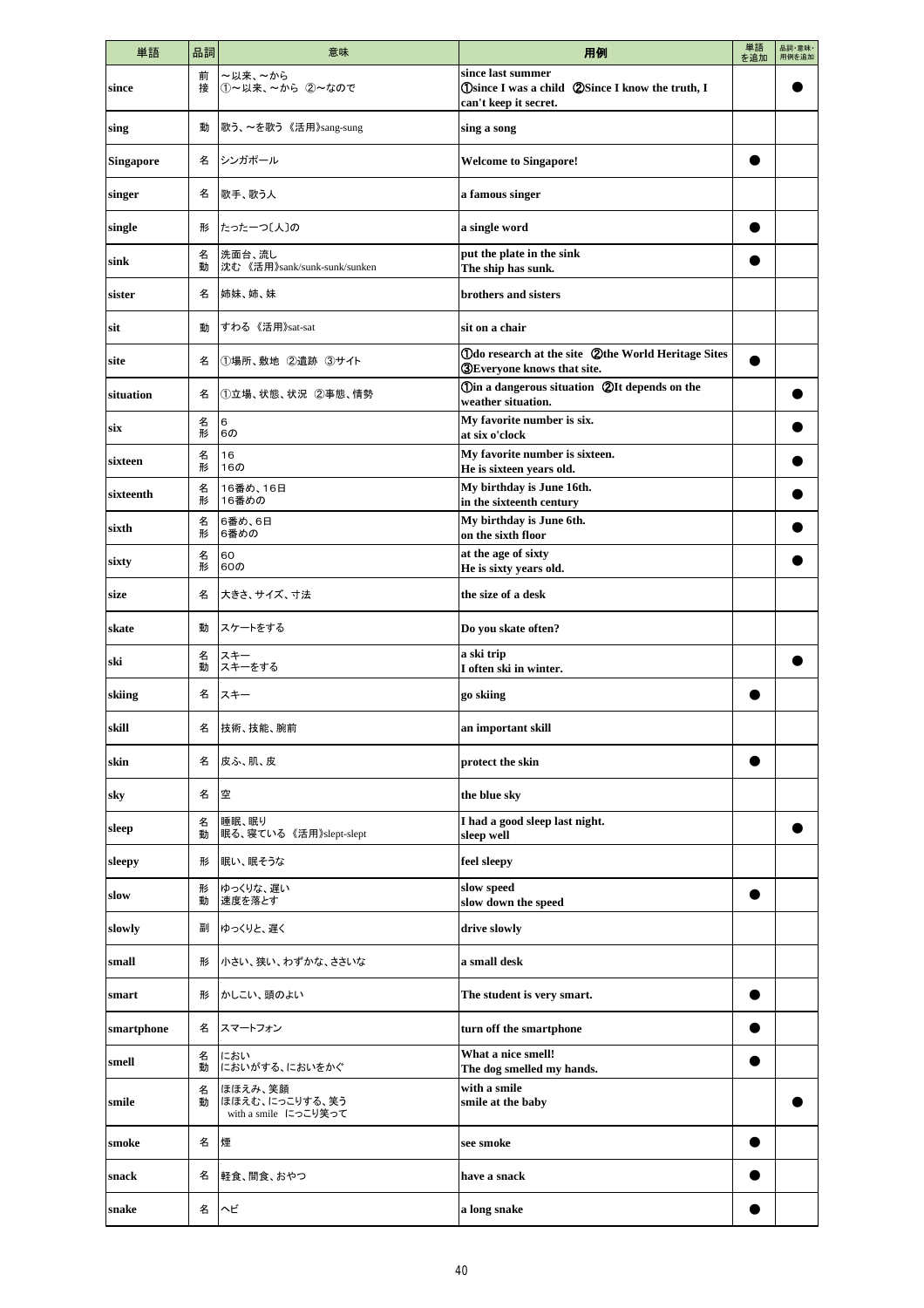| 単語             | 品詞     | 意味                                                                             | 用例                                                                                                                     | 単語<br>を追加 | 品詞・意味・<br>用例を追加 |
|----------------|--------|--------------------------------------------------------------------------------|------------------------------------------------------------------------------------------------------------------------|-----------|-----------------|
| snow           | 名<br>動 | 雪<br>雪が降る                                                                      | We had a lot of snow.<br>It snowed a lot.                                                                              |           |                 |
| snowy          | 形      | 雪の、雪の降る、雪の積もった                                                                 | a snowy day                                                                                                            |           |                 |
|                | 副      | ①そんなに ②そのように ③とても、非常に                                                          | <b>OThe result of the test was not so good. @Please do</b><br>so. <b>3</b> She was so happy.                           |           |                 |
| <b>SO</b>      | 接      | だから、それで、では<br>so ~ that  とても~なので                                               | I am hungry, so I want something to eat.                                                                               |           |                 |
| soccer         | 名      | サッカー                                                                           | play soccer                                                                                                            |           |                 |
| social         | 形      | 社会の、社会的な                                                                       | social problems                                                                                                        |           |                 |
| social studies | 名      | 社会科                                                                            | a teacher of social studies                                                                                            |           |                 |
| society        | 名      | 社会、世間                                                                          | a small society                                                                                                        |           |                 |
| soda           | 名      | ソーダ、ソーダ水                                                                       | drink soda                                                                                                             |           |                 |
| sofa           | 名      | ソファ                                                                            | sleep on the sofa                                                                                                      |           |                 |
| soft           | 形      | やわらかい                                                                          | a soft sweater                                                                                                         |           |                 |
| soil           | 名      | 土、土壌、土地                                                                        | good soil for growing flowers                                                                                          |           |                 |
| solution       | 名      | 解決(策・法)                                                                        | find the solution                                                                                                      |           |                 |
| solve          | 動      | ~を解決する、~を解く                                                                    | solve the problem                                                                                                      |           |                 |
| some           | 形<br>代 | ①いくつかの、いくらかの ②~もある<br>いくらか、多少、何人か                                              | Osome cars 2Some animals are active at night.<br>some of them                                                          |           |                 |
| somebody       | 代      | だれか、ある人                                                                        | to meet somebody                                                                                                       |           |                 |
| someday        | 副      | いつか、そのうち                                                                       | I want to go to Australia someday.                                                                                     |           |                 |
| someone        | 代      | だれか、ある人                                                                        | ask someone                                                                                                            |           |                 |
| something      | 代      | 何か、あるもの〔こと〕                                                                    | something to drink                                                                                                     |           |                 |
| sometimes      | 副      | ときどき、ときには                                                                      | sometimes play tennis                                                                                                  |           |                 |
| son            | 名      | 息子                                                                             | my son                                                                                                                 |           |                 |
| song           | 名      | 歌                                                                              | listen to a song                                                                                                       |           |                 |
| soon           | 副      | まもなく、すぐに、早く                                                                    | come back soon                                                                                                         |           |                 |
| sore           | 形      | 痛い                                                                             | sore throat                                                                                                            |           |                 |
| sorry          | 形      | 1残念で 2すまなく思って 3気の毒で、かわいそう                                                      | 10 T'm sorry that you couldn't come yesterday. 2I<br>am sorry for her. <b>30We are sorry about your broken</b><br>leg. |           |                 |
| sound          | 名<br>動 | 音、物音、響き<br>~に聞こえる、~のように思われる<br>sound like ~ ~のように聞こえる、思える<br>Sounds ~. ~そうですね。 | a beautiful sound<br>sound like a human voice                                                                          |           |                 |
| soup           | 名      | スープ、汁                                                                          | vegetable soup                                                                                                         |           |                 |
| sour           | 形      | すっぱい、酸味のきいた                                                                    | taste sour                                                                                                             |           |                 |
| south          | 名<br>形 | 南、南部、南方<br>南の、南部の、南からの                                                         | in the south of the country<br>the south part of the country                                                           |           |                 |
| southern       | 形      | 南の、南にある、南部地方の                                                                  | on the southern side                                                                                                   |           |                 |
| souvenir       | 名      | みやげ、思い出の品                                                                      | buy some souvenirs                                                                                                     |           |                 |
| ${\bf space}$  | 名      | ①宇宙 ②空間、場所、スペース                                                                | Olive in space 2 Each of us has our personal space.                                                                    |           |                 |
| spaghetti      | 名      | スパゲッティ                                                                         | a plate of spaghetti                                                                                                   |           |                 |
| <b>Spain</b>   | 名      | スペイン                                                                           | go to Spain                                                                                                            |           |                 |
| <b>Spanish</b> | 名<br>形 | スペイン人、スペイン語<br>スペインの                                                           | I study Spanish.<br>I like Spanish food.                                                                               |           |                 |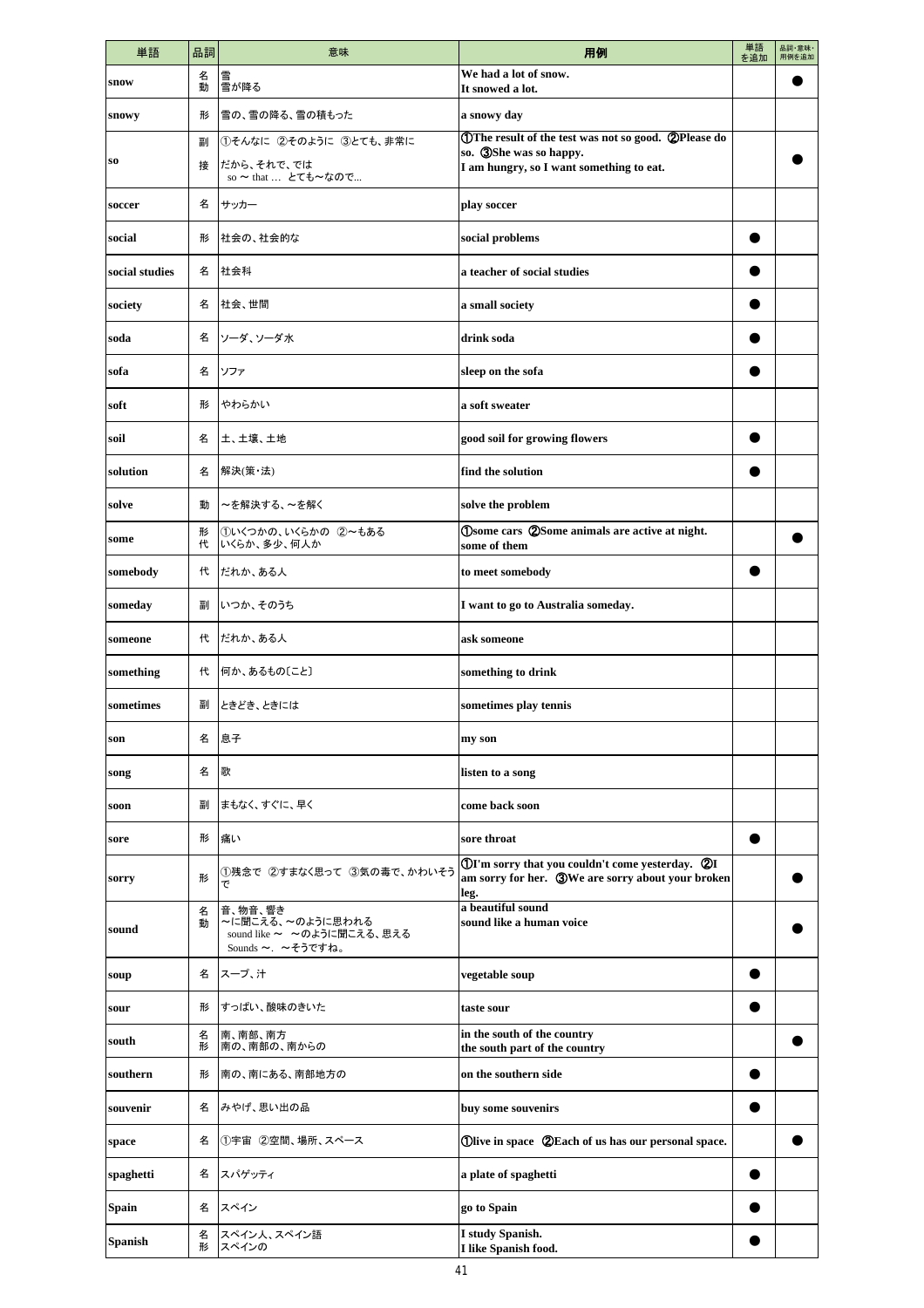| 単語          | 品詞     | 意味                                                    | 用例                                                                                                    | 単語<br>を追加 | 品詞·意味·<br>用例を追加 |
|-------------|--------|-------------------------------------------------------|-------------------------------------------------------------------------------------------------------|-----------|-----------------|
| speak       | 動      | ~を話す、話をする 《活用》spoke-spoken                            | speak Japanese                                                                                        |           |                 |
| speaker     | 名      | 演説者、話者、話す人                                            | today's speaker                                                                                       |           |                 |
| special     | 名<br>形 | 本日のおすすめ<br>特別の、特殊な、大事な                                | What's today's special?<br>a special skill                                                            |           |                 |
| species     | 名      | (生物学上の)種<br>《複数》species                               | many species                                                                                          |           |                 |
| specific    | 形      | 特定の、具体的な                                              | a specific situation                                                                                  |           |                 |
| speech      | 名      | 演説、講演、スピーチ                                            | make a speech                                                                                         |           |                 |
| speed       | 名      | スピード、速度                                               | fly at a high speed                                                                                   |           |                 |
| spell       | 動      | (~を)つづる、(~を)書く                                        | spell the word                                                                                        |           |                 |
| spend       | 動      | (~を)費やす、(~を)かける、(~を)過ごす 《活用》<br>spent-spent           | spend a lot of money / spend a week                                                                   |           |                 |
| sport       | 名      | スポーツ、運動競技<br>sports day 運動会                           | play sports                                                                                           |           |                 |
| spot        | 名      | 地点、場所                                                 | meet at the spot                                                                                      |           |                 |
| spread      | 動      | ①~を広げる、~を広める(②広がる、広まる 《活<br>用》spread-spread           | <b>Ospread a cloth on the table @The news spread</b><br>quickly.                                      |           |                 |
| spring      | 名      | ①春 ②ばね、ぜんまい ③泉                                        | <b>Oin spring 2a watch spring 3hot springs</b>                                                        |           |                 |
| square      | 名<br>形 | 正方形<br>正方形の                                           | a square of paper<br>a square shape                                                                   |           |                 |
| stadium     | 名      | 競技場、スタジアム                                             | go to the stadium                                                                                     |           |                 |
| staff       | 名      | 職員、従業員、スタッフ                                           | ask the staff                                                                                         |           |                 |
| stage       | 名<br>動 | 舞台、ステージ<br>~を上演する                                     | dance on the stage<br>The drama club will stage an amazing play next<br>week.                         |           |                 |
| stair       | 名      | 階段                                                    | climb up the stairs                                                                                   |           |                 |
| stamp       | 名      | 切手、印                                                  | buy a stamp                                                                                           |           |                 |
| stand       | 動      | ①立つ、立っている、建つ、ある ②~に耐える、~を<br>がまんする《活用》stood-stood     | <b>1</b> Ostand by a door 2 Can't stand this hot weather.                                             |           |                 |
| stapler     | 名      | ステープラー                                                | borrow a stapler                                                                                      |           |                 |
| star        | 名      | ①星 ②スター、人気者                                           | Qunder the stars 2a popular star                                                                      |           |                 |
| start       | 名<br>動 | 始まり、開始、スタート<br>①~を始める 2始まる                            | This is her start in life.<br>Ostart to work @Schools in Japan start in April.                        |           |                 |
| station     | 名      | ①駅 2署[局·所]                                            | Ogo to the station 2a police station                                                                  |           |                 |
| stationery  | 名      | 文房具、筆記用具                                              | books and stationery                                                                                  |           |                 |
| statue      | 名      | 像、彫像                                                  | statue of a famous character                                                                          |           |                 |
| stay        | 名<br>動 | 滞在<br>①とどまる ②~のままでいる ③滞在する、泊まる<br>stay with ~ ~の家に泊まる | Please enjoy your stay.<br>Ostay at home 2stay healthy 3I stayed with my<br>uncle for three nights.   |           |                 |
| step        | 名      | ①歩み、足元 ②ステップ、段 ③階段                                    | Othe next step 2The top step is broken now. 3go<br>up the steps                                       |           |                 |
|             | 動<br>名 | 歩く、進む<br>杖、棒、棒上のもの                                    | Don't step on it, please.<br>It's a magic stick.                                                      |           |                 |
| stick       | 動      | くっつく《活用》stuck-stuck                                   | stick to each other                                                                                   |           |                 |
| still       | 副      | 1まだ、今でも ②それでも(なお)                                     | ①I still remember it. ②Everyone knew I was<br>wrong; still, no one said a word.                       |           |                 |
| stomach     | 名      | 胃                                                     | a strong stomach                                                                                      |           |                 |
| stomachache | 名      | 胃痛、腹痛                                                 | have a stomachache                                                                                    |           |                 |
| stone       | 名      | 石                                                     | throw a stone                                                                                         |           |                 |
| stop        | 名<br>動 | 停留所、駅<br>①止まる ②~を止める、~をやめる                            | The next stop is $\sim$ .<br><b>10She stopped to talk with him. 2She stopped</b><br>talking with him. |           |                 |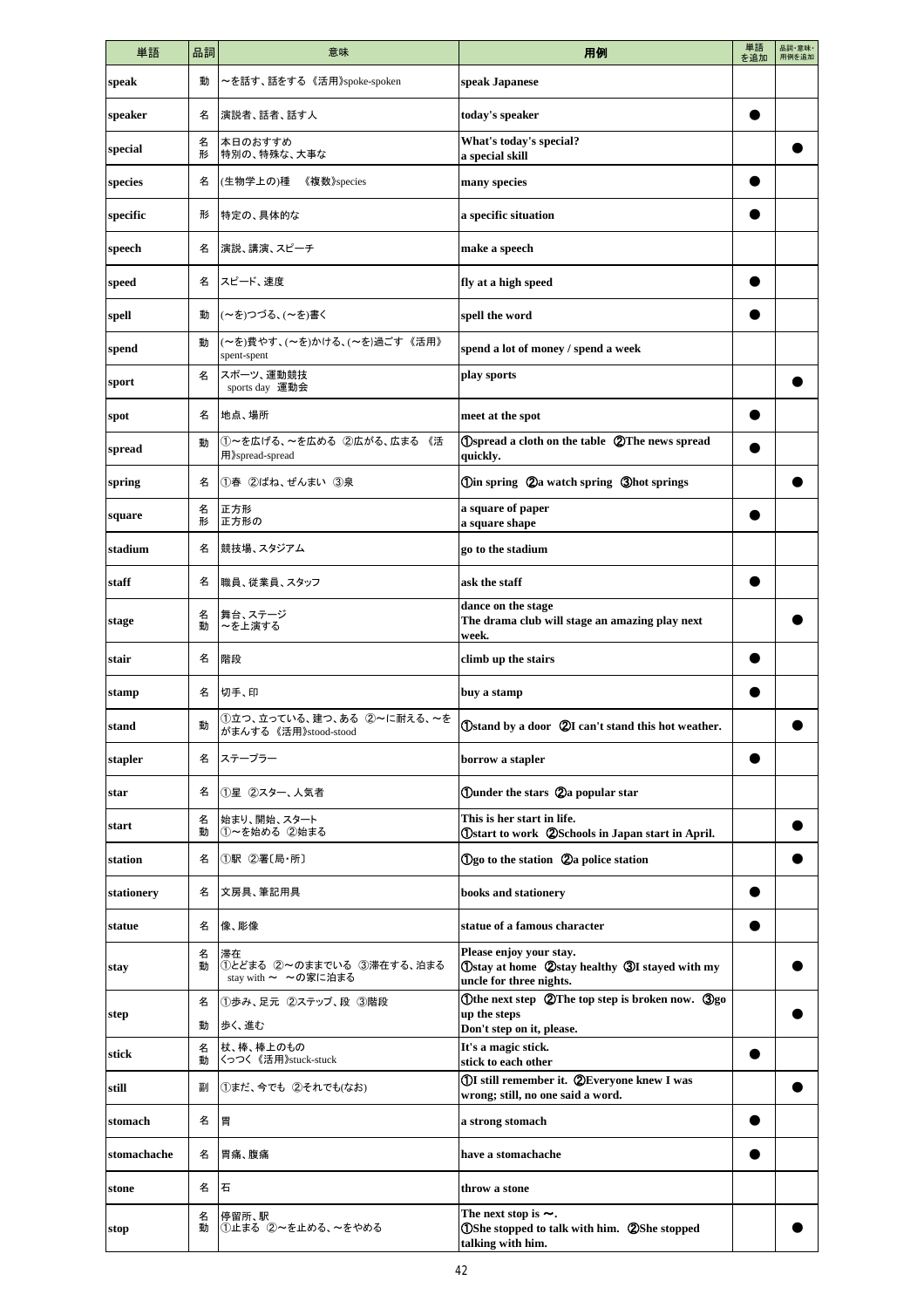| 単語            | 品詞     | 意味                                                           | 用例                                                              | 単語<br>を追加 | 品詞·意味·<br>用例を追加 |
|---------------|--------|--------------------------------------------------------------|-----------------------------------------------------------------|-----------|-----------------|
| store         | 名<br>動 | 店<br>~を蓄える                                                   | a toy store<br>The animal stores food before winter.            |           |                 |
| story         | 名      | 話、物語                                                         | an interesting story                                            |           |                 |
| straight      | 形<br>副 | まっすぐな<br>まっすぐに                                               | draw a straight line<br>go straight                             |           |                 |
| strange       | 形      | 奇妙な、不思議な、変な                                                  | a strange story                                                 |           |                 |
| strawberry    | 名      | イチゴ                                                          | pick strawberries                                               |           |                 |
| street        | 名      | 通り、道、街路                                                      | walk along the street                                           |           |                 |
| strict        | 形      | 厳しい、厳格な                                                      | a strict rule                                                   |           |                 |
| strong        | 形      | ①強い、じょうぶな ②濃い                                                | <b>Da strong body @drink strong coffee</b>                      |           |                 |
| student       | 名      | 生徒、学生                                                        | a junior high school student                                    |           |                 |
| study         | 名<br>動 | 勉強、学業、研究、調査<br>(~を)勉強する、(~を)研究する                             | He spends two hours each day in study.<br>study English         |           |                 |
| subject       | 名      | ①教科、科目 ②話題、件名                                                | Omy favorite subject 2change the subject                        |           |                 |
| subway        | 名      | 地下鉄                                                          | a subway station                                                |           |                 |
| success       | 名      | 成功                                                           | That was a success.                                             |           |                 |
| successful    | 形      | 成功した、うまくいった                                                  | Our plan was successful.                                        |           |                 |
| such          | 形      | そのような、そんな、あんな<br>such as ~ ~のような、たとえば~<br>A such as B BのようなA | such a book                                                     |           |                 |
| suddenly      | 副      | 突然、急に、いきなり                                                   | Suddenly, the door opened.                                      |           |                 |
| suggest       | 動      | ~を提案する、~をすすめる                                                | I suggest that we start now.                                    |           |                 |
| suitcase      | 名      | スーツケース                                                       | lost my suitcase                                                |           |                 |
| summer        | 名      | 夏                                                            | in summer                                                       |           |                 |
| sun           | 名      | 太陽                                                           | under the sun                                                   |           |                 |
| <b>Sunday</b> | 名      | 日曜日                                                          | on Sunday                                                       |           |                 |
| sunny         | 形      | 晴れた、日の照っている、日の当たる                                            | on a sunny day                                                  |           |                 |
| sunrise       | 名      | 日の出、朝焼け                                                      | see the sunrise                                                 |           |                 |
| sunshine      | 名      | 日光                                                           | Come out into the sunshine.                                     |           |                 |
| super         | 形<br>副 | 超~、実にすばらしい、最高級の<br>とても、すごく                                   | She is a super woman.<br>super happy                            |           |                 |
| supermarket   | 名      | スーパーマーケット                                                    | go to the supermarket                                           |           |                 |
| support       | 名<br>動 | 支持、支え<br>~を支持する、~を支援する、~を支える                                 | Thank you for your support.<br>support his family               |           |                 |
| suppose       | 動      | ~だと思う                                                        | Suppose you have a million dollars.                             |           |                 |
| sure          | 形<br>副 | (~を)確信して<br>もちろん、どうぞ、いいとも                                    | I'm sure he will come.<br>"May I use your pen?" "Sure."         |           |                 |
| surf          | 動      | 1波乗りする 2(~をあちこち)見て回る                                         | 1 U like surfing in the ocean. 2I like surfing the<br>Internet. |           |                 |
| surfing       | 名      | サーフィン、波乗り                                                    | Let's go surfing.                                               |           |                 |
| surprise      | 名      | 驚き、びっくりさせること〔もの〕<br>surprise party 不意打ちパーティー                 | have a surprise                                                 |           |                 |
| surprised     | 形      | 驚いた、びっくりした、(~して)驚く、(~に)驚く                                    | I'm surprised to hear the news. / I'm surprised at the<br>news. |           |                 |
| surprising    | 形      | 驚かせるような、驚くべき、意外な                                             | It was surprising news.                                         |           |                 |
| surprisingly  | 副      | 驚いたことに、意外にも                                                  | Surprisingly for me, I passed the exam.                         |           |                 |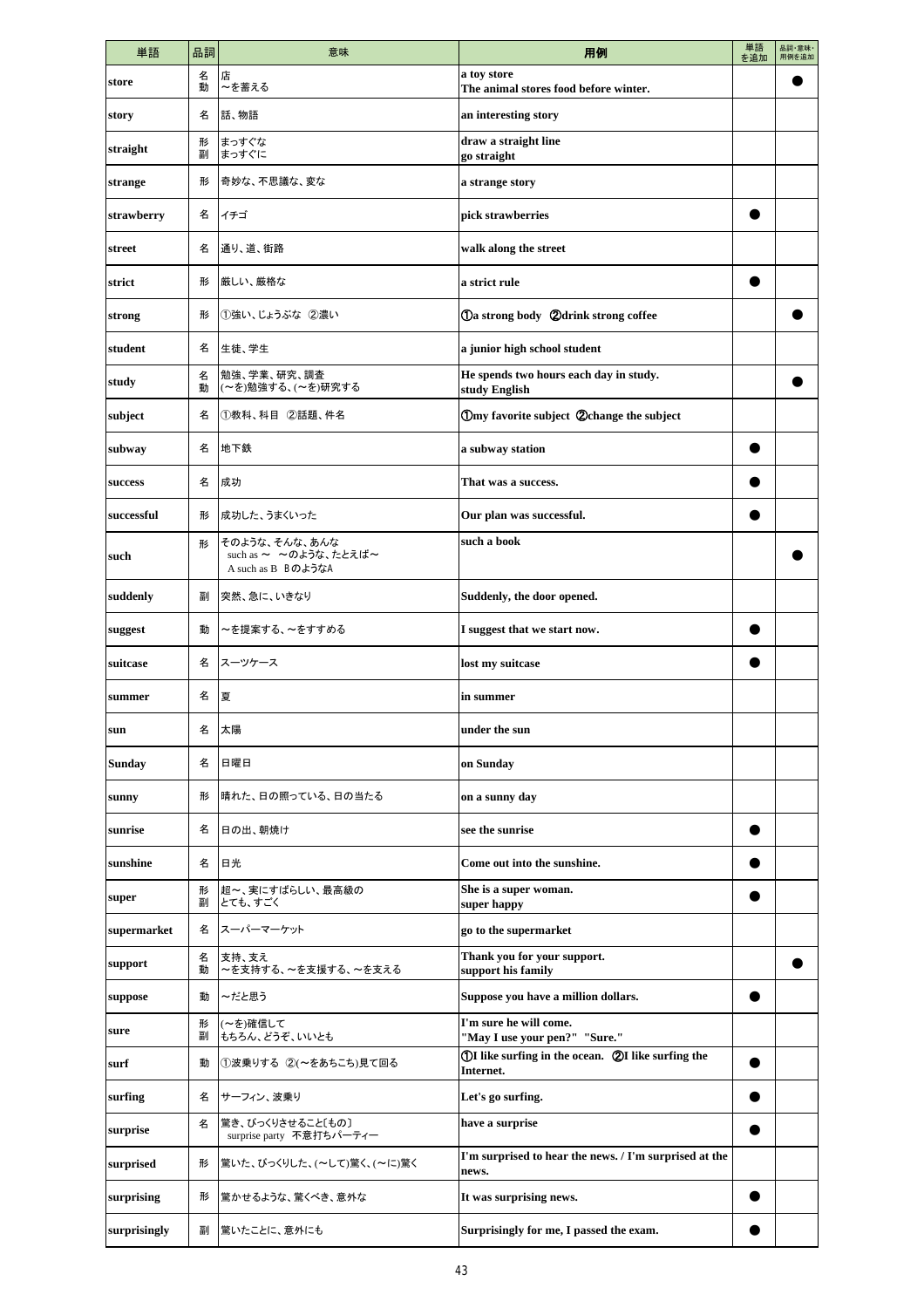| 単語           | 品詞     | 意味                                                                                                  | 用例                                                                                                                                  | 単語<br>を追加 | 品詞·意味·<br>用例を追加 |
|--------------|--------|-----------------------------------------------------------------------------------------------------|-------------------------------------------------------------------------------------------------------------------------------------|-----------|-----------------|
| survey       | 名      | 調査                                                                                                  | do a survey                                                                                                                         |           |                 |
| survive      | 動      | 生き残る、生き延びる                                                                                          | Only two people survived.                                                                                                           |           |                 |
| sustainable  | 形      | 持続可能な                                                                                               | learn about a sustainable way of living                                                                                             |           |                 |
| sweater      | 名      | セーター                                                                                                | wear the sweater                                                                                                                    |           |                 |
| sweet        | 名<br>形 | 甘いもの<br>①甘い ②心地よい、やさしい                                                                              | I love sweets.<br><b>1</b> Oa sweet apple <b>2</b> His voice is sweet.                                                              |           |                 |
| swim         | 名<br>動 | 泳ぎ<br>泳ぐ《活用》swam-swum                                                                               | She had a good swim.<br>swim in the sea                                                                                             |           |                 |
| swimming     | 名      | 水泳、泳ぐこと                                                                                             | I like swimming.                                                                                                                    |           |                 |
| system       | 名      | 装置、方式、体系、システム                                                                                       | introduce a new system                                                                                                              |           |                 |
|              |        |                                                                                                     |                                                                                                                                     |           |                 |
| [t]          |        |                                                                                                     | (1) Osit around a table (2) See how to use the word in                                                                              |           |                 |
| table        | 名      | ①テーブル、食卓 ②表、一覧表                                                                                     | Table 4.                                                                                                                            |           |                 |
| table tennis | 名      | 卓球                                                                                                  | play table tennis                                                                                                                   |           |                 |
| tablet       | 名      | タブレット                                                                                               | My tablet is new.                                                                                                                   |           |                 |
| take         | 動      | 1)(~を)とる ②~を持っていく、~を連れて行く 3<br>(時間が)かかる 4~に乗る 5~を飲む、服用する<br>《活用》took-taken<br>take ~ away ~を奪う、持ち去る | <b>Otake a picture QI'll take him to the station. </b> TIt<br>took half an hour to finish the job. @take a bus 5<br>take a medicine |           |                 |
| talk         | 名<br>動 | take off ~ ~をはずす、脱ぐ<br>話、短い講演<br>話す、話をする                                                            | Let's have a small talk.<br>talk about music                                                                                        |           |                 |
| tall         | 形      | ①高い 2身長[高さ]が~で                                                                                      |                                                                                                                                     |           |                 |
| taste        | 名<br>動 | 味、味覚<br>~な味がする                                                                                      | a good taste<br>The coffee tastes good.                                                                                             |           |                 |
| taxi         | 名      | タクシー                                                                                                | take a taxi                                                                                                                         |           |                 |
| tea          | 名      | 茶、紅茶                                                                                                | a cup of tea                                                                                                                        |           |                 |
| teach        | 動      | (に)(~を)教える《活用》taught-taught                                                                         | teach them how to use the computer                                                                                                  |           |                 |
|              |        |                                                                                                     |                                                                                                                                     |           |                 |
| teacher      | 名      | 先生、教師                                                                                               | She is our teacher.                                                                                                                 |           |                 |
| team         | 名      | チーム、部、組、団                                                                                           | join the baseball team                                                                                                              |           |                 |
| teammate     | 名      | チームメイト、仲間                                                                                           | my teammates                                                                                                                        |           |                 |
| tear         | 名      | 涙、泣くこと                                                                                              | with tears in his eyes                                                                                                              |           |                 |
| technology   | 名      | 科学技術、テクノロジー                                                                                         | new technology                                                                                                                      |           |                 |
| telephone    | 名      | 電話                                                                                                  | talk on the telephone                                                                                                               |           |                 |
| tell         | 動      | (に)~を言う、(に)~を教える 《活用》told-told<br>tell A to ~ Aに~するように言う                                            | tell him to do his homework                                                                                                         |           |                 |
| temperature  | 名      | 温度、気温                                                                                               | the temperature in Osaka                                                                                                            |           |                 |
| temple       | 名      | 寺、寺院、神殿                                                                                             | an old temple                                                                                                                       |           |                 |
| ten          | 名<br>形 | 10<br>10の                                                                                           | My favorite number is ten.<br>There are ten students in the room.                                                                   |           |                 |
| tennis       | 名      | テニス                                                                                                 | play tennis                                                                                                                         |           |                 |
| tent         | 名      | テント                                                                                                 | set up our tent                                                                                                                     |           |                 |
| tenth        | 名<br>形 | 10番め、10日<br>10番めの                                                                                   | My birthday is October 10th.<br>live on the tenth floor                                                                             |           |                 |
| terrible     | 形      | 恐ろしい、ひどい                                                                                            | The news is so terrible.                                                                                                            |           |                 |
| test         | 名<br>動 | 試験、テスト、検査<br>~を試す                                                                                   | give the students a test in math class<br>Did you test me?                                                                          |           |                 |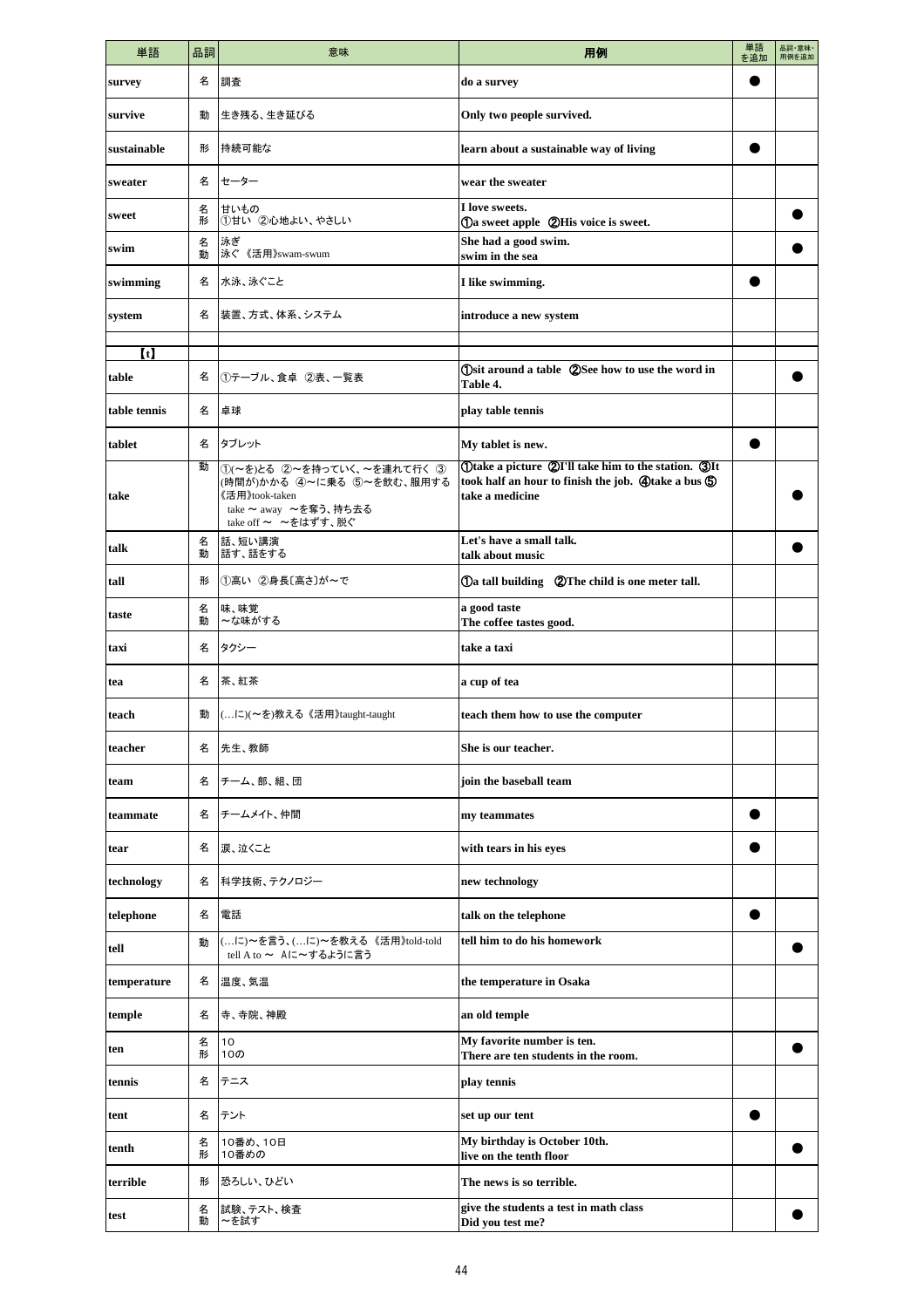| 単語              | 品詞               | 意味                                                                                                                | 用例                                                                                                                                                                                                                                                                                                                         | 単語<br>を追加 | 品詞·意味·<br>用例を追加 |
|-----------------|------------------|-------------------------------------------------------------------------------------------------------------------|----------------------------------------------------------------------------------------------------------------------------------------------------------------------------------------------------------------------------------------------------------------------------------------------------------------------------|-----------|-----------------|
| textbook        | 名                | 教科書                                                                                                               | read the textbook                                                                                                                                                                                                                                                                                                          |           |                 |
| <b>Thailand</b> | 名                | タイ                                                                                                                | She is from Thailand.                                                                                                                                                                                                                                                                                                      |           |                 |
| than            | 前<br>接           | ~よりも<br>~よりも                                                                                                      | I like cats better than dogs.<br>My teacher is older than my father.                                                                                                                                                                                                                                                       |           |                 |
| thank           | 名<br>動           | 感謝<br>~に感謝する、礼を言う<br>thanks to $\sim$ ~のおかげで<br>Thank you (Thanks) for ~. ~をありがとう。<br>No, thank you. いいえ、けっこうです。  | a thousand thanks<br>Thank you for your letter.                                                                                                                                                                                                                                                                            |           |                 |
| that            | 形<br>副<br>代<br>接 | あの、その<br>そんなに、それほど<br>あれ、それ<br>①~ということ ②~なので、~して ③非常に〔とて<br>も]~なので<br>関代 ①(主格)~する[である](人·もの) ②(目的格)~が<br>する(人・もの) | That flower is beautiful.<br>My cat is not that big.<br>That is my cat.<br>10 OI think that he is kind. 2I'm happy that you are<br>here. <b>3</b> The actor is so famous that everyone knows<br>him.<br><b>OIt</b> is the most interesting animal that lives in the<br>ocean. <b>2</b> This is the only thing that I have. |           |                 |
| the             | 冠                | ①その(相手も自分もわかっているもの、すでに話に出<br>てきたもの) ②(楽器の前につく) ③(最上級・序数の<br>前につく)                                                 | Othe book 2play the violin 3 the most beautiful /<br>the third                                                                                                                                                                                                                                                             |           |                 |
| theater         | 名                | 劇場、映画館                                                                                                            | go to the theater                                                                                                                                                                                                                                                                                                          |           |                 |
| their           | 代                | 彼らの、彼女らの、それらの                                                                                                     | clean their rooms                                                                                                                                                                                                                                                                                                          |           |                 |
| theirs          | 代                | 彼らのもの、彼女らのもの、それらのもの                                                                                               | The house is theirs.                                                                                                                                                                                                                                                                                                       |           |                 |
| them            | 代                | 彼らを〔に〕、彼女らを〔に〕、それらを〔に〕                                                                                            | I told them the story.                                                                                                                                                                                                                                                                                                     |           |                 |
| themselves      | 代                | 彼ら自身(で)                                                                                                           | They had to do it by themselves.                                                                                                                                                                                                                                                                                           |           |                 |
| then            | 名<br>副           | そのとき、そのころ<br>①そのとき、その〔あの〕ころ、当時 ②それから、そう<br>すると                                                                    | I have known him since then.<br>10 DI lived in Tokyo then. 2If you are sick, then you<br>must stay in bed.                                                                                                                                                                                                                 |           |                 |
| there           | 副                | そこに[へ・で]<br>there is [are]~ ~がいる[ある]                                                                              | I went there yesterday. / There is a book on the desk.                                                                                                                                                                                                                                                                     |           |                 |
| these           | 代<br>形           | これらは〔が〕、これらを〔に〕<br>①これらの ②近頃の<br>these days このごろ、最近                                                               | These are my books.<br><b>OThese pictures were painted by a famous artist.</b><br><b>2</b> These days, this character is getting popular.                                                                                                                                                                                  |           |                 |
| they            | 代                | 彼らは〔が〕、彼女らは〔が〕、それらは〔が〕                                                                                            | They live in Osaka.                                                                                                                                                                                                                                                                                                        |           |                 |
| thick           | 形                | ①厚い、太い ②濃い                                                                                                        | <b>Da thick book</b> 2thick brown hair                                                                                                                                                                                                                                                                                     |           |                 |
| thin            | 形                | 薄い                                                                                                                | He is thin in the face.                                                                                                                                                                                                                                                                                                    |           |                 |
| thing           | 名                | もの、こと                                                                                                             | an interesting thing                                                                                                                                                                                                                                                                                                       |           |                 |
| think           | 動                | (~と)思う、(~と)考える《活用》thought-thought<br>think of ~ ~のことを[について]考える、思い浮か<br>べる                                         | I think that animals are important.                                                                                                                                                                                                                                                                                        |           |                 |
| third           | 名<br>形<br>副      | 3番め、3日<br>3番めの<br>3番めに、第3に                                                                                        | My birthday is March 3rd.<br>on the third floor<br>Third, you should do this.                                                                                                                                                                                                                                              |           |                 |
| thirsty         | 形                | のどが渇いた                                                                                                            | feel thirsty                                                                                                                                                                                                                                                                                                               |           |                 |
| thirteen        | 名<br>形           | 13<br>13の                                                                                                         | Some people don't think that thirteen is a lucky<br>number.<br>He is thirteen years old.                                                                                                                                                                                                                                   |           |                 |
| thirteenth      | 名<br>形           | 13番め、13日<br>13番めの                                                                                                 | My birthday is March 13th.<br>the thirteenth street                                                                                                                                                                                                                                                                        |           |                 |
| thirtieth       | 名<br>形           | 30番め、30日<br>30番めの                                                                                                 | My birthday is March 30th.<br>his thirtieth birthday                                                                                                                                                                                                                                                                       |           |                 |
| thirty          | 名<br>形           | 30<br>30の                                                                                                         | My favorite number is thirty.<br>She is thirty years old.                                                                                                                                                                                                                                                                  |           |                 |
| this            | 形<br>代           | ①この ②今~、現在の ③次の、今度の<br>これは[が]、これを[に]、このこと                                                                         | <b><i>OIs this book yours? Qthis evening Qthis</i></b><br>Saturday<br>take this                                                                                                                                                                                                                                            |           |                 |
| those           | 形<br>代           | あれらの それらの<br>あれらは〔が〕 それらは〔が〕、あれらを〔に〕 それらを<br>(1)                                                                  | Are those books yours?<br>Are those your books?                                                                                                                                                                                                                                                                            |           |                 |
| though          | 接                | ~だけれども、~にもかかわらず                                                                                                   | We went out, though it began to rain.                                                                                                                                                                                                                                                                                      |           |                 |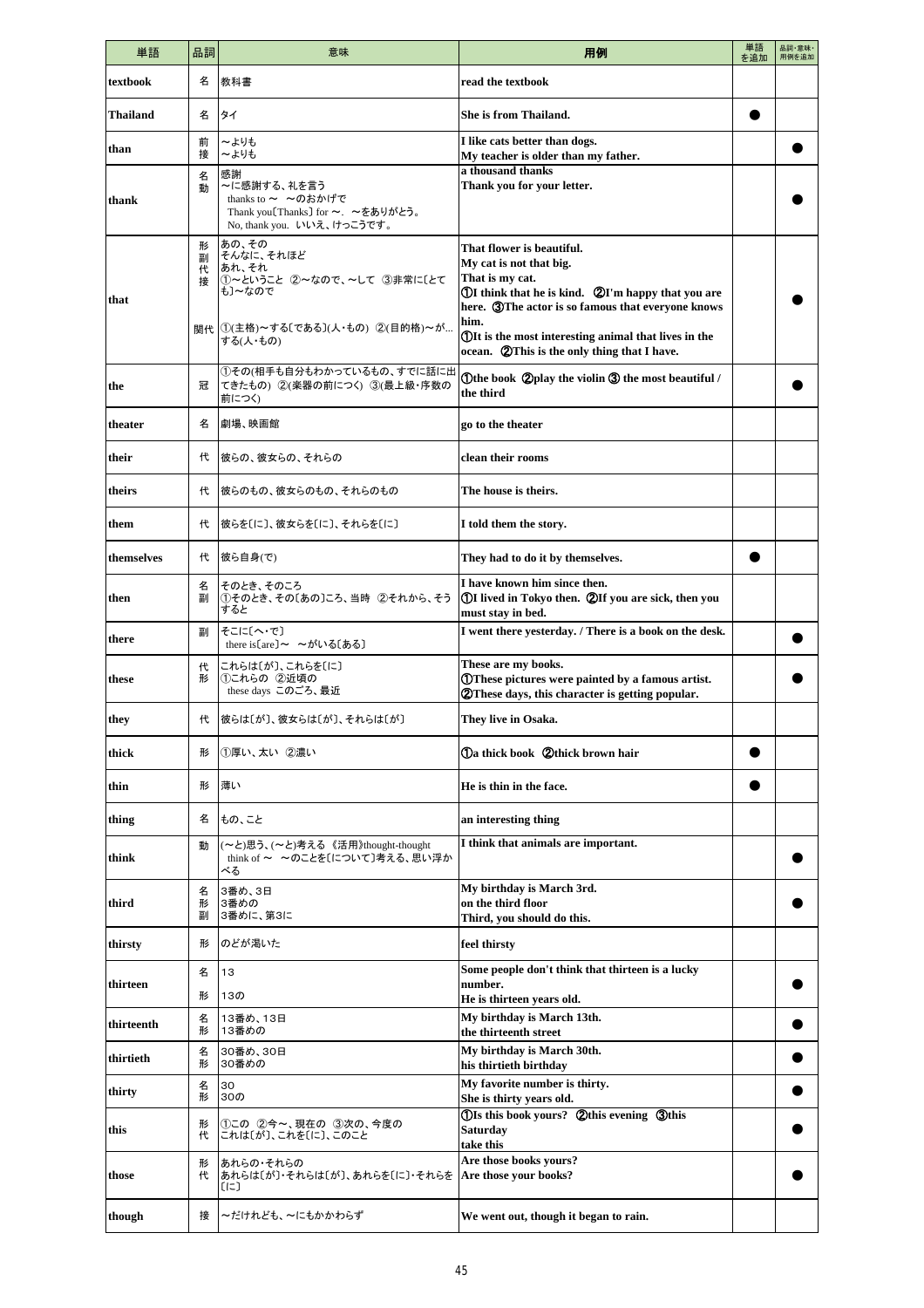| 単語              | 品詞     | 意味                                                                                                                                                                               | 用例                                                                                                                                                                                                                                             | 単語<br>を追加 | 品詞·意味·<br>用例を追加 |
|-----------------|--------|----------------------------------------------------------------------------------------------------------------------------------------------------------------------------------|------------------------------------------------------------------------------------------------------------------------------------------------------------------------------------------------------------------------------------------------|-----------|-----------------|
| thousand        | 名<br>形 | 1,000<br>1,000の<br>thousands of ~ 何千もの~、多くの~                                                                                                                                     | a thousand<br>three thousand people                                                                                                                                                                                                            |           |                 |
| three           | 名<br>形 | 3<br>3の                                                                                                                                                                          | My favorite number is three.<br>three children                                                                                                                                                                                                 |           |                 |
| throat          | 名      | のど                                                                                                                                                                               | The doctor checked my throat.                                                                                                                                                                                                                  |           |                 |
|                 | 副      | 1すり抜けて 2まったく、すっかり                                                                                                                                                                | <b>The teacher opened the gate and students passed</b><br>through. <b>2My</b> dog and I got wet through in the                                                                                                                                 |           |                 |
| through         | 前      | ①~を通って、~をつらぬいて ②~を通じて、~に<br>よって、~のために ③~の間中                                                                                                                                      | rain.<br>Odrive through the town   Qthrough the Internet<br><b>3all through my life</b>                                                                                                                                                        |           |                 |
| throw           | 動      | 〜を投げる《活用》threw-thrown<br>throw away 捨てる                                                                                                                                          | throw a ball to her                                                                                                                                                                                                                            |           |                 |
| <b>Thursday</b> | 名      | 木曜日                                                                                                                                                                              | on Thursday                                                                                                                                                                                                                                    |           |                 |
| ticket          | 名      | 切符、券、チケット                                                                                                                                                                        | buy a ticket to Tokyo                                                                                                                                                                                                                          |           |                 |
| tie             | 名<br>動 | ネクタイ<br>(~を)結ぶ、~をくくりつける、~をつなぐ                                                                                                                                                    | wear a tie<br>The child tied his shoes by himself.                                                                                                                                                                                             |           |                 |
| tiger           | 名      | トラ                                                                                                                                                                               | see a big tiger                                                                                                                                                                                                                                |           |                 |
| till            | 前      | ~まで                                                                                                                                                                              | till Wednesday                                                                                                                                                                                                                                 |           |                 |
| time            | 名      | ①時間・時刻 ②~回、~度 ③(複数形で)時代<br>at that[the] time その当時(には)<br>all the time いつも、常に<br>for a long time 長い間<br>for the first time はじめて<br>time keeping 時間の計測<br>it is time to ~ ~すべき時である | (Dhave a good time (2) several times (3) in old times                                                                                                                                                                                          |           |                 |
| tired           | 形      | 疲れた、くたびれた                                                                                                                                                                        | I'm very tired.                                                                                                                                                                                                                                |           |                 |
| title           | 名      | 題名、タイトル                                                                                                                                                                          | the title of the movie                                                                                                                                                                                                                         |           |                 |
| to              | 前      | ①~へ、~まで ②~に ③まで~分前 ④~に<br>合って<br>(不定詞)<br>①~すること ②~するための ③~するために                                                                                                                 | Oto the station 2I belong to the dance club. 3It's<br>two minutes to 2 p.m. 4 Choose the answer which<br>corresponds to the order.<br>1 U like to play with my dog. 2We have many<br>things to do today. 3She went to the library to<br>study. |           |                 |
| today           | 名<br>副 | 今日、本日、現在、このごろ<br> 今日は、現在では、このごろは                                                                                                                                                 | Where is today's newspaper?<br>How are you today?                                                                                                                                                                                              |           |                 |
| toe             | 名      | 足の指、つま先                                                                                                                                                                          | stand on my toes                                                                                                                                                                                                                               |           |                 |
| together        | 副      | いっしょに、共に                                                                                                                                                                         | Let's go swimming together.                                                                                                                                                                                                                    |           |                 |
| toilet          | 名      | トイレ                                                                                                                                                                              | Where is the toilet?                                                                                                                                                                                                                           |           |                 |
| tomato          | 名      | トマト                                                                                                                                                                              | a bright red tomato                                                                                                                                                                                                                            |           |                 |
| tomorrow        | 名<br>副 | 明日<br>明日は                                                                                                                                                                        | Tomorrow is another day.<br>It will rain tomorrow.                                                                                                                                                                                             |           |                 |
| tonight         | 名<br>副 | 今晚、今夜<br>今晩は、今夜は                                                                                                                                                                 | tonight's TV programs<br>I'll stay at home tonight.                                                                                                                                                                                            |           |                 |
| too             | 副      | ①~もまた ②あまりにも~すぎる<br>Me, too. 私も。<br>too  to ~ ~するにはすぎる、あまりにもなの<br>で~できない                                                                                                         | OMe, too. 2I'm too tired to walk.                                                                                                                                                                                                              |           |                 |
| tool            | 名      | 道具、工具、手段                                                                                                                                                                         | English is a very useful tool.                                                                                                                                                                                                                 |           |                 |
| tooth           | 名      | 歯《複数》teeth                                                                                                                                                                       | lose a tooth                                                                                                                                                                                                                                   |           |                 |
| toothache       | 名      | 歯痛                                                                                                                                                                               | have a toothache                                                                                                                                                                                                                               |           |                 |
| top             | 名<br>形 | -番上の部分、頂上、てっぺん<br>最上位の、いちばん上の、トップの                                                                                                                                               | the top of the mountain<br>She is the top athlete.                                                                                                                                                                                             |           |                 |
| topic           | 名      | 話題、トピック、テーマ                                                                                                                                                                      | change the topic                                                                                                                                                                                                                               |           |                 |
| touch           | 名<br>動 | 触れること、接触、連絡<br>①(~を)さわる ②~を感動させる<br>keep in touch 連絡を取り合う                                                                                                                        | Please keep in touch.<br>(DDon't touch the picture. (2) was touched by her<br>speech.                                                                                                                                                          |           |                 |
| tour            | 名      | 旅行、見学、ツアー                                                                                                                                                                        | a bus tour                                                                                                                                                                                                                                     |           |                 |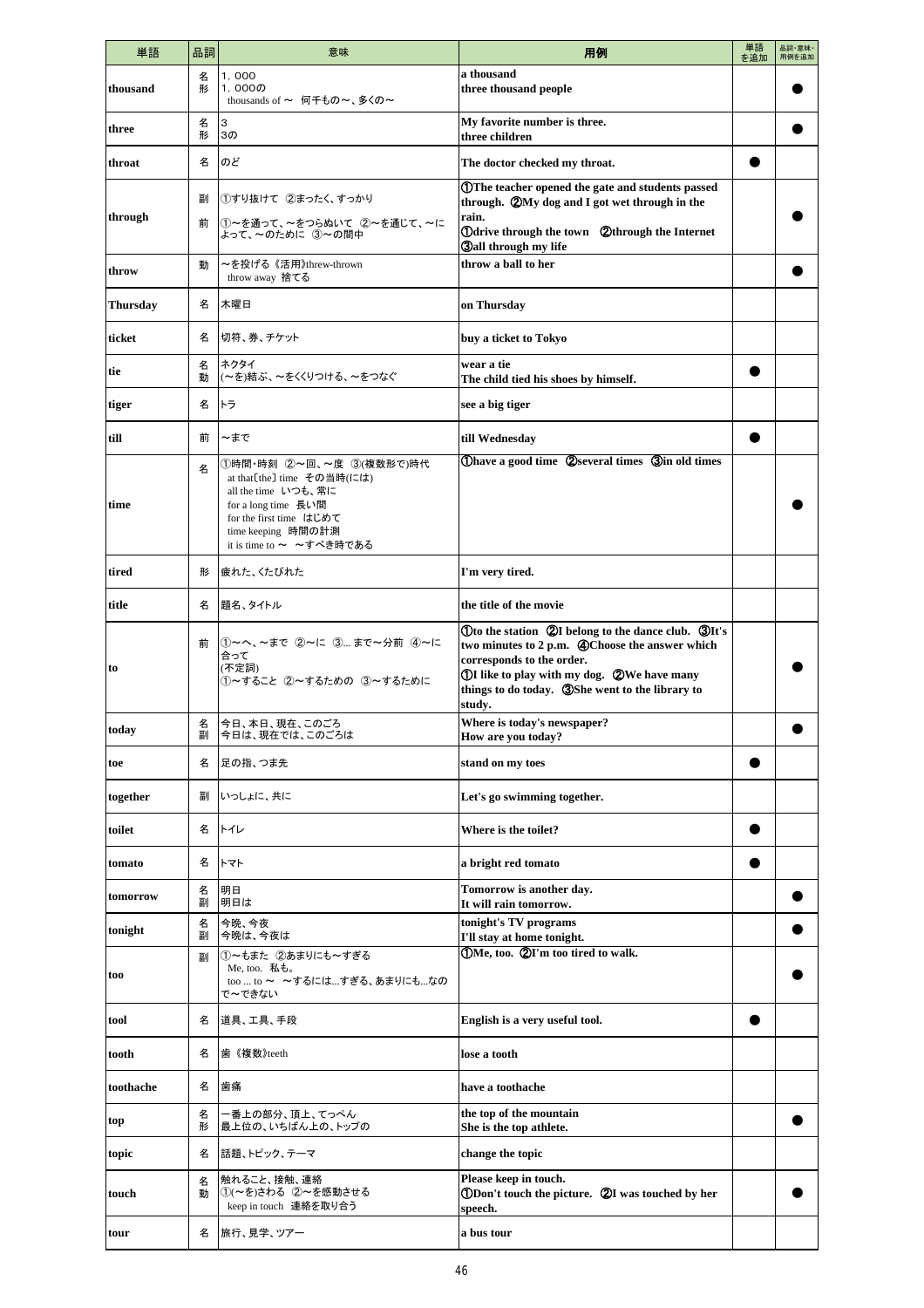| 単語              | 品詞     | 意味                                                                                                                  | 用例                                                                                         | 単語<br>を追加 | 品詞·意味·<br>用例を追加 |
|-----------------|--------|---------------------------------------------------------------------------------------------------------------------|--------------------------------------------------------------------------------------------|-----------|-----------------|
| tourist         | 名      | 旅行者、観光客                                                                                                             | a Japanese tourist                                                                         |           |                 |
| tournament      | 名      | トーナメント、勝ち抜き戦、選手権大会                                                                                                  | a tennis tournament                                                                        |           |                 |
| toward          | 前      | ~の方へ、~へ向かって                                                                                                         | walk toward the door                                                                       |           |                 |
| towel           | 名      | タオル                                                                                                                 | wipe my face on a towel                                                                    |           |                 |
| tower           | 名      | 塔、タワー                                                                                                               | the highest tower in Japan                                                                 |           |                 |
| town            | 名      | 町                                                                                                                   | I was born in a small town.                                                                |           |                 |
| toy             | 名      | おもちゃ                                                                                                                | play with toys                                                                             |           |                 |
| track and field | 名      | 陸上競技                                                                                                                | I am a member of the track and field club.                                                 |           |                 |
| tradition       | 名      | 伝統、慣習、しきたり                                                                                                          | have a long tradition                                                                      |           |                 |
| traditional     | 形      | 伝統的な                                                                                                                | traditional Japanese music                                                                 |           |                 |
| traffic         | 名      | 交通、往来<br>traffic light 交通信号                                                                                         | Traffic is heavy on the street.                                                            |           |                 |
| train           | 名<br>動 | 電車、列車<br>(~を)訓練する、(~を)トレーニングする                                                                                      | on a train<br>train horses for the contest                                                 |           |                 |
| translate       | 動      | ~を訳す、~を翻訳する                                                                                                         | translate the book from English into Japanese                                              |           |                 |
| trash           | 名      | ごみ、くず                                                                                                               | pick up trash                                                                              |           |                 |
| travel          | 名<br>動 | 旅行<br>旅行する                                                                                                          | during my travels<br>travel abroad                                                         |           |                 |
| traveler        | 名      | 旅行者                                                                                                                 | a business traveler                                                                        |           |                 |
| treasure        | 名      | 宝物、財宝、貴重品                                                                                                           | a national treasure                                                                        |           |                 |
| tree            | 名      | 木                                                                                                                   | cut down the trees                                                                         |           |                 |
| trip            | 名      | 旅行                                                                                                                  | my trip to New York                                                                        |           |                 |
| trouble         | 名      | 困ること、困難、苦労、面倒、迷惑                                                                                                    | have a lot of trouble                                                                      |           |                 |
| true            | 形      | 本当の、真実の<br>come true 実現する、本当になる                                                                                     | a true story                                                                               |           |                 |
| trumpet         | 名      | トランペット                                                                                                              | play the trumpet                                                                           |           |                 |
| trust           | 動      | (~を)信用する、(~を)信頼する、(~と)期待する                                                                                          | I trust you.                                                                               |           |                 |
| truth           | 名      | 真実、事実、ほんとうのこと                                                                                                       | tell the truth                                                                             |           |                 |
| try             | 動      | (~を)試す、(~を)やってみる<br>try to ~ ~しようと試みる、努力する                                                                          | try to open the door                                                                       |           |                 |
| <b>T-shirt</b>  | 名      | Tシャツ                                                                                                                | buy a blue T-shirt                                                                         |           |                 |
| <b>Tuesday</b>  | 名      | 火曜日                                                                                                                 | on Tuesday                                                                                 |           |                 |
| turn            | 動      | ①曲がる、(~を)変える ②~を回す ③~になる、変<br>わる<br>turn on (スイッチなど)を入れる、つける<br>turn off (スイッチなど)を切る、消す、止める<br>turn into ~ ~になる、変わる | <b>1DTurn left.</b> 2turn the key 3The leaves turn red<br>and yellow in autumn.            |           |                 |
| turtle          | 名      | カメ                                                                                                                  | a turtle in the sea                                                                        |           |                 |
| TV              | 名      | テレビ<br>on TV テレビで                                                                                                   | watch TV                                                                                   |           |                 |
| twelfth         | 名<br>形 | 12番め、12日<br>12番めの                                                                                                   | It's the twelfth night.<br>December is the twelfth month of the year.                      |           |                 |
| twelve          | 名<br>形 | 12<br>12の                                                                                                           | My favorite number is twelve.<br>for twelve hours                                          |           |                 |
| twentieth       | 名<br>形 | 20番め、20日<br>20番めの                                                                                                   | My birthday is December 20th.<br>in the twentieth century                                  |           |                 |
| twenty          | 名<br>形 | 20<br>20の                                                                                                           | The age of becoming an adult was changed from<br>twenty to eighteen.<br>for twenty minutes |           |                 |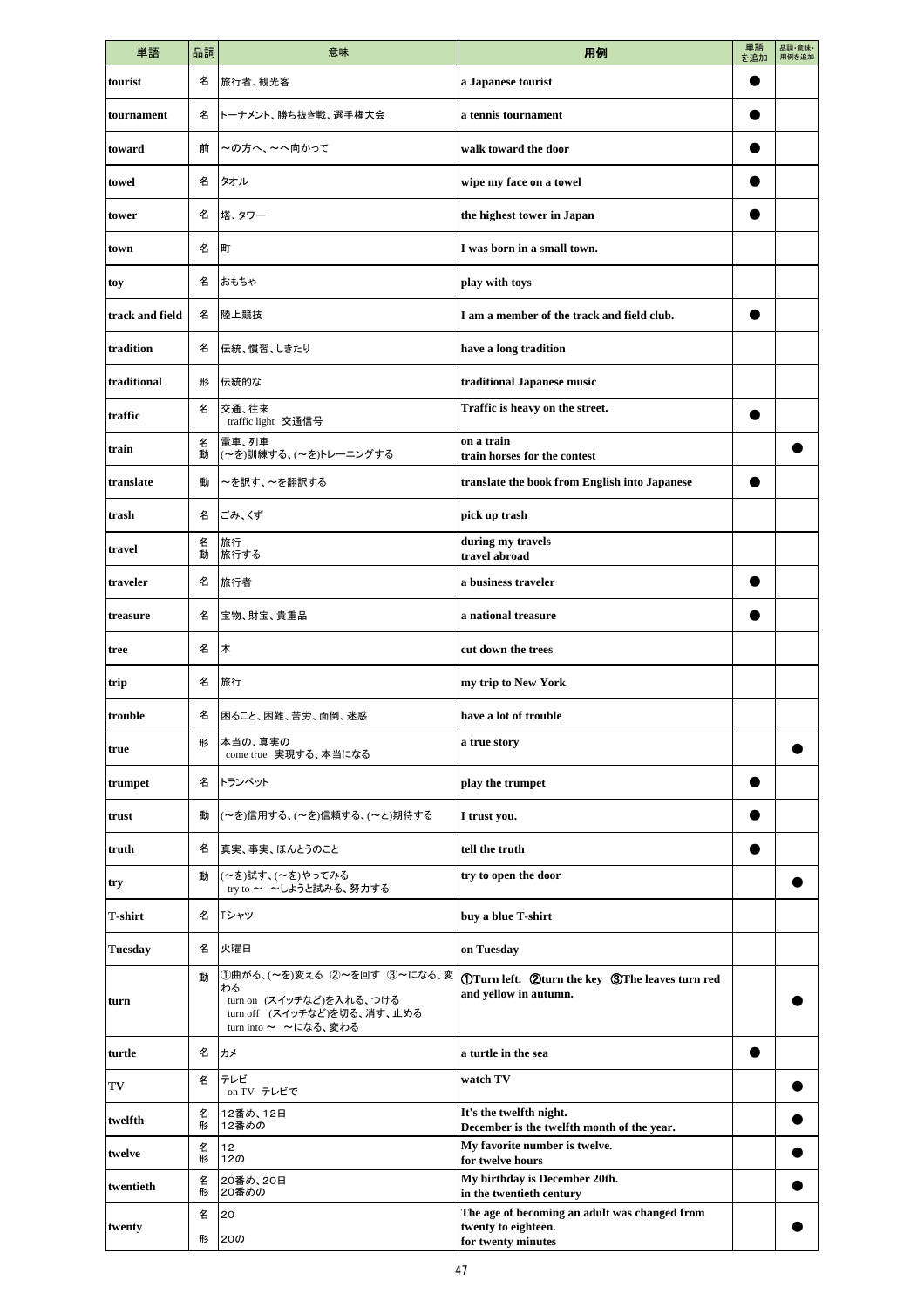| 単語                         | 品詞     | 意味                                                                                                | 用例                                                                                                      | 単語<br>を追加 | 品詞·意味·<br>用例を追加 |
|----------------------------|--------|---------------------------------------------------------------------------------------------------|---------------------------------------------------------------------------------------------------------|-----------|-----------------|
| twice                      | 副      | 2度、2回、2倍                                                                                          | I have visited Osaka twice.                                                                             |           |                 |
| two                        | 名<br>形 | 2<br>20                                                                                           | My favorite number is two.<br>two apples on the table                                                   |           |                 |
| type                       | 名      | 型、種類、タイプ                                                                                          | this type of bike                                                                                       |           |                 |
| typhoon                    | 名      | 台風                                                                                                | a big typhoon                                                                                           |           |                 |
| $\left( \mathrm{u}\right)$ |        |                                                                                                   |                                                                                                         |           |                 |
| U.K.                       | 名      | (the を付けて)イギリス、連合王国(the United Kingdom<br>の略) the. U.K.                                           | visit the U.K.                                                                                          |           |                 |
| U.S.                       | 名      | (the を付けて)アメリカ合衆国(the United States の略)<br>the U.S. / the U.S.A.                                  | live in the U.S.                                                                                        |           |                 |
| umbrella                   | 名      | かさ                                                                                                | take an umbrella                                                                                        |           |                 |
| uncle                      | 名      | おじ                                                                                                | my uncle living in Hokkaido                                                                             |           |                 |
| under                      | 前      | ①~の下に、~のもとに ②~未満で                                                                                 | Qunder the bed Qstudents under eighteen                                                                 |           |                 |
| underline                  | 動      | ~に下線を引く                                                                                           | underline the word                                                                                      |           |                 |
| understand                 | 動      | ~を理解する、(~と)わかる《活用》understood-<br>understood                                                       | understand Japanese                                                                                     |           |                 |
| unfair                     | 形      | 不公平な、不当な、不正な                                                                                      | an unfair judge                                                                                         |           |                 |
| unfortunately              | 副      | 不運にも、残念ながら、あいにく                                                                                   | Unfortunately, the weather was not good.                                                                |           |                 |
| uniform                    | 名      | 制服、ユニフォーム                                                                                         | wear a school uniform                                                                                   |           |                 |
| unique                     | 形      | 独特の、唯一の、特有の、とても珍しい                                                                                | a unique animal                                                                                         |           |                 |
| universal                  | 形      | 万人に通じる、全員の                                                                                        | Food is a universal need for people.                                                                    |           |                 |
| university                 | 名      | 大学                                                                                                | go to university                                                                                        |           |                 |
| until                      | 前<br>接 | ~まで(ずっと)<br>~するまで(ずっと)                                                                            | until next week<br>Please stay here until I come back.                                                  |           |                 |
| up                         | 形<br>副 | 起こって<br>①上へ、上がって ②起きて、立って ③成長して ④<br>増加して 5勢いよく、元気に 6すっかり、終わって<br>⑦~に近づいて<br>What's up? どうしたのですか。 | What's up?<br>Olook up 2get up 3grow up 4speak up 5cheer<br>up <b>OTime's up.</b> Ocome up to the front |           |                 |
| <b>us</b>                  | 代      | 私たちを〔に〕                                                                                           | tell us an interesting story                                                                            |           |                 |
| use                        | 名<br>動 | 使用、利用、使うこと、用途<br>~を使う、~を利用する、~を消費する                                                               | This tool has many uses.<br>use his dictionary                                                          |           |                 |
| used                       | 形      | 中古の、使い古した                                                                                         | a used car                                                                                              |           |                 |
| used to                    |        | 以前は~であった                                                                                          | This building used to be a school.                                                                      |           |                 |
| useful                     | 形      | 便利な、役に立つ                                                                                          | useful advice                                                                                           |           |                 |
| user                       | 名      | 使用者、利用者、ユーザー                                                                                      | <b>Internet users</b>                                                                                   |           |                 |
| usually                    | 副      | ふつう、たいてい、いつもは                                                                                     | usually get up at seven                                                                                 |           |                 |
| $\mathbf{v}$               |        |                                                                                                   |                                                                                                         |           |                 |
| vacation                   | 名      | 休暇、休日、休み                                                                                          | during the vacation                                                                                     |           |                 |
| valuable                   | 形      | 高価な、貴重な、価値のある                                                                                     | a valuable experience                                                                                   |           |                 |
| variety                    | 名      | ①多種多様、さまざま、いろいろ ②変化<br>a variety of ~ さまざまな~                                                      | ①a variety of drinks ②Her life was full of variety.                                                     |           |                 |
| various                    | 形      | さまざまな、いろいろな                                                                                       | in various ways                                                                                         |           |                 |
| vegetable                  | 名      | 野菜                                                                                                | grow vegetables                                                                                         |           |                 |
| very                       | 副      | ①とても、非常に ②(否定文で)あまり<br>very much とても、たいへん                                                         | 11'm very happy. 2He was not very happy with<br>the result.                                             |           |                 |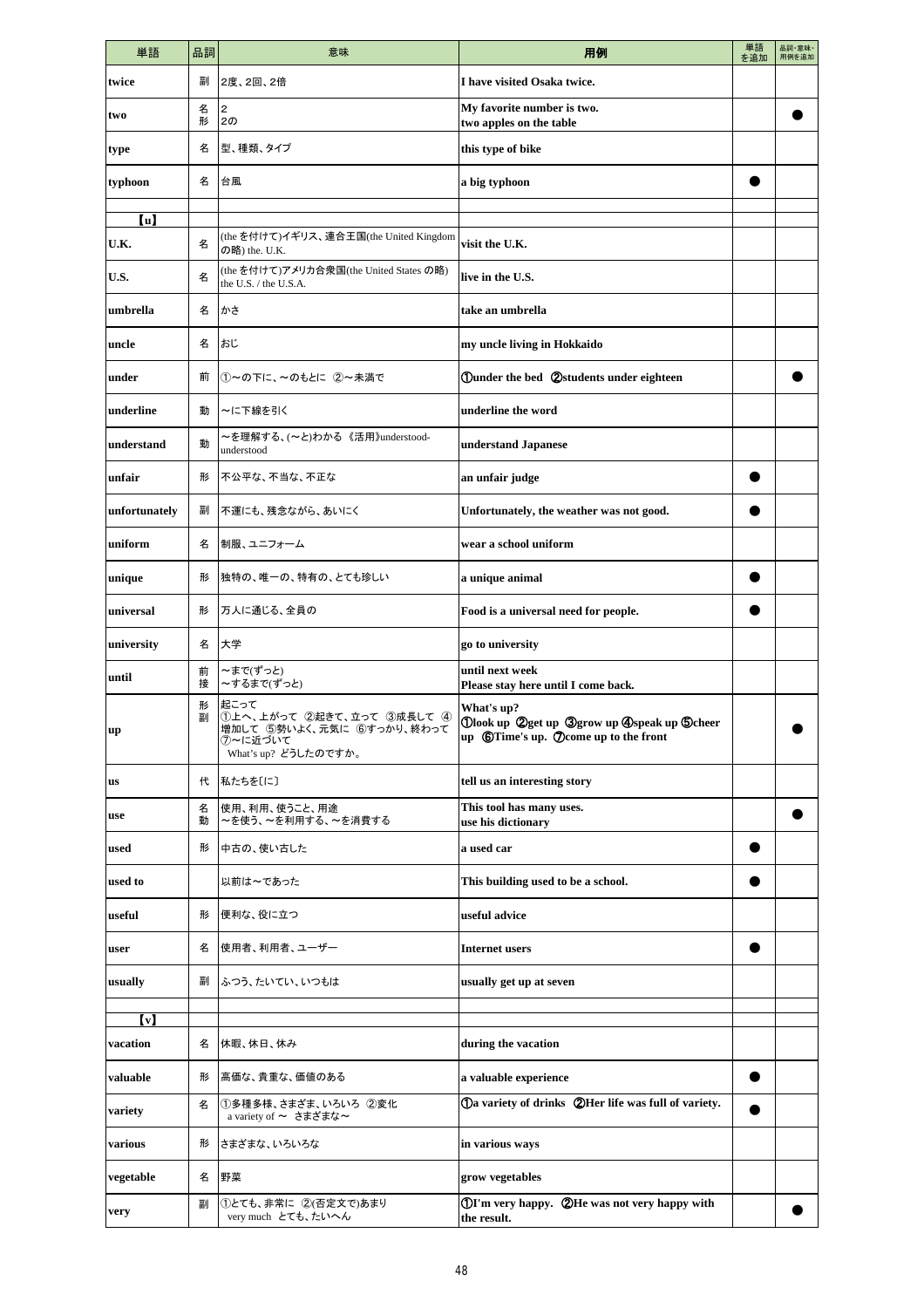| 単語             | 品詞     | 意味                                                                                                                                    | 用例                                                                                                   | 単語<br>を追加 | 品詞·意味·<br>用例を追加 |
|----------------|--------|---------------------------------------------------------------------------------------------------------------------------------------|------------------------------------------------------------------------------------------------------|-----------|-----------------|
| vet            | 名      | 獣医                                                                                                                                    | My dream is to be a vet.                                                                             |           |                 |
| victim         | 名      | 犠牲者、被害者                                                                                                                               | victims of war                                                                                       |           |                 |
| video          | 名<br>形 | 動画、映像、ビデオ<br>テレビ(用)の、テレビ映像の<br>video game テレビゲーム                                                                                      | No camera and no video, please.<br>a video game                                                      |           |                 |
| view           | 名<br>動 | ①ながめ、景色 ②意見、考え、見方<br>~をながめる、~を見る                                                                                                      | <b>Da nice view from the window 2from my personal</b><br>point of view<br>They viewed her carefully. |           |                 |
| village        | 名      | 村                                                                                                                                     | a small village                                                                                      |           |                 |
| violin         | 名      | バイオリン                                                                                                                                 | He plays the violin.                                                                                 |           |                 |
| visit          | 名<br>動 | 見物、観光、訪問<br>~を訪ねる、~を訪れる、~に行く                                                                                                          | This is my first visit here.<br>visit the village                                                    |           |                 |
| visitor        | 名      | 訪問者、観光客                                                                                                                               | visitors from all over the world                                                                     |           |                 |
| voice          | 名      | 声                                                                                                                                     | I heard a woman's voice.                                                                             |           |                 |
| volleyball     | 名      | バレーボール                                                                                                                                | I play volleyball.                                                                                   |           |                 |
| volunteer      | 名      | ボランティア                                                                                                                                | work as a volunteer                                                                                  |           |                 |
| $(\mathbf{w})$ |        |                                                                                                                                       |                                                                                                      |           |                 |
| wait           | 動      | 待つ<br>wait for ~ ~を待つ                                                                                                                 | Let's wait here.                                                                                     |           |                 |
| wake           | 動      | ①起きる、目が覚める ②~を起こす《活用》woke-<br>woken<br>wake up 目が覚める                                                                                  | 10 Wake up at 6 a.m. 20 Don't wake the baby.                                                         |           |                 |
| walk           | 名<br>動 | 歩くこと、散歩<br>①歩く、散歩する ②~を散歩させる<br>walk around 歩き回る                                                                                      | take a walk<br>Owalk along the street 2She walks her dog every<br>morning.                           |           |                 |
| wall           | 名      | 壁、へい                                                                                                                                  | a picture on the wall                                                                                |           |                 |
| want           | 動      | ~が欲しい、~を望む<br>want to ~ ~したい(と思う)<br>want A to ~ Aに~してほしい(と思う)                                                                        | I want to study abroad.                                                                              |           |                 |
| war            | 名      | 戦争、戦い                                                                                                                                 | stop the war                                                                                         |           |                 |
| warm           | 動<br>形 | ~をあたためる、~をあたたかくする<br>あたたかい、温暖な                                                                                                        | Running warms me up.<br>warm weather                                                                 |           |                 |
| was            | 動      | ~だった、あった、いた(is, amの過去形)                                                                                                               | It was my mistake.                                                                                   |           |                 |
| wash           | 動      | ~を洗う、~を洗濯する                                                                                                                           | wash hands                                                                                           |           |                 |
| waste          | 名<br>動 | ①ごみ、廃棄物 ②浪費、むだ使い<br>~をむだに使う、(~を)浪費する                                                                                                  | Owastes from that factory Qwaste of time<br>Don't waste electricity.                                 |           |                 |
| watch          | 名<br>動 | 腕時計、時計<br>①~を(注意してじっと)見る ②~に注意する                                                                                                      | Where is my watch?<br>Owatch a movie 2Watch your step.                                               |           |                 |
| water          | 名<br>動 | 水<br>~に水をやる〔まく〕                                                                                                                       | a glass of water<br>Don't forget to water the flowers.                                               |           |                 |
| wave           | 名<br>動 | 波<br>(手など)を振る                                                                                                                         | a big wave<br>wave hands                                                                             |           |                 |
| way            | 名      | ①道 ②方法、やり方 ③点〔観点〕<br>way to ~ ~する方法<br>on the way (back) (帰る)途中で<br>on one's way (to~) (~へ行く)途中で<br>this way このように<br>by the way ところで | Othe way to the station 2the best way 3in many<br>ways                                               |           |                 |
| we             | 代      | 私たちは[が]                                                                                                                               | We are high school students.                                                                         |           |                 |
| weak           | 形      | 弱い、薄い                                                                                                                                 | weak coffee                                                                                          |           |                 |
| wear           | 動      | ~を身に付けている、~を着ている、~をはいている、<br>~をかぶっている《活用》wore-worn                                                                                    | She wears glasses.                                                                                   |           |                 |
| weather        | 名      | 天気、天候                                                                                                                                 | fine weather                                                                                         |           |                 |
| website        | 名      | ウェブサイト                                                                                                                                | information on a website                                                                             |           |                 |
| Wednesday      | 名      | 水曜日                                                                                                                                   | on Wednesday                                                                                         |           |                 |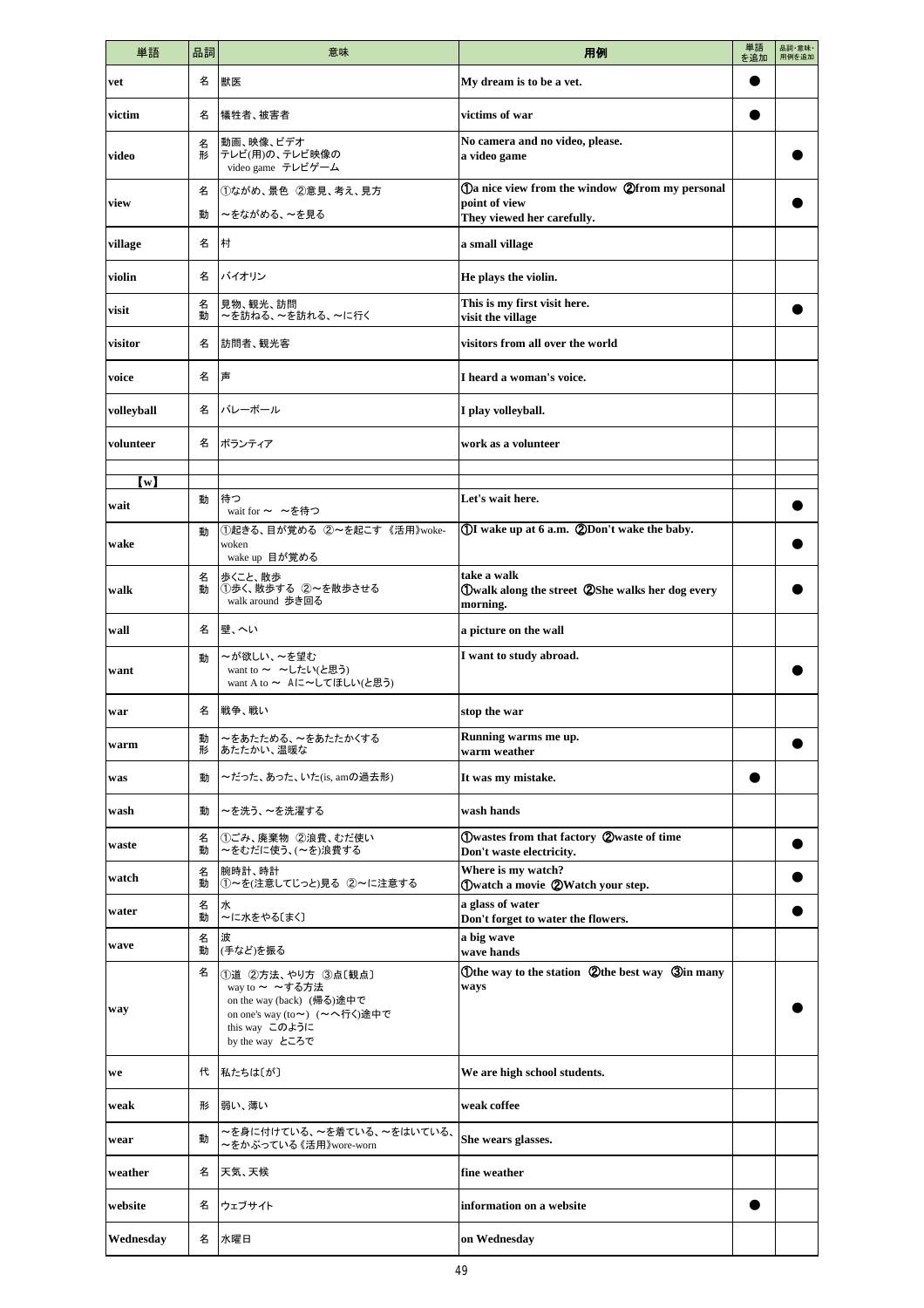| 単語         | 品詞          | 意味                                                                                                                                       | 用例                                                                                                                                                                                                                     | 単語<br>を追加 | 品詞·意味·<br>用例を追加 |
|------------|-------------|------------------------------------------------------------------------------------------------------------------------------------------|------------------------------------------------------------------------------------------------------------------------------------------------------------------------------------------------------------------------|-----------|-----------------|
| week       | 名           | 週、1週間                                                                                                                                    | for two weeks                                                                                                                                                                                                          |           |                 |
| weekend    | 名           | 週末                                                                                                                                       | on weekends                                                                                                                                                                                                            |           |                 |
| welcome    | 動<br>形<br>間 | ~を歓迎する、~を迎える<br>歓迎される<br>ようこそ、いらっしゃい<br>You are welcome. どういたしまして。                                                                       | We welcomed ten students from Australia.<br>You are welcome.<br>Welcome! We were waiting for you.                                                                                                                      |           |                 |
| well       | 形<br>副<br>間 | 健康な、元気な、よい 《活用》better-best<br>①上手に、うまく ②よく、十分に 《活用》better-best<br>ええっと、さて、ところで                                                           | I don't feel well.<br>The plays the piano very well. 2I know him well.<br>Well, where are we now?                                                                                                                      |           |                 |
| were       | 動           | ①~だった、あった、いた(areの過去形) ②(仮定法<br>で)be動詞の過去形                                                                                                | <b>There were many people in the park. 2I wish I</b><br>were a bird.                                                                                                                                                   |           |                 |
| west       | 名<br>形      | 西、西部、西方<br>西の                                                                                                                            | in the west of Japan<br>in the west part of the country                                                                                                                                                                |           |                 |
| western    | 形           | 西の、西にある、西部地方の                                                                                                                            | on the western side                                                                                                                                                                                                    |           |                 |
| wet        | 形           | ぬれた、湿った                                                                                                                                  | I got wet in the rain.                                                                                                                                                                                                 |           |                 |
| what       | 形           | ①(感嘆文で)なんと ②(疑問文で)何の、どんな<br>疑代 何、どんなもの<br>What about $\sim$ ? ~ はどうですか。<br>What's wrong? どうかしたのですか。何か調子が悪<br>いのですか。<br>what to ~ 何を~すべきか | 10What a big cat! 2What day is it today?<br>What did you say?                                                                                                                                                          |           |                 |
| wheelchair | 名           | 車いす                                                                                                                                      | a person in a wheelchair                                                                                                                                                                                               |           |                 |
| when       | 接<br>疑副     | ~するときに、~すると<br>いつ                                                                                                                        | Be careful when you cross the road.<br>When is your birthday?                                                                                                                                                          |           |                 |
| where      |             | 疑副  どこに〔へ・で〕                                                                                                                             | Where are you from?                                                                                                                                                                                                    |           |                 |
| which      | 疑形<br>疑代    | どちらの、どの<br>どちら、どれ<br>(もの)                                                                                                                | Which color do you like better, black or white?<br>Which is your book?<br>……<br>関代  ①(主格)~する〔である〕(もの) ②(目的格)~がする ①This is a machine which can print pictures easily.<br>2I like the computer which I bought yesterday. |           |                 |
| while      | 名<br>接      | 時間、しばらくの間<br>~する間に<br>after a while しばらくして                                                                                               | She came back after a while.<br>He came while I was out.                                                                                                                                                               |           |                 |
| white      | 名<br>形      | 白、白色、白人<br>白い、白色の、白人の                                                                                                                    | My favorite color is white.<br>a white T-shirt                                                                                                                                                                         |           |                 |
| who        | 疑代          | だれ<br>関代 (主格)~する〔である〕(人)                                                                                                                 | Who is he?<br>Do you know the man who lives across the road?                                                                                                                                                           |           |                 |
| whose      |             | 疑代 だれの、だれのもの                                                                                                                             | Whose bag is this?                                                                                                                                                                                                     |           |                 |
| why        | 疑副          | なぜ、どうして<br>Why don't we $\sim$ ? (いっしょに)~しませんか。                                                                                          | Why were you here yesterday?                                                                                                                                                                                           |           |                 |
| wide       | 形           | (幅が)広い                                                                                                                                   | a wide road                                                                                                                                                                                                            |           |                 |
| wife       | 名           | 妻                                                                                                                                        | his wife                                                                                                                                                                                                               |           |                 |
| will       | 名<br>助      | 意思<br>you ~?で)~してくれませんか。                                                                                                                 | She showed her will.<br>①~だろう ②~するつもりだ、~しようと思う ③(Will ①It will be sunny tomorrow.②I will show you an<br>example. <b>3Will you tell me the way to the station?</b>                                                      |           |                 |
| win        | 動           | ①(~に)勝つ ②~を勝ち取る、~を受賞する《活用》 ①win a game ②win the first prize<br>won-won                                                                   |                                                                                                                                                                                                                        |           |                 |
| wind       | 名           | 風<br>wind power 風力                                                                                                                       | a strong wind                                                                                                                                                                                                          |           |                 |
| window     | 名           | 窓                                                                                                                                        | open the window                                                                                                                                                                                                        |           |                 |
| windy      | 形           | 風の強い、風のある                                                                                                                                | a windy day                                                                                                                                                                                                            |           |                 |
| wing       | 名           | 翼、羽                                                                                                                                      | a bird with big wings                                                                                                                                                                                                  |           |                 |
| winner     | 名           | 勝った人、勝者、受賞者                                                                                                                              | the winner of the first prize                                                                                                                                                                                          |           |                 |
| winter     | 名           | 冬                                                                                                                                        | in winter                                                                                                                                                                                                              |           |                 |
| wipe       | 動           | (~を)ふく、(~を)ぬぐう                                                                                                                           | wipe a table with a cloth                                                                                                                                                                                              |           |                 |
| wisdom     | 名           | 知恵、英知、賢明(さ)                                                                                                                              | a man of great wisdom                                                                                                                                                                                                  |           |                 |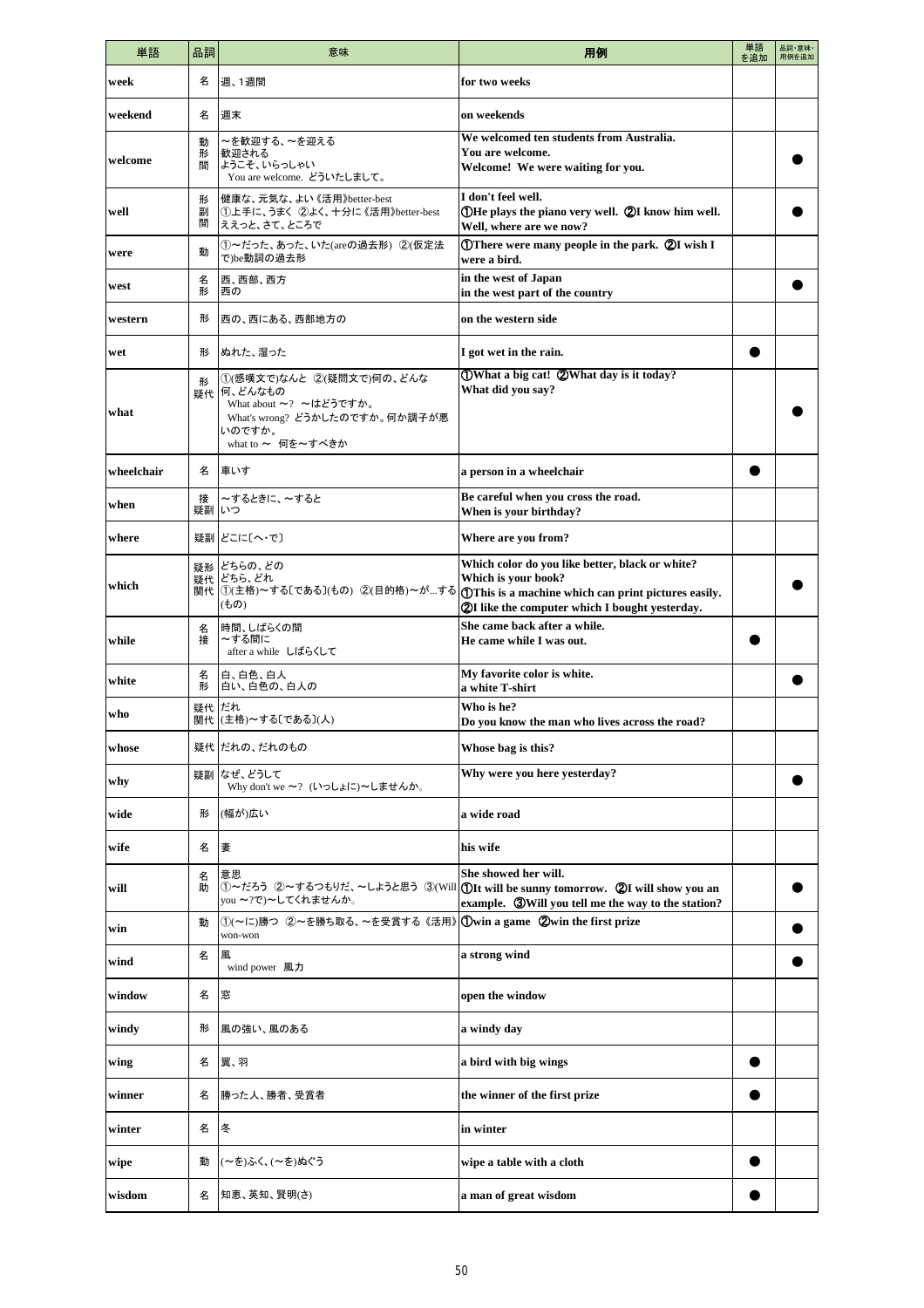| 単語                         | 品詞     | 意味                                                                                                                                                                                             | 用例                                                                                                                             | 単語<br>を追加 | 品詞·意味·<br>用例を追加 |
|----------------------------|--------|------------------------------------------------------------------------------------------------------------------------------------------------------------------------------------------------|--------------------------------------------------------------------------------------------------------------------------------|-----------|-----------------|
| wish                       | 名<br>動 | ①願い、望み ②祝福の言葉<br>①(~を)願う、~したいと思う ②(仮定法で)~であれ<br>ばいいのに<br>Best wishes for ~. ~の幸せを祈ります。<br>Best wishes. それでは。(手紙の結びの言葉)                                                                         | (Dmake a wish (2) With best wishes.<br>1 Wish to go to America. 2I wish you were here.                                         |           |                 |
| with                       | 前      | 付いた、~を所持して 4~があれば                                                                                                                                                                              | ①~と一緒に ②~で、~を使って ③~のある、~の ①come with us ②with your finger ③a boy with a<br>camera We can finish this earlier with your help.   |           |                 |
| within                     | 前      | ~以内に〔で〕                                                                                                                                                                                        | within a few days                                                                                                              |           |                 |
| without                    | 前      | ~なしで、~を持たないで                                                                                                                                                                                   | without any money / without sleeping                                                                                           |           |                 |
| woman                      | 名      | 女の人、女性《複数》women(発音注意)                                                                                                                                                                          | She is the woman who wrote the story.                                                                                          |           |                 |
| wonder                     | 名<br>動 | 驚き、不思議<br>~かしらと思う、~かなと思う、~と不思議に思う                                                                                                                                                              | She looked at it in wonder.<br>I wonder what time it is.                                                                       |           |                 |
| wonderful                  | 形      | すばらしい、すてきな、見事な                                                                                                                                                                                 | have a wonderful time                                                                                                          |           |                 |
| wood                       | 名      | ①木、林 ②木材                                                                                                                                                                                       | 10 Saw the animal in the woods. 2a piece of wood                                                                               |           |                 |
| word                       | 名      | 単語、語、ことば                                                                                                                                                                                       | the meaning of the word                                                                                                        |           |                 |
| work                       | 名<br>動 | ①仕事、作業、労働、勉強(②作品<br>①働く、取り組む ②機能する、(うまく)いく<br>work on ~ ~に取り組む、従事する<br>work out 運動をする、体を鍛える                                                                                                    | <b>Ohard work 2 works of art</b><br>Owork for a bank 2That plan worked well.                                                   |           |                 |
| worker                     | 名      | 労働者、作業員、仕事〔勉強〕をする人                                                                                                                                                                             | He is a hard worker.                                                                                                           |           |                 |
| world                      | 名      | 世界<br>all over the world 世界中に〔で〕<br>around the world 世界中に〔で〕                                                                                                                                   | in the world                                                                                                                   |           |                 |
| <b>World Heritage Site</b> | 名      | 世界遺産                                                                                                                                                                                           | visit one of the World Heritage Sites                                                                                          |           |                 |
| worried                    | 形      | 心配な、不安で                                                                                                                                                                                        | I'm worried about it.                                                                                                          |           |                 |
| worry                      | 名<br>動 | 心配(事)、気苦労<br>心配する、悩む                                                                                                                                                                           | full of worries<br>Don't worry.                                                                                                |           |                 |
| would                      | 助      | (willの過去形)<br>①~(するの)はいかがですか ②~していただけませ<br>んか ③(仮定法で)(もし…なら)~だろうに<br>would like ~ ~がほしい(のですが)<br>would like to ~ ~したい(のですが)<br>would like A to ~ Aに~してほしい(のですが)<br>Would you like ~? ~はいかがですか。 | <b>OWould you like to have some coffee? @Would you</b><br>stay here? <b>3</b> If you had 10,000 dollars, what would<br>vou do? |           |                 |
| <b>WOW</b>                 | 間      | うわぁ、わぁ(驚き、喜びなどを表す)                                                                                                                                                                             | Wow, that's nice.                                                                                                              |           |                 |
| wrap                       | 動      | ~を包む、~をくるむ、~を包装する                                                                                                                                                                              | wrap the book with beautiful paper                                                                                             |           |                 |
| write                      | 動      | ①~を書く ②手紙を書く《活用》wrote-written<br>write A back Aに返事を書く                                                                                                                                          | Owrite a letter 2I wrote to her yesterday.                                                                                     |           |                 |
| writer                     | 名      | 作家、筆者                                                                                                                                                                                          | a popular writer                                                                                                               |           |                 |
| wrong                      | 形      | ①間違った、誤った ②具合の悪い                                                                                                                                                                               | OYou have the wrong number. @What's wrong<br>with you?                                                                         |           |                 |
| $\left[\mathrm{y}\right]$  |        |                                                                                                                                                                                                |                                                                                                                                |           |                 |
| yeah                       | 間      | うん、そう、あぁ                                                                                                                                                                                       | "Are you cold?" "Yeah."                                                                                                        |           |                 |
| year                       | 名      | ①年 ②年度、学年 ③~歳<br>~ year(s) old ~歳、創立~年                                                                                                                                                         | Othree years ago 2the third year students 3That<br>temple is 120 years old.                                                    |           |                 |
| yellow                     | 名<br>形 | 黄色<br>黄色の、黄色い                                                                                                                                                                                  | My favorite color is yellow.<br>buy a yellow T-shirt                                                                           |           |                 |
| yen                        | 名      | 円(日本の貨幣単位)                                                                                                                                                                                     | one hundred yen                                                                                                                |           |                 |
| yes                        | 副      | はい、そうです                                                                                                                                                                                        | Yes, he is.                                                                                                                    |           |                 |
| yesterday                  | 名<br>副 | 昨日<br>昨日(は)                                                                                                                                                                                    | the day before yesterday<br>went to see a movie yesterday                                                                      |           |                 |
|                            | 副      | 1)(疑問文で)もう 2)(否定文で)まだ                                                                                                                                                                          | <b>OHave you finished your homework yet?</b> 2I<br>haven't finished the job yet.                                               |           |                 |
| yet                        | 接      | けれども、それにもかかわらず                                                                                                                                                                                 | He was angry, yet he listened to me carefully.                                                                                 |           |                 |
| yogurt                     | 名      | ヨーグルト                                                                                                                                                                                          | I like yogurt.                                                                                                                 |           |                 |
| you                        | 代      | ①あなた(たち)は、あなた(たち)を(に) ②(一般の)人<br>は、だれでも                                                                                                                                                        | Oyou and I QYou can see beautiful stars from<br>here.                                                                          |           |                 |